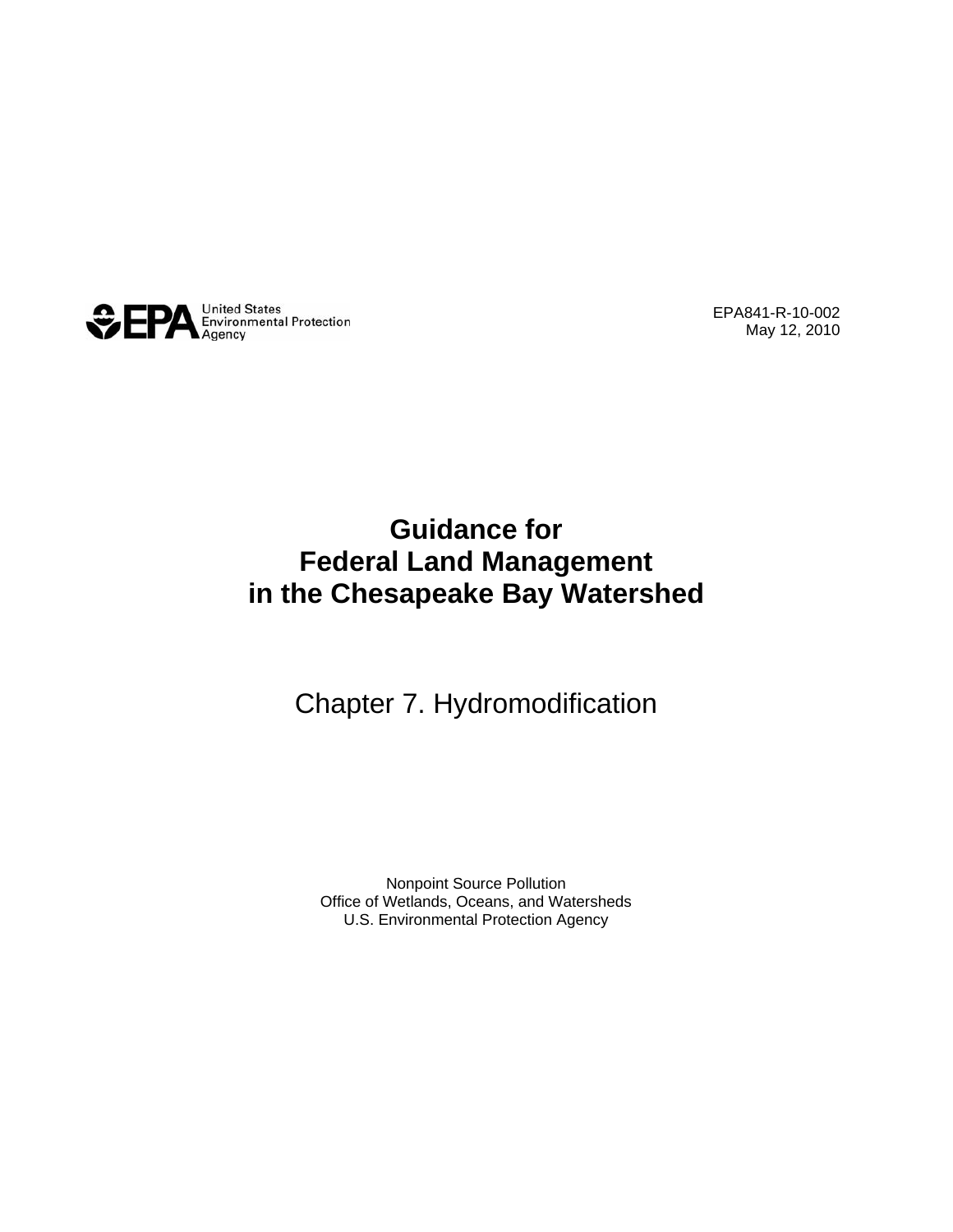# **Chapter 7. Hydromodification**

## **Contents**

| $\mathbf{1}$   |     |       |                                                                     |  |  |  |
|----------------|-----|-------|---------------------------------------------------------------------|--|--|--|
|                | 1.1 |       |                                                                     |  |  |  |
|                |     | 1.1.1 |                                                                     |  |  |  |
|                |     | 1.1.2 |                                                                     |  |  |  |
|                |     | 1.1.3 |                                                                     |  |  |  |
|                | 1.2 |       |                                                                     |  |  |  |
| $\overline{2}$ |     |       |                                                                     |  |  |  |
|                | 2.1 |       |                                                                     |  |  |  |
|                | 2.2 |       |                                                                     |  |  |  |
|                |     | 2.2.1 | Implementation Measure H-1: Protect Streambanks and Shorelines from |  |  |  |
|                |     | 2.2.2 | Implementation Measure H-2: Control Upland Sources of Sediment and  |  |  |  |
|                |     | 2.2.3 | Implementation Measure H-3: Restore In-Stream and Riparian Habitat  |  |  |  |
|                |     | 2.2.4 | Implementation Measure H-4: Reduce Pollutant Sources through        |  |  |  |
|                |     | 2.2.5 | Implementation Measure H-5: Restore Stream and Shoreline Physical   |  |  |  |
| 3              |     |       |                                                                     |  |  |  |
|                | 3.1 |       |                                                                     |  |  |  |
|                | 3.2 |       |                                                                     |  |  |  |
|                |     | 3.2.1 |                                                                     |  |  |  |
|                |     | 3.2.2 |                                                                     |  |  |  |
|                |     | 3.2.3 |                                                                     |  |  |  |
|                |     | 3.2.4 |                                                                     |  |  |  |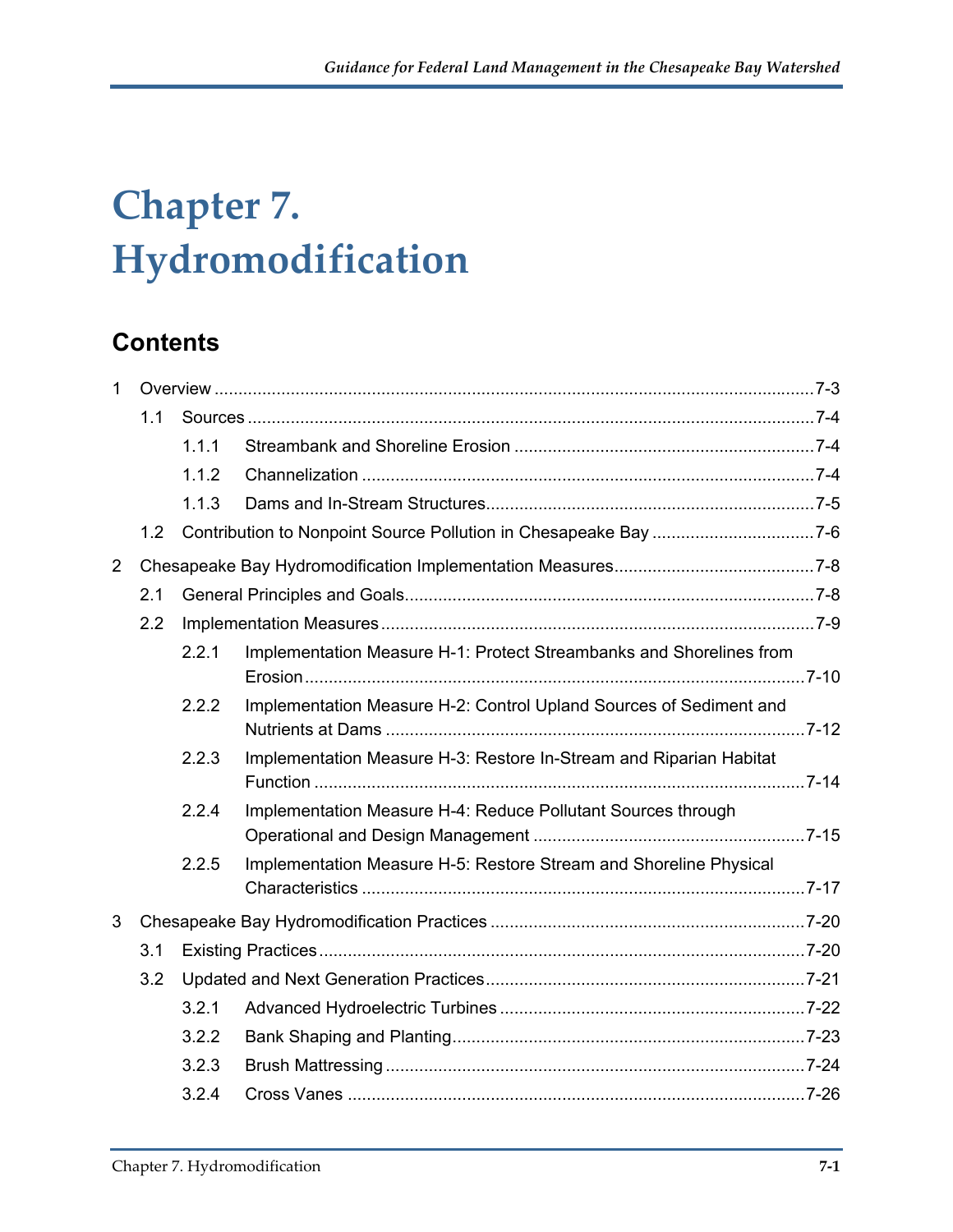|   | 3.2.5  |  |
|---|--------|--|
|   | 3.2.6  |  |
|   | 3.2.7  |  |
|   | 3.2.8  |  |
|   | 3.2.9  |  |
|   | 3.2.10 |  |
|   | 3.2.11 |  |
|   | 3.2.12 |  |
|   | 3.2.13 |  |
|   | 3.2.14 |  |
|   | 3.2.15 |  |
|   | 3.2.16 |  |
|   | 3.2.17 |  |
|   | 3.2.18 |  |
|   | 3.2.19 |  |
|   | 3.2.20 |  |
|   | 3.2.21 |  |
|   | 3.2.22 |  |
|   | 3.2.23 |  |
|   | 3.2.24 |  |
|   | 3.2.25 |  |
|   | 3.2.26 |  |
|   | 3.2.27 |  |
|   | 3.2.28 |  |
|   |        |  |
|   | 3.2.30 |  |
|   | 3.2.31 |  |
|   | 3.2.32 |  |
|   | 3.2.33 |  |
|   | 3.2.34 |  |
| 4 |        |  |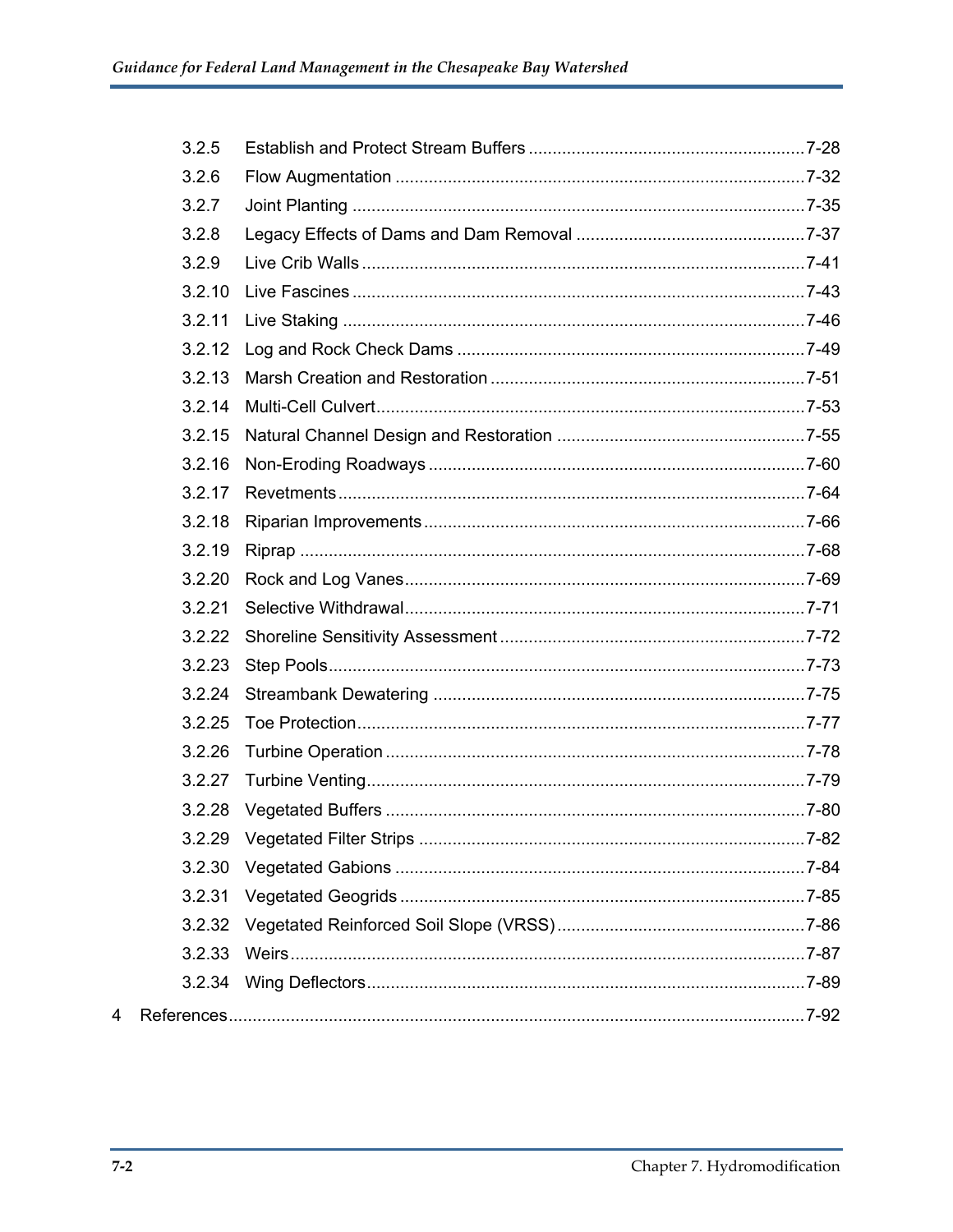## <span id="page-3-0"></span>**1 Overview**

The Chesapeake Bay and its tributaries, representing the nation's largest estuary, is a resource of important economic, social and environmental significance. The Chesapeake Bay ecosystem, however, remains severely degraded primarily because of pollution from excess nitrogen (N), phosphorus (P), and sediment, which enters surface waters. Those pollutants come from multiple diverse sources within the Chesapeake Bay watershed, but the primary sources are agriculture, urban and suburban runoff, wastewater, and airborne contaminants (Chesapeake Bay Program 2009). Another contributor of pollutants to the Chesapeake Bay is hydromodification. The states in the U.S. Environmental Protection Agency's (EPA's) Region 3 report in their biennial water quality report that a cumulative total of 1,427 miles of assessed rivers and streams, 1,687 acres of assessed lakes and reservoirs, and 1,916 square miles of assessed bays and estuaries in the mid-Atlantic are impaired by hydromodification.

The term *hydromodification* as used in this guidance refers to the alteration of the hydrologic characteristics of waterbodies, which in turn could cause degradation of water resources. Many activities that are considered forms of hydromodification have been conducted and continue to be conducted because they are considered to be critical to human activities, such as dredging shipping channels for commerce or constructing culverts at stream crossings for transportation. Hydromodification can also refer to activities that are conducted in and adjacent to stream channels to maintain stream functions or reduce damage to streams or adjacent properties such as clearing of debris or armoring of streambanks.

While hydromodification activities likely occurred within the Chesapeake Bay watershed before European settlement (e.g., fish traps, secondary effects from riparian agriculture) the scale and scope of hydromodification increased dramatically with the advent of European expansion on the east coast of North America. Early settlers constructed dams to harness hydropower and drained floodplain areas for farming (Walter and Merritts 2008; Schenk and Hupp 2009). As development accelerated through the colonial, post revolutionary and industrial periods hydromodification activities expanded to include dredging of natural and man-made waterways for commerce, construction of water supply, recreational and flood control dams, and channel straightening and dredging for flood control and agriculture. In more recent years, development of the built environment has resulted in secondary channel erosion within and downstream of urban centers.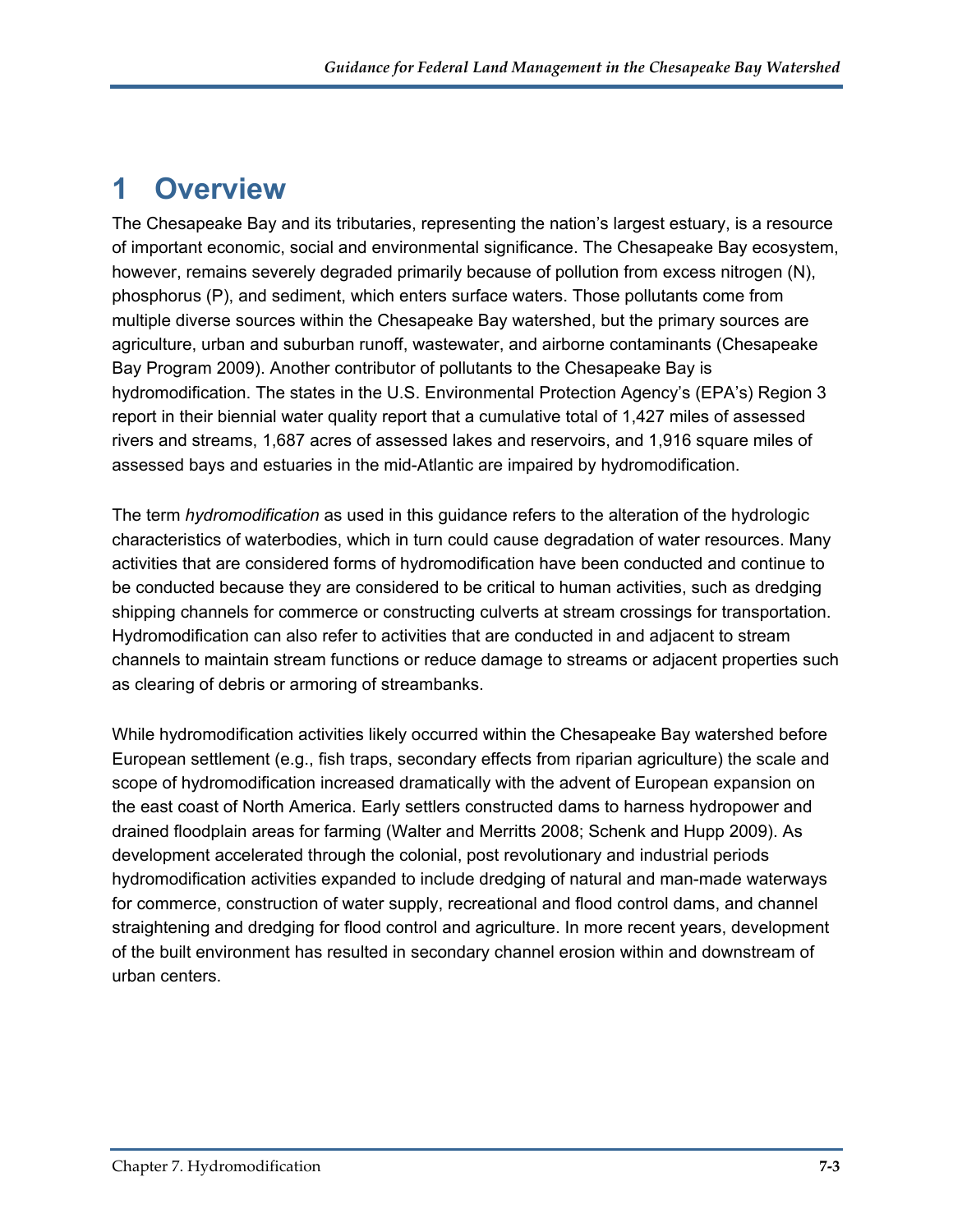## <span id="page-4-0"></span>**1.1 Sources**

Hydromodification activities are grouped into three general categories for the purposes of this chapter: (1) channelization and channel modification, (2) dams, and (3) streambank and shoreline erosion. Such broad categories are useful in that they provide a logical organization for hydromodification activities. However, as is described later in this chapter, implementation measures and practices can apply across these three activity categories. In addition certain hydromodification activities might not fit neatly within any of the three categories.

#### <span id="page-4-1"></span>**1.1.1 Streambank and Shoreline Erosion**

Streambank and shoreline erosion refers to the degradation of stream, estuary, and lake shore areas resulting in loss of soil and other material landward of the bank along nontidal streams and rivers. Streambank erosion occurs when the sediment on streambanks detaches and becomes mobilized within or near the stream channel. Detachment is a complex process resulting from the interaction of streamflow, vegetation, cohesive properties of soil, and the soil water interface. Eroded material is often carried downstream and re-deposited in the channel bottom or in point bars along bends in the waterway. Shoreline erosion occurs in large, open waterbodies, such as larger lakes and the lower estuarine portion of the Chesapeake Bay, where waves and currents sort coarser sands and gravel from eroded banks and move them in both directions along the shore away from the area being eroded. While the underlying forces causing the erosion could be different for streambank and shoreline erosion, the results, erosion and its impacts are usually similar. It is also important to note that streambank and shoreline erosion are natural processes and that natural background levels of erosion also exist and might be necessary to ensure the health of a particular stream. However, human activities along or adjacent to streambanks or shorelines can accelerate erosion and other nonpoint sources of pollution.

In both urban and rural areas, streambank erosion is often associated with changing land use characteristics within a watershed such as increased impervious surfaces. Because the erosion of streambanks and shorelines is often closely related to upland activities that occur outside riparian areas, it is often necessary to consider solutions to these issues as a component of overall watershed protection and restoration objectives. The topic of upland effects on stream channels is covered in more detail in the [Urban and Suburban](http://www.epa.gov/owow/nps/chesbay502/pdf/chesbay_chap03.pdf) chapter of this guidance.

### <span id="page-4-2"></span>**1.1.2 Channelization**

Channelization and channel modification include activities such as straightening, widening, deepening, and clearing channels of debris and accumulated sediment. Objectives of channelization and channel modification projects include flood control, infrastructure protection,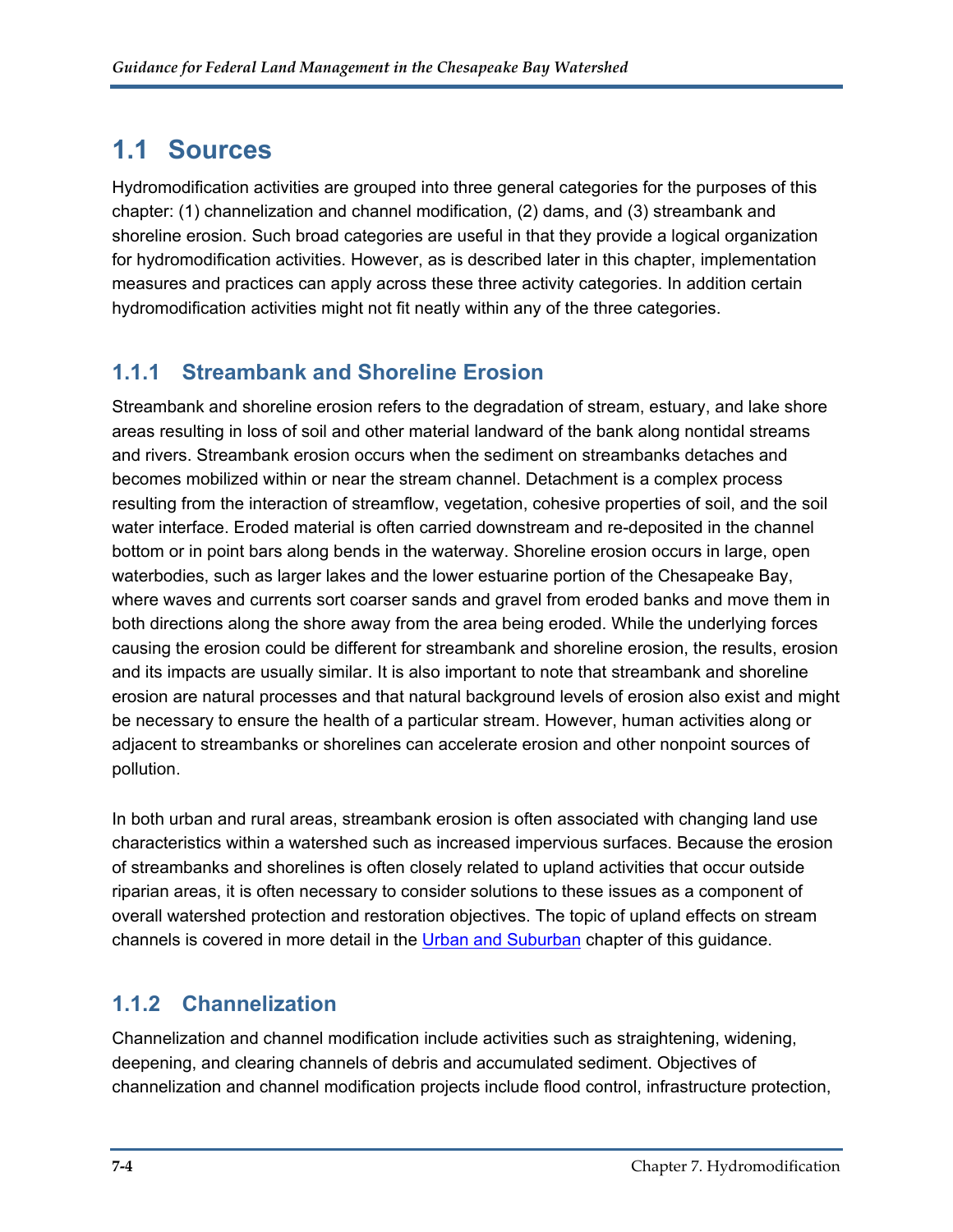channel and bank stabilization, habitat improvement/enhancement, recreation, and flow control for water supply (source). Channelization activities play an important role in nonpoint source pollution in the Chesapeake Bay by affecting the timing and delivery of pollutants that enter the water. Channelization can also be a cause of higher flows during storm events, which increases the risk of flooding.

Historically, channelization occurred to reduce flooding, drain wet areas for agriculture and to allow for commerce among, other reasons. In recent years, however, regulatory requirements primarily driven by the Clean Water Act have limited traditional hydromodification activities within stream channels and waterbodies. Simultaneously, water resource managers have recognized the critical role that healthy stable stream corridors play in the protection and improvement of water quality and living resources within the Chesapeake Bay. As a result, many of the hydromodification activities occurring are those related to maintenance and restoration of channel corridors and shorelines.

#### <span id="page-5-0"></span>**1.1.3 Dams and In-Stream Structures**

Dams and in-stream structures are artificial barriers on waterbodies that control the flow of water. Such structures can be built for a variety of purposes, including flood control, power generation, irrigation, navigation, and to create ponds, lakes, and reservoirs for uses such as municipal water supply, fish farming, and recreation. While these types of structures are constructed to provide benefits to society, they can contribute to nonpoint source pollution and have detrimental effects on living resources. For example, dams can alter flows that ultimately can cause effects on water quality and roadway culverts can result in the scour of stream sediments at their outlet. While the structures were often built for purposes related to human needs, in many cases that need is no longer present (e.g., small hydropower dams to support manufacturing). As a result, water resource managers have conducted detailed cost benefit analysis at many dams, and the results often show that the benefits of dam removal outweigh the benefits of continuing to maintain and operate the dam.

An important development in the effect of dams in water quality is the increasing trend of dam removal within the Chesapeake Bay. As dams reach their life expectancy, many will be removed for safety concerns or to restore the connectivity of aquatic ecosystems. This phenomenon is covered extensively in one of the practices (Legacy effects of Dams and Dam Removal) recommended in [Section 3](#page-20-0) of this chapter.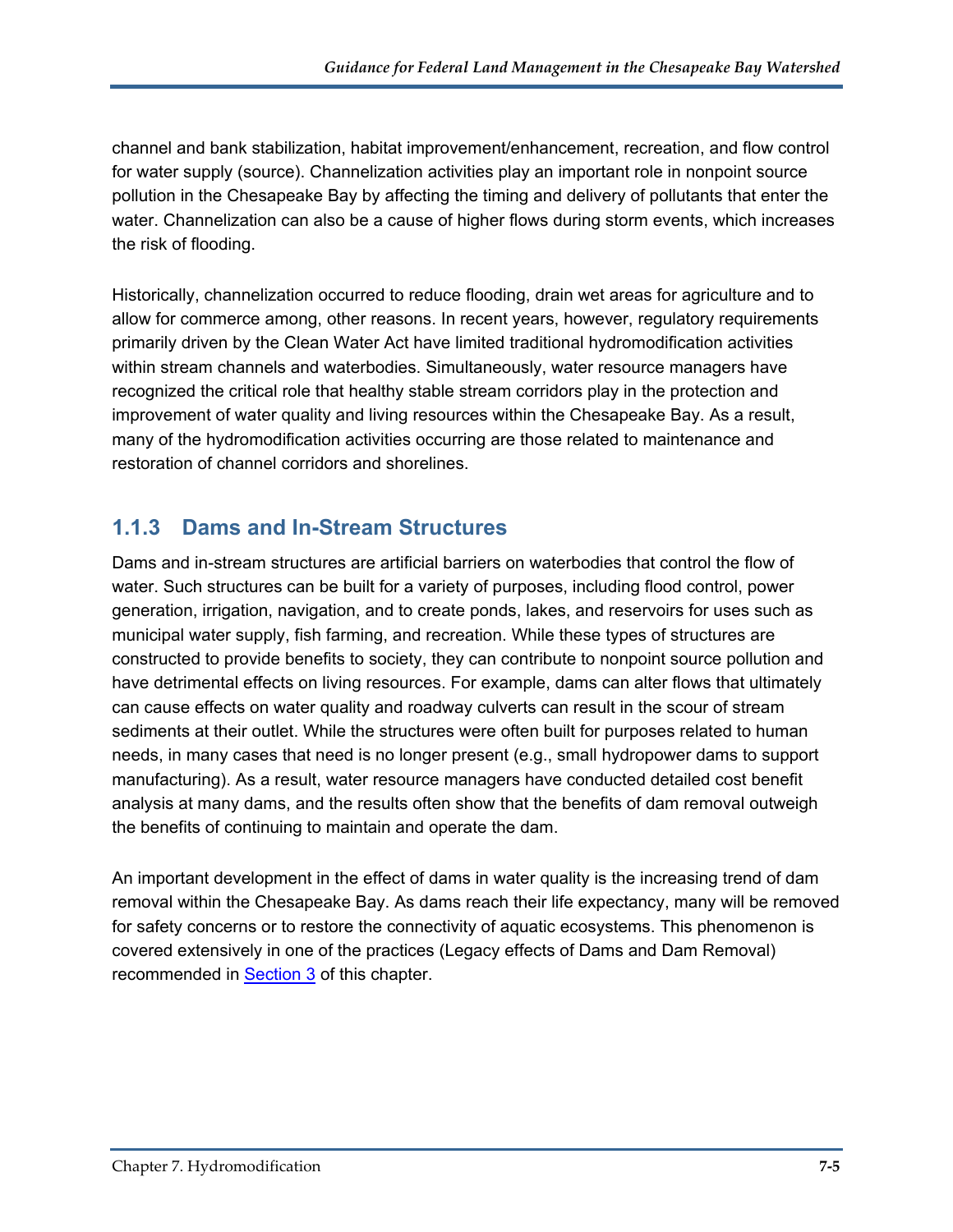### <span id="page-6-0"></span>**1.2 Contribution to Nonpoint Source Pollution in Chesapeake Bay**

The contribution of hydromodification activities to sediments and nutrient loads to the Chesapeake Bay is poorly defined in the current research literature. Traditionally, land use managers and water resources professionals categorized nonpoint source pollutant loadings based on specific land uses (such as agricultural, urban and silviculture). Contribution of specific hydromodification activities such as channel erosion or dams is less well defined. With recent research on the topic, however, increased attention and research activity has been focused on separating the contribution of specific activities such as stream corridor instability to the overall pollutant loading to the Bay.

The interaction between pollutants from upland sources and those that originate within the stream corridor is a complex relationship in which in-stream transported pollutants are often affected by historic or current upland activities. During the 1700s and 1800s eroding upland agricultural areas resulted in significant sediment storage within stream corridors typically called *legacy* sediment (USGS 2003). The construction of mill dams during that period resulted in the impoundment and storage of sediment behind tens of thousands of mill dams in the mid-Atlantic region. Subsequent removal of these dams during the late industrial period and urban and suburban development in the past 100 years has led to remobilization of the legacy sediments as stream corridors have become instable and streambanks have eroded (USGS 2003).

Because of the intimate nature of hydromodification activities with the stream corridor, there is understandably a close relationship between those activities and sediment delivery to surface waters. A summary of existing information of the impacts of stream hydromodification on the quality of the Chesapeake Bay is provided in Table 7-1. These studies demonstrate the importance of stream restoration and protection in achieving pollutant reduction in the Chesapeake Bay, particularly for sediment and the P that accompanies sediment loading.

While the contribution of sediment from streambank erosion might be a significant source in many streams, the percentage of *unstable* streams within the Chesapeake Bay watershed is unknown (USGS 2003).

The contribution of hydromodification to other pollutants of concern in the Chesapeake Bay is even less well documented. N contribution throughout the watershed is primarily from agricultural, wastewater, and airborne sources. N in its most commonly observed forms is present in very low levels within contributions from hydromodification sources. P on the other hand, given its tendency to become soil and particulate bound, is often present in the legacy sediments, which are significant contributors to eroding streams.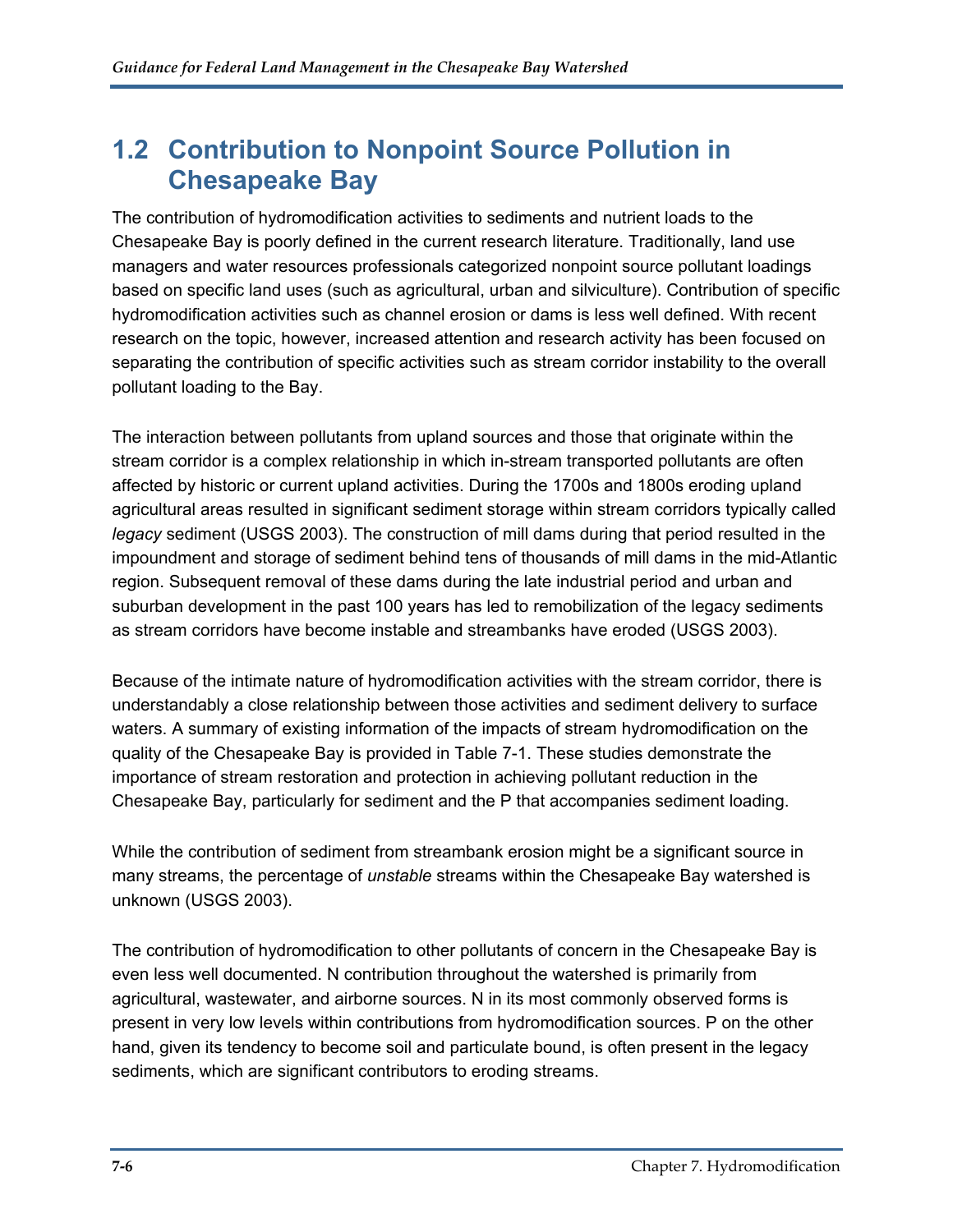| Table 7-1. Studies quantifying the impact of sediment loading from stream hydromodification on |
|------------------------------------------------------------------------------------------------|
| <b>Chesapeake Bay water quality</b>                                                            |

| <b>Study</b>                                                                                                                                                                                                                                                        | <b>Findings</b>                                                                                                                                                                                                                                                                     |
|---------------------------------------------------------------------------------------------------------------------------------------------------------------------------------------------------------------------------------------------------------------------|-------------------------------------------------------------------------------------------------------------------------------------------------------------------------------------------------------------------------------------------------------------------------------------|
| A Summary Report of Sediment Processes in<br>Chesapeake Bay and Watershed, USGS, Water-<br>Resources Investigations Report 03-4123, 2003                                                                                                                            | Summarizes the impacts and sources of sediment<br>and notes that sediment yield from urbanized areas<br>can remain high after active construction is<br>complete because of increased stream corridor<br>erosion due to altered hydrology                                           |
| Schueler et al. 2000. The Practice of Watershed<br>Protection, Technical Note #119 from Watershed<br>Protection Techniques 3(3):729-734, Center for<br>Watershed Protection, 2000.                                                                                  | Stream enlargement, and the resulting transport of<br>excess sediment, is caused by urban development                                                                                                                                                                               |
| U.S. Environmental Protection Agency. 2001.<br>Protecting and Restoring America's Watersheds:<br>Status, Trends, and Initiatives in Watershed<br>Management, EPA 840-R-00-001.<br>www.epa.gov/owow/protecting/restore725.pdf.                                       | Straightened and channelized streams carry more<br>sediments and other pollutants to their receiving<br>waters. Up to 75% of the transported sediment from<br>the Pocomoke watershed on the Eastern Shore of<br>Maryland was found to be erosion from within the<br>stream corridor |
| Gellis et al. Synthesis of U.S. Geological Survey<br>Science for the Chesapeake Bay Ecosystem and<br>Implications for Environmental Management,<br>Chapter 6: Sources and Transport of Sediment in<br>the Watershed. 2007, U.S. Geological Survey<br>Circular 1316. | Sediment sources are throughout the Chesapeake<br>Bay watershed, with more in developed and steep<br>areas                                                                                                                                                                          |
| Gellis et al. 2009, Sources, transport, and storage<br>of sediment in the Chesapeake Bay Watershed:<br>U.S. Geological Survey Scientific Investigations<br>Report 2008-5186                                                                                         | In the Piedmont region, streambank erosion was a<br>major source of sediment in developed Little<br>Conestoga Creek; 30% of sediment from the<br>Mattawoman Watershed on the Coastal Plain (flat<br>land) is from streambanks                                                       |
| Devereux et al. Suspended-sediment sources in<br>an urban watershed, Northeast Branch Anacostia<br>River, Maryland. Hydrological Processes,<br>Accepted 2009.                                                                                                       | Streambank erosion was the primary source of<br>sediment in the Northeast Branch Anacostia River                                                                                                                                                                                    |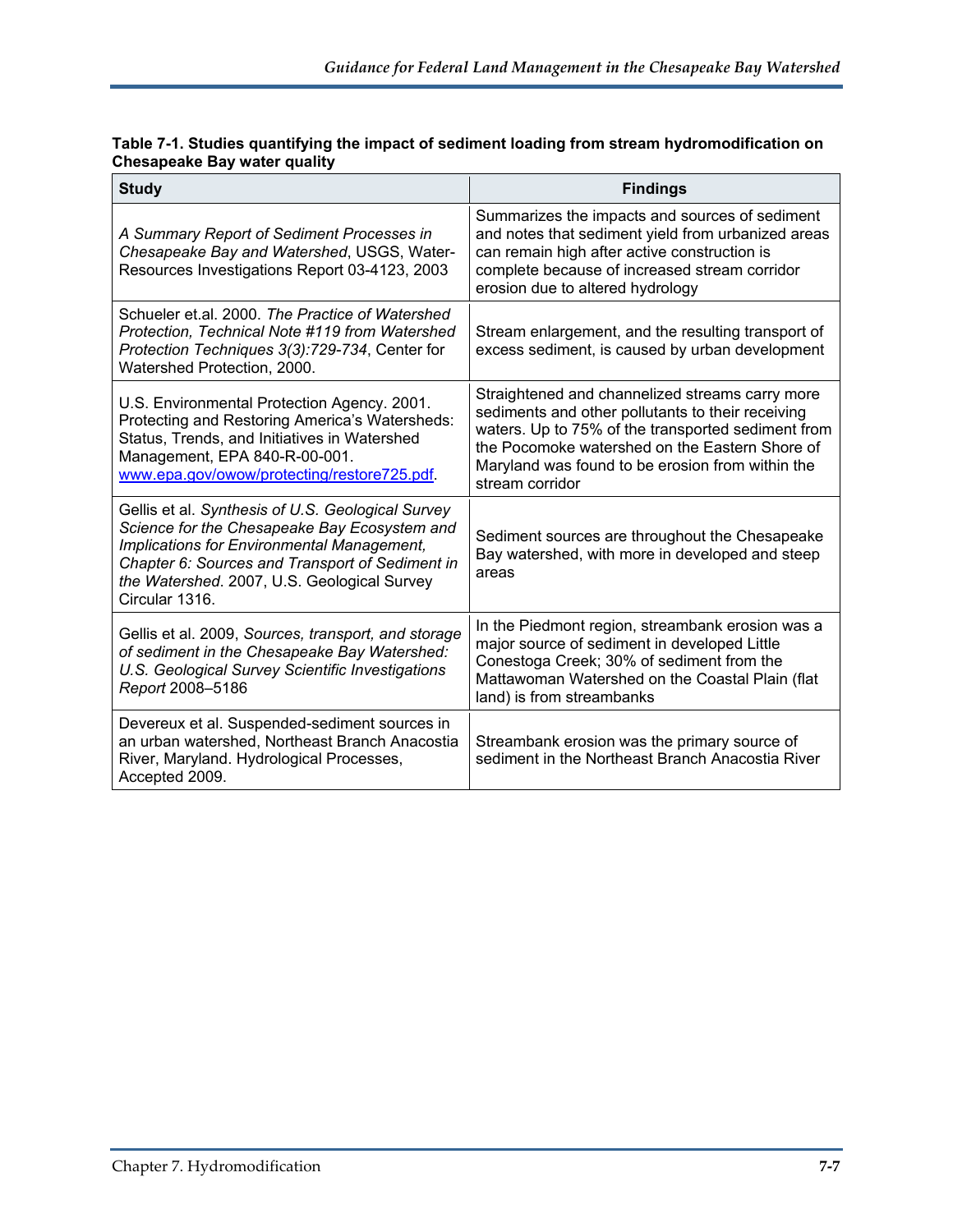## <span id="page-8-0"></span>**2 Chesapeake Bay Hydromodification Implementation Measures**

In 2007 EPA published a guidance document titled *[National Management Measures to Control](http://www.epa.gov/owow/nps/hydromod/index.htm)  [Non-point Source Pollution from Hydromodification](http://www.epa.gov/owow/nps/hydromod/index.htm)* whose purpose was to provide background information on nonpoint source pollution and to offer a variety of solutions for reducing nonpoint source pollution resulting from hydromodification. Background information includes a discussion of the sources of nonpoint source pollution and mechanisms for transport into the nation's waters. The guidance further presents a series of *Management Measures* for use on a national scale to directly address the causative factors for nonpoint source pollution. Management measures as presented in the 2007 document establish performance expectations and, where appropriate, specific actions that can be taken to prevent or minimize nonpoint source pollution.

A series of practices was also described for each management measure. Practices are specific actions taken to achieve, or help achieve, a management measure. Practices are often termed best management practices (BMPs); however, the word best was dropped from the 2007 hydromodification guidance and will not be used in this chapter because the use of the adjective is too subjective.

This chapter expands on the extensive resources provided in the 2007 document while focusing on the pollutants, sources, and practices considered important to the overall goal of restoring the health of the Chesapeake Bay. Implementation measures (formerly management measures) presented are either the same or improved versions of those presented in the 2007 guidance. Where available, information on the application, design, and performance of specific practices suitable for use in the Chesapeake Bay are provided. To support one of the key steps required by the Executive Order 13508 to define *next generation* tools, a number of practices have been added to this chapter, which exhibit proven capability to address the nonpoint source issues within the Chesapeake Bay. This chapter and the 2007 guidance are intended to be used in tandem to provide the reader with an updated summary of tools and techniques appropriate for addressing nonpoint source pollution in the Chesapeake Bay.

## <span id="page-8-1"></span>**2.1 General Principles and Goals**

The purpose of this chapter is to provide the user with background information on how hydromodification activities affect nutrient and sediment impacts within the Chesapeake Bay and to provide guidance on a range of practices that can be implemented to reduce the impact of hydromodification activities on Bay water quality. While this chapter focuses on practices that are relevant to the Chesapeake Bay and its associated watershed specifically, the information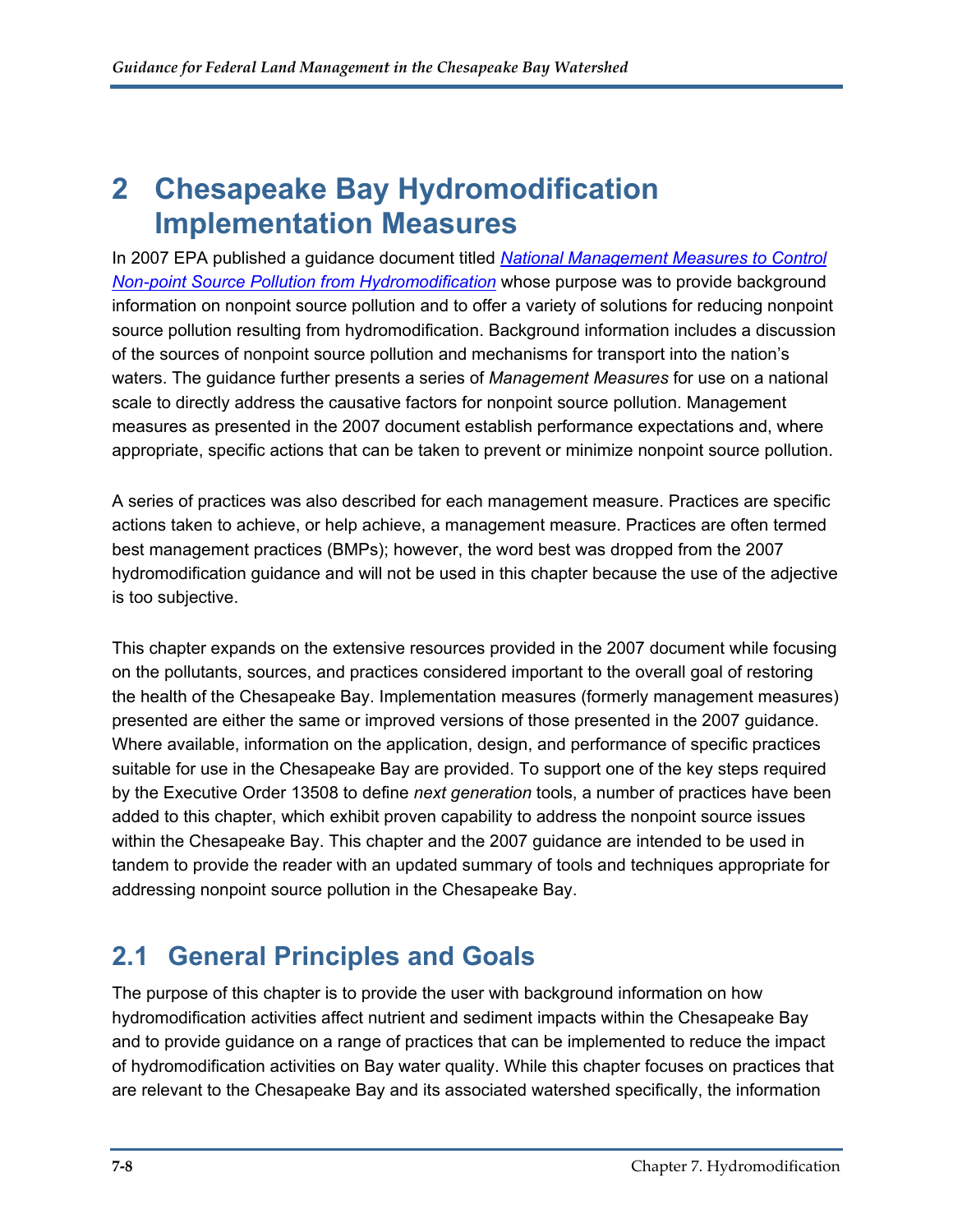provided is also widely relevant wherever hydromodification activities result in degradation of surface waters.

While the primary focus of this chapter is on reducing loading of sediment, N, and P, it is important to note that there are often numerous secondary benefits to each specific practice detailed herein. To that end, appropriate additional information is provided on secondary benefits such as those associated with living resources (and complementing the activities suggested in draft report 202(g) of Executive Order 13508). For example, bioengineering techniques such as live staking and brush mattressing are typically applied to an eroding streambank principally to reduce sediment loading to the associated stream. However, the function of those practices is based on establishing riparian vegetation, which is an important component in improving aquatic riparian habitat.

For many hydromodification activities and their associated effects, a close relationship exists to other chapters of this guidance. In such cases, the reader might be directed to the respective section for additional guidance. For instance, increased rate and volume of stormwater runoff from urbanizing areas often leads to channel and streambank erosion. In that case, the causative factor of the effect (urbanization) is covered in the urban section of this chapter. Because streambank erosion is itself considered a form of hydromodification, the effect is described in detail and number of structural practices recommended to address the effect within the stream corridor.

While this chapter recommends a series of approaches and information on specific tools and techniques to address nonpoint source pollution in the Chesapeake Bay watershed on a project basis, each project must be considered within the context of the watershed or subwatershed in which it is prescribed. The successful implementation of watershed restoration requires that projects be identified and selected consistent with watershed assessments and prioritized according to the overall watershed restoration goals (Beechie et al. 2008). Furthermore, individual projects should be considered as a component of watershed restoration and measured according to the cumulative benefits of other similar watershed restoration projects that might be proposed (Kondolf et al. 2008).

## <span id="page-9-0"></span>**2.2 Implementation Measures**

To accomplish the goals set forth above, this chapter suggests a series of implementation measures that are recommended to address the effects of hydromodification. The reader might notice that the 2007 guidance document includes six *Management Measures* that tribal, state, or local programs could implement to address nonpoint source pollution from hydromodification activities. In this chapter, the six management measures have been reduced to five categories and renamed implementation measures. That terminology is used in this chapter because they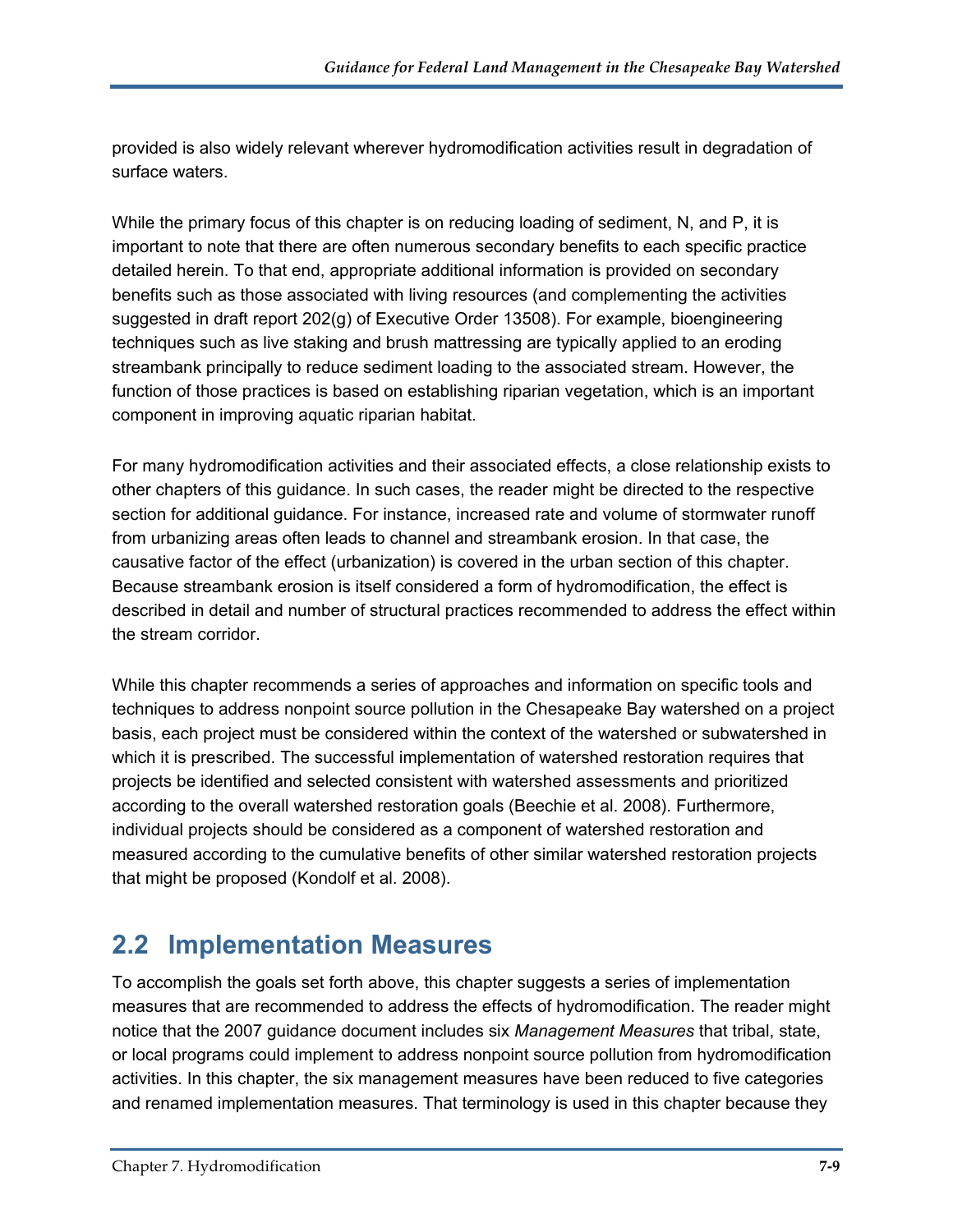are measures that can be implemented to address specific functional causes of impacts of hydromodification activities.

#### Implementation Measures:

- H‐1. Protect Streambanks and Shorelines from Erosion
- H-2. Control Upland Sources of Sediment and Nutrients at Dams
- H-3. Restore In-stream and Riparian Habitat Function
- H-4. Reduce Pollutant Sources through Operational and Design Management
- H-5. Restore Stream and Shoreline Physical Characteristics

#### <span id="page-10-0"></span>**2.2.1 Implementation Measure H-1: Protect Streambanks and Shorelines from Erosion**

#### Implementation Measure H-1:

The protection of streambanks and shorelines from erosion refers to the installation of structural or biological practices at or near the land water interface. The primary goals of this implementation measure are the following:

- 1. Protect streambank and shoreline features with the potential to reduce nonpoint source pollution
- 2. Protect streambanks and shorelines from erosion from uses of either the shorelands or adjacent surface waters

Implementation Measure H-1 focuses on preserving stable streambanks and shorelines to limit the loss of pollutants, most notably sediment, from the erosion at the land water interface. This measure is most closely related with Management Measure 6 of the 2007 guidance (Eroding Streambanks and Shorelines). Practices appropriate for addressing Implementation Measure H-1 consist of both structural practices such as riprap as well as management practices such as non-eroding roadways. Where possible, the practitioner should consider the protection of streambanks and shoreline within the context of overall watershed goals and select practices that address multiple watershed objectives where possible.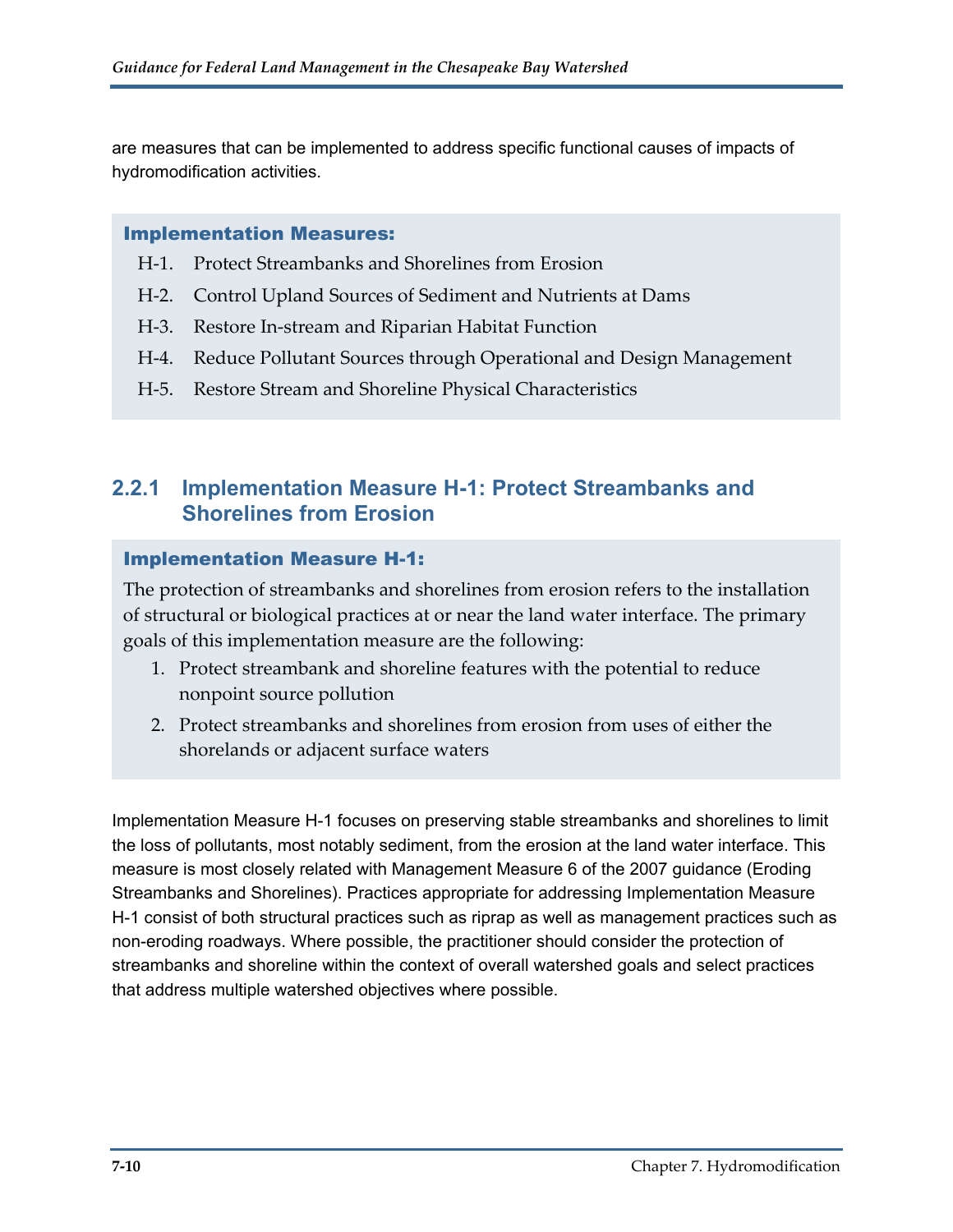The application of bioengineering stream armoring techniques, which use vegetation and natural systems, to address erosion for instance, should be considered before implementing more rigid, structural controls such as riprap. While bioengineering techniques might not be suitable for all applications, they often support the objectives of other implementation measures and overall watershed goals.

#### *Practices*

The practices noted in Table 7-2 are suggested as appropriate to address Implementation Measure H-1 and are described in more detail in [Section 3](#page-20-0) of this chapter. The table categorizes practices according to whether they were detailed in the previous guidance, updated within this chapter, or identified as a next generation tool or technique for addressing nonpoint source pollution in Chesapeake Bay. Updated practices are those that are described in detail in the 2007 guidance but have updated or region-specific information in [Section 3](#page-20-0). Next generation tools and techniques are those newer practices that had not been previously identified as appropriate for addressing Implementation Measure H-1 but are described in detail in [Section 3.](#page-20-0)

| <b>Practice</b>                | Described in<br>2007 guidance? | Updated? | <b>Next generation</b><br>tools and<br>techniques? | Page     |
|--------------------------------|--------------------------------|----------|----------------------------------------------------|----------|
| <b>Breakwaters</b>             | Yes                            |          |                                                    |          |
| <b>Bulk Heads and Seawalls</b> | <b>Yes</b>                     |          |                                                    |          |
| Groins                         | Yes                            |          |                                                    |          |
| <b>Multi-Cell Culverts</b>     |                                |          | Yes                                                | $7 - 53$ |
| Non-Eroding Roadways           | <b>Yes</b>                     | Yes      |                                                    | $7 - 60$ |
| <b>Return Walls</b>            | Yes                            |          |                                                    |          |
| Rip Rap                        | Yes                            | Yes      |                                                    | $7 - 68$ |
| <b>Toe Protection</b>          | Yes                            | Yes      |                                                    | $7 - 77$ |

**Table 7-2. Practices appropriate for use in addressing Implementation Measure H-1** 

Note: Clicking this link will access the 2007 document (*[National Management Measures to Control Non-point Source](http://www.epa.gov/owow/nps/hydromod/pdf/Chapter_7_Practices_web.pdf)  [Pollution from Hydromodification](http://www.epa.gov/owow/nps/hydromod/pdf/Chapter_7_Practices_web.pdf)*). To find a specific practice, use the bookmarks.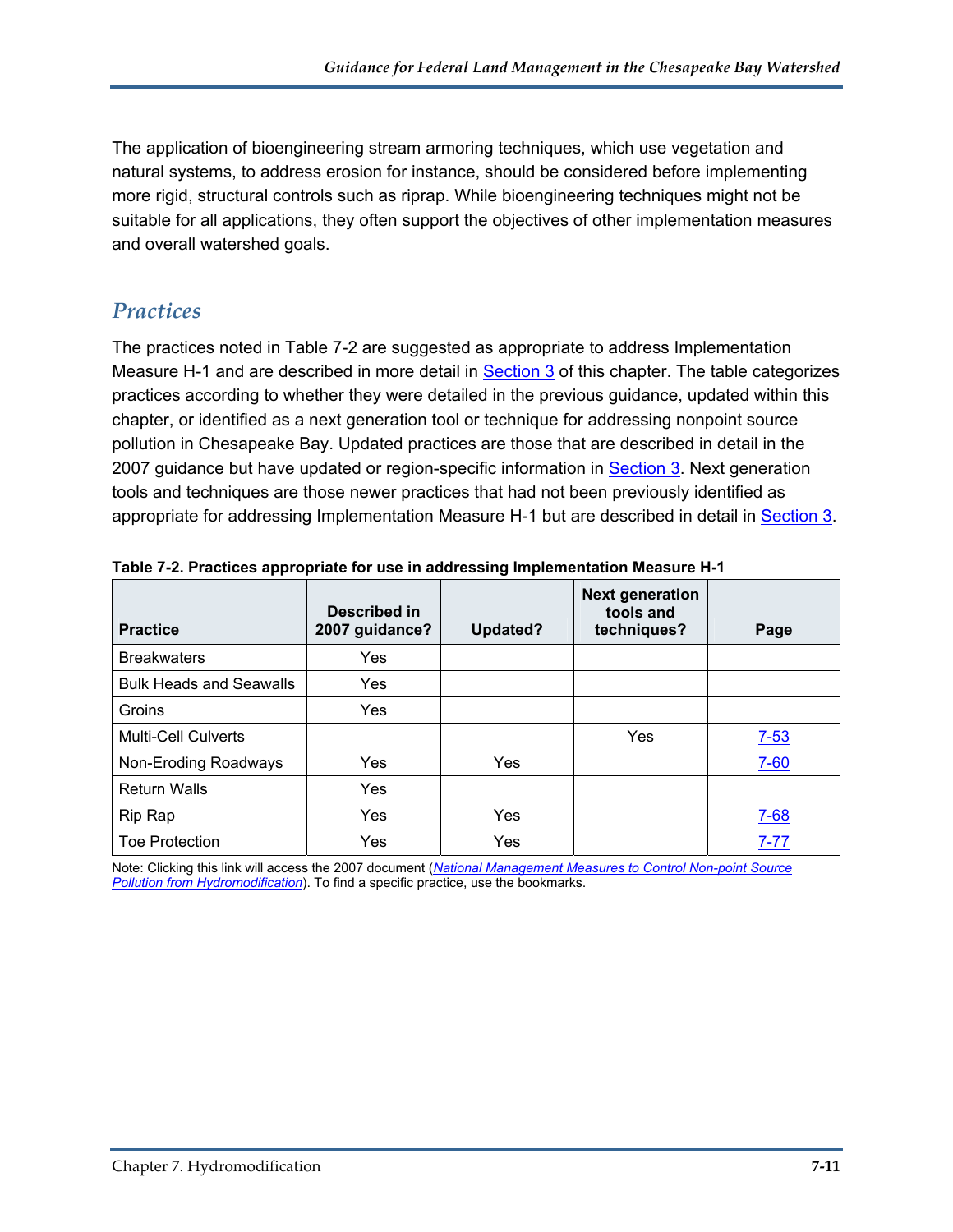#### <span id="page-12-0"></span>**2.2.2 Implementation Measure H-2: Control Upland Sources of Sediment and Nutrients at Dams**

#### Implementation Measure H-2:

The control of upland sources of nonpoint source pollutants at dams and other hydromodification facilities refers to the active implementation of pollutant control techniques and practices that minimize the source generation and reduce the transport of sediments and nutrients into the Chesapeake Bay and its watershed. This implementation measure is well described in the 2007 guidance document (formerly titled *Erosion and Sediment Control for Construction of New Dams and Maintenance of Existing Dams*). The goals of this implementation measure are

- 1. Reduce the generation of sediment and nutrients during and after construction
- 2. Retain eroded sediment and nutrients on‐site
- 3. Apply nutrients at rates necessary to establish and maintain vegetation without causing significant nutrient runoff to surface waters

Implementation Measure H-2 is identical to Management Measure 3 from the 2007 hydromodification guidance. No updated information is provided on this measure whose purpose is to prevent sediment and nutrients from entering surface waters during the construction or maintenance of dams. Because of the extensive environmental permitting necessary for the construction of dams in the Chesapeake Bay watershed and the developed nature of the region's water resources, it is unlikely that significant dam construction will occur in the near future. Maintenance of existing dams and impoundments, therefore, is likely to be the most significant activity to which this measure is applicable.

No updated design or performance information is available for the practices recommended for this implementation measure. As a result, for more information on specific practices, see the 2007 hydromodification guidance.

#### *Practices*

The practices noted in Table 7-3 are suggested as appropriate to address Implementation Measure H-2.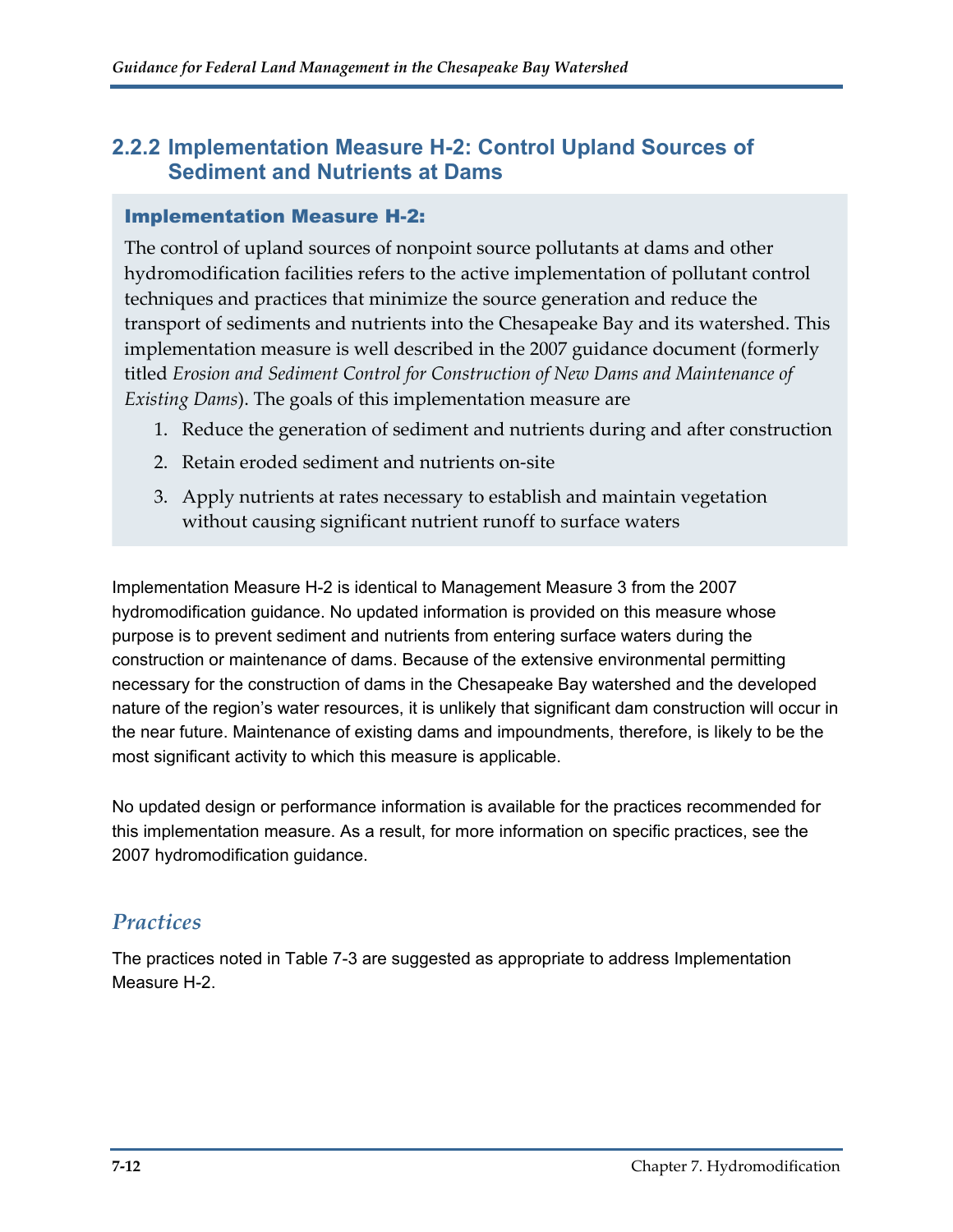| <b>Practice</b>                                                      |
|----------------------------------------------------------------------|
| <b>Check Dams</b>                                                    |
| <b>Coconut Fiber Roll</b>                                            |
| <b>Construction Runoff Intercepts</b>                                |
| <b>Construction Management</b>                                       |
| <b>Erosion Control Blankets</b>                                      |
| Locate Potential Land Disturbing Activities away from Critical Areas |
| Mulching                                                             |
| <b>Preserve Onsite Vegetation</b>                                    |
| <b>Phase Construction</b>                                            |
| <b>Retaining Walls</b>                                               |
| Revegetate                                                           |
| <b>Project Scheduling</b>                                            |
| <b>Sediment Basin/Rock Dams</b>                                      |
| <b>Sediment Fences</b>                                               |
| <b>Sediment Traps</b>                                                |
| Seeding                                                              |
| Site Fingerprinting                                                  |
| Sodding                                                              |
| Soil Protection                                                      |
| Surface Roughening                                                   |
| <b>Training ESC</b>                                                  |
| <b>Wildflower Cover</b>                                              |

|  |  |  | Table 7-3. Practices appropriate to addressing Implementation Measure H-2 |  |
|--|--|--|---------------------------------------------------------------------------|--|
|  |  |  |                                                                           |  |

Note: Clicking this link will access the 2007 document (*[National Management Measures to](http://www.epa.gov/owow/nps/hydromod/pdf/Chapter_7_Practices_web.pdf)  [Control Non-point Source Pollution from Hydromodification](http://www.epa.gov/owow/nps/hydromod/pdf/Chapter_7_Practices_web.pdf)*). To find a specific practice, use the bookmarks.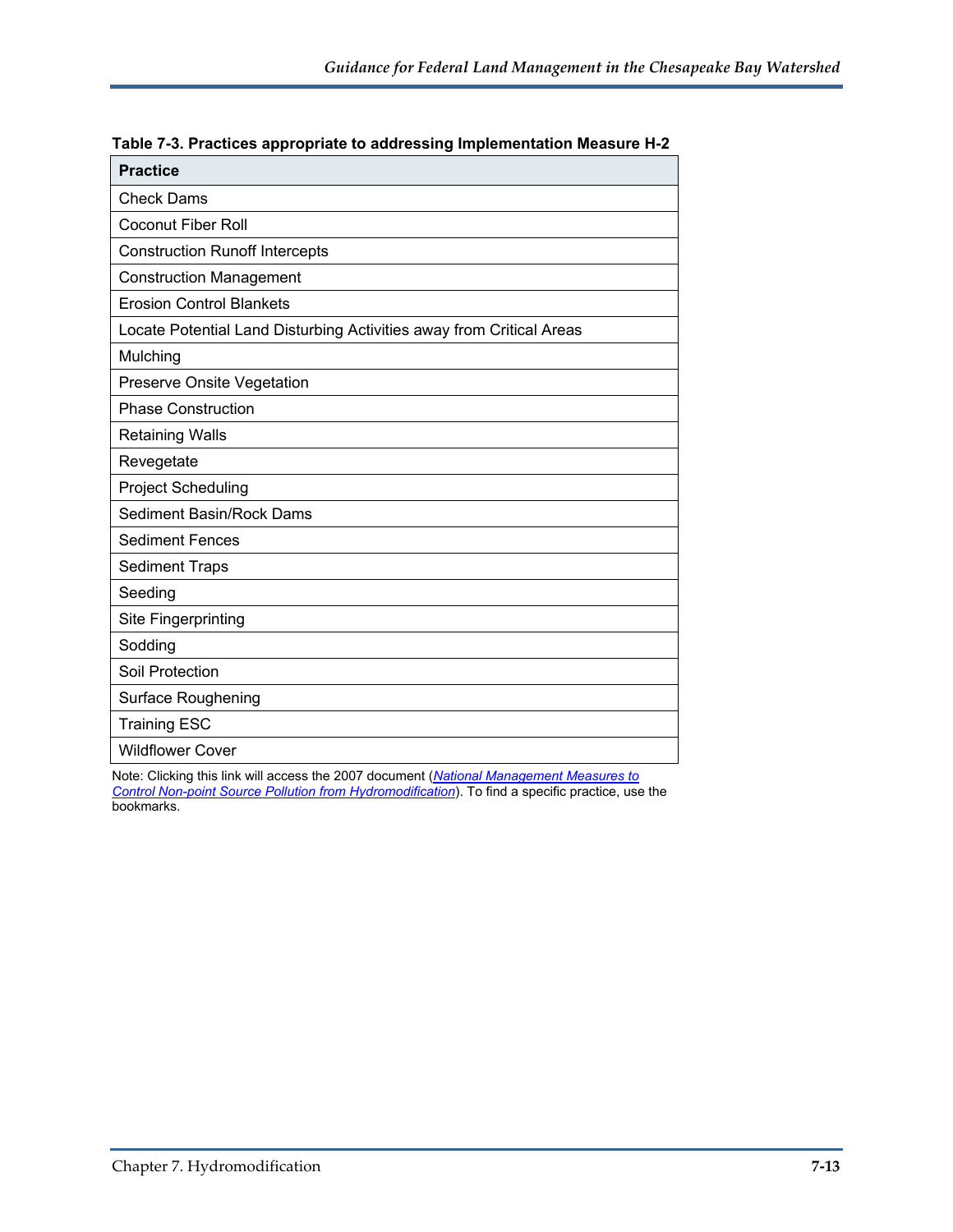#### <span id="page-14-0"></span>**2.2.3 Implementation Measure H-3: Restore In-Stream and Riparian Habitat Function**

#### Implementation Measure H-3:

The restoration of in-stream and riparian habitat function refers to the direct implementation of practices that address functions of the aquatic environment. Because the practices recommended as part of this implementation measure often do not address the causative factors behind habitat degradation, other implementation measures described in this chapter should be considered for implementation. This implementation measure is well described in the 2007 guidance document (titled *Protection of Surface Water Quality and In‐stream and Riparian Habitat*). The primary goal of this implementation measure is

1. Provide for safe passage of fish and other aquatic species upstream or downstream of dams and other structures

Physical structures that block or impede fish migrations to historic spawning habitats have been identified as potentially the most important factor in the decline in migratory fish such as American shad, river herring, and the American eel. The removal of blockages or the installation of structures that encourage or enable fish passage such as fish lifts, fish ladders, and other passageways are important measures that can be implemented within the Chesapeake Bay to ensure that migratory fish are able to move freely throughout historical migratory routes. Approximately 1,924 miles of stream in the Chesapeake Bay watershed have been opened to fish passage, and Executive Order 13508 states that an additional 1,000 stream miles will be opened by implementing 100 priority dam-removal, fish-passage projects by 2025.

The restoration of in-stream and riparian habitat function is closely related to Implementation Measure H-5, Restore Stream and Shoreline Physical Characteristics, described below. The practices recommended for use to address Implementation Measure H-5 often directly support the primary goal of this implementation measure. EPA encourages practitioners to consider these two implementation measures and their respective practices as collaborative techniques to address nonpoint source pollution in the Chesapeake Bay and its effect on living resources.

#### *Practices*

The practices noted in Table 7-4 are suggested as appropriate to address Implementation Measure H-3 and are described in more detail in [Section 3](#page-20-0) of this chapter. The table categorizes practices according to whether they were detailed in the previous guidance, updated within this chapter, or identified as a next generation tool or technique for addressing nonpoint source pollution in Chesapeake Bay. Updated practices are those that are described in detail in the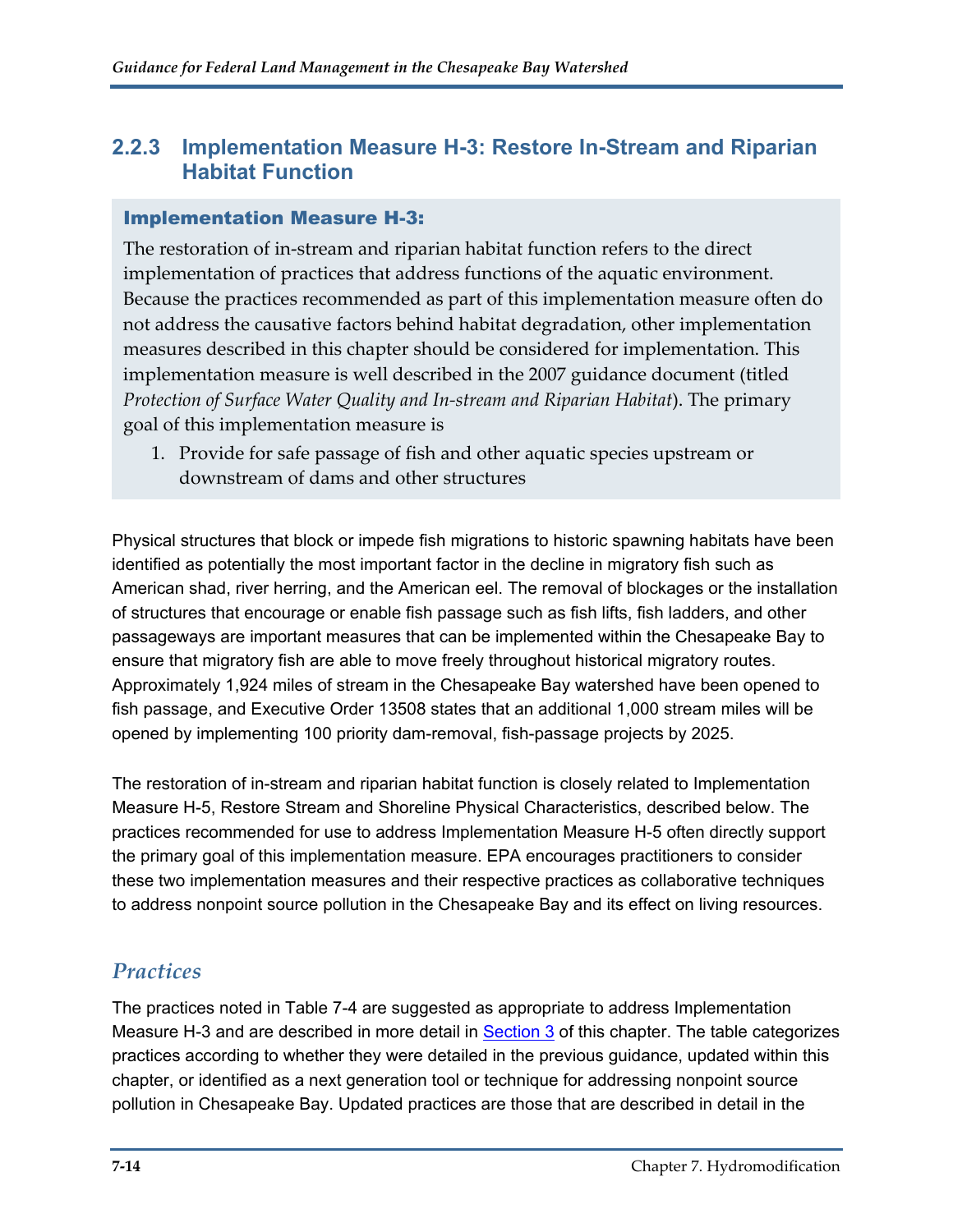2007 guidance but have updated or region-specific information in **Section 3**. Next generation tools and techniques are those newer practices that had not been previously identified as appropriate for addressing Implementation Measure H-3 but are described in detail in [Section 3.](#page-20-0)

| <b>Practice</b>                                       | Described in<br>2007 guidance? | Updated?   | <b>Next generation</b><br>tools and<br>techniques? | Page     |
|-------------------------------------------------------|--------------------------------|------------|----------------------------------------------------|----------|
| <b>Behavioral Barriers</b>                            | Yes                            |            |                                                    |          |
| <b>Collection Systems</b>                             | Yes                            |            |                                                    |          |
| <b>Establish and Protect</b><br><b>Stream Buffers</b> | Yes                            | Yes        |                                                    | $7 - 28$ |
| <b>Fish Ladders</b>                                   | Yes                            |            |                                                    |          |
| <b>Fish Lifts</b>                                     | Yes                            |            |                                                    |          |
| Legacy Effects of Dams<br>and Dam Removal             |                                |            | Yes                                                | $7 - 37$ |
| <b>Physical Barriers</b>                              | Yes                            |            |                                                    |          |
| Riparian Improvements                                 |                                | Yes        |                                                    | $7 - 66$ |
| <b>Shoreline Sensitivity</b><br>Assessment            | Yes                            | Yes        |                                                    | $7 - 72$ |
| <b>Transfer of Fish Runs</b>                          | Yes                            |            |                                                    |          |
| <b>Vegetated Buffers</b>                              | Yes                            | <b>Yes</b> |                                                    | $7 - 80$ |
| <b>Vegetated Filter Strips</b>                        | Yes                            | Yes        |                                                    | $7 - 82$ |

**Table 7-4. Practices recommended to address Implementation Measure H-3** 

Note: Clicking this link will access the 2007 document (*[National Management Measures to Control Non-point Source](http://www.epa.gov/owow/nps/hydromod/pdf/Chapter_7_Practices_web.pdf)  [Pollution from Hydromodification](http://www.epa.gov/owow/nps/hydromod/pdf/Chapter_7_Practices_web.pdf)*). To find a specific practice, use the bookmarks.

#### <span id="page-15-0"></span>**2.2.4 Implementation Measure H-4: Reduce Pollutant Sources through Operational and Design Management**

#### Implementation Measure H-4:

Reduction of pollutant sources through operational and design management of dams refers to the design and management of dams so as to minimize the source generation and reduce the transport of sediments and nutrients into the Chesapeake Bay and its watershed. This implementation measure is well described in the 2007 guidance document (formerly titled *Erosion and Sediment Control for Construction of New Dams and Maintenance of Existing Dams*). The goals of this implementation measure are

- 1. Reduce pollutant generation and impact on living resources through programmatic dam management
- 2. Design structures to limit pollutant generation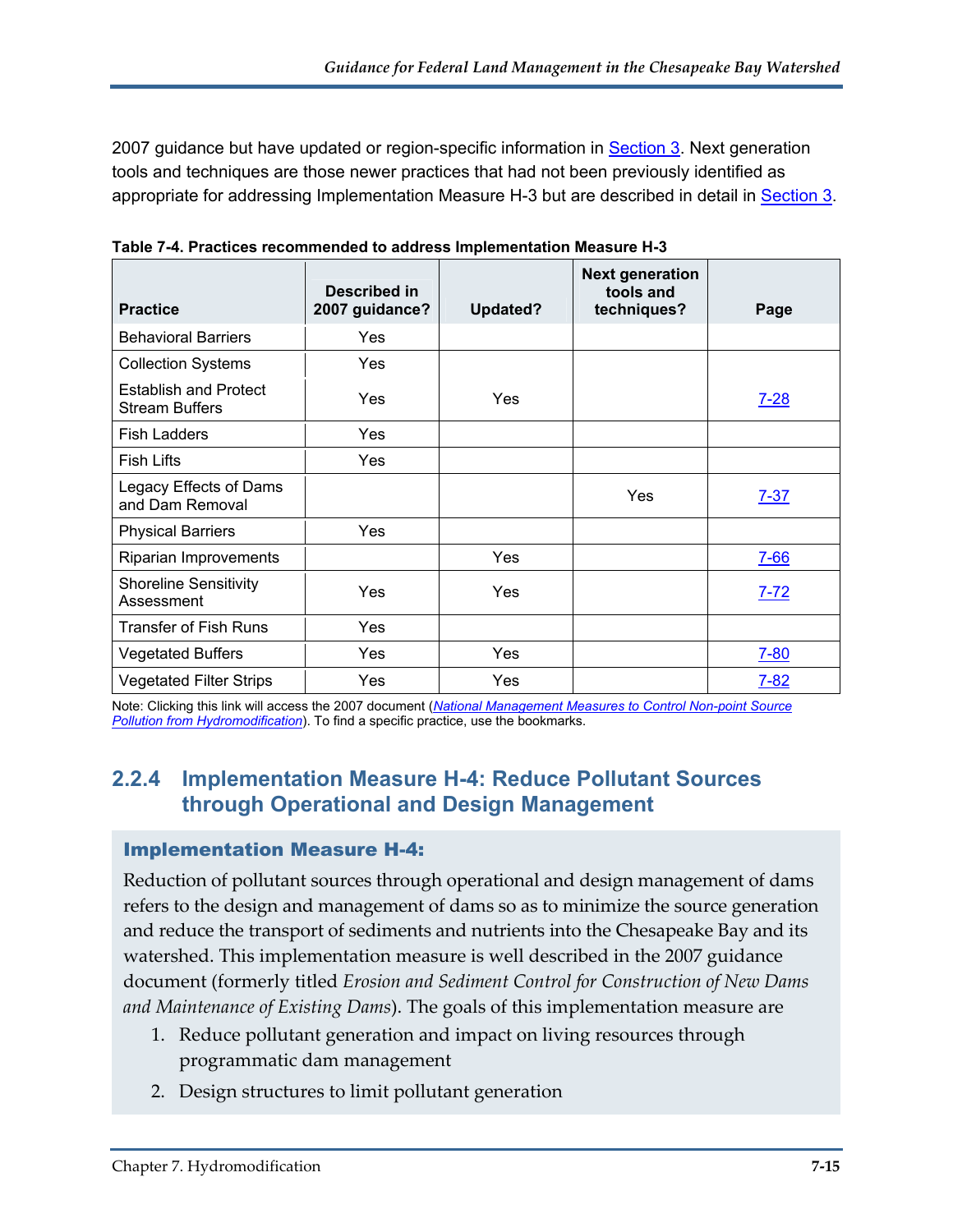Implementation Measure H-4 addresses pollutants resulting from operational activities at instream facilities such as dams and impoundments. The operation and management of such facilities typically has minimal impact on the delivery of nonpoint source pollutants to downstream waters. One notable exception is the removal of impoundments, which is covered in detail in Implementation Measure H-5 and in the practice: Legacy Effects of Dams and Dam [Removal](#page-37-0).

Operational practices do have significant implications on the living resources within and downstream of structures via their effect on other water quality parameters such as water temperature and dissolved oxygen. Management should focus on tools and techniques to reduce the impact of dam and in-stream structure operation on water quality through the management of physical flow processes to meet environmental criteria (Olden and Naimen 2010; Merritt et al. 2010).

#### *Practices*

The practices noted in Table 7-5 are suggested as appropriate to address Implementation Measure H-4 and are described in more detail in [Section 3](#page-20-0) of this chapter. The table categorizes practices according to whether they were detailed in the previous guidance, updated within this chapter, or identified as a next generation tool or technique for addressing nonpoint source pollution in Chesapeake Bay. Updated practices are those that are described in detail in the 2007 guidance but have updated or region-specific information in [Section 3](#page-20-0). Next generation tools and techniques are those newer practices that had not been previously identified as appropriate for addressing Implementation Measure H-4 but are described in detail in [Section 3.](#page-20-0)

| <b>Practice</b>                           | Described in<br>2007 guidance? | Updated? | <b>Next generation</b><br>tools and<br>techniques? | Page     |
|-------------------------------------------|--------------------------------|----------|----------------------------------------------------|----------|
| Advanced Hydroelectric<br><b>Turbines</b> | Yes                            | Yes      |                                                    | $7 - 22$ |
| <b>Flow Augmentation</b>                  | Yes                            | Yes      |                                                    | $7 - 32$ |
| Selective Withdrawal                      | Yes                            | Yes      |                                                    | $7 - 71$ |
| <b>Turbine Operation</b>                  | Yes                            | Yes      |                                                    | $7 - 78$ |
| <b>Turbine Venting</b>                    | Yes                            | Yes      |                                                    | $7 - 79$ |

**Table 7-5. Practices recommended as appropriate to address Implementation Measure H-4**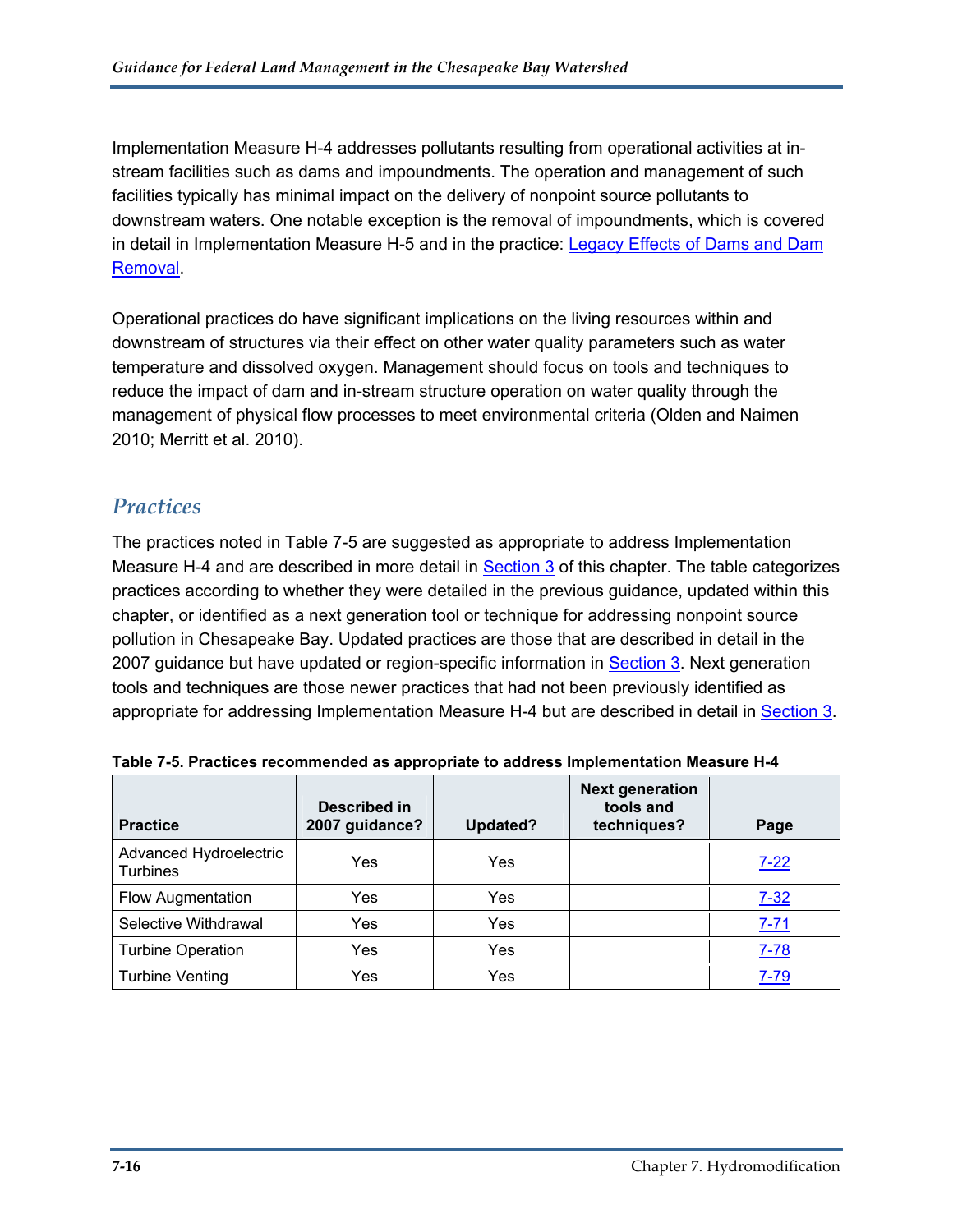#### <span id="page-17-0"></span>**2.2.5 Implementation Measure H-5: Restore Stream and Shoreline Physical Characteristics**

#### Implementation Measure H-5:

The restoration of stream and shoreline physical characteristics is important to restoring predevelopment hydrology and reducing loading from larger and scouring flows. Degraded streams can themselves become a source of downstream pollution, such as when P-laden sediments are mobilized during high-flow events. In such cases, stream restoration can be a useful strategy to improve downstream water quality. However, it is important to keep in mind that the elevated flows causing sediment mobilization must also be addressed (see the Urban and [Suburban](http://www.epa.gov/owow/nps/chesbay502/pdf/chesbay_chap03.pdf) chapter). Stream stabilization requires restoration of the stream's energy signature. The predevelopment hydrology of the watershed must be restored to regain the predevelopment character of the stream; however, in existing urban areas, that might be a longer-term goal. The primary goal of this implementation measure is to

1. Restore stable relationship between watershed hydrology and stream and shoreline geometry. Where streambank or shoreline erosion is a nonpoint source pollution problem, streambanks and shorelines should be stabilized. Vegetative methods are strongly preferred unless structural methods are more effective, considering the severity of stream flow discharge, wave and wind erosion, offshore bathymetry, and the potential adverse effect on other streambanks, shorelines, and offshore areas.

Many methods have been developed to restore the physical characteristics of streams and shorelines to address lost function and instability. While many of the techniques can be applied in isolation to address specific physical characteristics, for instance installing root wad revetments to address bank erosion, EPA encourages practitioners to consider the practices listed below and detailed in **Section 3** as components of an overall restoration strategy. It is important to note that restoration strategies should consider leveraging the natural characteristics of the stream and shoreline hydrology, geometry, and ecology to address physical function, such as biological engineering techniques, such as live fascines and brush layering in preference to techniques that rely on structural characteristics such as revetments. Where possible, measures should focus on the restoration of physical characteristics that are appropriate to overall watershed goals and future conditions.

Physical restoration can help to restore the natural ecosystem function of nutrient removal that occurs in streams. Studies that evaluate the N-removal ability of restored streams are summarized in Table 7-6.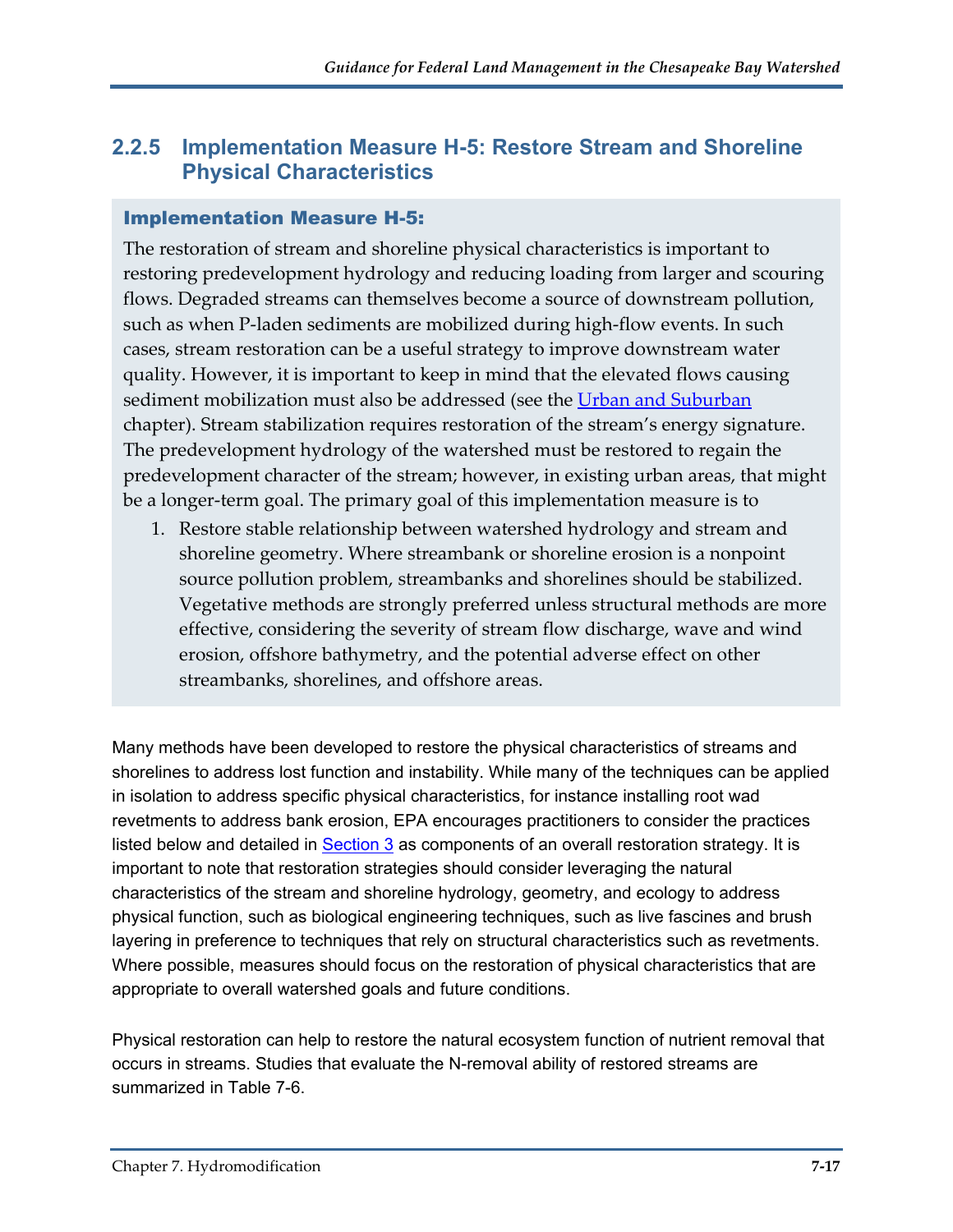| <b>Study</b>                                                                                                                                                    | <b>Finding</b>                                                                                                                                                                                                                                                                       |
|-----------------------------------------------------------------------------------------------------------------------------------------------------------------|--------------------------------------------------------------------------------------------------------------------------------------------------------------------------------------------------------------------------------------------------------------------------------------|
| Kaushal et al. 2008. Effects of Stream Restoration<br>on Denitrification in an Urbanizing Watershed.<br>Ecological Applications 18(3):789-804.                  | Streams with ecological functions intact remove N<br>at a much higher rate than degraded urban<br>streams, and stream restoration practices can<br>restore this N removal function                                                                                                   |
| Klocker et al. Nitrogen uptake and denitrification in<br>restored and unrestored streams in urban<br>Maryland, USA. Aquatic Sciences, Accepted<br>October 2009. | Degraded urban streams, deeply eroded and<br>disconnected from their floodplain have<br>substantially lower rates of N removal that than<br>streams hydraulically connected to their riparian<br>banks via low slopes, and reconnecting the stream<br>to the floodplain can increase |

**Table 7-6. Studies evaluating the N removal ability of restored streams in the Chesapeake Bay watershed** 

In addition to the water quality improvements that can be achieved through stream restoration, the flood management community has become increasingly aware of the benefits of restoration in preventing flood damages. The Association of State Floodplain Managers (ASFPM) has prepared a white paper called *Natural and Beneficial Floodplain Functions: Floodplain Management—More than Flood Loss Reduction* ([http://www.floods.org\)](http://www.floods.org/), which emphasizes the multiple benefits of protecting and restoring streams and their associated floodplains.

Techniques for stream and floodplain restoration are also described in the [Riparian](http://www.epa.gov/owow/nps/chesbay502/pdf/chesbay_chap05.pdf) chapter of this guidance document. Example references for stream restoration and information on the impacts of urban runoff on stream ecosystems are provided in Table 7-7.

#### **Table 7-7. References on urban stormwater effects on streams with emphasis on restoration and habitat**

USDA Natural Resources Conservation Service, *Part 654 Stream Restoration Design National Engineering Handbook,* 210–VI–NEH, August 2007

Federal Interagency Stream Restoration Working Group (FISRWG) (1998*). Stream Corridor Restoration: Principles, Processes, and Practices*, ISBN-0-934213-60-7, Distributed by the National Technical Information Service at 1-800-533-6847.

*Infiltration vs. Surface Water Discharge: Guidance for Stormwater Managers, Final Report*. 03-SW-4, Water Environment Research Federation (WERF 2006) Appendix B. Assessment of Existing Watershed Conditions: Effects on Habitat.

#### *Practices*

The practices noted in Table 7-8 are suggested as appropriate to address Implementation Measure H-5 and are described in more detail in [Section 3](#page-20-0) of this chapter. The table categorizes practices according to whether they were detailed in the previous guidance, updated within this chapter, or identified as a next generation tool or technique for addressing nonpoint source pollution in the Chesapeake Bay. Updated practices are those that are described in detail in the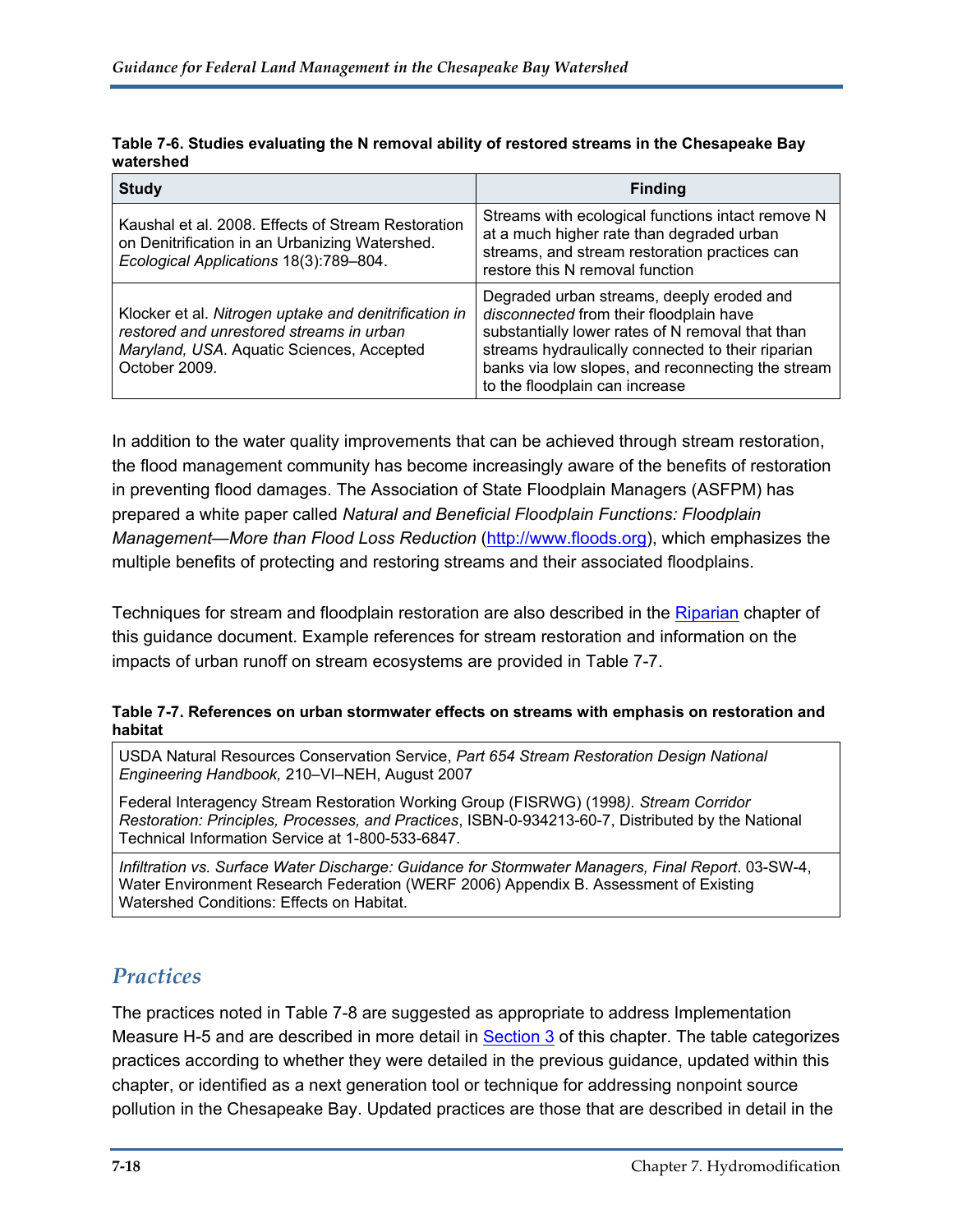2007 guidance but have updated or region-specific information in **Section 3**. Next generation tools and techniques are those newer practices that had not previously been identified as appropriate for addressing Implementation Measure H-5 but are described in detail in [Section 3.](#page-20-0)

| <b>Practice</b>                                  | Described in<br>2007 guidance? | <b>Updated?</b> | <b>Next generation</b><br>tools and<br>techniques? | Page     |
|--------------------------------------------------|--------------------------------|-----------------|----------------------------------------------------|----------|
| Bank Shaping and Planting                        | Yes                            | Yes             |                                                    | $7 - 23$ |
| <b>Branch Packing</b>                            | Yes                            |                 |                                                    |          |
| <b>Brush Layering</b>                            | Yes                            |                 |                                                    |          |
| <b>Brush Mattressing</b>                         | Yes                            | Yes             |                                                    | $7 - 24$ |
| <b>Cross Vanes</b>                               |                                |                 | Yes                                                | $7 - 26$ |
| <b>Dormant Post Planting</b>                     | Yes                            |                 |                                                    |          |
| Joint Planting                                   | Yes                            | Yes             |                                                    | $7 - 35$ |
| Legacy Effects of Dams<br>and Dam Removal        |                                |                 | Yes                                                | $7 - 37$ |
| Live Crib Walls                                  | Yes                            | Yes             |                                                    | $7 - 41$ |
| Live Fascines                                    | Yes                            | Yes             |                                                    | $7 - 43$ |
| Live Staking                                     | Yes                            | Yes             |                                                    | $7 - 46$ |
| Check Dams (Log & Rock)                          | Yes                            |                 |                                                    |          |
| Marsh Creation and<br>Restoration                | Yes                            | Yes             |                                                    | $7 - 51$ |
| Natural Channel Design<br>and Restoration        |                                |                 | Yes*                                               | $7 - 55$ |
| Revetements                                      | Yes                            | Yes             |                                                    | $7 - 64$ |
| Rock and Log Vanes                               |                                |                 | <b>Yes</b>                                         | $7 - 69$ |
| Root Wad Revetements                             | Yes                            |                 |                                                    |          |
| <b>Step Pools</b>                                |                                |                 | Yes                                                | $7 - 73$ |
| <b>Streambank Dewatering</b>                     |                                |                 | Yes                                                | $7 - 75$ |
| <b>Tree Revetements</b>                          | Yes                            |                 |                                                    |          |
| <b>Vegetated Gabions</b>                         | Yes                            | Yes             |                                                    | $7 - 84$ |
| <b>Vegetated Geogrids</b>                        | Yes                            | Yes             |                                                    | $7 - 85$ |
| <b>Vegetated Reinforced Soil</b><br>Slope (VRSS) | Yes                            | Yes             |                                                    | $7 - 86$ |
| Weirs                                            | Yes                            | Yes             |                                                    | $7 - 87$ |
| <b>Wing Deflectors</b>                           | Yes                            | Yes             |                                                    | $7 - 89$ |

**Table 7-8. Practices recommended for addressing Implementation Measure H-5** 

Note: Clicking this link will access the 2007 document (*[National Management Measures to Control Non-point Source](http://www.epa.gov/owow/nps/hydromod/pdf/Chapter_7_Practices_web.pdf)  [Pollution from Hydromodification](http://www.epa.gov/owow/nps/hydromod/pdf/Chapter_7_Practices_web.pdf)*). To find a specific practice, use the bookmarks.

\* This practice was originally named Rosgen's Stream Classification Method in the 2007 guidance document.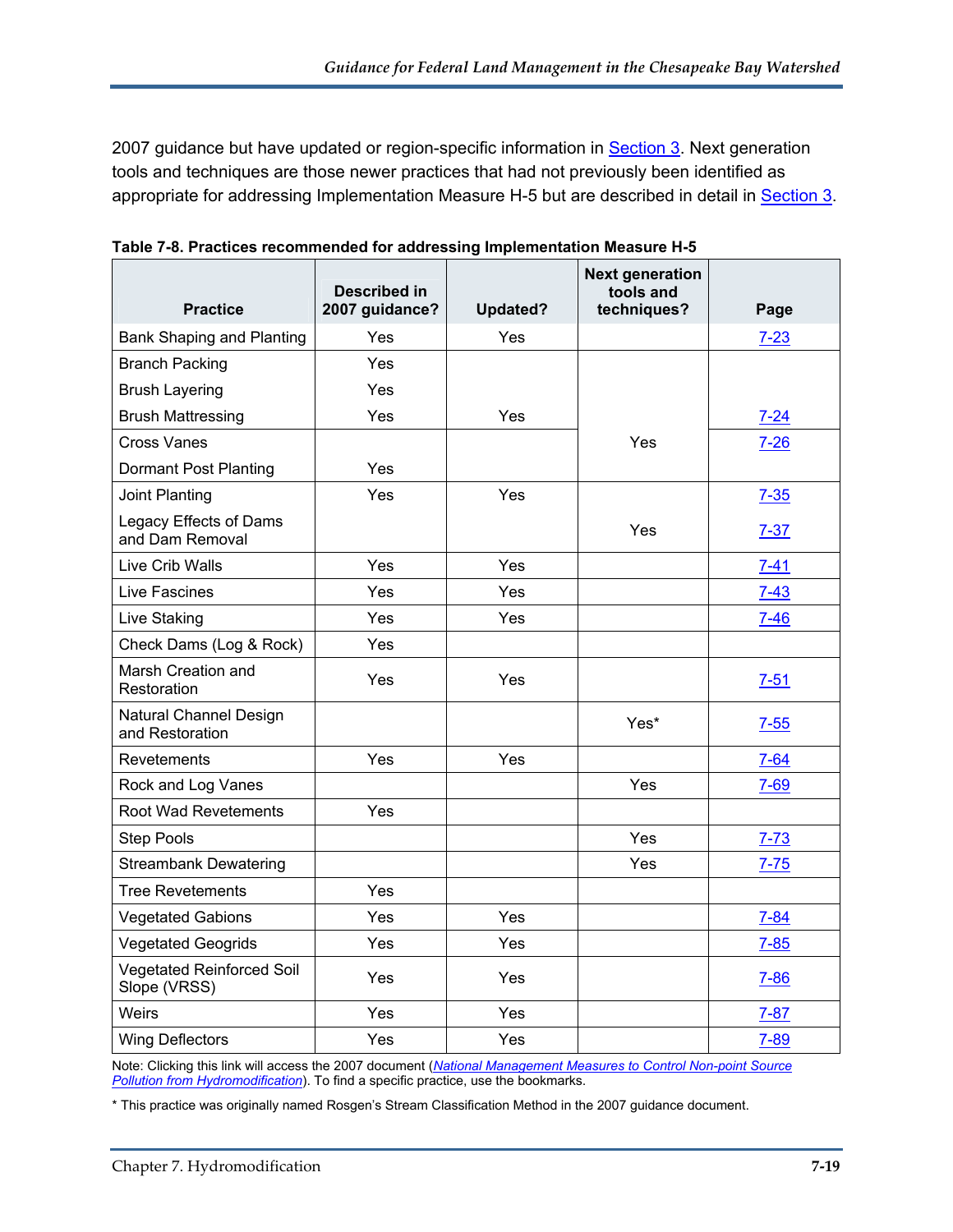## <span id="page-20-0"></span>**3 Chesapeake Bay Hydromodification Practices**

The practices detailed in this section are suggested as appropriate for use in the Chesapeake Bay and nationally to address causative factors and impacts of hydromodification. While many of these practices were previously described in detail in the 2007 guidance document, some are new and represent the next generation of tools and actions to address nonpoint source pollution. For those practices described in the 2007 guidance and for which no additional information is relevant, the reader is directed to the earlier guidance. For those practices described previously and for which additional information is available, new information is presented; the reader is directed to refer to both this chapter and the 2007 guidance. For those practices that are not included in the earlier guidance and have been identified as appropriate for use in the Chesapeake Bay, detailed information is provided to describe the practice and discuss appropriate applications and purpose as well as information on practice costs and performance if available.

## <span id="page-20-1"></span>**3.1 Existing Practices**

The practices listed in Table 7-9 are described in detail in the 2007 National Hydromodification guidance document. For additional information on the practices, see that document. Limited additional information exists regarding these practices and their use in the Chesapeake Bay watershed.

| <b>Practice</b>                       | IM <sub>1</sub> | IM2 | IM <sub>3</sub> | <b>IM4</b> | IM <sub>5</sub> |
|---------------------------------------|-----------------|-----|-----------------|------------|-----------------|
| <b>Behavioral Barriers</b>            |                 |     | X               |            |                 |
| <b>Branch Packing</b>                 |                 |     |                 |            | X               |
| <b>Breakwaters</b>                    | X               |     |                 |            |                 |
| <b>Brush Layering</b>                 |                 |     |                 |            | X               |
| <b>Bulkheads and Seawalls</b>         | X               |     |                 |            |                 |
| <b>Check Dams</b>                     |                 | X   |                 |            |                 |
| <b>Coconut Fiber Roll</b>             |                 | X   |                 |            |                 |
| <b>Collection Systems</b>             |                 |     | X               |            |                 |
| <b>Construction Runoff Intercepts</b> |                 | X   |                 |            |                 |
| <b>Construction Management</b>        |                 | X   |                 |            |                 |
| Dormant Post Plantings                |                 |     |                 |            | X               |
| <b>Erosion Control Blankets</b>       |                 | X   |                 |            |                 |
| <b>Fish Ladders</b>                   |                 |     | X               |            |                 |

**Table 7-9. Practices described in the 2007 guidance document**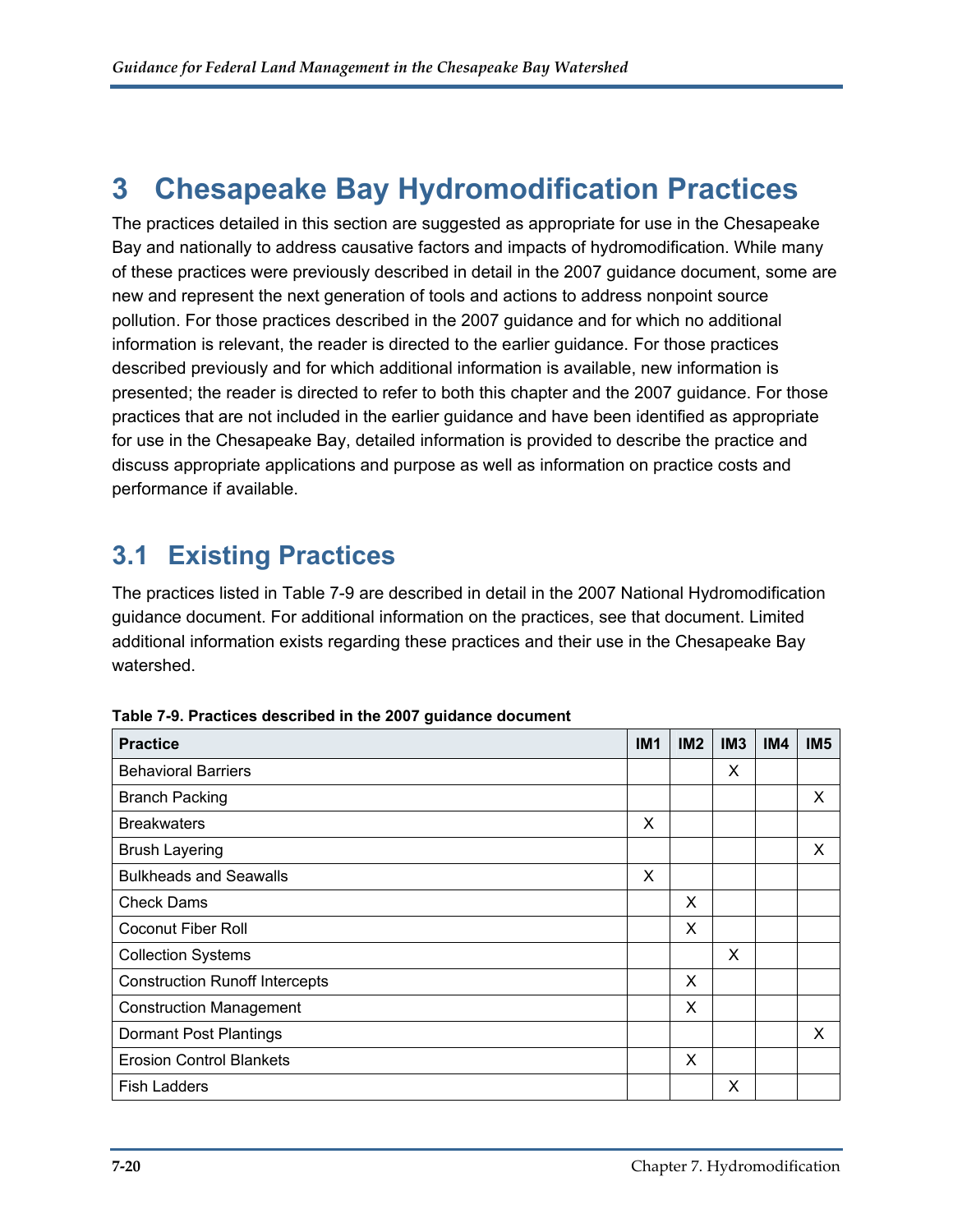| <b>Practice</b>                                                      | IM <sub>1</sub> | IM <sub>2</sub> | IM <sub>3</sub> | IM4 | IM <sub>5</sub> |
|----------------------------------------------------------------------|-----------------|-----------------|-----------------|-----|-----------------|
| <b>Fish Lifts</b>                                                    |                 |                 | X               |     |                 |
| Groins                                                               | X               |                 |                 |     |                 |
| Locate Potential Land Disturbing Activities away from Critical Areas |                 | X               |                 |     |                 |
| Mulching                                                             | X               | X               |                 |     |                 |
| <b>Phase Construction</b>                                            |                 | X               |                 |     |                 |
| <b>Physical Barriers</b>                                             |                 |                 | X               |     |                 |
| Preserve Onsite Vegetation                                           |                 | X               |                 |     |                 |
| <b>Project Scheduling</b>                                            |                 | X               |                 |     |                 |
| <b>Retaining Walls</b>                                               |                 | X               |                 |     |                 |
| <b>Return Walls</b>                                                  | X               |                 |                 |     |                 |
| Revegetate                                                           |                 | $\sf X$         |                 |     |                 |
| <b>Root Wad Revetments</b>                                           | X               |                 |                 |     | X               |
| Sediment Basin/Rock Dams                                             |                 | $\mathsf{X}$    |                 |     |                 |
| <b>Sediment Fences</b>                                               |                 | $\pmb{\times}$  |                 |     |                 |
| <b>Sediment Traps</b>                                                |                 | X               |                 |     |                 |
| Seeding                                                              |                 | X               |                 |     |                 |
| Site Fingerprinting                                                  |                 | X               |                 |     |                 |
| Sodding                                                              |                 | X               |                 |     |                 |
| Soil Protection                                                      |                 | X               |                 |     |                 |
| Surface Roughening                                                   |                 | X               |                 |     |                 |
| <b>Training ESC</b>                                                  |                 | $\times$        |                 |     |                 |
| <b>Transfer of Fish Runs</b>                                         |                 |                 | X               |     |                 |
| <b>Tree Revetments</b>                                               |                 |                 |                 |     | $\times$        |
| <b>Wildflower Cover</b>                                              |                 | X               |                 |     |                 |

**Table 7-9. Practices described in the 2007 guidance document** *(continued)*

Note: Clicking this link will access the 2007 document (*[National Management Measures to Control Non-point Source](http://www.epa.gov/owow/nps/hydromod/pdf/Chapter_7_Practices_web.pdf)  [Pollution from Hydromodification](http://www.epa.gov/owow/nps/hydromod/pdf/Chapter_7_Practices_web.pdf)*). To find a specific practice, use the bookmarks.

### <span id="page-21-0"></span>**3.2 Updated and Next Generation Practices**

The practice sheets included in the section below are either updates to practices described in the 2007 guidance document or are next generation tools and techniques that have been identified as appropriate to address nonpoint source in the Chesapeake Bay watershed.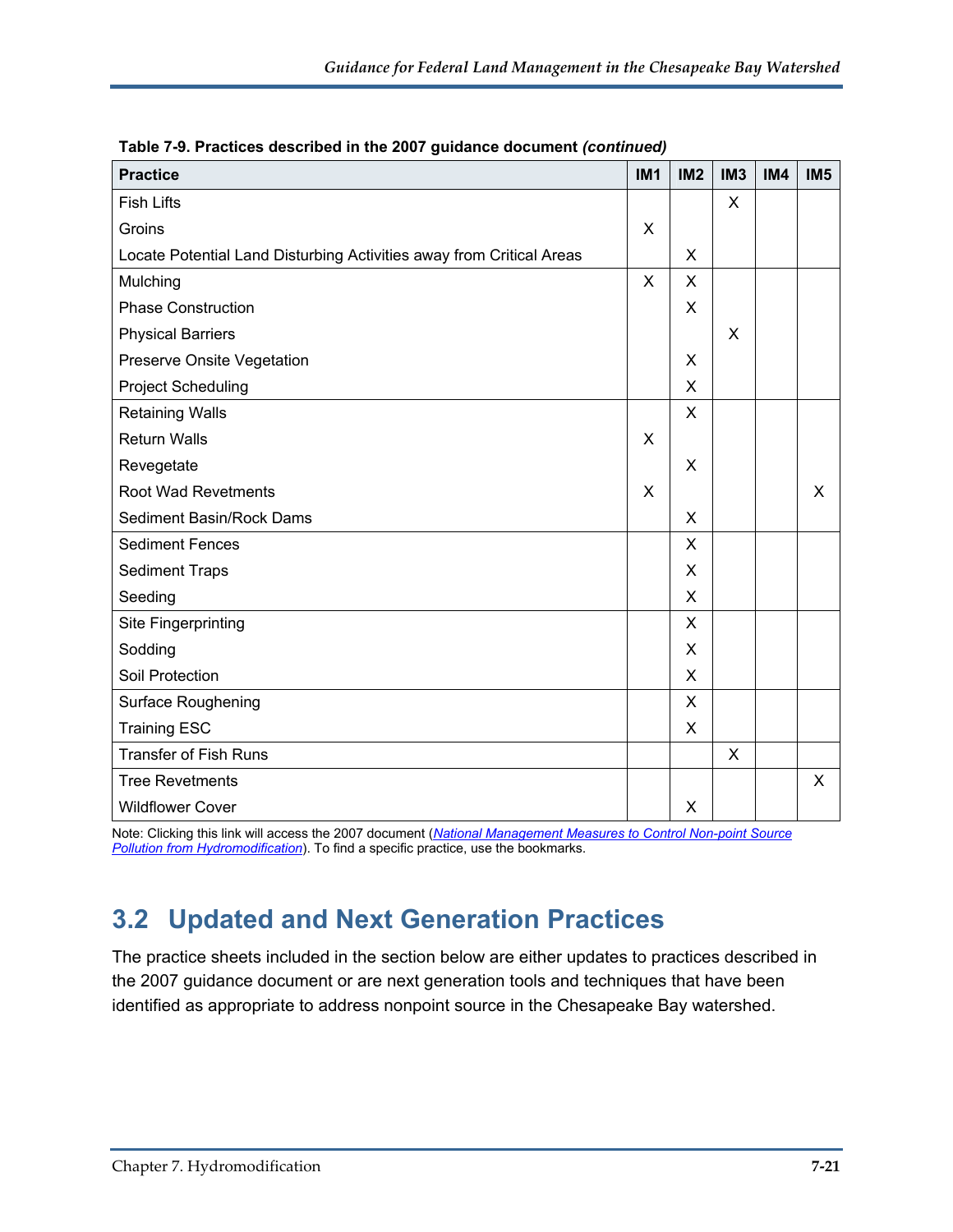### <span id="page-22-0"></span>**3.2.1 Advanced Hydroelectric Turbines**

#### *Description*

Advanced hydroelectric turbines are the result of engineering studies of how the hydraulic components interact with biota and optimization of turbine operations designed to reduce effects on juvenile fish passing through the turbine as it operates.

### *Application and Purpose*

Most research on advanced hydroelectric turbines has been conducted by electric power producers in the western United States. Improving the survival of

- □ Protect Streambanks and Shorelines from Erosion
- □ Control Upland Sources of Sediment and Nutrients at Dams
- $\Box$  Restore In-stream and Riparian Habitat Function
- **Ø Reduce Pollutant Sources** through Operational and Design Management
- $\Box$  Restore Stream and Shoreline Physical Characteristics

juvenile fish by encouraging development of low impact turbines is also being pursued on a national scale by the U.S. Department of Energy and the U.S. Army Corps of Engineers. Research includes biological studies of turbine passage at field sites and hydraulic model investigations leading to innovative concepts for turbine design that will have environmental benefits and maintain efficient electrical generation.

### *Efficiency Data*

Previous field studies have shown that improvements in the design of turbines have increased the survival of juvenile fish and researchers continue to examine the causes and extent of injuries from turbine systems, as well as the significance of indirect mortality and the effects of turbine passage on adult fish. Ongoing research is continuing to assess improvements in turbine design and operation as well as modeling to assess turbine-passage survival.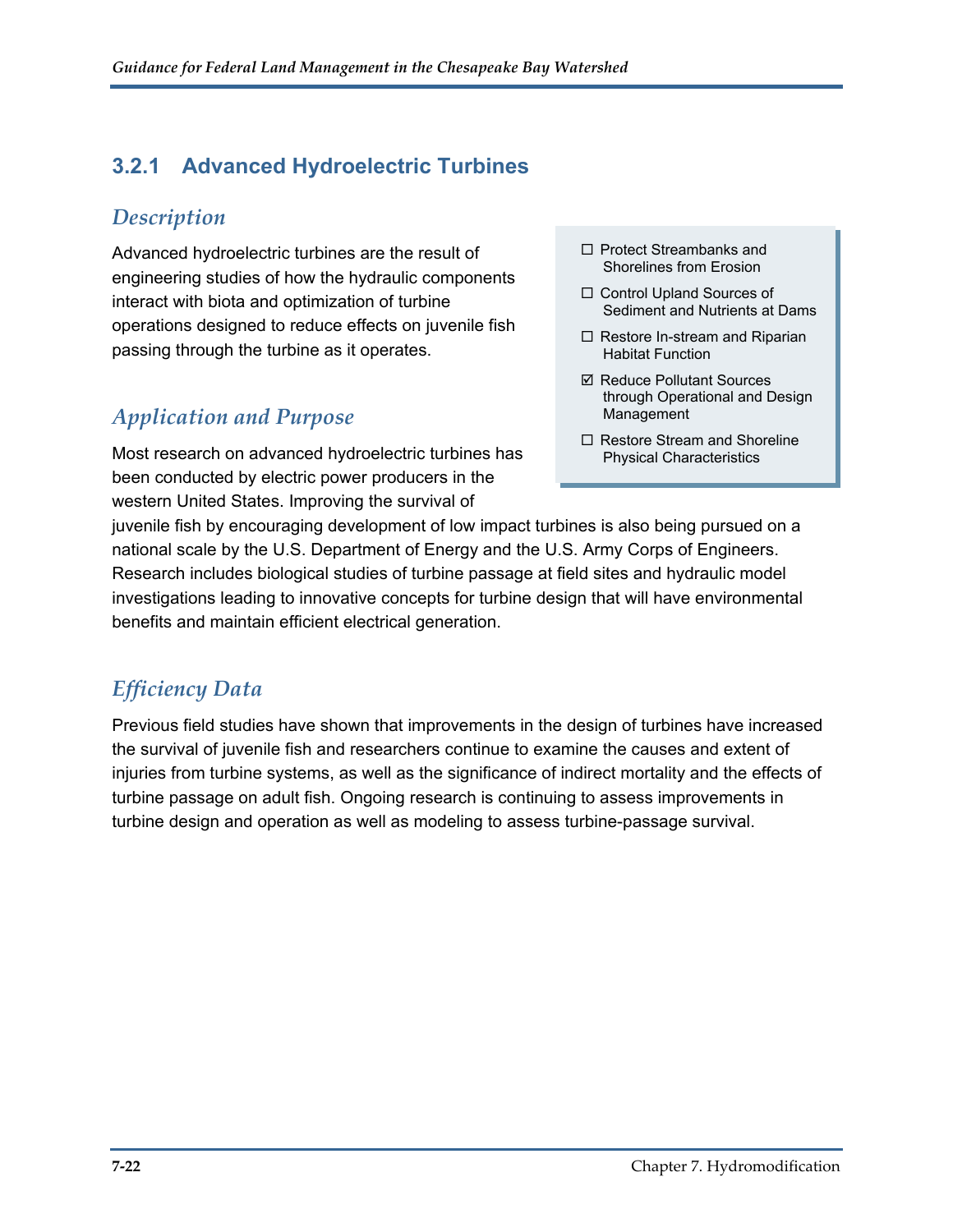### <span id="page-23-0"></span>**3.2.2 Bank Shaping and Planting**

#### *Description*

Bank shaping and planting involves regrading a streambank to establish a stable slope angle, placing topsoil and other material needed for plant growth on the streambank, and selecting and installing appropriate plant species on the streambank.

### *Application and Purpose*

Bank shaping and planting is most successful on streambanks where moderate erosion and channel migration are anticipated. Reinforcement at the toe of

- $\Box$  Protect Streambanks and Shorelines from Erosion
- □ Control Upland Sources of Sediment and Nutrients at Dams
- $\Box$  Restore In-stream and Riparian Habitat Function
- □ Reduce Pollutant Sources through Operational and Design Management
- $\boxtimes$  Restore Stream and Shoreline Physical Characteristics

the bank is often required, particularly where flow velocities exceed the tolerance range for plantings and where erosion occurs below base flows.

### *Efficiency Data*

Nearly 400 rock riprap grade-control structures (GCS) were recently placed in streams of western Iowa to reduce streambank erosion and protect bridge infrastructure and farmland. In that region, streams are characterized by channelized reaches, highly incised banks, and silt and sand substrates that normally support low macroinvertebrate abundance and diversity. Therefore, GCS composed of riprap provide the majority of coarse substrate habitat for benthic macroinvertebrates in these streams. Litvan et al. (2008) sampled 20 sites on Walnut Creek, Montgomery County, Iowa, to quantify macroinvertebrate assemblage characteristics (1) on GCS riprap, (2) at sites 5–50 meters (m) upstream of GCS, (3) at sites 5–50 m downstream of GCS and (4) at sites at least 1 kilometer (km) from any GCS (five sites each). Macroinvertebrate biomass, numerical densities and diversity were greatest at sites with coarse substrates, including GCS sites and one natural riffle site and relatively low at remaining sites with soft substrates. Densities of macroinvertebrates in the orders Ephemeroptera, Trichoptera, Diptera, Coleoptera and Acariformes were abundant on GCS riprap. Increases in macroinvertebrate biomass, density, and diversity at GCS might improve local efficiency of breakdown of organic matter and nutrient and energy flow, and provide enhanced food resources for aquatic vertebrates. However, lack of positive macroinvertebrate responses immediately upstream and downstream of GCS suggest that positive effects might be restricted to the small areas of streambed covered by GCS. Improved understanding of GCS effects at both local and ecosystem scales is essential for stream management when these structures are present.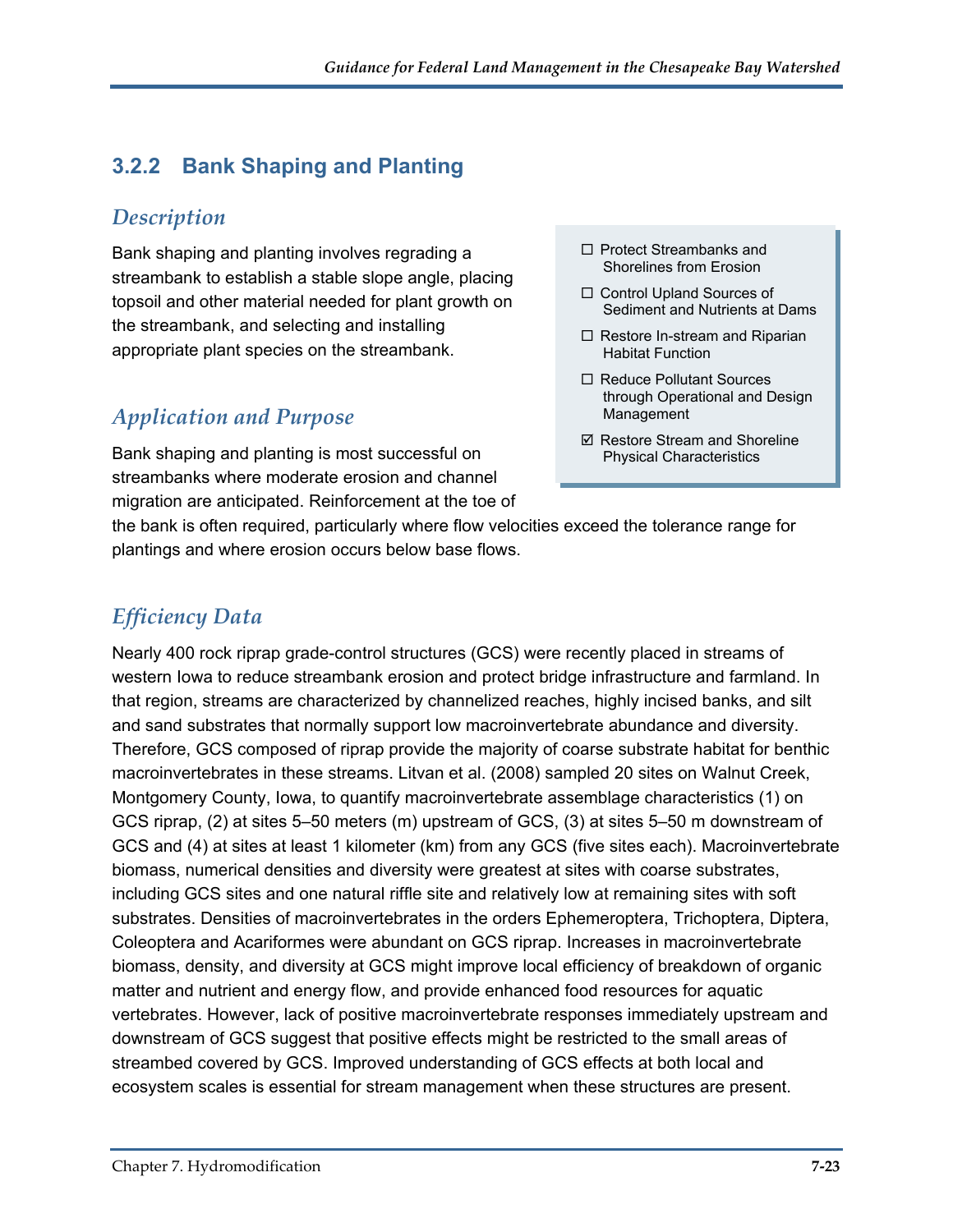#### <span id="page-24-0"></span>**3.2.3 Brush Mattressing**

#### *Description*

A brush mattress is a layer (mattress) of interlaced live branches placed on a bank face, often with a live fascine and/or rock at the base. The mat is then secured to the bank by live and/or dead stakes and partially covered with fill soil to initiate growth of the cuttings.

#### *Application and Purpose*

Brush mattressing is commonly used in Europe for streambank protection. It involves digging a slight

- $\Box$  Protect Streambanks and Shorelines from Erosion
- □ Control Upland Sources of Sediment and Nutrients at Dams
- $\Box$  Restore In-stream and Riparian Habitat Function
- □ Reduce Pollutant Sources through Operational and Design Management
- $\boxtimes$  Restore Stream and Shoreline Physical Characteristics

depression on the bank and creating a mat or mattress from woven wire or single strands of wire and live, freshly cut branches from sprouting trees or shrubs. Branches approximately one inch in diameter are normally cut 6 to 9 feet long (the height of the bank to be covered) and laid in criss-cross layers with the butts in alternating directions to create a uniform mattress with few voids. The mattress is then covered with wire secured with wooden stakes 2.5 to 4 feet long. It is then covered with soil and watered repeatedly to fill voids with soil and facilitate sprouting; however, some branches should be left partially exposed on the surface. The structure might require protection from undercutting by placement of stones or burial of the lower edge. Brush mattresses are generally resistant to waves and currents and provide protection from the digging out of plants by animals. Disadvantages include possible burial with sediment in some situations and difficulty in making later plantings through the mattress.

Brush mattresses can restore riparian vegetation and habitat and enhance conditions for colonization of native plants. They reduce soil erosion and intercept sediment flowing down the streambank. After vegetation reaches a height of a few feet, it can improve fish habitat by shading the stream, lowering water temperatures and offering protection from predators (Allen and Fischenich 2000). Brush mattresses are also useful on steep, fast-flowing streams.

#### *Cost Data*

Costs for brush mattresses range between \$3 and \$14 per square foot (Allen and Fischenich 2000). Costs can be reduced by using free material from donation sites and volunteer labor. Costs related to project permitting or planning are not included in the estimate.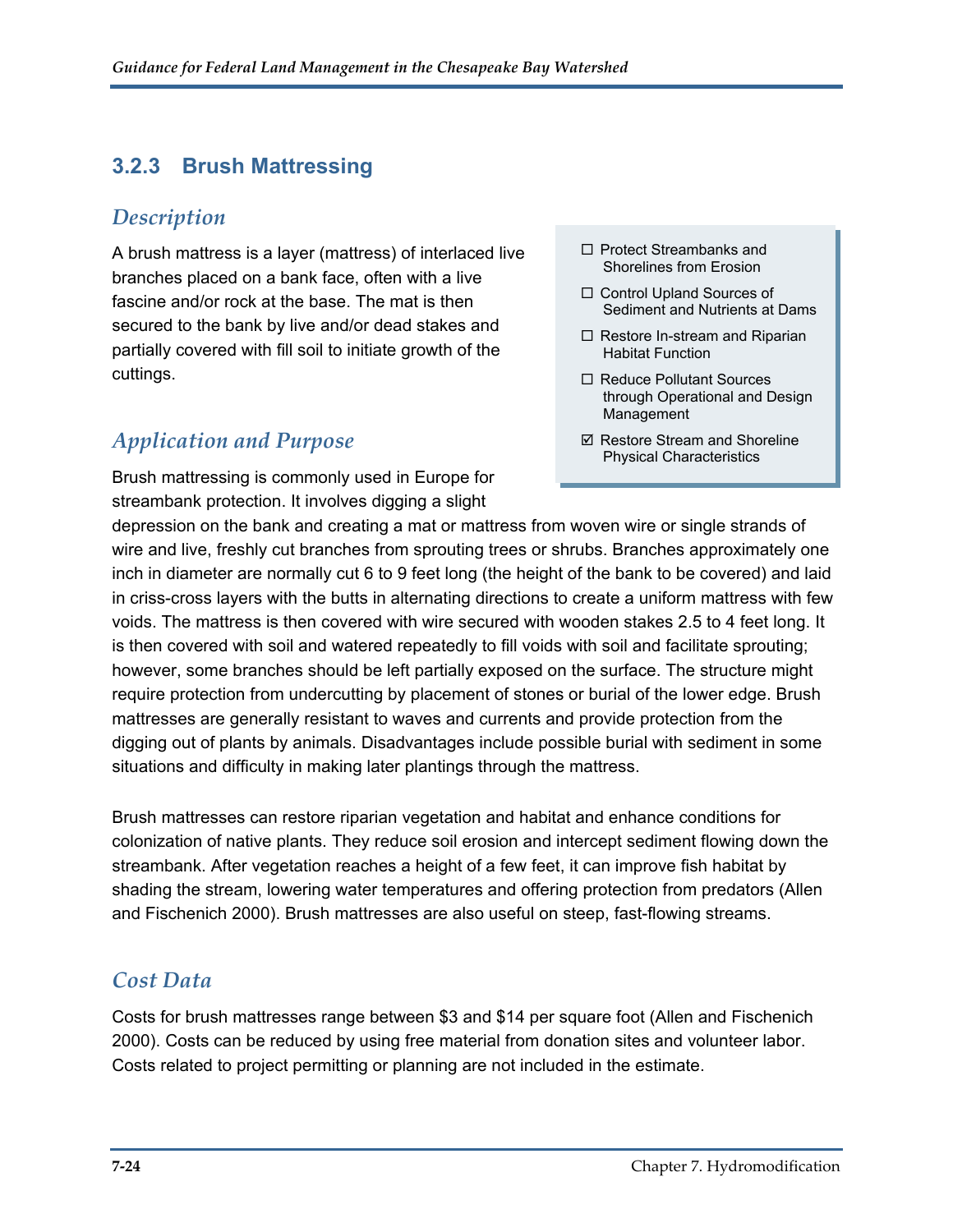#### *Design Guidance and Additional Information*

Installation guidelines are available from the U.S. Department of Agriculture–Forest Service (USDA-FS) *Soil Bioengineering Guide* (USDA-FS 2002). Under the Ecosystem Management and Restoration Research Program (EMRRP), the U.S. Army Corps of Engineers has presented research on brush mattresses in a technical note (Brush Mattresses for Streambank Erosion Control).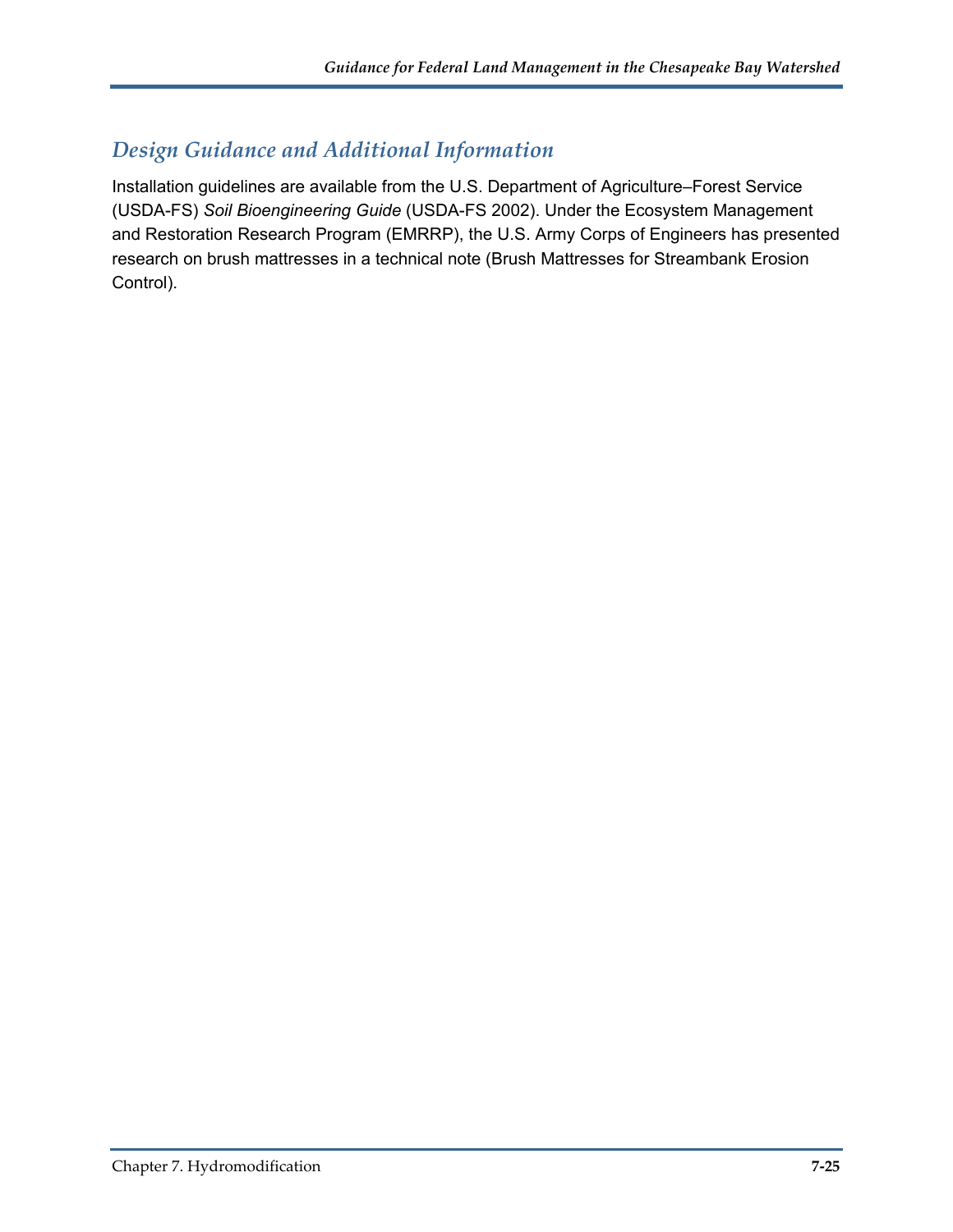### <span id="page-26-0"></span>**3.2.4 Cross Vanes**

#### *Description*

A rock cross vane is a stone structure consisting of  $\Box$  Protect Streambanks and  $\Box$  Shorelines from Erosion footer and vane rocks constructed in a way that provides grade control and reduces bank erosion. The vane is composed of a center section perpendicular to the streambanks joined to two arms that extend into the streambank at the channel flow height. The rock cross vane accumulates sediment behind the vane arms, directs flow over the cross vane, and creates a scour pool downstream of the structure.

- $\Box$  Protect Streambanks and
- □ Control Upland Sources of Sediment and Nutrients at Dams
- $\Box$  Restore In-stream and Riparian Habitat Function
- □ Reduce Pollutant Sources through Operational and Design Management
- $\boxtimes$  Restore Stream and Shoreline Physical Characteristics

### *Application and Purpose*

Low-profile, in-stream structures, such as cross vanes, are primarily used to create aquatic habitat in the form of scour pools and for grade control on incising streams and rivers. Additionally, they are well-suited for channeling flow away from unstable banks. Cross vanes are typically suited for use in moderate- to high-gradient streams. When constructed and spaced properly, cross vanes can simulate the natural pattern of pools and riffles occurring in undisturbed streams while forming gravel deposits, which fish use as spawning grounds. Cross vanes can also be used to stabilize banks when designed properly. Cross vanes should be avoided in channels with bedrock beds or unstable bed substrates, and streams with naturally well-developed pool-riffle sequences.

Cross vanes are appropriate for the following:

- Stabilization of a vertically unstable stream bed requires grade control
- To direct erosional forces away from the streambanks and to the center of the channel
- When fish habitat enhancement and grade control are both desired
- For bridge protection. Cross vanes provide grade controls, prevent lateral migration of channels, increase sediment transport capacity and competence, and reduce footer scour
- To enhance or create recreational paddling opportunities
- Most suitable for rapid-dominated stream systems with gravel/cobble substrate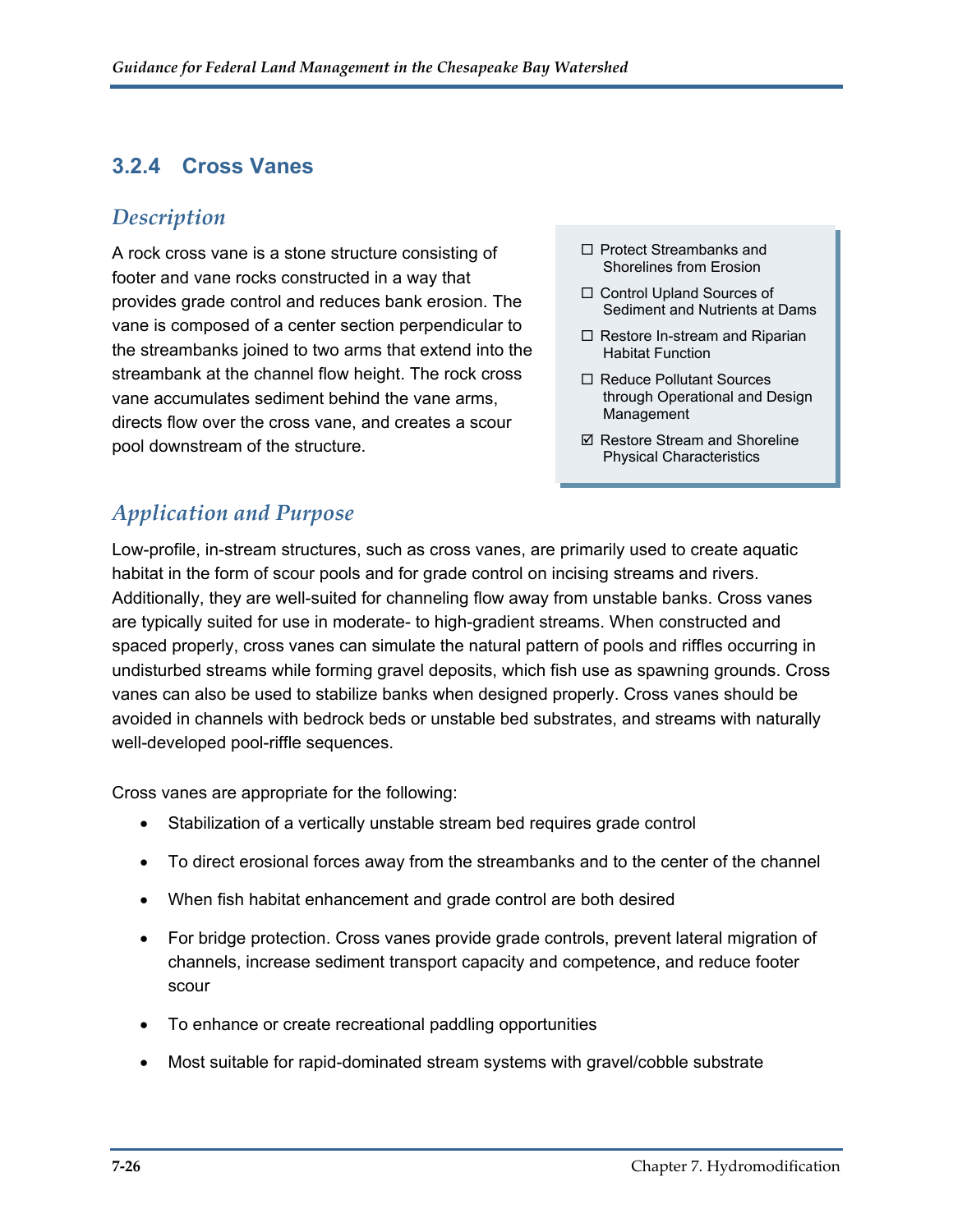#### *Cost Data*

Construction costs for cross vanes are highly variable, depending on the design, size of the stone, availability of materials, and site constraints.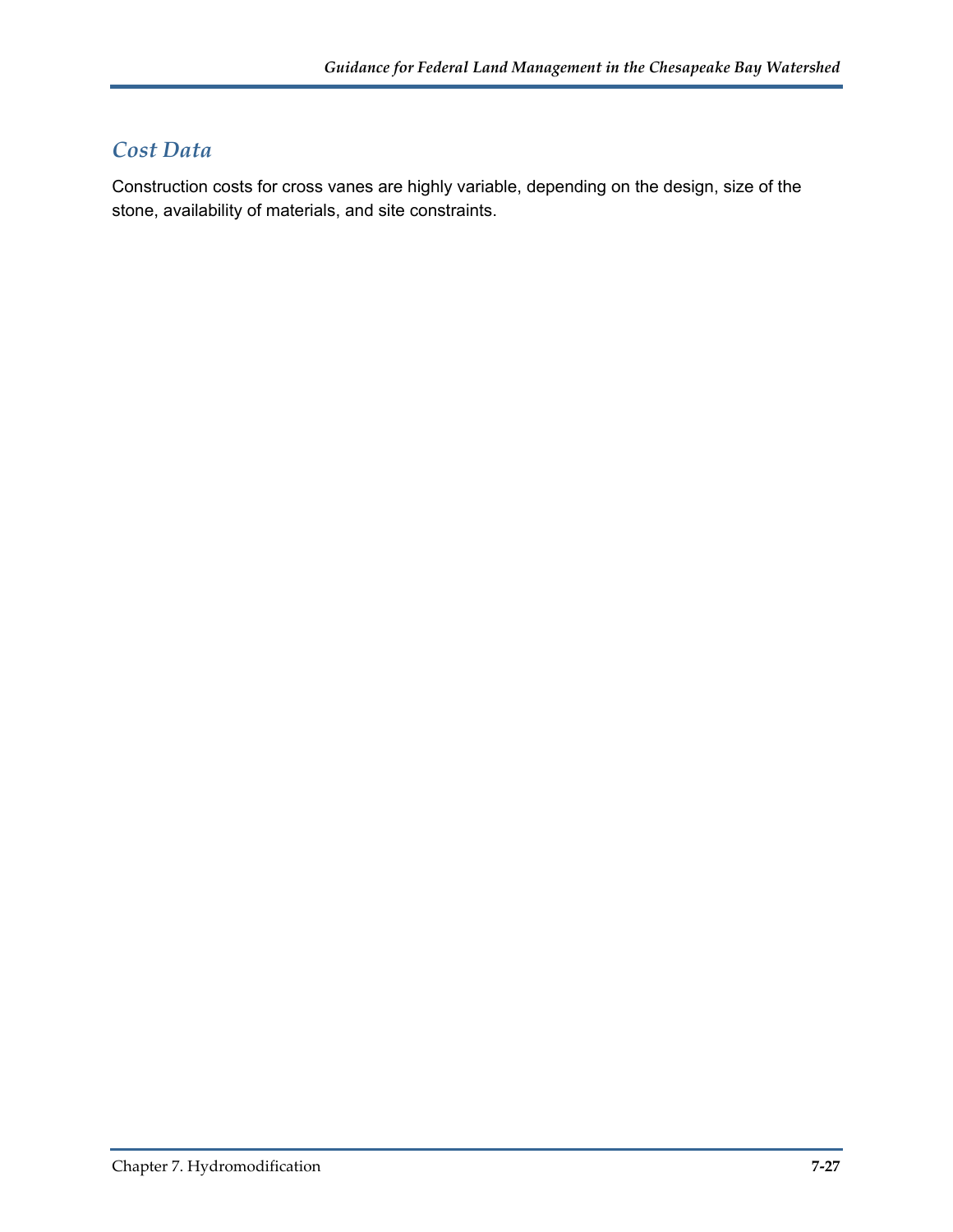#### <span id="page-28-0"></span>**3.2.5 Establish and Protect Stream Buffers**

#### *Description*

Stream buffers can provide cost-effective, long-term  $\Box$  Protect Streambanks and pollutant removal without having to construct and maintain structural controls. Specific stream buffer practices include establishing a stream buffer ordinance, developing vegetative and use strategies within management zones, establishing provisions for stream buffer crossings, integrating structural runoff management practices where appropriate, and developing stream buffer education and awareness programs.

- $\boxtimes$  Protect Streambanks and
- □ Control Upland Sources of Sediment and Nutrients at Dams
- $\boxtimes$  Restore In-stream and Riparian Habitat Function
- □ Reduce Pollutant Sources through Operational and Design Management
- $\Box$  Restore Stream and Shoreline Physical Characteristics

### *Application and Purpose*

Establishing and protecting these areas is important to water quality protection. Land acquisition programs help to preserve areas considered critical to maintaining surface water quality. Stream buffers can also protect and maintain near-stream vegetation that attenuates the release of sediment into stream channels. Stream buffers should be protected and preserved as a conservation area because they provide many important functions and benefits, including the following:

- Providing a right-of-way for lateral movement
- Conveying floodwaters
- Protecting streambanks from erosion
- Treating runoff and reducing drainage problems from adjacent areas
- Providing nesting areas and other wildlife habitat functions
- Mitigating stream warming
- Protecting wetlands
- Providing recreational opportunities and aesthetic benefits
- Increasing adjacent property values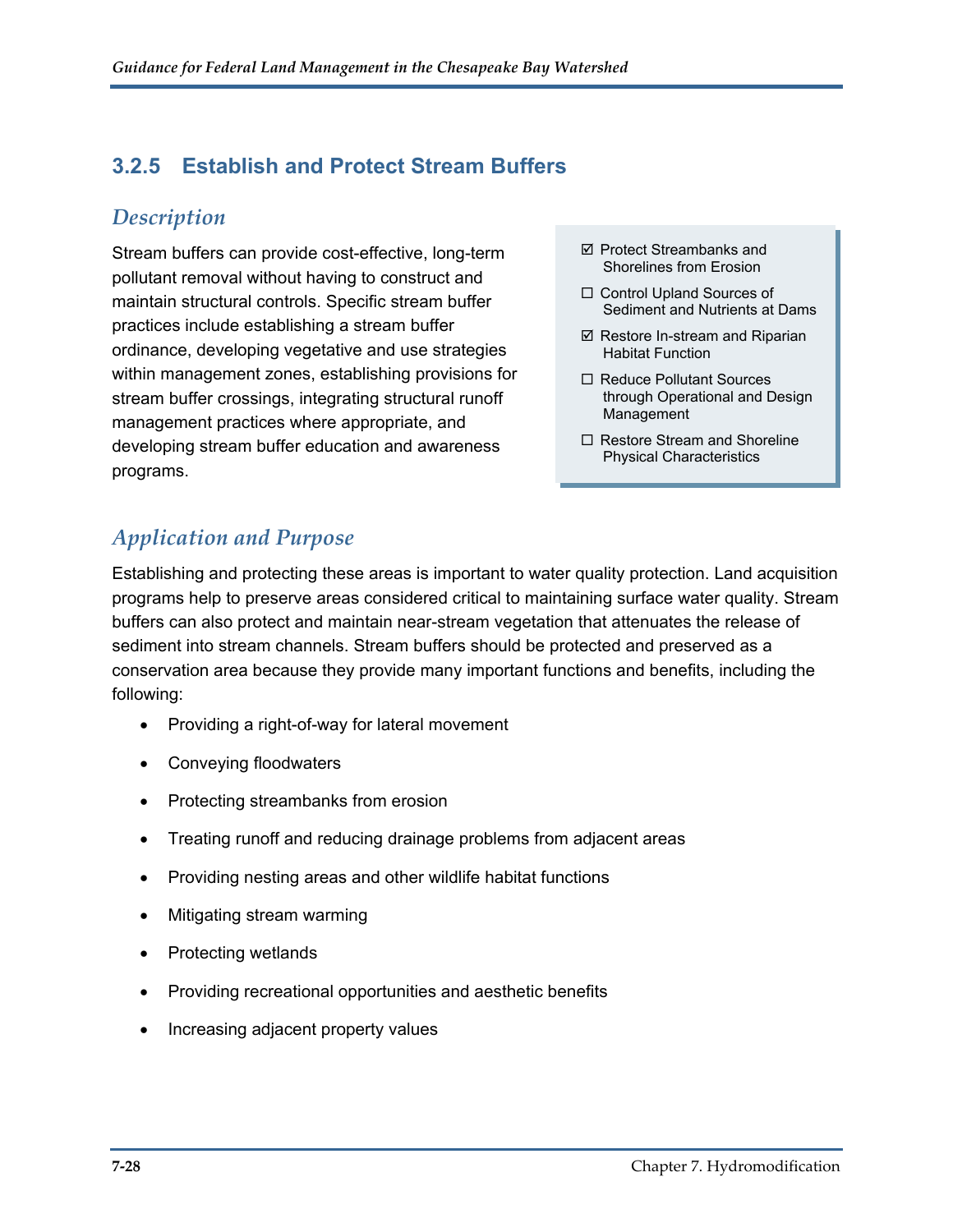### *Efficiency Data*

The biennial National Water Quality Inventory surveys shows no reduction in the percentage of degraded miles of streams since the early 1990s despite an exponential increase in river restoration projects to improve water quality, enhance in-stream habitat, and manage the riparian zone (Langendoen et al. 2009). This might suggest that many river restoration projects fail to achieve their objectives. This was found to be partly from a lack of understanding of the dynamics of the degraded riverine system and its interaction with the riparian zone. Vegetative riparian conservation measures are commonly used to stabilize failing streambanks. The shear strength of bank soils is greatly affected by the degree of saturation of the soils and root reinforcement provided by riparian vegetation. An integrated model was used to study the effectiveness of woody and herbaceous riparian buffers in controlling streambank erosion of an incised stream in northern Mississippi. Comparison of model results with observations showed that pore-water pressures are accurately predicted in the upper part of the streambank, away from the groundwater table. Simulated pore-water pressures deviate from those observed lower in the streambank near the phreatic surface. The discrepancies are mainly caused by differences in the simulated location of the phreatic surface and simulated evapotranspiration in case of the woody buffer. The modeling exercise further showed that a coarse rooting system, e.g., as provided by trees, significantly reduced bank erosion rates for this deeply incised stream.

The impact of different management of similar riparian land uses was studied in two pasture subreaches by Zaimes et al. (2008), who found that total streambank soil loss can be estimated by using magnitude of bank erosion, soil bulk density, and severely eroded bank area. Significant seasonal and yearly differences in magnitude of bank erosion and total soil loss were partially attributed to differences in precipitation and associated discharges. Riparian forest buffers had significantly lower magnitude of streambank erosion and total soil loss than the other two riparian land uses. Establishing riparian forest buffers along all the nonbuffered subreaches would have reduced streambank soil loss by an estimated 77 to 97 percent, significantly decreasing sediment in the stream. The pasture with cattle had consistently higher magnitudes of bank erosion than those for the pasture with horses for the entire study period. The pasture with cattle was also the only subreach to show an increase in eroding stream length (3 percent) and eroding area (10 percent) from 1998 to 2002. Riparian vegetation and land use are an integral part of streambank erosion, but high precipitation levels and associated high discharges can also influence the erosion process. Differences in the magnitude of bank erosion, severely eroded bank lengths and areas, and soil losses throughout this study are partially attributable to differences in precipitation that were associated with the occurrence of substantial discharge events. Other processes such as freeze and thaw events and season, which affected the density of the vegetation cover of the watershed were also implicated. The variation in soil losses from streambank erosion over the entire study period also suggest that a data set of many years is needed to get a good estimate of bank erosion contributions to stream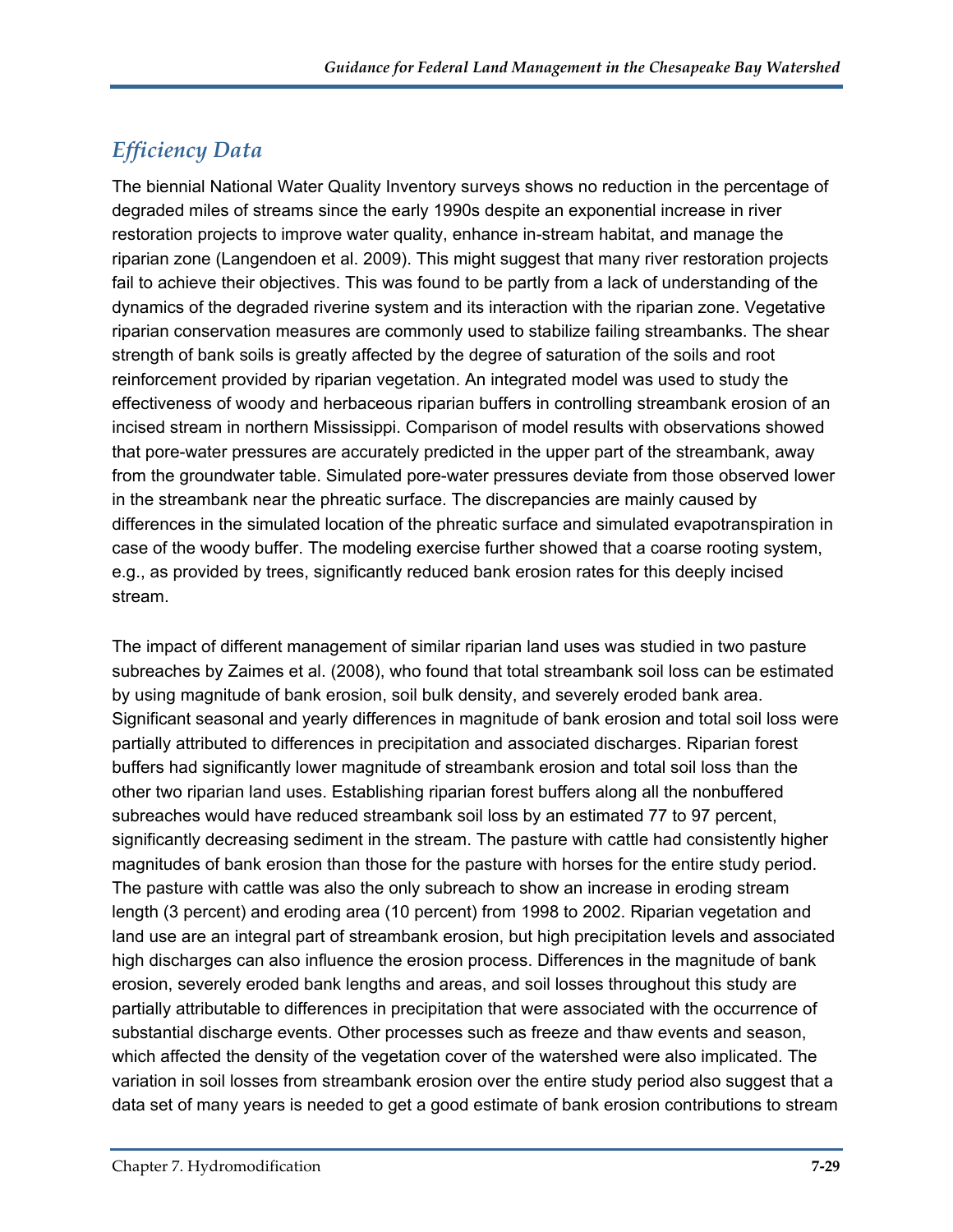sediment load. One-year data sets can be misleading in estimating the long-term contributions of bank erosion to stream sediment loads.

A partnership involving more than a dozen organizations, agencies, and businesses joined forces to construct a 800-foot *living shoreline* that rebuilt the barrier between the creek and the cove with natural materials, which was then planted with native plants to provide more stability (Blankenship 2009). The project relied on volunteers and multiple funders and was the first project in the Chesapeake Bay that involved the Corporate Wetland Restoration Partnership, which brings together government on environmental projects. That type of restoration project was envisioned in the draft habitat report that responded to President Barack Obama's Chesapeake Bay Executive Order of May of 2009. The report calls for using partnerships to build strategically placed "largescale, multifaceted restoration [projects] targeted at improving living resources."

Besides the living shoreline, curved rock structures were built at both ends of the cove to protect it from waves and to trap sand that will serve as beach habitat. The project included the construction of an oyster reef, which serves as habitat and buffers the shoreline from waves. Shallow water habitats, which had largely eroded away, were rebuilt and planted with marsh grasses. Reestablishing shallow water habitat, including oyster beds and mussel beds, will serve as foraging grounds for sea ducks, which should keep Hail Creek as one of the top five waterfowl habitats for years to come.

Langendoen et al. (2009) found that restoration projects could benefit from using proven models of stream and riparian processes to guide restoration design and to evaluate indicators of ecological integrity. The USDA has developed two such models: CONCEPTS and Riparian Ecosystem Management Model (REMM). Those models have been integrated to evaluate the impact of edge-of-field and riparian conservation measures on stream morphology and water quality. The physical process modules of the channel evolution model CONCEPTS and the riparian ecosystem model REMM have been integrated to create a comprehensive, streamriparian corridor model that will be used to evaluate the effects of riparian buffer systems on instream environmental resources. The capability of REMM to dynamically simulate streambank hydrology and plant growth has been used to study the effectiveness of a deciduous tree stand and an eastern gamagrass buffer in controlling the stability of a streambank of an incised stream in northern Mississippi.

#### *Cost Data*

A study of cost-effectiveness analysis of vegetative filter strips and in-stream half-logs as tools for recovering scores on a fish index of biotic integrity (IBI) in the upper Wabash River in Indiana provided baseline data and a framework for planning and determining the cost of stream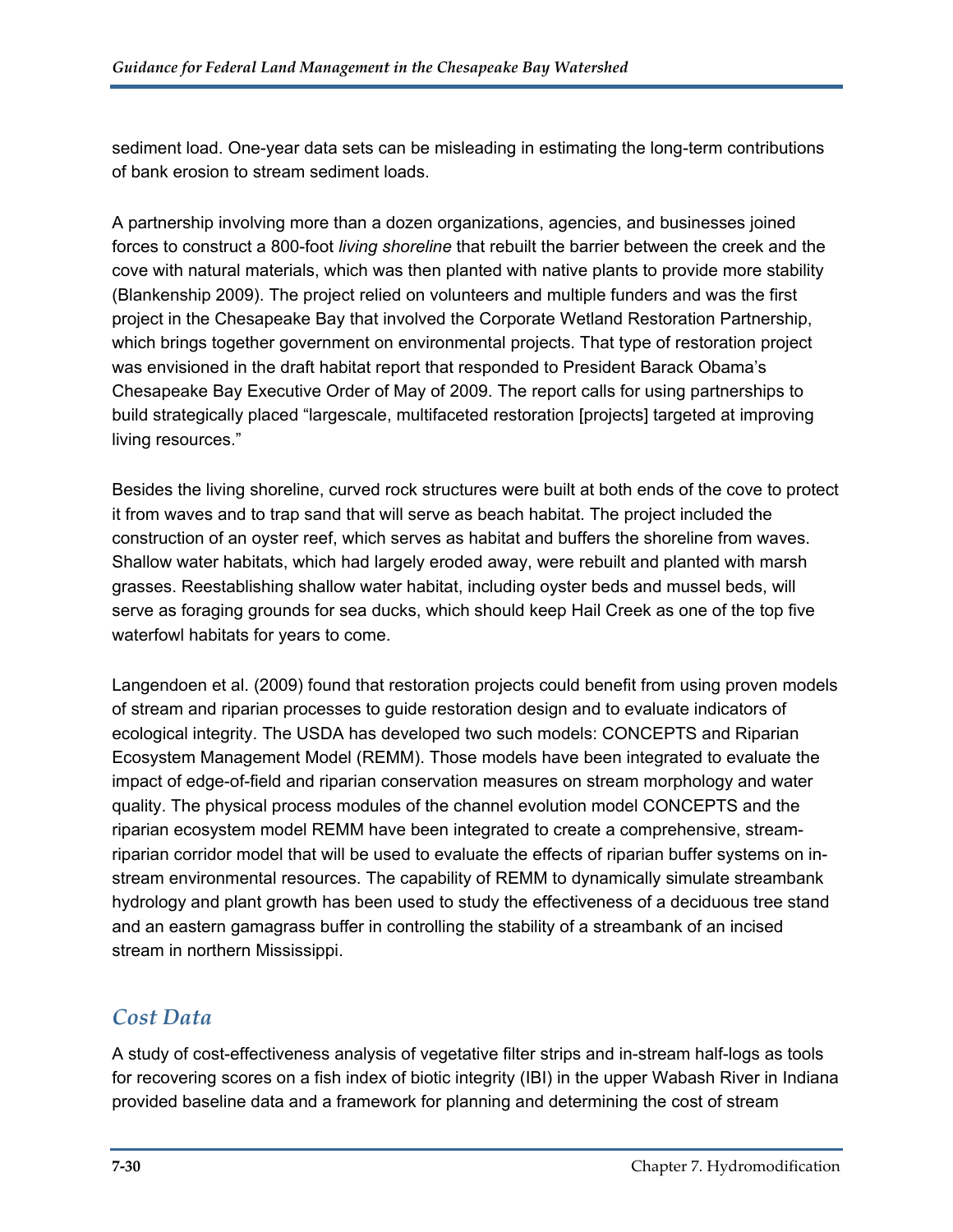restoration (Frimpong et al. 2006). The authors found that costs per unit increase in IBI score with vegetative filter strips as the method of restoring stream health decreases with increasing stream order and decreasing recovery time. Another finding was that vegetative filter strips are likely a useful method, given cost considerations, for recovering lost IBI scores in an agricultural watershed. Three assumptions were made about recovery time for IBI scores (5, 15, and 30 years) and social discount rates (1, 3, and 5 percent), which were tested for sensitivity of the estimated cost-effectiveness ratios. The effectiveness of vegetative filter strips was estimated using fish IBIs and riparian forest cover from 49 first-order to fifth-order stream reaches. Half-log structures had been installed for approximately 2 years in the watershed before the study and provided a basis for estimates of cost and maintenance. Cost-effectiveness ratios for vegetated filter strips decreased from \$387 to \$277 per 100 meters for a 1 percent increase in IBI scores from first- to fifth-order streams with 3 percent discount and 30-year recovery. That cost, weighted by proportion of stream orders was \$360 per 110 meters. On the basis of installation costs and an assumption of equal recovery rates, half-logs were two-thirds to one-half as costeffective as vegetative filter strips. Half-logs would be a cost-effective supplement to filter strips in low-order streams if they can be proven to recover IBI scores faster than using filter strips alone.

#### *Design Guidance and Additional Information*

Maryland Department of the Environment Water Management Administration. 2000. *Maryland's Waterway Construction Guidelines* at [http://www.mde.state.md.us/assets/document/wetlandswaterways/mgwc.pdf.](http://www.mde.state.md.us/assets/document/wetlandswaterways/mgwc.pdf) Accessed February 2010.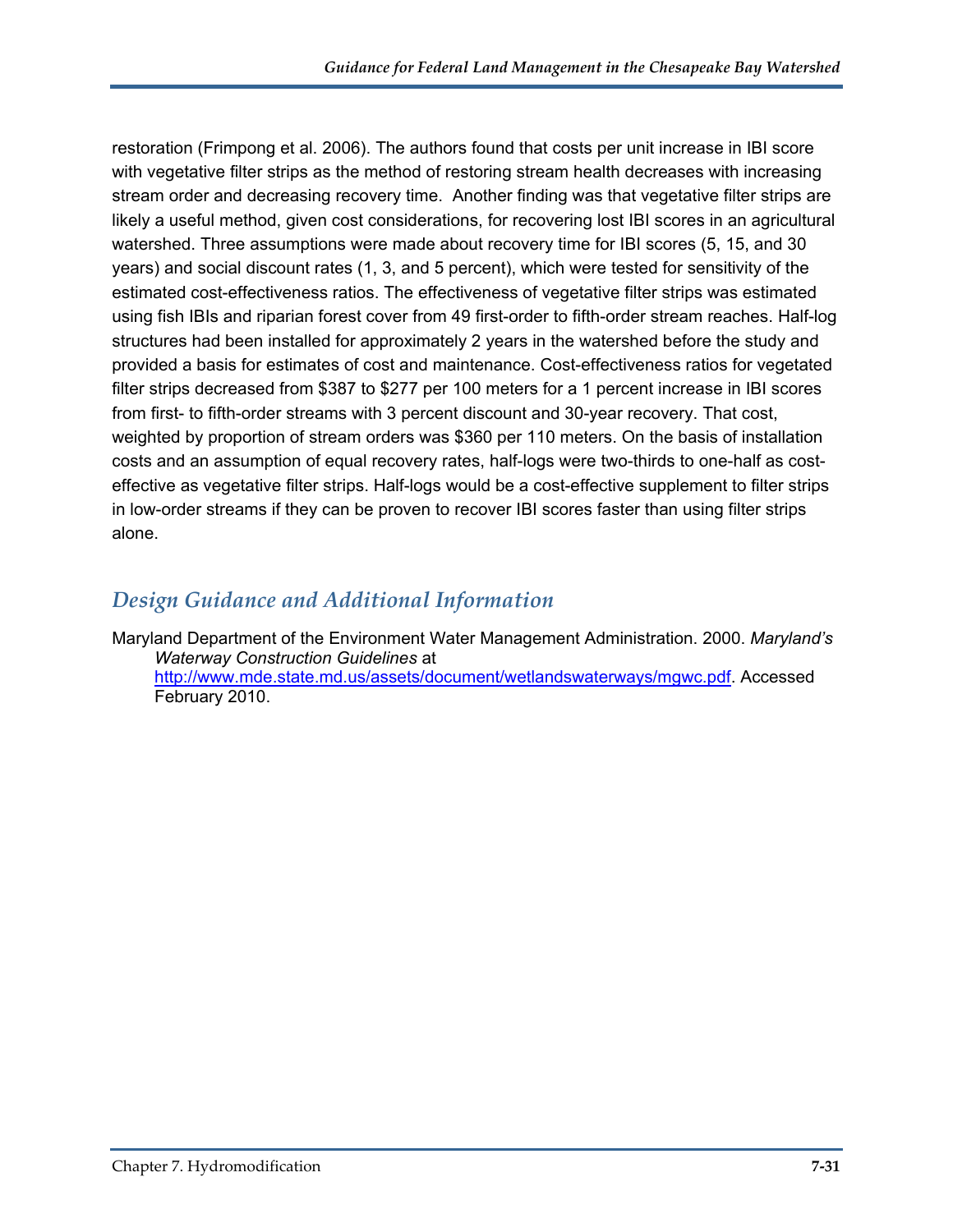#### <span id="page-32-0"></span>**3.2.6 Flow Augmentation**

#### *Description*

Flow augmentation is the term used to describe operational procedures such as flow regulation, flood releases, or fluctuating flow releases that all have the potential for detrimental impacts on downstream aquatic and riparian habitat. Several options exist for creating minimum flows in the tailwaters below dams. Sluicing is the practice of releasing water through the sluice gate rather than through the turbines. For portions of the waterway immediately below the dam, the steady release of water by sluicing provides minimum flows with the least amount of water

- $\Box$  Protect Streambanks and Shorelines from Erosion
- □ Control Upland Sources of Sediment and Nutrients at Dams
- $\Box$  Restore In-stream and Riparian Habitat Function
- **Ø Reduce Pollutant Sources** through Operational and Design Management
- $\Box$  Restore Stream and Shoreline Physical Characteristics

expenditure. Turbine pulsing is a practice involving the release of water through the turbines at regular intervals to improve minimum flows. In the absence of turbine pulsing, water is released from large hydropower dams only when the turbines are operating, which is typically when the demand for power is high.

### *Application and Purpose*

The downstream effects that can be mitigated by using flow augmentation are highly variable because each impounded system is unique. The location of a dam within a river system, its age, depth and surface area, the hydraulic residence time, the regional climate, operation of the dam, and chemistry of the inflowing waters all influence how impoundments affect downstream water quality. Hydropower producers are faced with two environmental problems that can affect the water quality in areas downstream from dams (i.e., tailwaters). These are low concentrations of dissolved oxygen in the water released through the dam during generation and dry riverbeds that result when hydropower generation is shut off. Selecting any technique as the most costeffective is site-specific and depends on several factors including adequate performance to achieve the desired in-stream and riparian habitat characteristic, compatibility with other requirements for operation of the hydropower facility, availability of materials, and cost.

### *Efficiency Data*

Numerous studies have examined the effects of flow regulation on water quantity and quality by comparing an impounded system with an adjacent unimpounded system. Mitigation techniques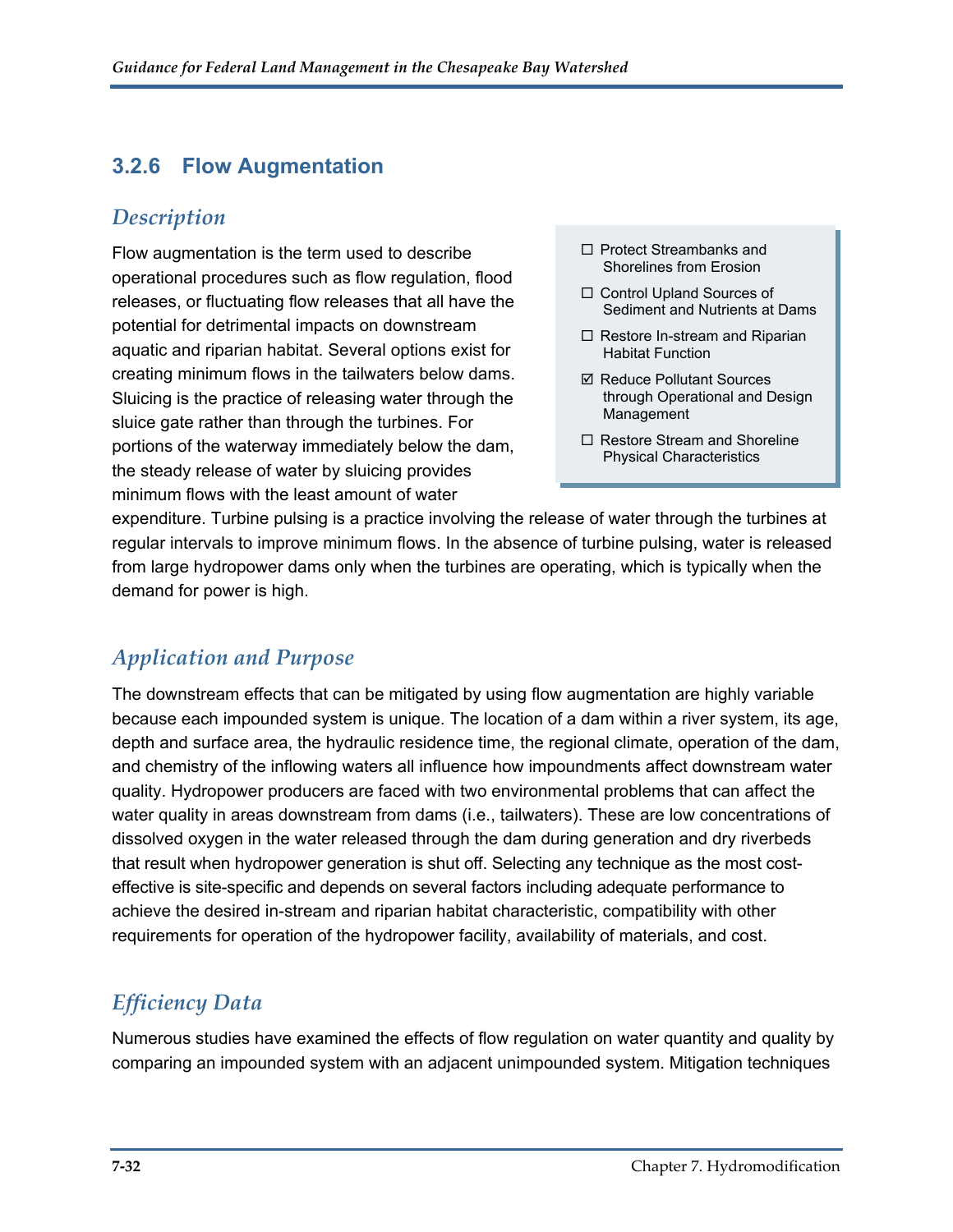to improve ecosystem health downstream of impoundments rely on the restoration of a more natural flow regime by creating and implementing site-specific, dam management plans.

A study by Ahearn et al. (2005) examined the effects of flow regulation on water quantity and quality by comparing an impounded system with an adjacent unimpounded system in California. The study showed that a strong seasonal cycle for total suspended solids (TSS),  $NO<sub>3</sub>-N$ , TN,  $PQ_4-P$ , TP, dissolved silicon, specific conductivity and flow into reservoirs in the lower Mokelumne River was attenuated by physical and chemical fluctuations creating a weak seasonal pattern. Dissolved silicon and TSS were the two constituents most efficiently sequestered by the reservoirs. While the reservoirs acted as traps for most constituents,  $NO<sub>3</sub>-N$ and  $PO_{4}$ -P were produced during the drier years of the study, 2001 and 2002. In contrast, the unimpounded reference reach in the Cosumnes River was an annual source for all constituents measured. The Cosumnes delivers its highest  $NO<sub>3</sub>-N$  concentrations during the winter months (December–April), while peak concentrations in the Mokelumne occur during the snowmelt (May–July) and baseflow (August–November) seasons. Because of downstream N limitation, the temporal shift in  $NO<sub>3</sub>-N$  export might be contributing to accelerated algal growth in the reach immediately downstream and eventually to algal biomass loading to the downstream Sacramento–San Joaquin Delta.

In 2003 the Housatonic Valley Association (HVA) partnered with The Massachusetts Riverways Program (in the Department of Fish & Game) to begin measuring streamflow on several rivers below recreational reservoirs. The measurements indicated unnatural variations in streamflow at several sites that are detrimental to downstream aquatic life and habitat. A more *natural* flow regime is being reestablished in the streams to improve their ecological condition. The HVA has been meeting with Conservation Commissions, Lake Associations, and other stakeholders to develop guidelines for managing flows out of reservoirs. The goal is to improve ecosystem health downstream of impoundments by restoring a more natural flow regime by creating sitespecific, dam management plans in the form of monthly flow recommendations using a methodology jointly developed by the U.S. Geological Survey (USGS) and the Massachusetts Department of Conservation and Recreation (DCR). The long-term goal is to develop guidance for Conservation Commissions throughout the commonwealth to help them craft Orders of Conditions for dam projects that include specific requirements to provide a year-round flow regime appropriate to the natural variability of the ecosystem downstream of the impoundment.

#### *Cost Data*

Since the early 1990s, the Tennessee Valley Authority (TVA) has spent about \$60 million to address dissolved oxygen problems, including installing equipment to increase dissolved oxygen concentrations below 16 dams and operational changes and installing additional equipment to ensure minimum water flows through all its dams. TVA has since completed a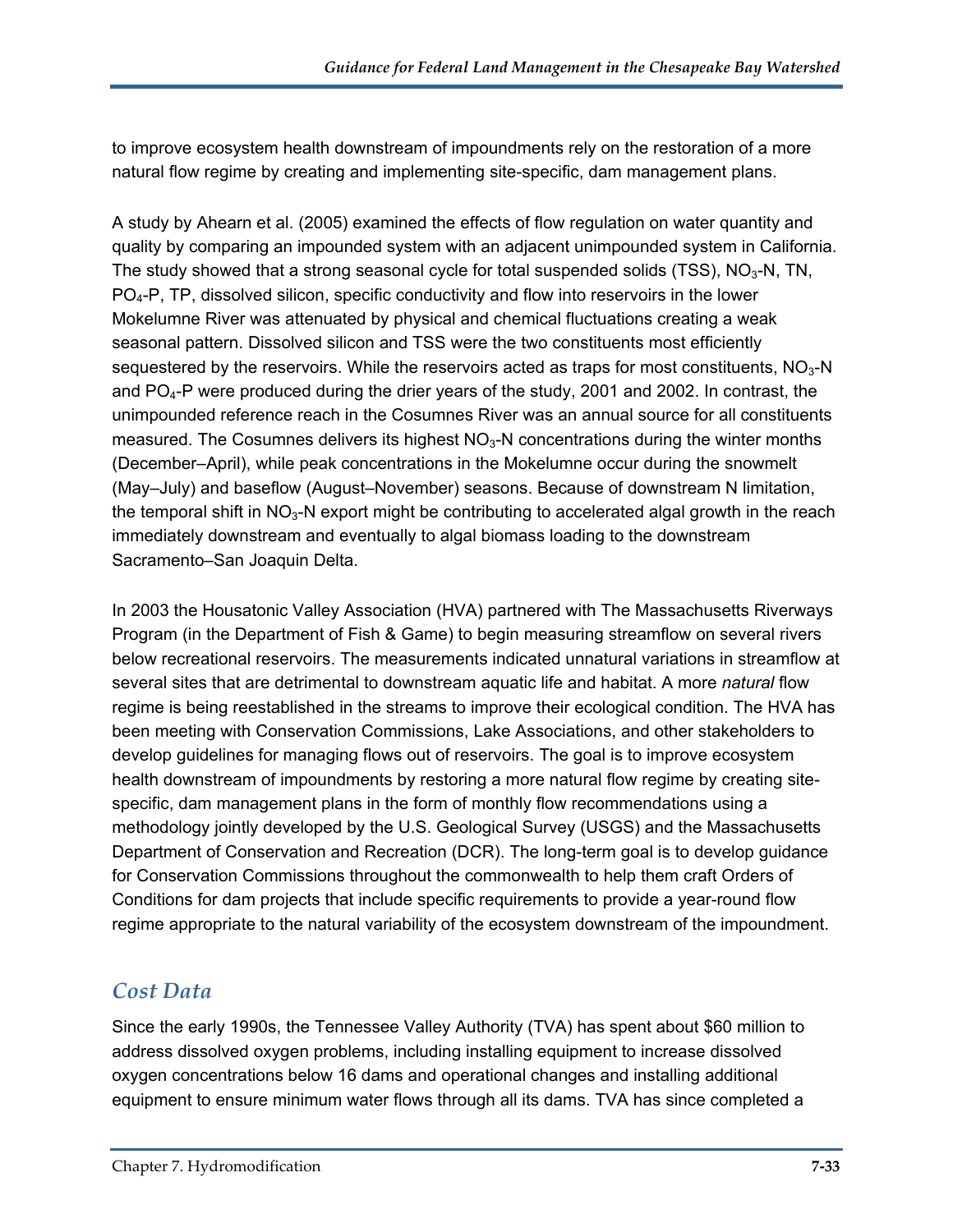second round of improvements by installing or enhancing oxygen systems at nine projects, and two new autoventing turbines have been installed at the Boone Dam. The additional oxygenation capacity will help offset the increased oxygen demands associated with delaying the seasonal drawdown of TVA reservoirs.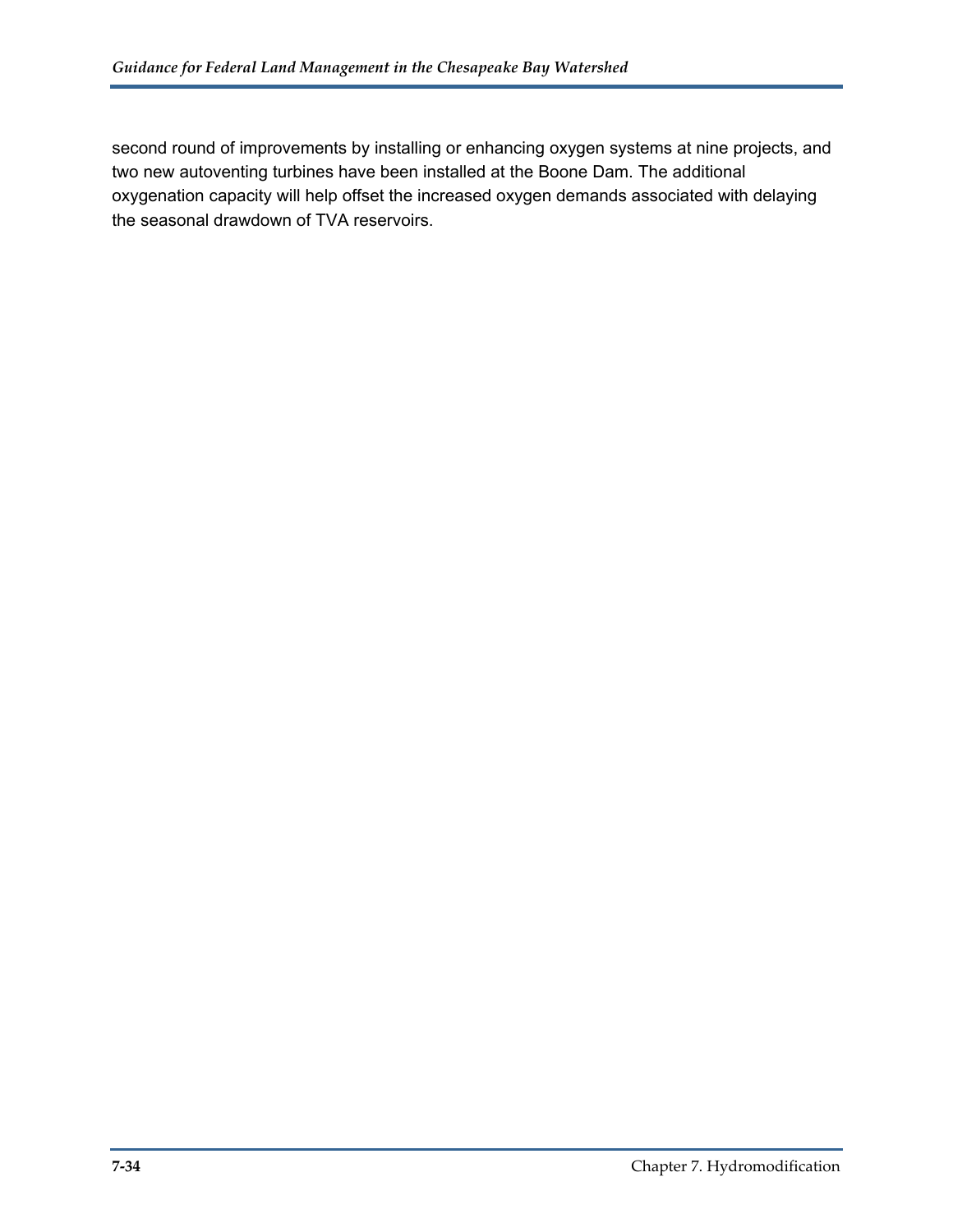### <span id="page-35-0"></span>**3.2.7 Joint Planting**

#### *Description*

Joint planting involves tamping live stakes of rootable  $\square$  Protect Streambanks and plant material or rooted cuttings into soil in the interstices of porous revetments, riprap, or other retaining structures.

Joint planting is useful where rock riprap is required or already in place. It is successful 30 to 50 percent of the time, with first year irrigation improving survival rates. Live cuttings must have side branches removed and bark intact. They should range from 0.5 to 1.5 inches in diameter and be long enough to extend well into the soil, reaching into the dry season water level.

### *Application and Purpose*

- $\Box$  Protect Streambanks and
- □ Control Upland Sources of Sediment and Nutrients at Dams
- $\Box$  Restore In-stream and Riparian Habitat Function
- □ Reduce Pollutant Sources through Operational and Design Management
- $\boxtimes$  Restore Stream and Shoreline Physical Characteristics

Joint planting can improve aquatic habitat by providing food and cover in the riparian zone and over the water when they are used in close proximity to the edge of the stream. Stone used at the base of the joint planting produces substrates suited for an array of aquatic organisms. Some of these organisms adapt to living on and within the rocks and some attach to the leaves and stems. The leaves and stems can also become food for shredders.

Species for joint planting systems can be selected to provide color, texture, and other attributes that add a pleasant, natural landscape appearance. Such plants for these systems include willow (*Salix* spp.), which tends to be the best from an adventitious rooting perspective and is normally an excellent choice. However other species such as poplar (*Populus* spp.), *Viburnum* spp., *Hibiscus* spp., shrub dogwood (*Cornus* spp.) and buttonbush (*Cephalanthus*) also work well. After establishment, joint planting system can reduce nonpoint pollution by intercepting sediment and attached pollutants that otherwise enter the stream from overbank flow areas.

#### *Cost Data*

Joint planting ranges in cost between \$1 to \$5 per square foot (Gray and Sotir 1996). Costs do not include riprap and assumes a spacing of four cuttings per square yard.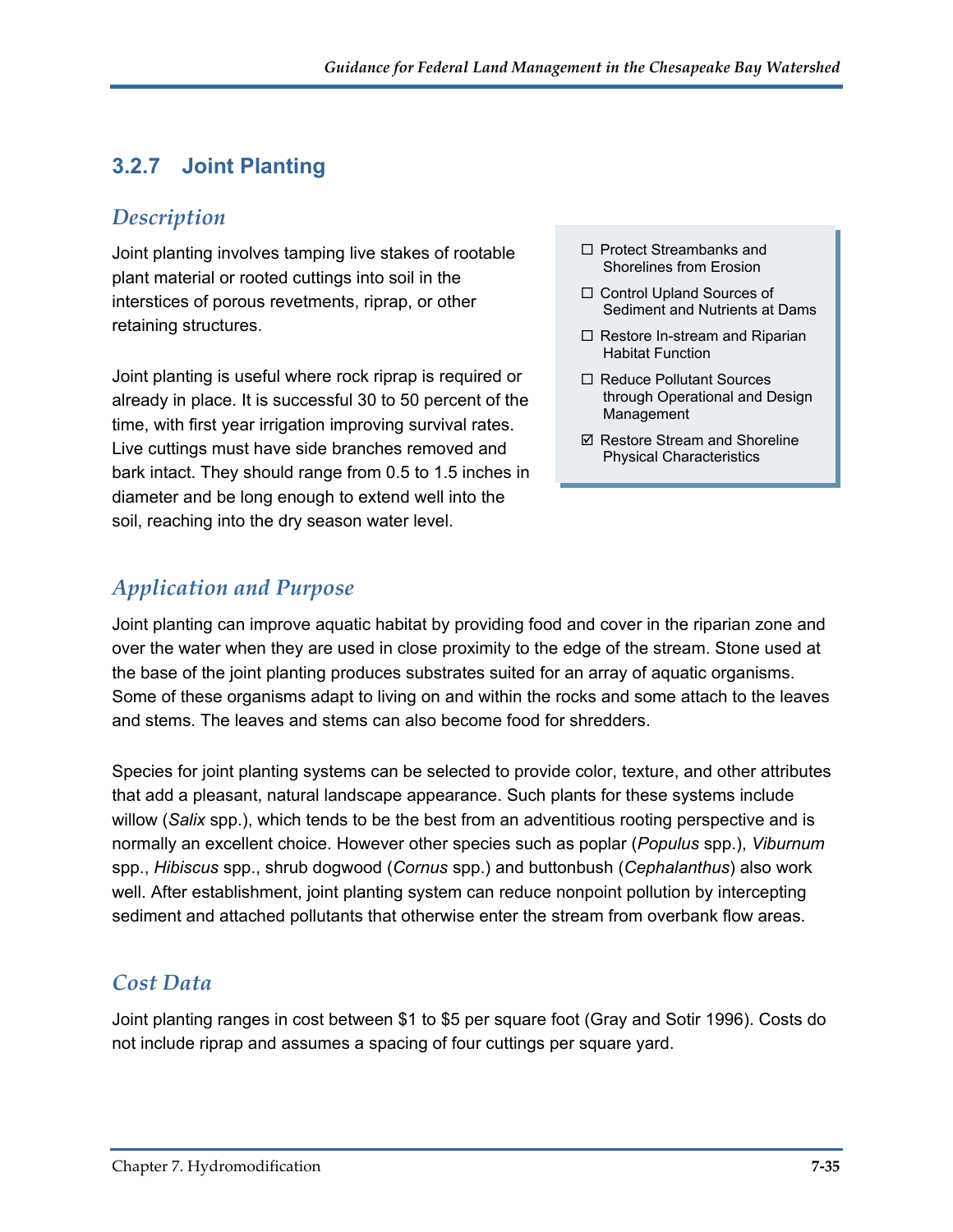# *Design Guidance and Additional Information*

Installation guidelines are available from the USDA-FS *Soil Bioengineering Guide* (USDA-FS 2002) and the USDA NRCS *Engineering Field Handbook*, Chapter 18 (USDA-NRCS 1992).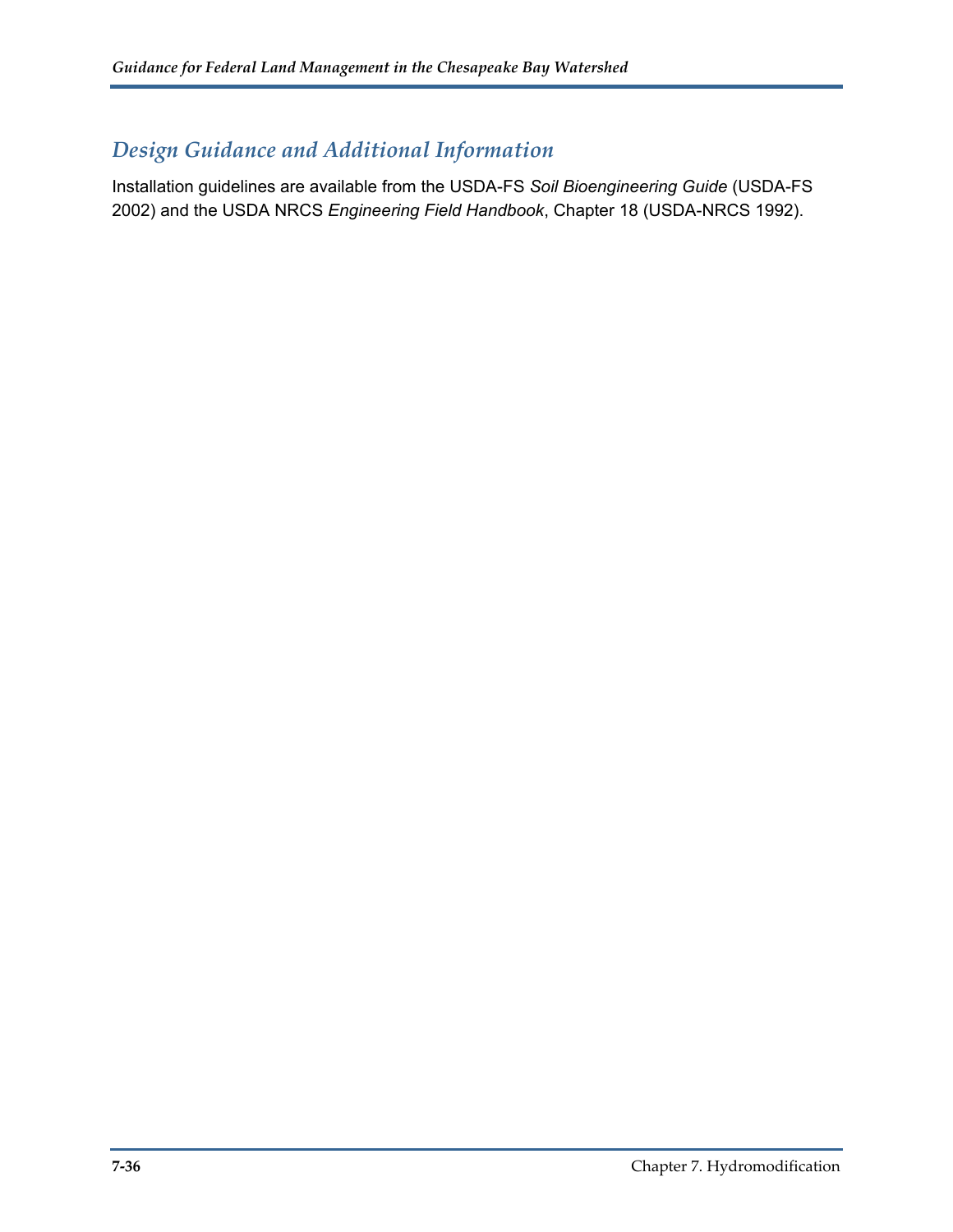# **3.2.8 Legacy Effects of Dams and Dam Removal**

### *Description*

Dam removal is the process of dismantling and removing unsafe, unwanted or obsolete dams and restoring the original stream gradient to the extent possible.

# *Application and Purpose*

Dams serve a variety of important social and environmental purposes, including water supply, flood control, power generation, wildlife habitat, and recreation (USEPA 2007). Dam removal is undertaken

- $\Box$  Protect Streambanks and Shorelines from Erosion
- □ Control Upland Sources of Sediment and Nutrients at Dams
- $\boxtimes$  Restore In-stream and Riparian Habitat Function
- □ Reduce Pollutant Sources through Operational and Design Management
- $\boxtimes$  Restore Stream and Shoreline Physical Characteristics

either by owners of the dam or by public agencies and might become necessary for various reasons. Those include, most notably, the physical or structural deterioration of the dam resulting in a public safety risk, sediment accumulation in the impoundment/reservoir behind the dam and corresponding deleterious effects on the quality and quantity of water supplies. There are many things to consider when removing a dam, one of which is the function(s) of the dam and the status of that function (active versus inactive). Sometimes, the need for the dam is no longer as important as it once was, usually because of economic considerations. Finally, ecological concerns sometimes drive the need for dam removal. For example, migratory fish passage throughout United States rivers and streams is obstructed by more than 2 million dams and many other barriers such as blocked, collapsed, and perched culverts (USEPA 2007). Because dams are capital-intensive, long-term ventures, the opportunity for dam removal typically occurs infrequently, often corresponding to their periodic licensing renewal.

# *Efficiency Data*

Many rivers and streams of the mid-Atlantic region have been altered by postcolonial floodplain sedimentation (legacy sediment) associated with numerous milldams. Several studies have shown the effect that colonization has had on the deposition of sediment into floodplains and estuaries (Jacobson and Coleman 1986; Hilgartner and Brush 2006). During the same time, many mill dams were installed, trapping the sediment behind them along with nutrients washed away from farm lands. Beavers played an important role in creating anabranching stream networks in the mid-Atlantic region during pre-settlement times, and beavers were an important factor in creating wetlands, performing a similar function to dams in sediment retention.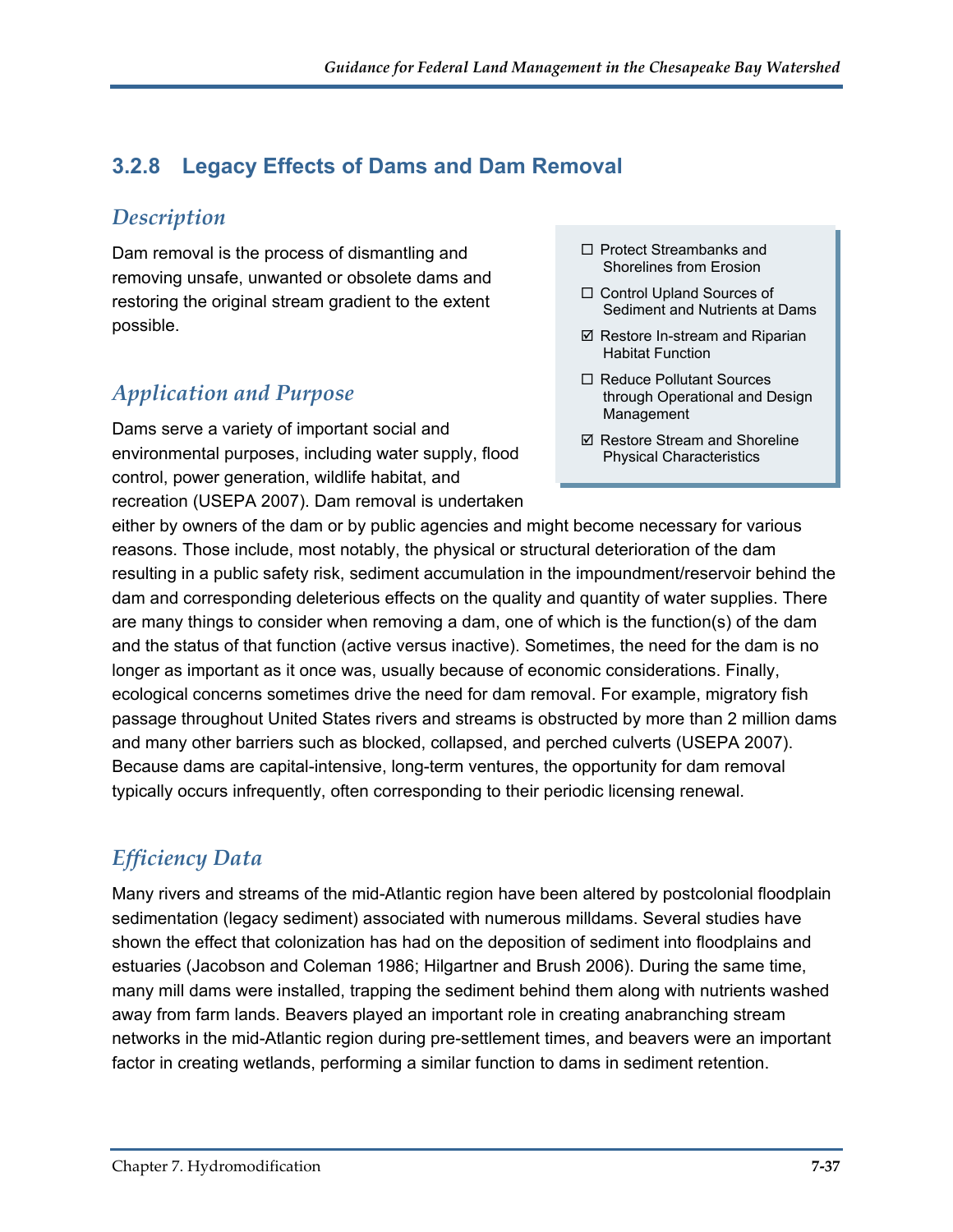Little Conestoga Creek, Pennsylvania, a tributary to the Susquehanna River and the Chesapeake Bay, is one of those streams. Floodplain sedimentation rates, bank erosion rates, and channel morphology were measured annually during 2004–2007 at five sites along a 28-km length of Little Conestoga Creek with nine colonial era mill dams (one dam was still in place in 2007). A study by (Schenk and Hupp 2009) was part of a larger cooperative effort to quantify floodplain sedimentation, bank erosion, and channel morphology in a high sediment yielding region of the Chesapeake Bay watershed.

Data from the five sites were used to estimate the annual volume and mass of sediment stored on the floodplain and eroded from the banks for 14 segments along the 28-km length of creek. A bank and floodplain reach based sediment budget (sediment budget) was constructed for the 28 km by summing the net volume of sediment deposited and eroded from each segment. Mean floodplain sedimentation rates for Little Conestoga Creek were variable, with erosion at one upstream site (5 mm/year) to deposition at the other four sites (the highest was 11 mm/year) despite over a meter of floodplain aggradation from postcolonial sedimentation. Mean bank erosion rates range between 29 and 163 mm/year among the five sites. Bank height increased 1 m for every 10.6 m of channel width, from upstream to downstream (R2 = 0.79, p < 0.0001) resulting in progressively lowered hydraulic connectivity between the channel and the floodplain.

A knickpoint, approximately 9 km upstream of the dam, has produced a net erosional environment in the upstream two river segments. The floodplain experienced short periods of inundation nearly annually at the USGS stream gage, between the knickpoint and the dam, despite the heightened banks from postcolonial sedimentation and subsequent dam removals. Sediment trapping was recorded at four of the five study sites, indicating that the aggraded Little Conestoga Creek floodplain still functions as a sediment sink.

The study concluded that dam removals have many benefits, but they come with the cost of remobilizing large amounts of sediment. Managers and policy makers in the Northeast and mid-Atlantic states will have the additional burden of managing the storage and transport of legacy sediment. Dam removals in those regions can lead to large and sustained sediment pulses as legacy sediment is remobilized and transported further downstream, where increased sedimentation is a critical concern for imperiled estuarine resources, in this case, the Chesapeake Bay.

Gravel-bedded streams are thought to have a characteristic meandering form bordered by a selfformed, fine-grained floodplain. This ideal guides a multibillion-dollar stream restoration industry. Walter and Merritts (2008) mapped and dated many of the deposits along mid-Atlantic streams that formed the basis for this widely accepted model. Those data, as well as historical maps and records, show instead that before European settlement, the streams were small anabranching channels within extensive vegetated wetlands that accumulated little sediment but stored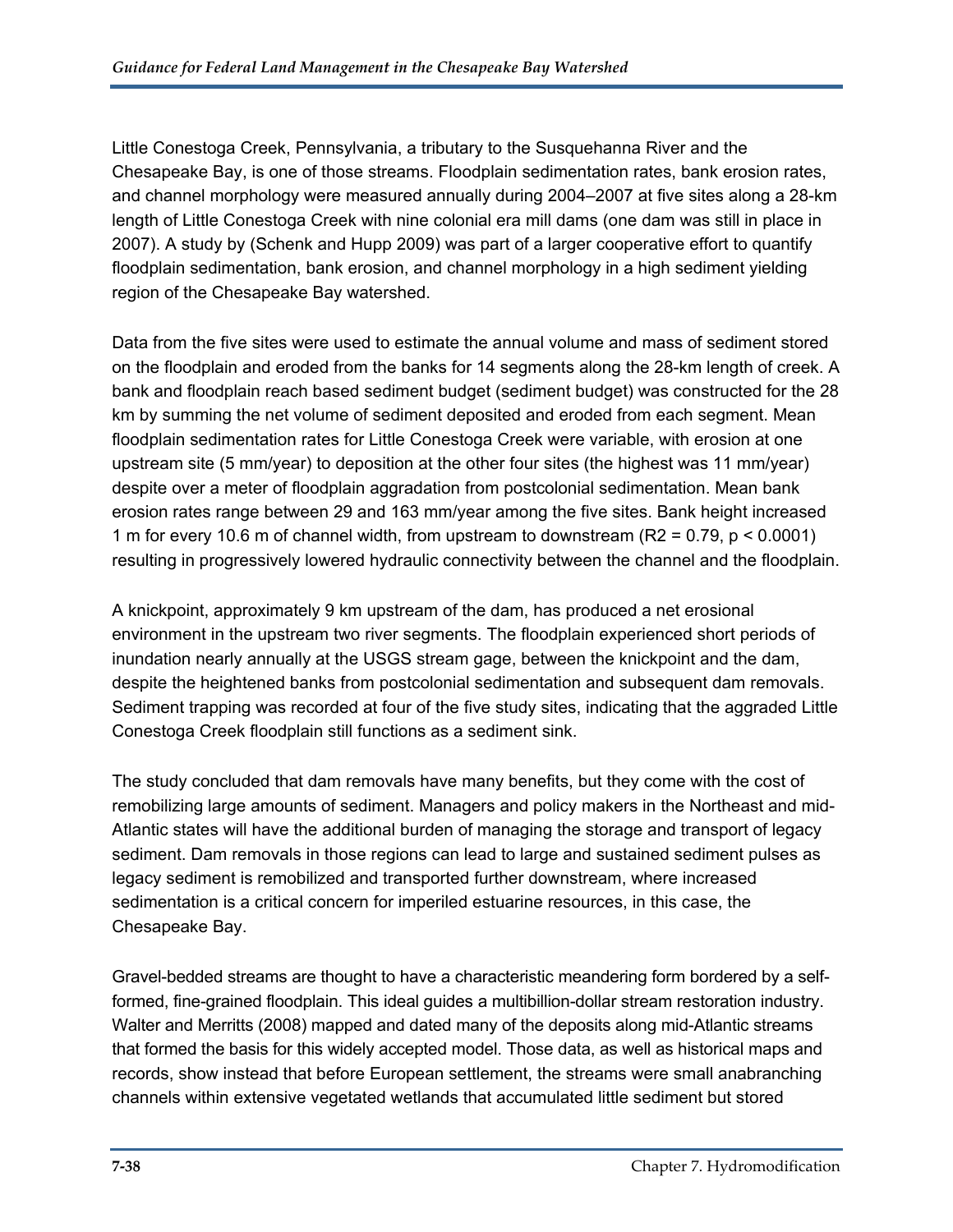substantial organic carbon. Subsequently, 1 to 5 meters of slackwater sedimentation, behind tens of thousands of  $17<sup>th</sup>$ - to  $19<sup>th</sup>$ -century milldams, buried the presettlement wetlands with fine sediment. The findings show that most floodplains along mid-Atlantic streams are actually fill terraces, and historically incised channels are not natural archetypes for meandering streams. The study concludes that fluvial aggradation and degradation in the eastern United States were caused by human-induced base level changes from the following processes:

- Widespread milldam construction that inundated presettlement valleys and converted them into a series of linked slackwater ponds, coupled with deforestation and agricultural practices that increased sediment supply
- Sedimentation in ubiquitous millponds that gradually converted the ponds to sedimentfilled reservoirs
- Subsequent dam breaching that resulted in channel incision through postsettlement alluvium and accelerated bank erosion by meandering streams
- The formation of an abandoned valleyflat terrace and a lower inset floodplain, which explains why so many eastern streams have bankfull (discharge) heights that are much lower than actual bank heights (note that assessments of bankfull discharge are crucial to estimates of flood potential and to design criteria for stream restoration)

A study by Skalak et al. (2009) demonstrated that the effects of dams on downstream channel morphology are minor. No significant differences in the water surface slope upstream and downstream of dams were observed. The study found that although monitoring studies of dam removals are becoming more common (Wildman and MacBroom 2005; Bushaw-Newton et al. 2002; Doyle et al. 2003; Chang 2008) empirical knowledge of the effects of dam removal is still limited, and most observations and conceptual models tend to focus on the transient effects of dam removal, the shorter-term patterns of upstream sediment mobilization, and downstream sediment storage.

Very little research has been conducted on the long-term effects of dam removal, although Graf (2006) suggests that one of the most important unanswered questions involves the likely course of channel change following dam removal. Skalak et al. suggest that the results of their study can provide some useful estimates of the long-term effects of dam removal on downstream channels because the reaches upstream of existing dams provide a useful surrogate for the channel downstream before dam construction. If the dam is removed, the following scenario is likely to occur. For an initial period of adjustment, sediment will be eroded from reservoir deposits upstream, and a transient sediment pulse will likely pass into and through the reach below the dam (Pizzuto 2002). During that period, changes in channel morphology and bed composition might be expected. However, after the new channel within the reservoir reach has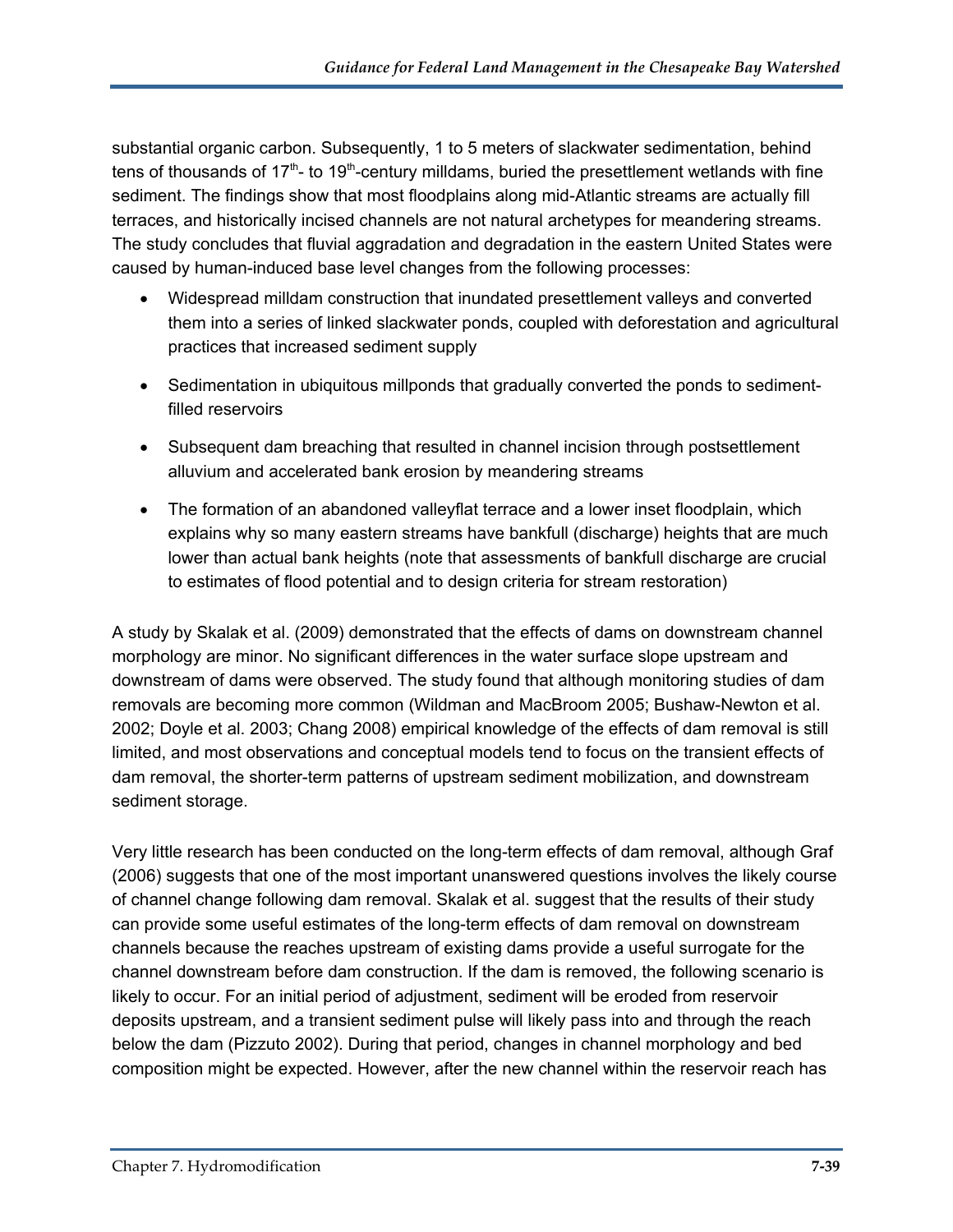stabilized, the supply of sediment and distribution of discharges should approach pre-dam levels, and the channel will slowly stabilize.

The issue of removing dams is highly controversial. Dams provide water quality benefits by removing sediment and nutrients (Harrison et al. 2009), a function historically performed by beaver dams and large woody debris (Valett et al. 2002). While providing water quality benefits, dams also hinder fish migration, limit sediment transport, and alter flow regimes. Because dams and their reservoirs persist for decades, river channels typically adjust to the altered hydrologic and sediment transport regimes that dams impose. Dam removal itself therefore represents a geomorphic disturbance to a quasi-adjusted riverine system. Removing a dam unleashes cascades of erosional and depositional processes that propagate both upstream and downstream, with the upstream response driving the downstream response.

The responses of aquatic ecosystems to elevated sediment loads and transformed channel morphology and hydrology are difficult to predict. Because dam presence and operation are known to be detrimental to preexisting aquatic ecosystems, dam removal is assumed to be beneficial, and emerging studies have supported ecological resiliency after removal (Stanley et al. 2002). Dam removal can also wreak havoc on already highly disturbed ecosystems. Further, the sediment released following a dam removal will inevitably be harmful to some downstream biota. The possibility exists that reservoirs can store high levels of contaminants, including heavy metals and other organic and inorganic compounds. Release of such materials after dam removal can create contaminant plumes with wide-ranging environmental consequences.

The benefits of removing dams include restoring flow fluctuations, allowing sediment transport, preventing temperature fluctuations, and allowing fish migration. When natural flow fluctuations are restored to a river, biodiversity and population densities of native aquatic organisms increase. Wetlands adjacent to rivers also benefit from dam removal. Riparian areas would likely flood more frequently, promoting riparian plant growth, revitalizing inland wetlands, and creating small, ephemeral ponds, which serve as nurseries for aquatic species. Dams can alter a river's temperature by releasing water from the bottom of the impoundment where cooler water resides, so dam removal can restore a river's natural water temperature range. Reproductive success, which often depends on appropriate timing for reaching spawning or breeding habits, can be improved by the removal of dams. Furthermore, dam removal decreases the risk of mortality for organisms that would otherwise have to pass through dams.

### *Cost Data*

Costs of dam removal are site-specific and can vary from tens of thousands of dollars to hundreds of millions of dollars, depending on the size and location of the dam (USEPA 2007).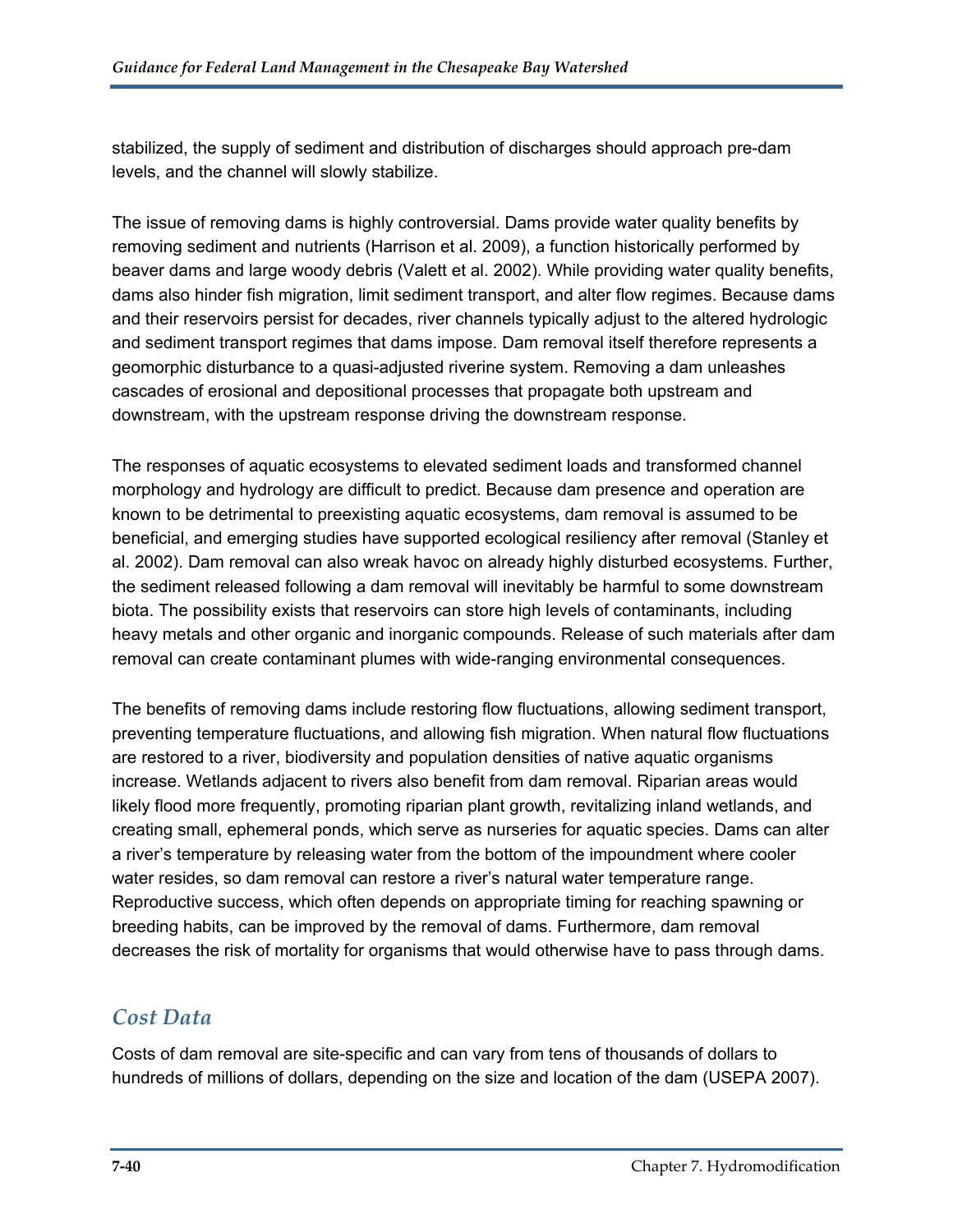# **3.2.9 Live Crib Walls**

### *Description*

Live crib walls are hollow, box-like frameworks of untreated logs or timbers filled with riprap and alternating layers of suitable backfill and live branch layers and are used for slope, streambank, and shoreline protection.

# *Application and Purpose*

Live crib walls are constructed to protect the toes and banks of eroding stream reaches against scour and undermining, particularly at the outsides of meander

- $\Box$  Protect Streambanks and Shorelines from Erosion
- □ Control Upland Sources of Sediment and Nutrients at Dams
- $\Box$  Restore In-stream and Riparian Habitat Function
- □ Reduce Pollutant Sources through Operational and Design Management
- $\boxtimes$  Restore Stream and Shoreline Physical Characteristics

bends where strong river currents are present. The log frameworks provide immediate protection from erosion while the live branch cuttings contribute long-term durability and ultimately replace the decaying logs. Additionally, live crib walls are effective in areas where encroachment into the stream channel should be avoided. When considering these structures as a stream restoration technique, the following limitations should be considered:

- Live crib walls should not be used where the channel bed is severely eroded or where undercutting is likely to occur (e.g., where the terrain is rocky or where narrow channels are bounded by high banks).
- Live crib walls are not intended to resist large lateral earth stresses, therefore their heights should be limited accordingly (as noted in the installation specifications).
- Live crib walls promote siltation and retain large amounts of bed material; therefore, they require continual monitoring for adverse streamflow patterns.

When choosing and preparing logs and woody cuttings for live crib walls, the following guidelines should be followed:

- Crib frameworks should be constructed from stripped logs or untreated lumber 4 to 6 inches (10 to 15 centimeters) in diameter.
- Live branches should be cut from fresh, green, healthy parent plants that are adapted to the site conditions whenever possible.
	- 1. Live branches should be 0.5 to 2.5 inches (1.3 to 6 centimeters) in diameter and should be long enough to reach the soil at the back of the wooden crib structure while projecting slightly from the crib face.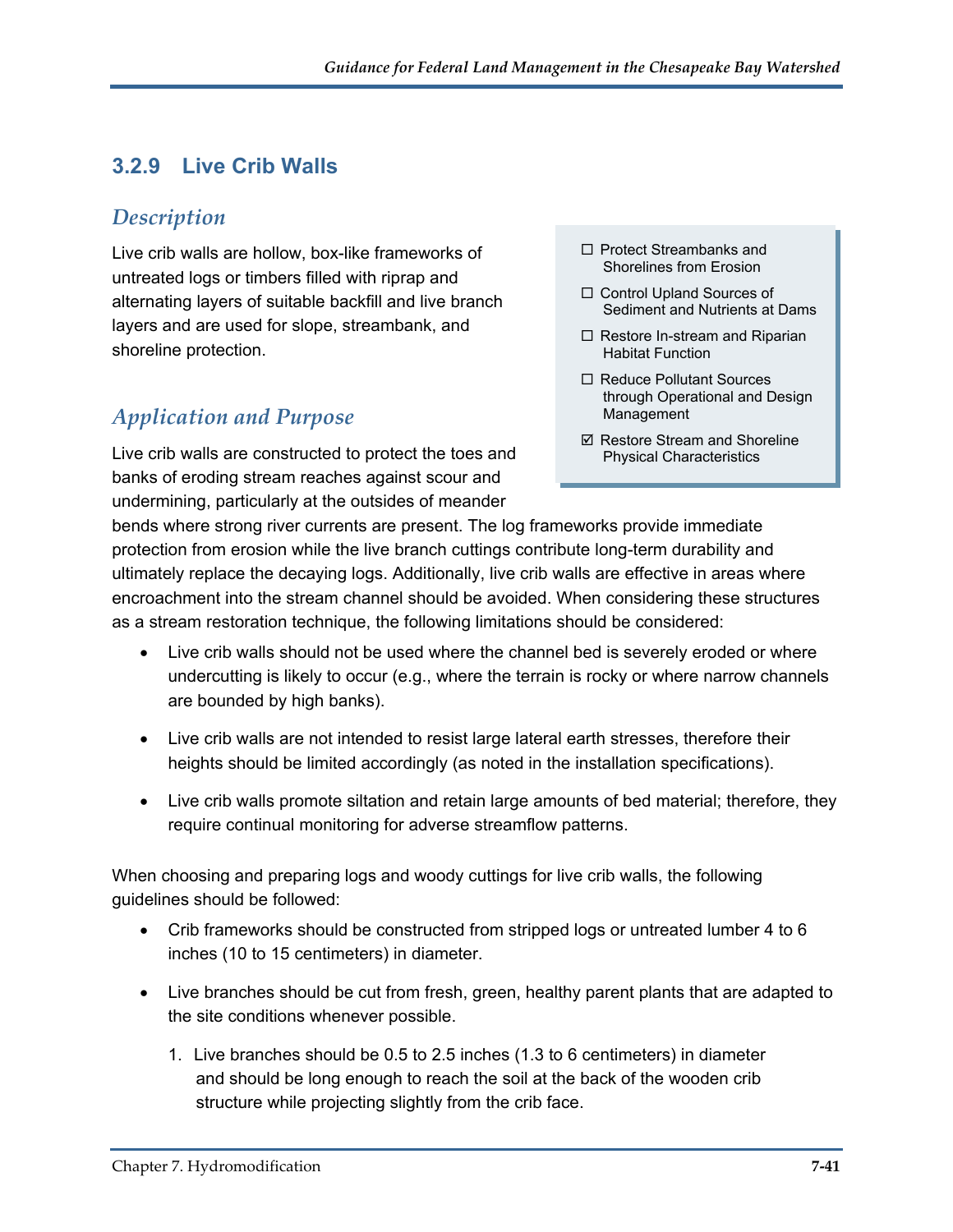- 2. Commonly used woody plants for this measure include willow, poplar, and alder because they are versatile and have high growth rates with shrubby habits, fibrous root systems, and high transpiration rates especially when in leaf.
- 3. Live branch cuttings should be kept covered and moist at all times and should be placed in cold storage if more than a few hours elapse before installation.
- Fill soil should be native to the site, when possible, and should contain enough fine material to allow for the live branches to root and grow readily.

#### *Cost Data*

Live crib walls range in cost between \$13 to \$33 per square foot (Gray and Sotir 1996).

### *Design Guidance and Additional Information*

Installation guidelines are available from the USDA-FS *Soil Bioengineering Guide* (USDA-FS 2002) and the USDA NRCS *Engineering Field Handbook*, Chapter 18 (USDA-NRCS 1992).

### *Additional Resources*

- FISRWG (Federal Interagency Stream Restoration Working Group). 1998. Stream Corridor Restoration: Principles, Processes, and Practices. Federal Interagency Stream Restoration Working Group. [http://www.nrcs.usda.gov/technical/stream\\_restoration/PDFFILES/APPENDIX.pdf](http://www.nrcs.usda.gov/technical/stream_restoration/PDFFILES/APPENDIX.pdf).
- ISU (Iowa State University). 2006. *How to Control Streambank Erosion: Live Cribwall*. Iowa State University. [http://www.ctre.iastate.edu/erosion/manuals/streambank/live\\_cribwall.pdf.](http://www.ctre.iastate.edu/erosion/manuals/streambank/live_cribwall.pdf)
- Mississippi State University, Center for Sustainable Design. 1999. *Water Related Best Management Practices in the Landscape: Live Cribwall*. Prepared for the U.S. Department of Agriculture, Natural Resource Conservation Service, Watershed Science Institute. [http://www.abe.msstate.edu/csd/NRCS-BMPs/pdf/streams/bank/livecribwall.pdf.](http://www.abe.msstate.edu/csd/NRCS-BMPs/pdf/streams/bank/livecribwall.pdf)
- Ohio DNR (Department of Natural Resources). 2007. *Ohio Stream Management Guide: Live Cribwalls*. Ohio Department of Natural Resources. [http://www.ohiodnr.com/pubs/fs\\_st/streamfs/tabid/4178/Default.aspx](http://www.ohiodnr.com/pubs/fs_st/streamfs/tabid/4178/Default.aspx).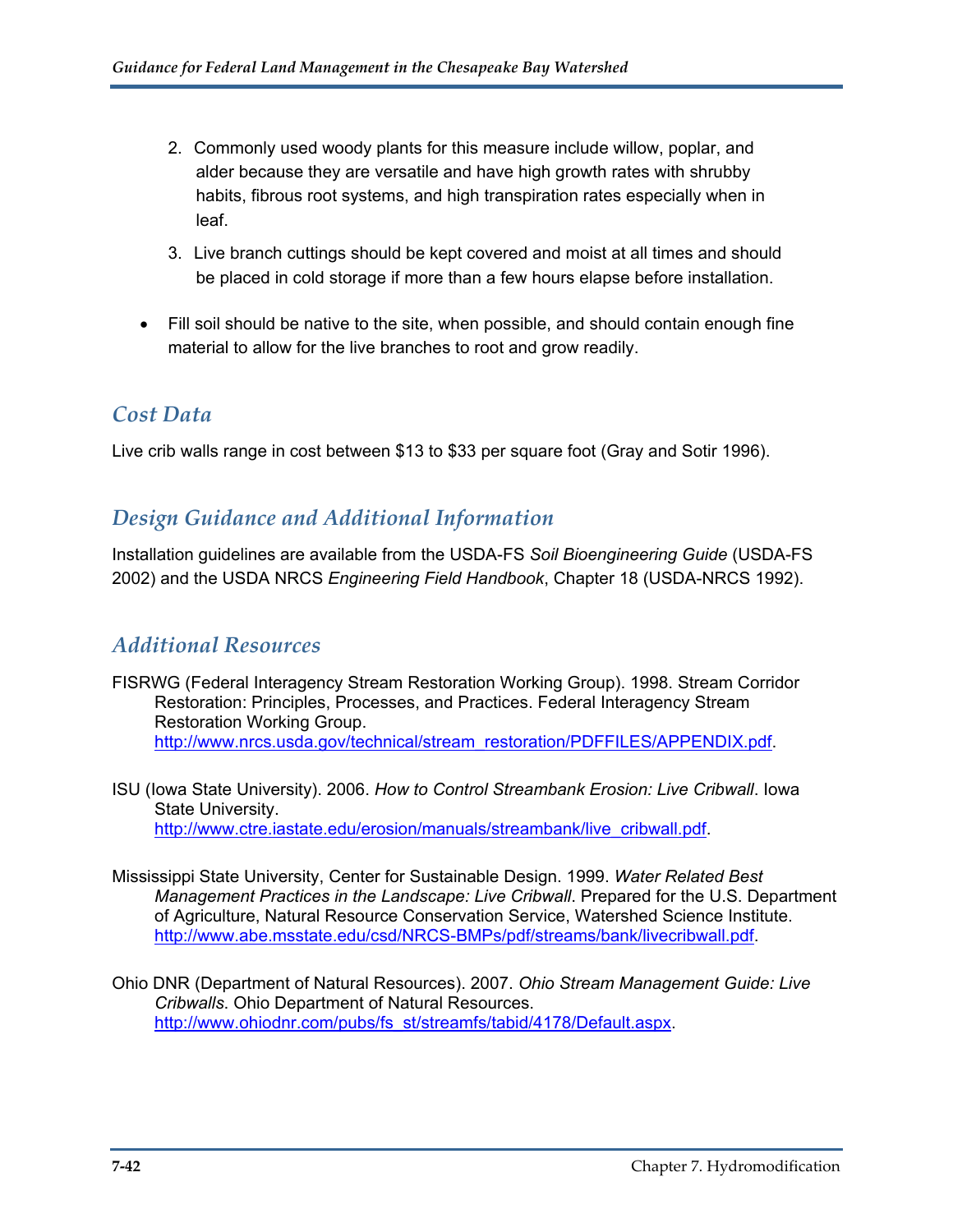# **3.2.10 Live Fascines**

### *Description*

Live fascines are a form of soil bioengineering that uses long bundles of live branch cuttings bound together in long rows and placed in shallow trenches following the contour on dry slopes and at an angle on wet slopes.

# *Application and Purpose*

Live fascines are suited to steep, rocky slopes, where digging is difficult (USDA-NRCS 1992). When cut from appropriate species (e.g., young willows or shrub

- $\Box$  Protect Streambanks and Shorelines from Erosion
- □ Control Upland Sources of Sediment and Nutrients at Dams
- $\Box$  Restore In-stream and Riparian Habitat Function
- □ Reduce Pollutant Sources through Operational and Design Management
- $\boxtimes$  Restore Stream and Shoreline Physical Characteristics

dogwoods) that root easily and have long straight branches, and when properly installed, they immediately begin to stabilize slopes. Willow, alder, and dogwood cuttings are well suited for use in live fascines. Fascine bundles can range from 5 to 30 feet (1.5 to 9 m) in length, depending on handling and transportation limitations, with diameters ranging from 4 to 10 inches (10 to 25 cm). Untreated twine or wire used to tie the bundles should be at least 2 mm thick. If inert (dead) stakes are employed to secure the bundles, they should be made from 2 by 4 inch (5 by 10 cm) lumber cut on the diagonal with lengths of 2.5 feet (0.8 m) for cut slopes and 3 feet (0.9 m) for fill slopes. The goal is for natural recruitment to follow once slopes are secured. Live fascines should be placed in shallow contour trenches on dry slopes and at an angle on wet slopes to reduce erosion and shallow face sliding. Live fascines should be applied above ordinary high-water mark or bankfull level except on very small drainage area sites. In arid climates, they should be used between the high and low water marks on the bank. This system, installed by a trained crew, does not cause much site disturbance.

Establishing live fascines, also known as wattles, consists of the following:

- Preparing sausage-shaped bundles of live, woody plant cuttings
- Anchoring the bundles in shallow ditches in a slope or streambank with live or inert stout stakes, or both
- Partially burying the fascines to promote growth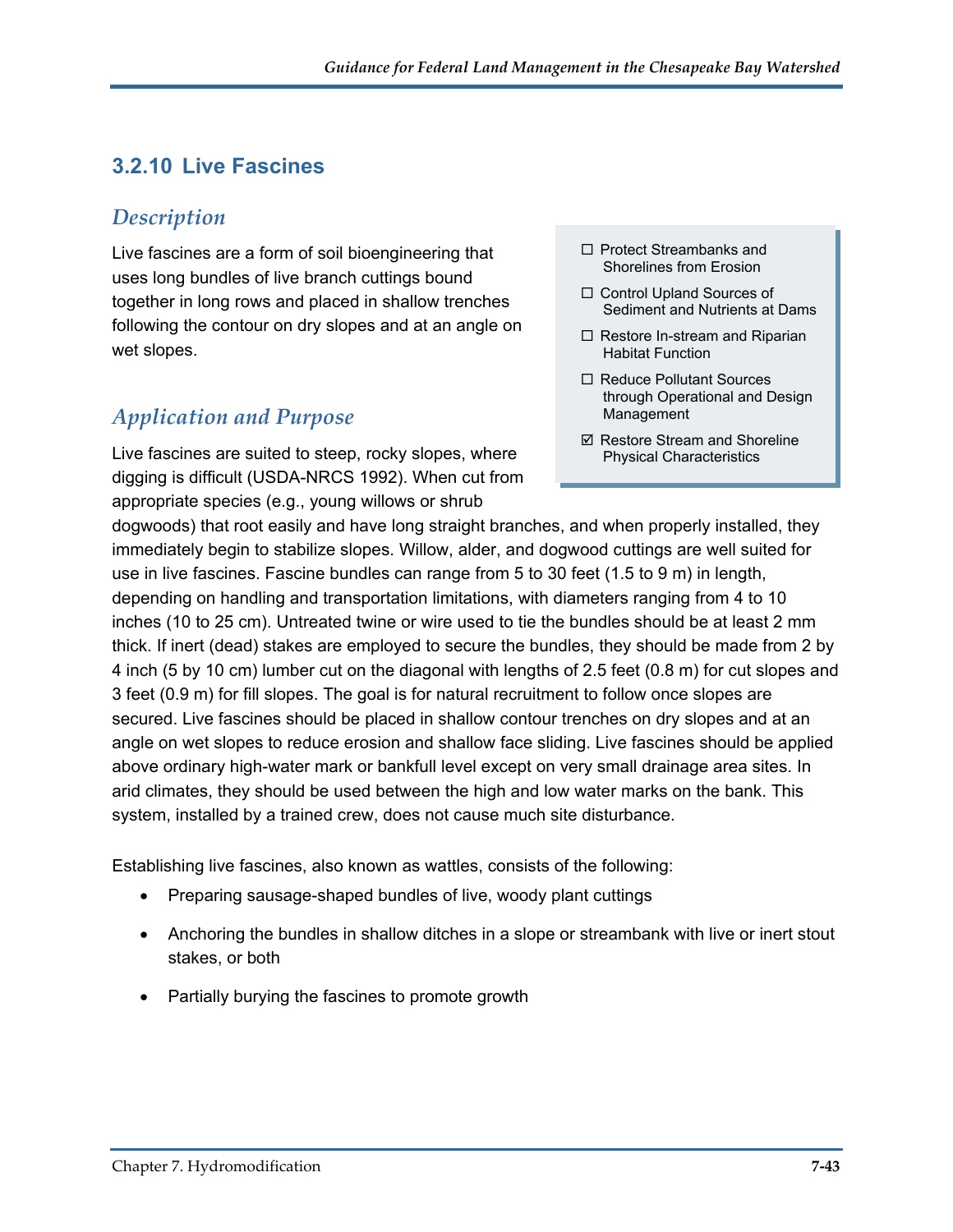As with other bioengineering measures, live fascines are an economical method when materials are locally available. Additionally, live fascines are often an effective measure when employed to

- Reduce runoff energy, and hence surface erosion, by braking a slope into a series of shorter slopes
- Protect other bioengineering measures from washout and undercutting
- Replace brush layers on suitable cut slopes (because they are easier to install)
- Protect streambanks from washout and seepage, particularly at toes where water levels fluctuate only moderately
- Stabilize or protect streambanks
- Provide habitat
- Reduce overland sediment loading

# *Cost Data*

Live fascine costs range from \$10 to \$30 per foot for 6- to 8-inch bundles. Prices include securing devices for installation, twine (for fabrication), harvesting, transportation, handling, fabrication, and storage of the live-cut branch materials, excavation, backfill, and compaction. Costs vary with design, access, time of year, and labor rates.

# *Design Guidance and Additional Information*

Installation guidelines are available from the USDA-FS *Soil Bioengineering Guide* (USDA-FS 2002) and the USDA NRCS *Engineering Field Handbook*, Chapter 18 (USDA-NRCS 1992). Under their Ecosystem Management and Restoration Research Program (EMRRP), the U.S. Army Corps of Engineers presents research on live fascines in a technical note (Live and Inert Fascine Streambank Erosion Control).

### *Additional Resources*

Massachusetts DEP. 2006. *Massachusetts Nonpoint Source Pollution Management Manual: Live Fascines*. Massachusetts Department of Environmental Protection, Boston, MA. [http://projects.geosyntec.com/NPSManual/Fact%20Sheets/Live%20Fascines.pdf.](http://projects.geosyntec.com/NPSManual/Fact%20Sheets/Live%20Fascines.pdf)

Greene County Soil & Water Conservation District. No date. Construction Specification VS-01: Live Fascines. <http://www.gcswcd.com/stream/library/pdfdocs/vs-01.pdf>.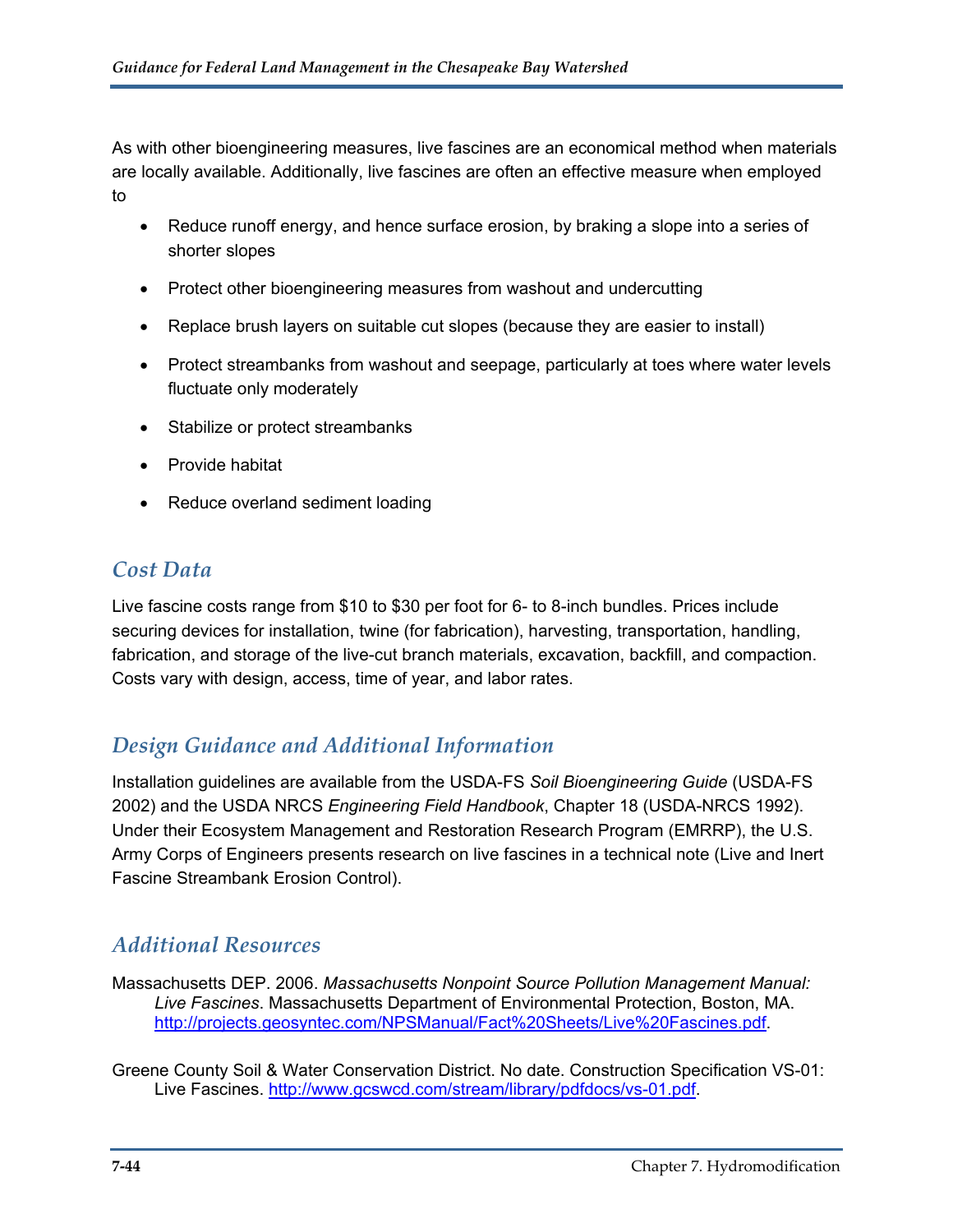- ISU (Iowa State University). 2006. *How to Control Streambank Erosion: Live Fascine*. Iowa State University. [http://www.ctre.iastate.edu/erosion/manuals/streambank/live\\_fascine.pdf](http://www.ctre.iastate.edu/erosion/manuals/streambank/live_fascine.pdf).
- Mississippi State University, Center for Sustainable Design. 1999. *Water Related Best Management Practices in the Landscape: Live Fascine*. Prepared for the U.S. Department of Agriculture, Natural Resource Conservation Service, Watershed Science Institute. <http://abe.msstate.edu/csd/NRCS-BMPs/pdf/streams/bank/livefacine.pdf>.
- Ohio DNR (Department of Natural Resources). 2007. *Ohio Stream Management Guide: Live Fascines*. Ohio Department of Natural Resources. [http://www.ohiodnr.com/pubs/fs\\_st/streamfs/tabid/4178/Default.aspx](http://www.ohiodnr.com/pubs/fs_st/streamfs/tabid/4178/Default.aspx).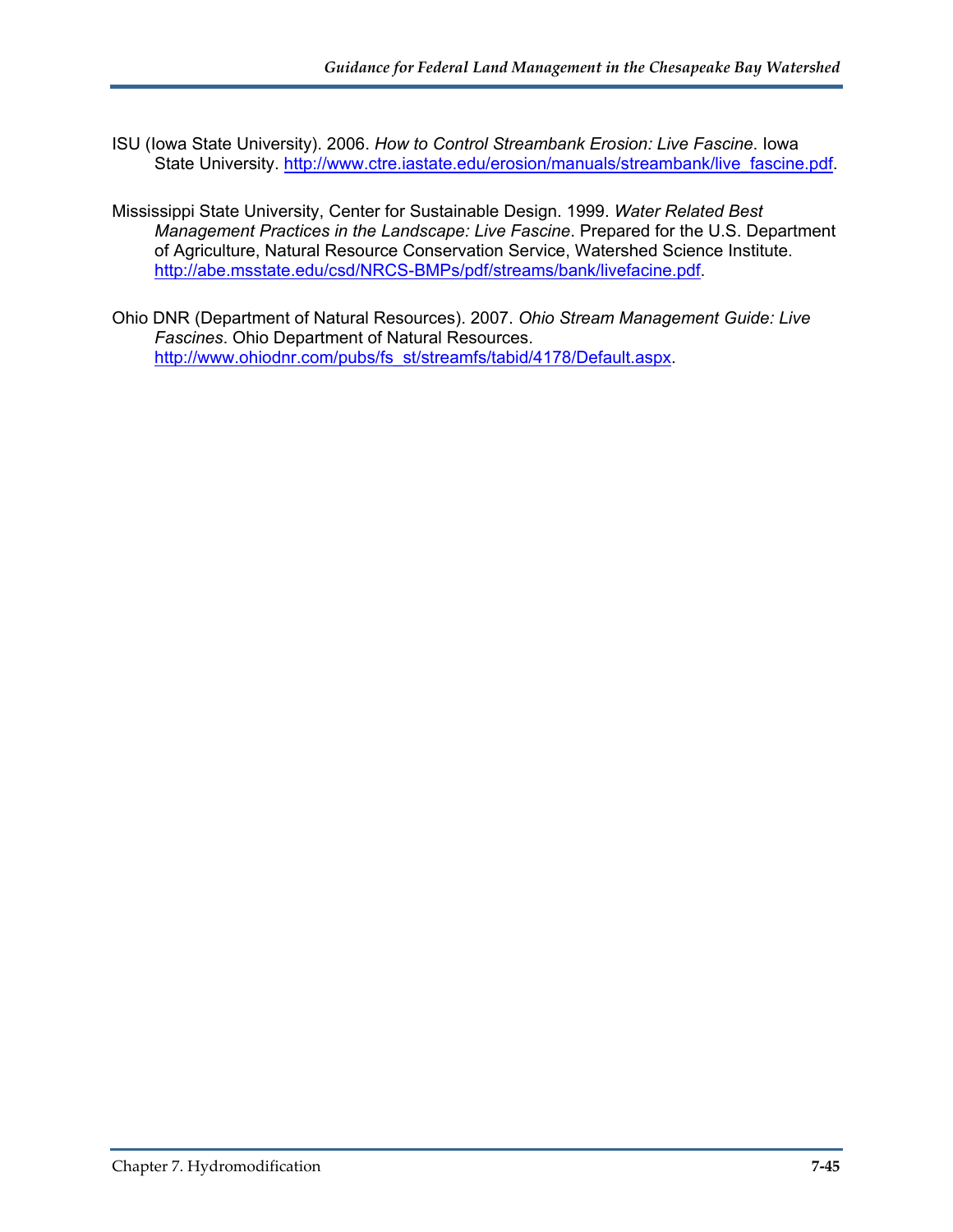# **3.2.11 Live Staking**

### *Description*

Live staking is used to reestablish streambank vegetation and help stabilize selected slope areas. This form of soil bioengineering involves planting live cuttings from shrubs or trees along the streambank and is also known as woody cuttings, posts, poles, or stubs. Stakings provide long-term streambank stabilization with delayed initial onset and are best used as part of a system that includes immediate means of buffering banks from erosive flows (e.g., tree revetments, which can actually accrue sediments), a component to deter undercutting at the bed/bank interface (e.g., riprap or

- $\Box$  Protect Streambanks and Shorelines from Erosion
- □ Control Upland Sources of Sediment and Nutrients at Dams
- $\Box$  Restore In-stream and Riparian Habitat Function
- □ Reduce Pollutant Sources through Operational and Design Management
- $\boxtimes$  Restore Stream and Shoreline Physical Characteristics

gabions) and a means of reducing the energy of incoming flows at their source.

# *Application and Purpose*

Live staking is an economical method when local supplies of woody cuttings are readily available because implementing this measure requires minimal labor. When used effectively, live stakes can do the following:

- Act to trap soil particles in sediment laden water resulting from the erosion of adjacent land
- Slow water velocities, trap sediment, and control erosion when organized in clustered arrays along the sides of gullies
- Repair small earth slips and slumps that are frequently wet
- Help control shallow mass movement when placed in rows across slopes
- Promote bank stabilization

Live staking is a preventative measure and should be employed before severe erosion problems occur. Additionally, to be effective, live stakes should be

- Planted only on streams with low to moderate flow fluctuations
- Established in the original bank soil on moderate slopes of 4:1(h:v) or less
- Planted where appropriate lighting exists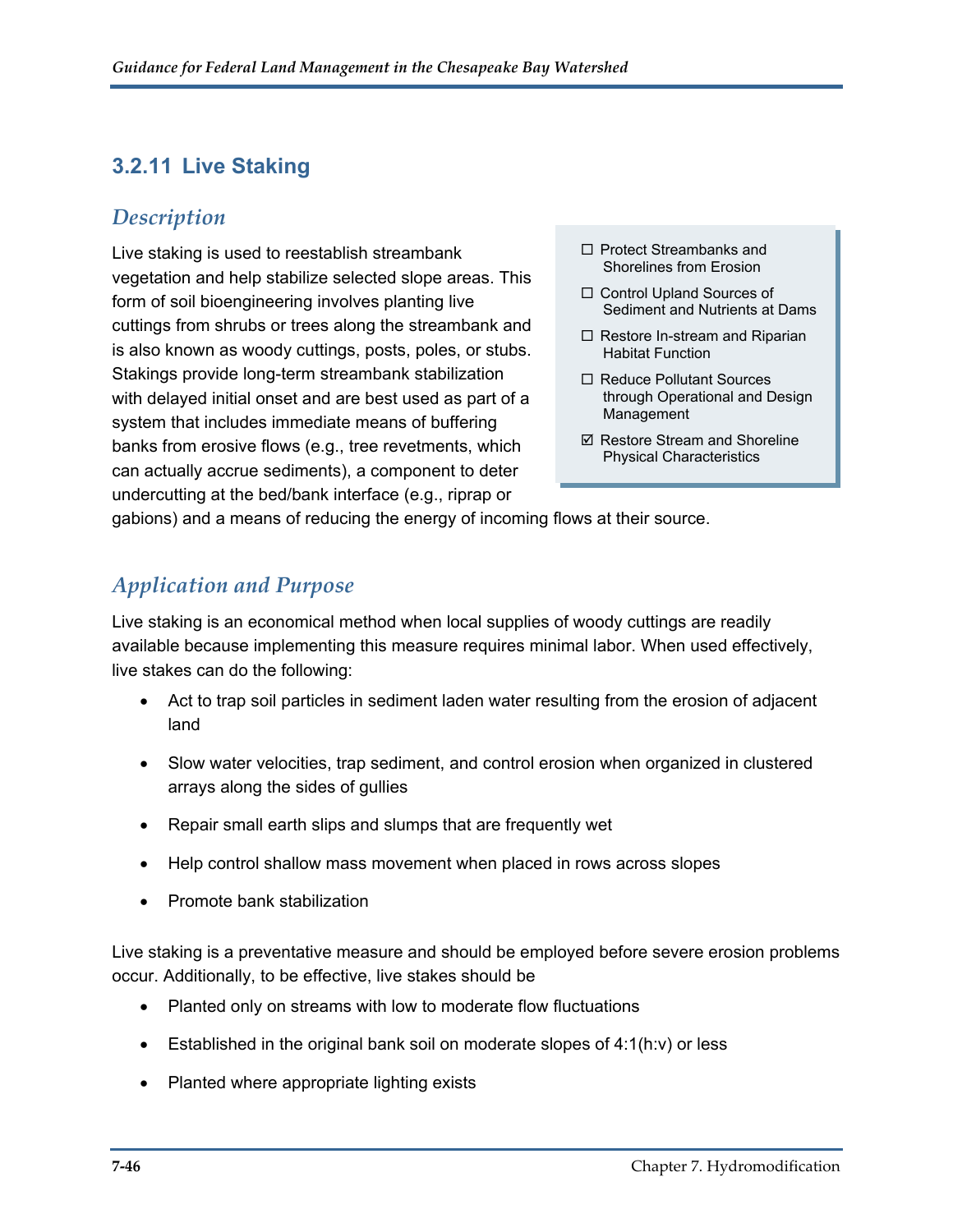Used jointly with other restoration techniques especially on slopes with high erosion rates and incidents of mass wasting

When choosing and preparing woody material for live stakes, managers should follow these guidelines:

- Live stakes should be cut from fresh, green, healthy, dormant parent plants that are adapted to the site conditions whenever possible. Commonly used woody plants for this measure include willow, poplar, and alder because they are versatile and have high growth rates with shrubby habits, fibrous root systems, and high transpiration rates, especially when in leaf.
- Live stakes should have a diameter between 0.75 and 1.5 inches (2 to 4 cm) and should be long enough to reach below the groundwater table so that a strong root system can quickly develop. At least 1 foot (0.3 m) should be exposed to sunlight. Live woody posts with diameters up to 10 inches (0.25 m) and lengths ranging from 4 to 6 feet (1.2 to 1.8 m) can also be used at the discretion of the project manager.
- Live stakes should be kept covered and moist at all times and should be placed in cold storage if more than a few hours elapse between the cutting and replanting times.
- Vegetation selected should be able to withstand the degree of anticipated inundation, provide year round protection, have the capacity to become well established under sometimes adverse soil conditions, and have root, stem, and branch systems capable of resisting erosive flows.
- Specific site requirements and available cutting source will determine size.

### *Cost Data*

The installed cost of live stakes typically ranges from \$1 to \$2 per stake, depending on local labor rates, proximity of harvesting area to site, and other site variables.

# *Design Guidance and Additional Information*

Installation guidelines are available from the USDA-FS *Soil Bioengineering Guide* (USDA-FS 2002) and the USDA NRCS *Engineering Field Handbook*, Chapter 18 (USDA-NRCS 1992).

# *Additional Resources*

ISU (Iowa State University). 2006. *How to Control Streambank Erosion: Live Stakes*. Iowa State University. [http://www.ctre.iastate.edu/erosion/manuals/streambank/live\\_stakes.pdf.](http://www.ctre.iastate.edu/erosion/manuals/streambank/live_stakes.pdf)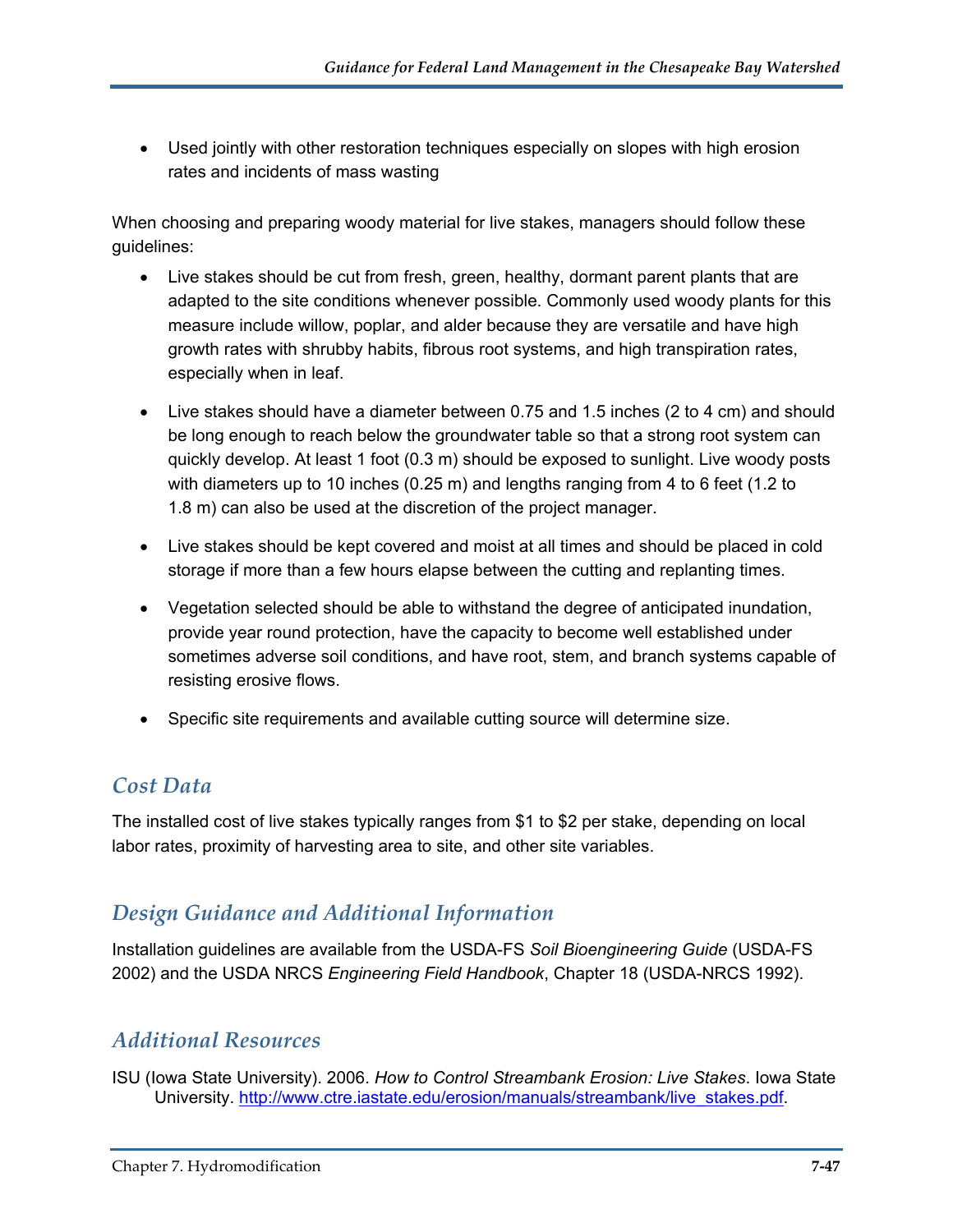- Myers, R.D. 1993. *Slope Stabilization and Erosion Control Using Vegetation: A Manual of Practice for Coastal Property Owners. Live Staking*. Publication 93-30. Washington Department of Ecology, Shorelands and Coastal Zone Management Program, Olympia, WA.<http://www.ecy.wa.gov/programs/sea/pubs/93-30/livestaking.html>.
- Walter, J., D. Hughes, and N.J. Moore. 2005. *Streambank Revegetation and Protection: A Guide for Alaska. Revegetation Techniques: Live Staking*. Revised Edition. Alaska Department of Fish and Game, Division of Sport Fish. [http://www.sf.adfg.state.ak.us/SARR/restoration/techniques/livestake.cfm.](http://www.sf.adfg.state.ak.us/SARR/restoration/techniques/livestake.cfm)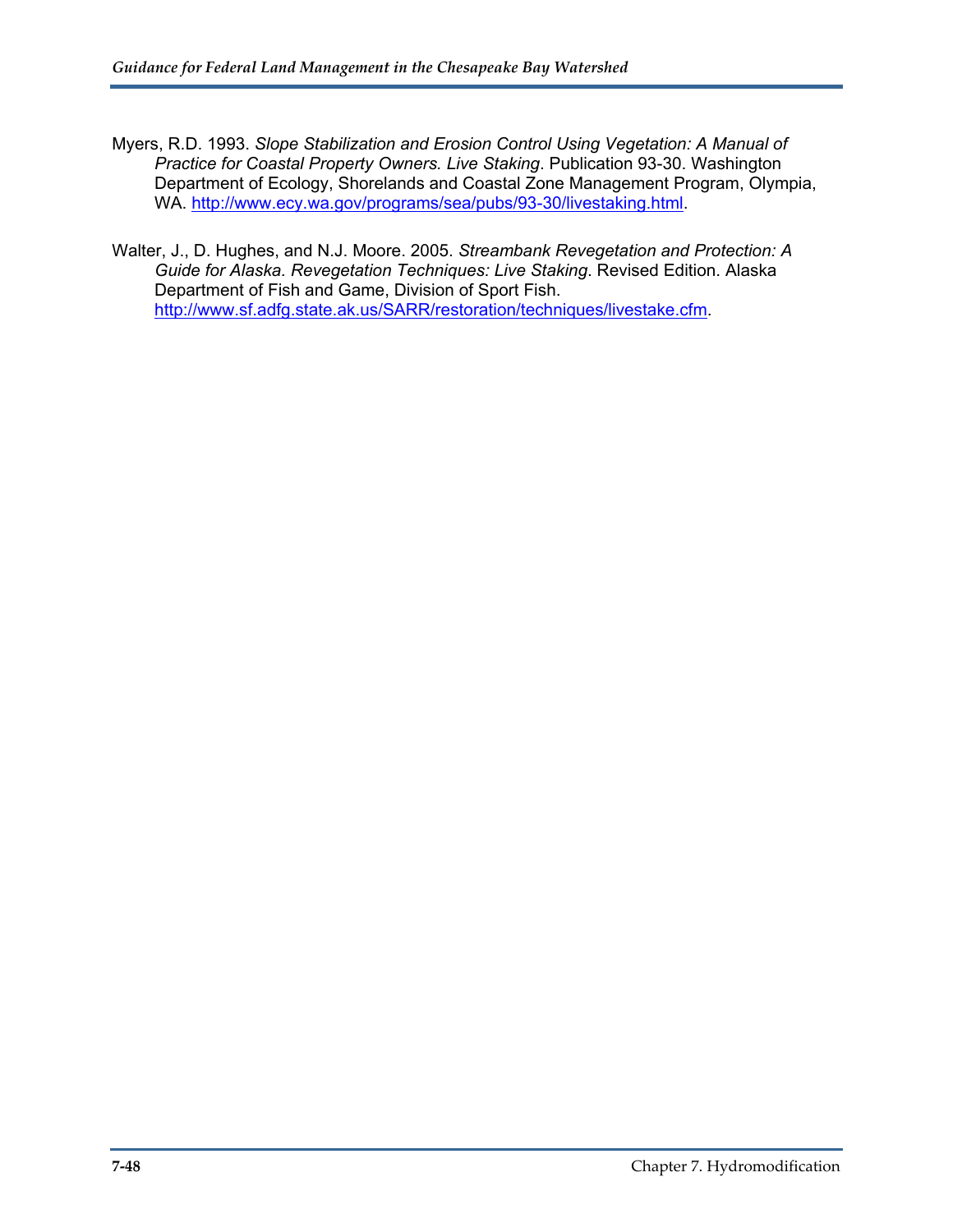# **3.2.12 Log and Rock Check Dams**

### *Description*

Check dams are low structures built across a stream perpendicular to the flow. The most common use for check dams is to decrease the slope and velocity of a stream to control erosion.

### *Application and Purpose*

The plunge pool below a check dam provides excellent fish habitat, and the downstream gravel bar often associated with the dam makes an excellent spawning bed. When used to enhance fish habitat, check dams

- □ Protect Streambanks and Shorelines from Erosion
- □ Control Upland Sources of Sediment and Nutrients at Dams
- $\Box$  Restore In-stream and Riparian Habitat Function
- □ Reduce Pollutant Sources through Operational and Design Management
- $\boxtimes$  Restore Stream and Shoreline Physical Characteristics

should be placed far enough apart to ensure that the pool below a dam is above the backwater of the next dam downstream. That will reduce the possibility that the habitat pool of the upper dam can fill with deposits.

When constructed and spaced properly, check dams can simulate the natural pattern of pools and riffles occurring in undisturbed streams while forming gravel deposits that fish use as spawning grounds.

Check dams have also been used to prevent the movement of fine sediments into the mainstream channel, to aerate water, and to raise water levels past culvert invert elevations, thereby allowing fish passage.

Check dams should be avoided in the following areas:

- Channels with bedrock beds or unstable bed substrates
- Channels without well-developed, stable banks
- Streams with high bedload transport
- Streams with naturally well-developed pool-riffle sequences
- Reaches where the water temperature regime is negatively affected when the current is slowed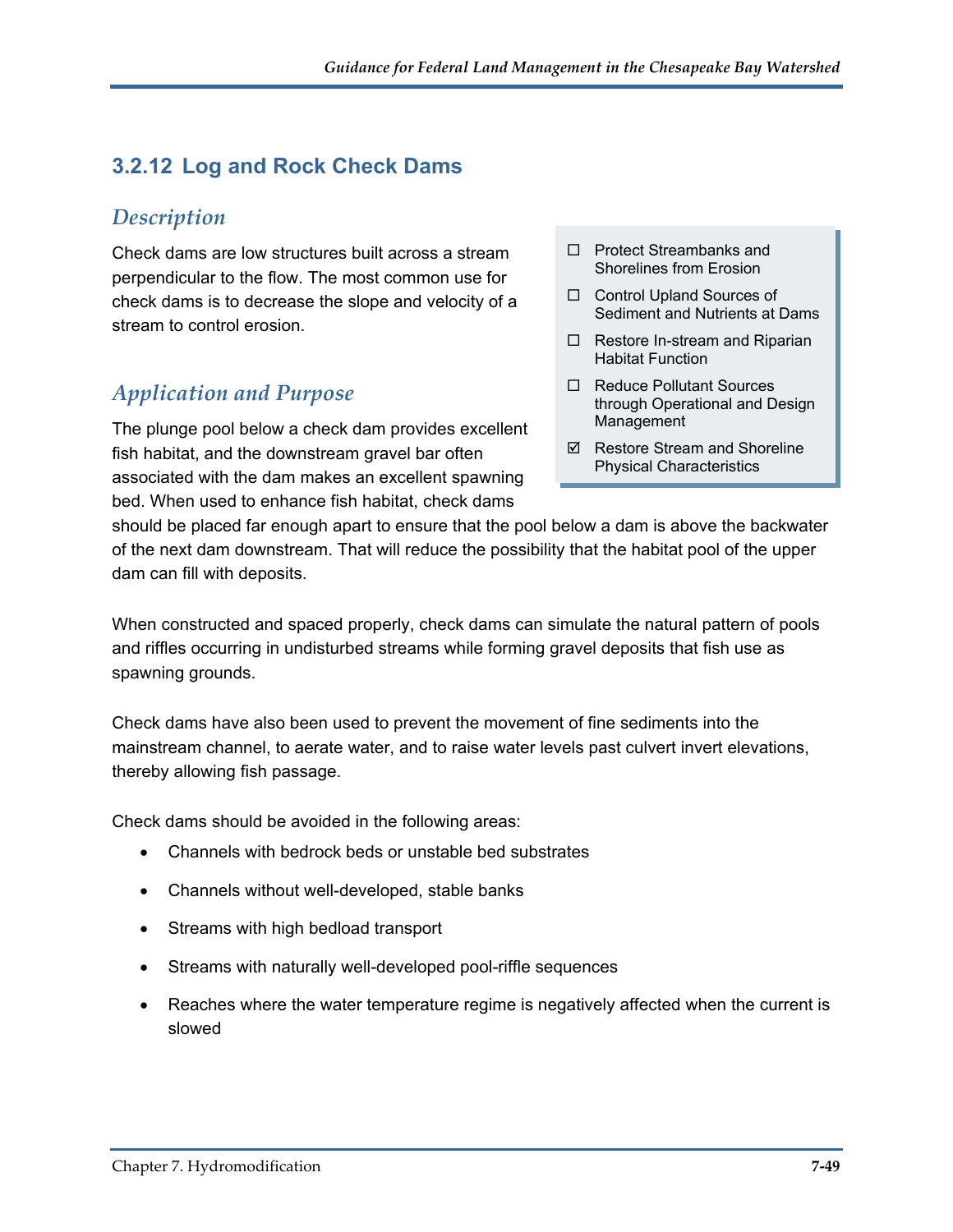### *Cost Data*

Check dams vary widely in cost depending on the design, availability and selection of materials, and site conditions.

# *Design Guidance and Additional Information*

The following document provides design information and guidance for check dams.

Maryland Department of the Environment Water Management Administration. 2000. Maryland's Waterway Construction Guidelines. [http://www.mde.state.md.us/assets/document/wetlandswaterways/mgwc.pdf.](http://www.mde.state.md.us/assets/document/wetlandswaterways/mgwc.pdf)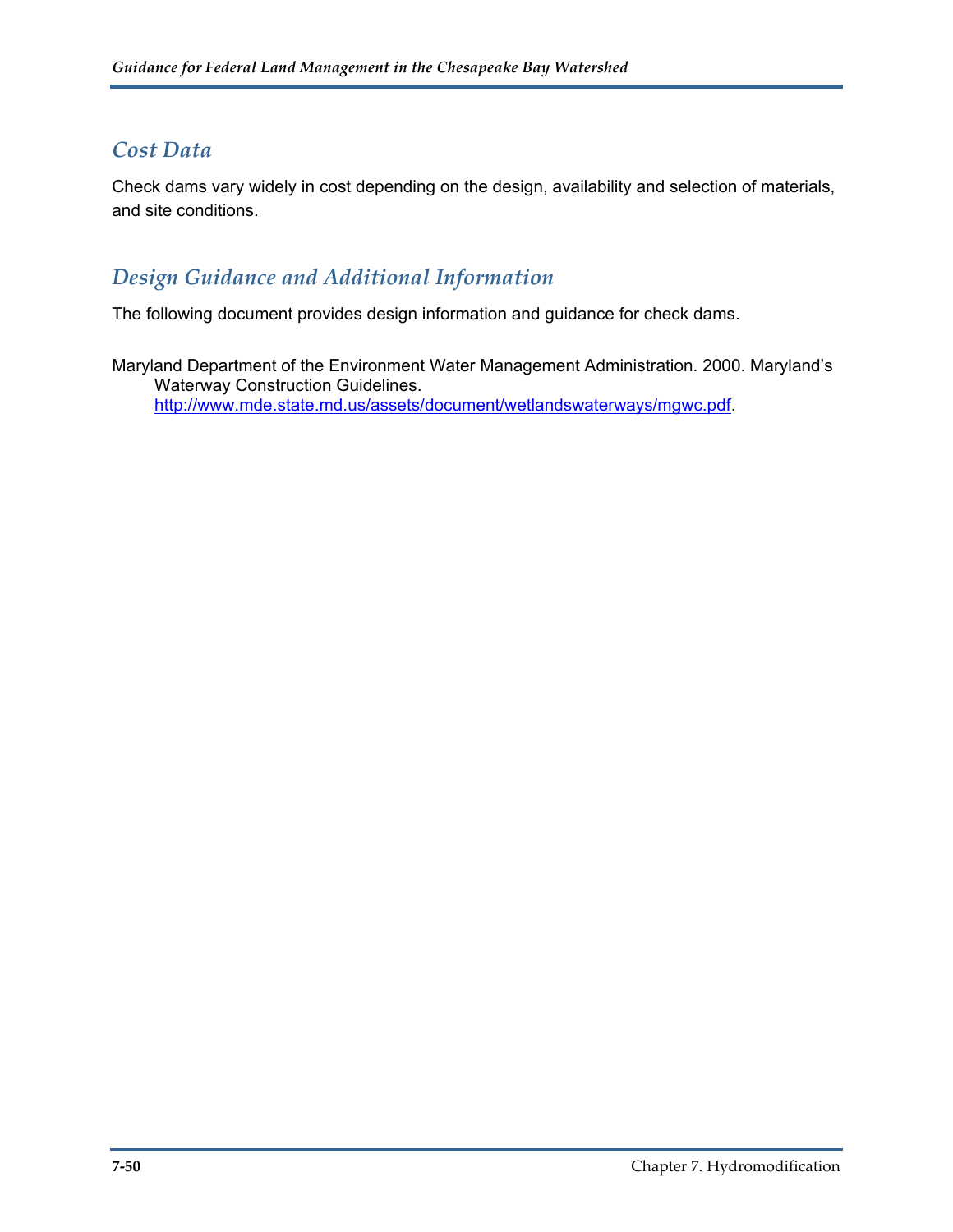# **3.2.13 Marsh Creation and Restoration**

### *Description*

Marsh creation and restoration is a useful vegetative  $\square$  Protect Streambanks and technique that can address problems with erosion of shorelines. For shoreline sites that are highly sheltered from the effects of wind, waves, or boat wakes, the fill material is usually stabilized with small structures, similar to groins, which extend out into the water from the land. For shorelines with higher levels of wave energy, the newly planted marsh can be protected with an offshore installation of stone that is built either in a continuous configuration or in a series of breakwaters.

- □ Protect Streambanks and
- □ Control Upland Sources of Sediment and Nutrients at Dams
- $\boxtimes$  Restore In-stream and Riparian Habitat Function
- □ Reduce Pollutant Sources through Operational and Design Management
- $\boxtimes$  Restore Stream and Shoreline Physical Characteristics

# *Application and Purpose*

The exposed stems of marsh plants form a flexible mass that dissipates wave energy. As wave energy is diminished, the offshore transport and longshore transport of sediment are reduced. Ideally, dense stands of marsh vegetation can create a depositional environment, causing accretion of sediments along the intertidal zone rather than continued shore erosion. Marsh plants also form a dense mat of roots, which can add stability to the shoreline sediments. The basic approach for marsh creation is to plant a shoreline area in the vicinity of the tide line with appropriate marsh grass species.

# *Efficiency Data*

Despite rapid growth in river restoration, few projects receive the necessary evaluation and reporting to determine their success or failure and to learn from experience. As part of the National River Restoration Science Synthesis, (Alexander and Allan 2006) interviewed 39 project contacts from a database of 1,345 restoration projects in Michigan, Wisconsin, and Ohio to (1) verify project information; (2) gather data on project design, implementation, and coordination; (3) assess the extent of monitoring; and (4) evaluate success and the factors that can influence it. Projects were selected randomly within the four most common project goals from a national database: in-stream habitat improvement, channel reconfiguration, riparian management, and water-quality improvement. About half of the projects were implemented as part of a watershed management plan and had some advisory group. Monitoring occurred in 79 percent of projects but often was minimal and seldom documented biological improvements. Baseline data for evaluation often relied on previous data obtained under regional monitoring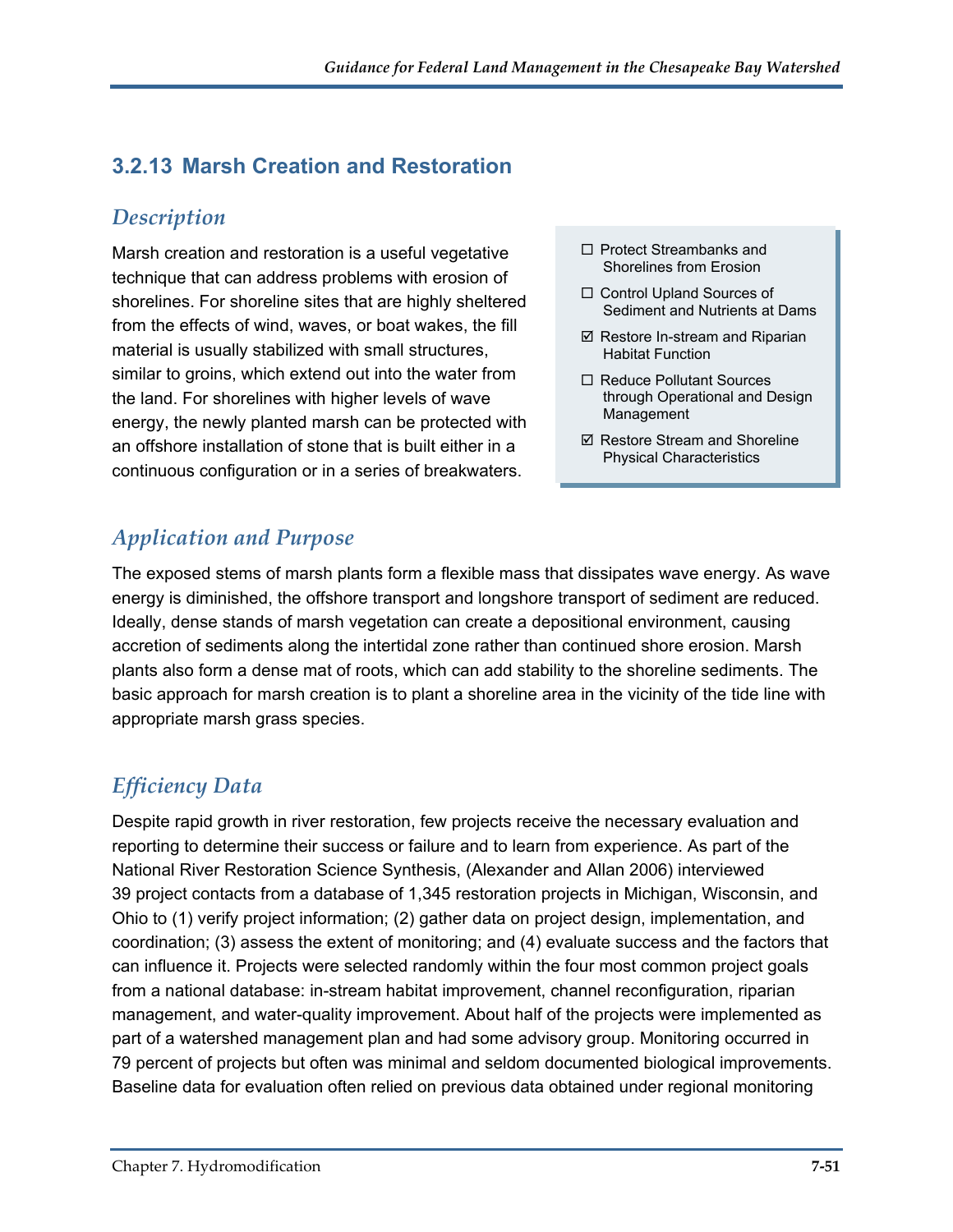programs using state protocols. Although 89 percent of project contacts reported success, only 11 percent of the projects were considered successful because of the response of a specific ecological indicator, and monitoring data were underused in project assessment. Estimates of ecological success, using three criteria from Palmer et al. (2005), indicated that half or fewer of the projects were ecologically successful, markedly below the success level that project contacts self-reported, and sent a strong signal of the need for well-designed evaluation programs that can document ecological enhancements.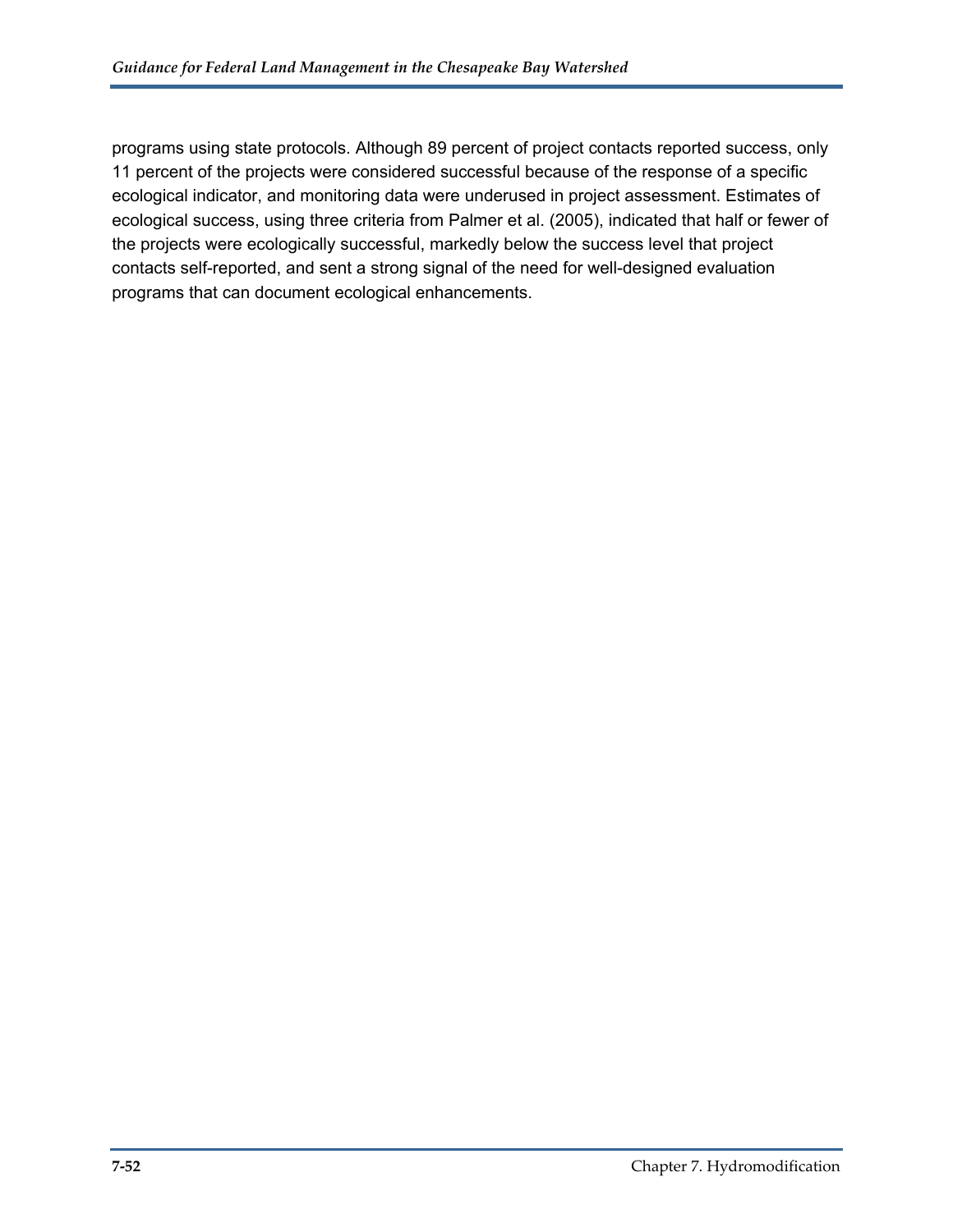# **3.2.14 Multi-Cell Culvert**

### *Description*

Roadway crossing, typically of smaller streams, where the main culvert at the stream channel is sized for bankfull discharge and additional culverts are placed on the floodplain to convey overbank flow up to the design discharge.

# *Application and Purpose*

The use of a multi-cell culvert distributes stream conveyance during larger storm events across a larger portion of the stream/floodplain cross-section than the

- $\boxtimes$  Protect Streambanks and Shorelines from Erosion
- □ Control Upland Sources of Sediment and Nutrients at Dams
- $\Box$  Restore In-stream and Riparian Habitat Function
- □ Reduce Pollutant Sources through Operational and Design Management
- $\Box$  Restore Stream and Shoreline Physical Characteristics

traditional single culvert system resulting in reduced flow velocities and better floodplain connectivity. In addition, the smaller primary culvert can increase flow depths during low flows enabling fish passage.

Multi-cell culverts typically consists of a primary culvert installed in line with the stream channel and sized with a cross-sectional area equivalent to the stream at bankfull discharge. One or more secondary culverts are at floodplain or bankful elevation at variable locations across the road crossing to provide passage of floodflow. Primary culvert inverts are often placed below the channel invert to allow water and sediments to pool within the culvert to enable fish passage. The placement and geometry of the primary culvert is intended to allow the natural transport of sediment in the stream channel and prevent scour of the streambed because of flow contraction (Rosgen 1996). The combined capacity of the primary and secondary culverts is the design flow.

Multi-cell culverts might not be appropriate for streams that are incised or actively incising, exhibit high-flow velocities, or streams that often carry a heavy debris load (Johnson and Brown 2000). Use of multi-cell culverts in such systems could result in perched culverts and debris jams. Rosgen (1996) type C or E channels might be most appropriate for use of multi-cell culverts (Maryland Waterways Construction Guidelines 2000).

### *Performance*

Published data on the performance of multi-cell culverts is primarily limited to fish passage requirements and assessment of appropriate channels systems. Laboratory-scale model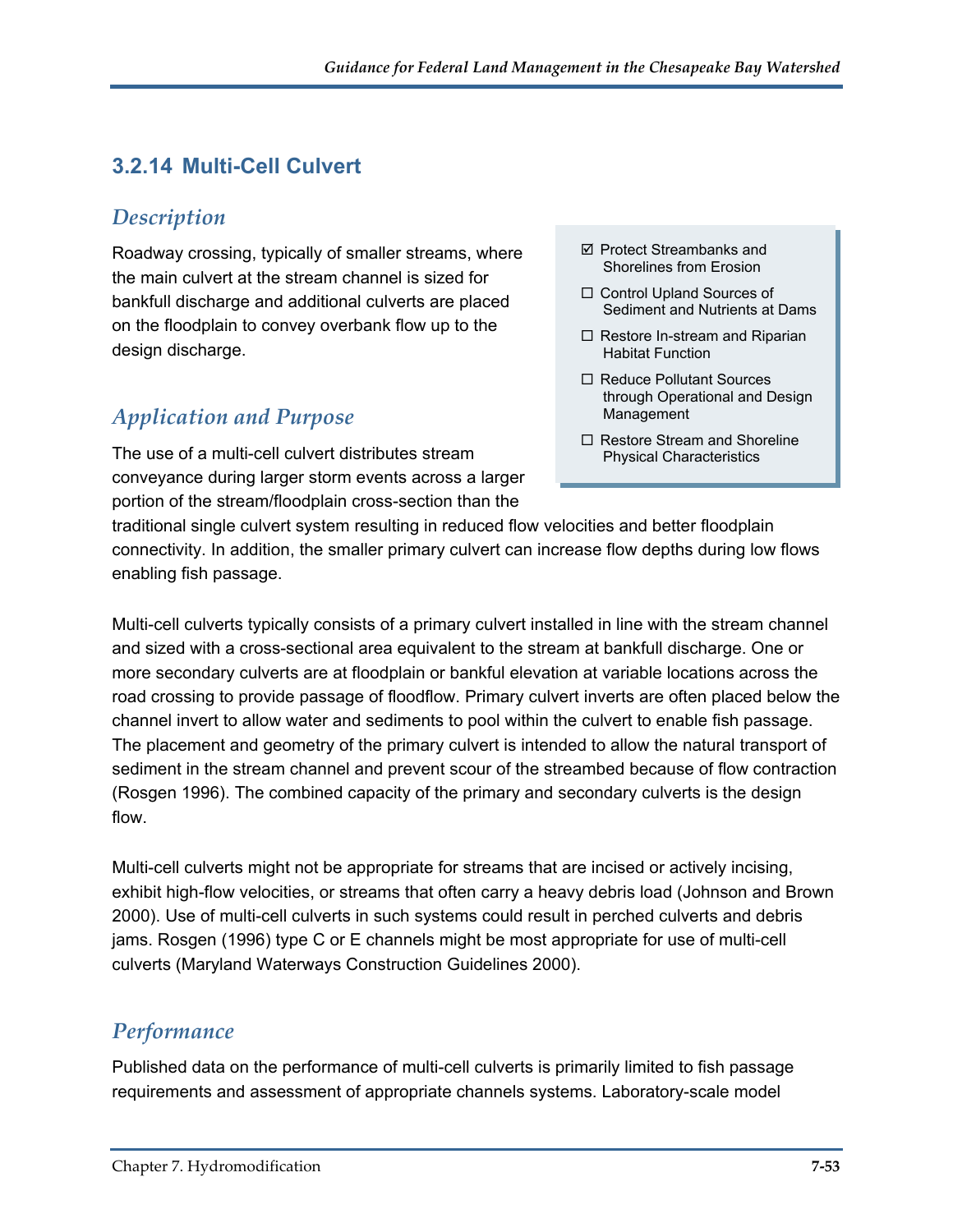experiments investigating the scour and flow depth characteristics of multi-cell culverts showed reduction in overall scour pool volume and culvert perching of 52 percent and 55 percent, respectively (Wargo and Weisman 2006).

### *Design Guidance and Additional Information*

Maryland Department of the Environment Water Management Administration. 2000. *Maryland's Waterway Construction Guidelines* at [http://www.mde.state.md.us/assets/document/wetlandswaterways/mgwc.pdf.](http://www.mde.state.md.us/assets/document/wetlandswaterways/mgwc.pdf) Accessed February 2010.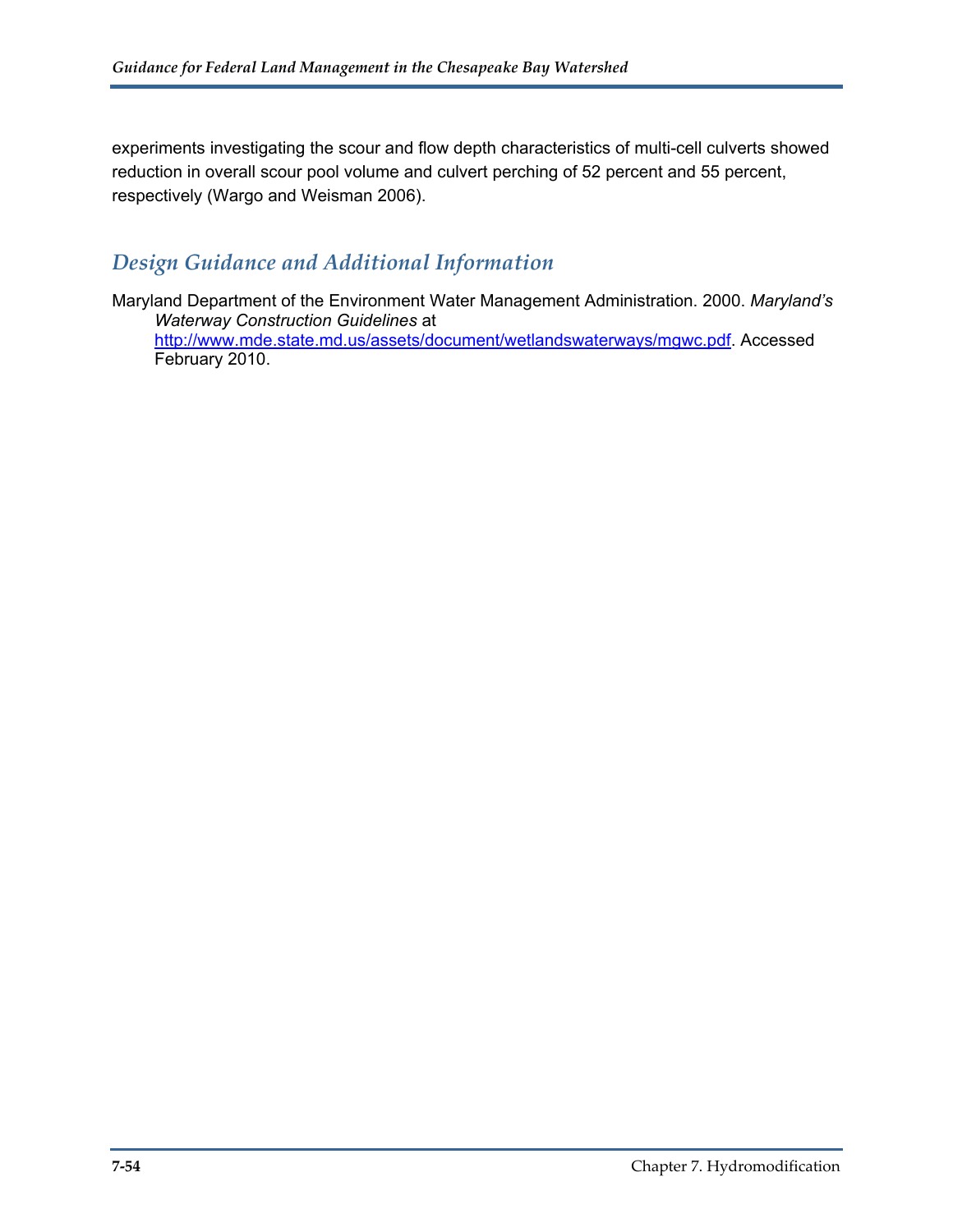# **3.2.15 Natural Channel Design and Restoration**

### *Description*

Natural stream channel design is based on fluvial geomorphology, which is the study of a stream's interactions with the local climate, geology, topography, vegetation, and land use—how a river carves its channel within its landscape. The underlying concept of natural stream channel design is to use a stable natural channel as a blueprint or template. Such a blueprint, or reference reach, will include the pattern, dimension, and profile for the stream to transport its watershed's flows and sediment as it dissipates energy through its geometry and in-stream structures. Project design

- $\Box$  Protect Streambanks and Shorelines from Erosion
- □ Control Upland Sources of Sediment and Nutrients at Dams
- $\boxtimes$  Restore In-stream and Riparian Habitat Function
- □ Reduce Pollutant Sources through Operational and Design Management
- $\boxtimes$  Restore Stream and Shoreline Physical Characteristics

(channel configuration, structures, nonstructural techniques, and the like) must account for the stream's ability to transport water and sediment.

# *Application and Purpose*

Natural stream channel design depends on practioners accurately identifying stream classification types. Stream type is a powerful tool to use in decision making when combined with knowledge and field experience in natural stream channel design. In addition to providing a stable condition, natural stream channel design promotes a biologically diverse system. Many of the structures employed *buy time* until riparian vegetation becomes established and matures. Establishing a vegetated buffer that has long-term protection is key to natural design and provides a number of aquatic and terrestial benefits. Those benefits include root-mass that stabilizes the bank; shade that buffers stream temperature; leaves that provide energy, food, and shelter for wildlife; wildlife travel corridors; added roughness to the floodplain which helps to reduce stream energy; and the uptake of nutrients from the soil.

Many methods exist for classifying streams. One popular method for classification is Rosgen's Stream Classification System (Rosgen 1996). The purpose of that system is to classify streams on the basis of quantifiable field measurements to produce consistent, reproducible descriptions of stream types and conditions. Rosgen's classification hierarchy has four levels: geomorphic characterization (Level 1), morphological description (Level 2), stream condition assessment (Level 3), and validation and monitoring (Level 4).

Restoration of the proper dimension will ensure that the stream is connected to the floodplain so that riparian vegetation and other components that roughen the channel will mitigate damage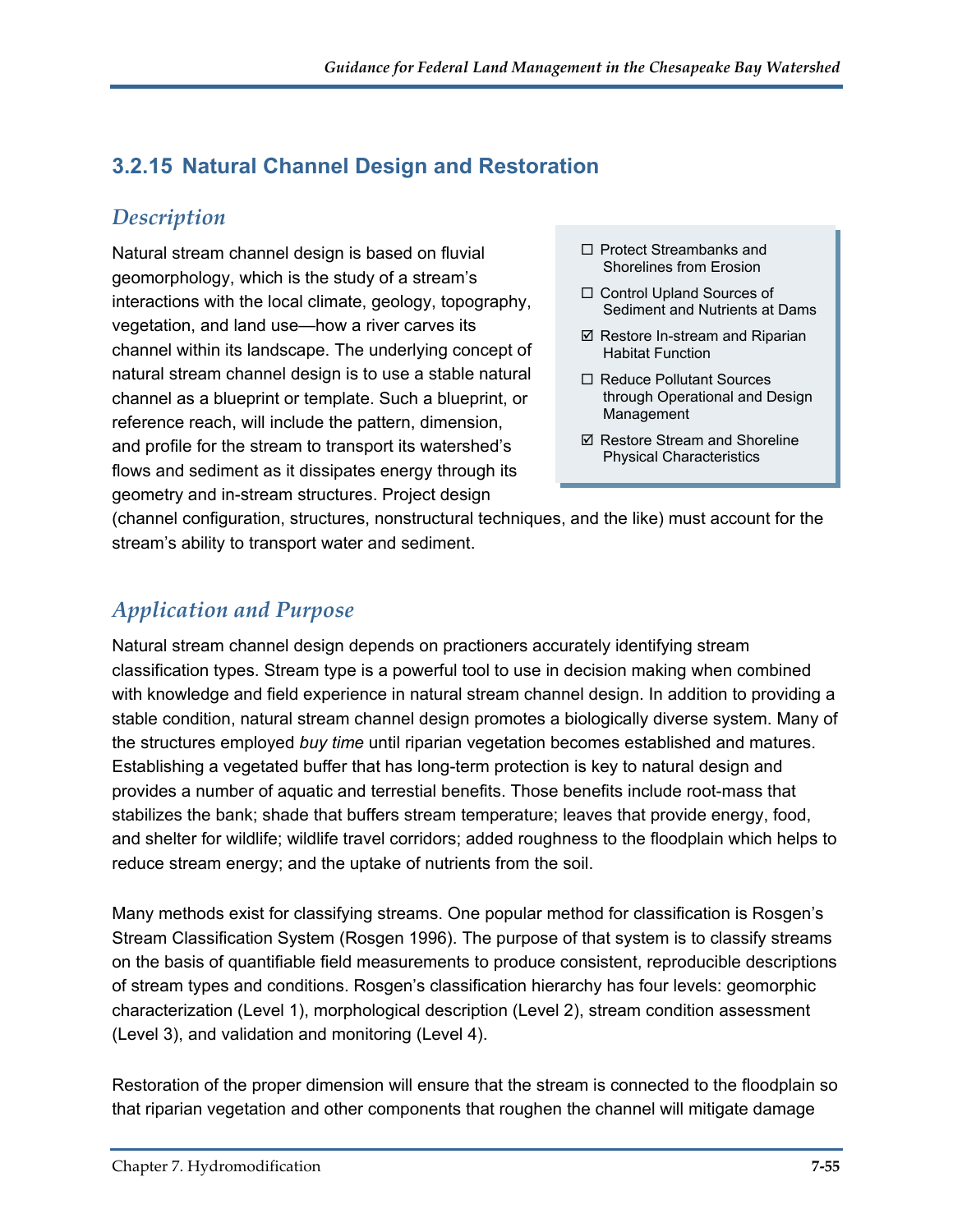from flood-flows. Structures used in natural stream channel design such as vanes, cross-vanes, and root-wads create and maintain pool habitat, which is often minimal in degraded channels. In other words, they maintain the dimension, pattern, and profile (or slope) of the stream. Restored streams provide for sediment transport and the sorting of bed material that results in the development of habitat diversity.

All successful natural stream channel designs achieve sediment transport, habitat enhancement, and bank and channel stabilization. The degree to which projects meet those goals depends on a project's specific objectives. Ultimately, a stream considered stable or *in equilibrium* can carry the sediment load supplied by the watershed without changing its dimension (cross-sectional area, width, depth, shape), pattern (sinuosity, meander pattern), or profile (longitudinal pattern and slope), and without aggrading (building up of bottom materials) or degrading (cutting down into the landscape and abandoning the natural floodplain).

Stream restoration is an increasingly popular management strategy for improving the physical and ecological conditions of degraded urban streams. In urban catchments, management activities as diverse as stormwater management, bank stabilization, channel reconfiguration and riparian replanting can be described as river restoration projects. Restoration in urban streams is both more expensive and more difficult than restoration in less densely populated catchments. High property values and finely subdivided land and dense human infrastructure (e.g., roads, sewer lines) limit the spatial extent of urban river restoration options, while stormwater and the associated sediment and pollutant loads can limit the potential for restoration projects to reverse degradation. To be effective, urban stream restoration efforts must be integrated within broader catchment management strategies. A key scientific and management challenge is to establish criteria for determining when the design options for urban river restoration are so constrained that a return toward reference or pre-urbanization conditions is not realistic or feasible and when river restoration presents a viable and effective strategy for improving the ecological condition of such degraded ecosystems.

Stream restoration should be performed to provide overall watershed improvement. One method for achieving that is the Stream Corridor Assessment survey developed by the Maryland Department of Natural Resources. The survey is a watershed management tool that identifies environmental problems and helps prioritize restoration opportunities on a watershed basis. Potential environmental problems commonly identified during the survey include stream channel alterations, excessive bank erosion, exposed pipes, inadequate stream buffers, fish migration blockages, trash dumping sites, near-stream construction, pipe outfalls, and unusual conditions. In addition, the survey records information on the location of potential wetlands creation sites and collects data on the general condition of in-stream and riparian habitats.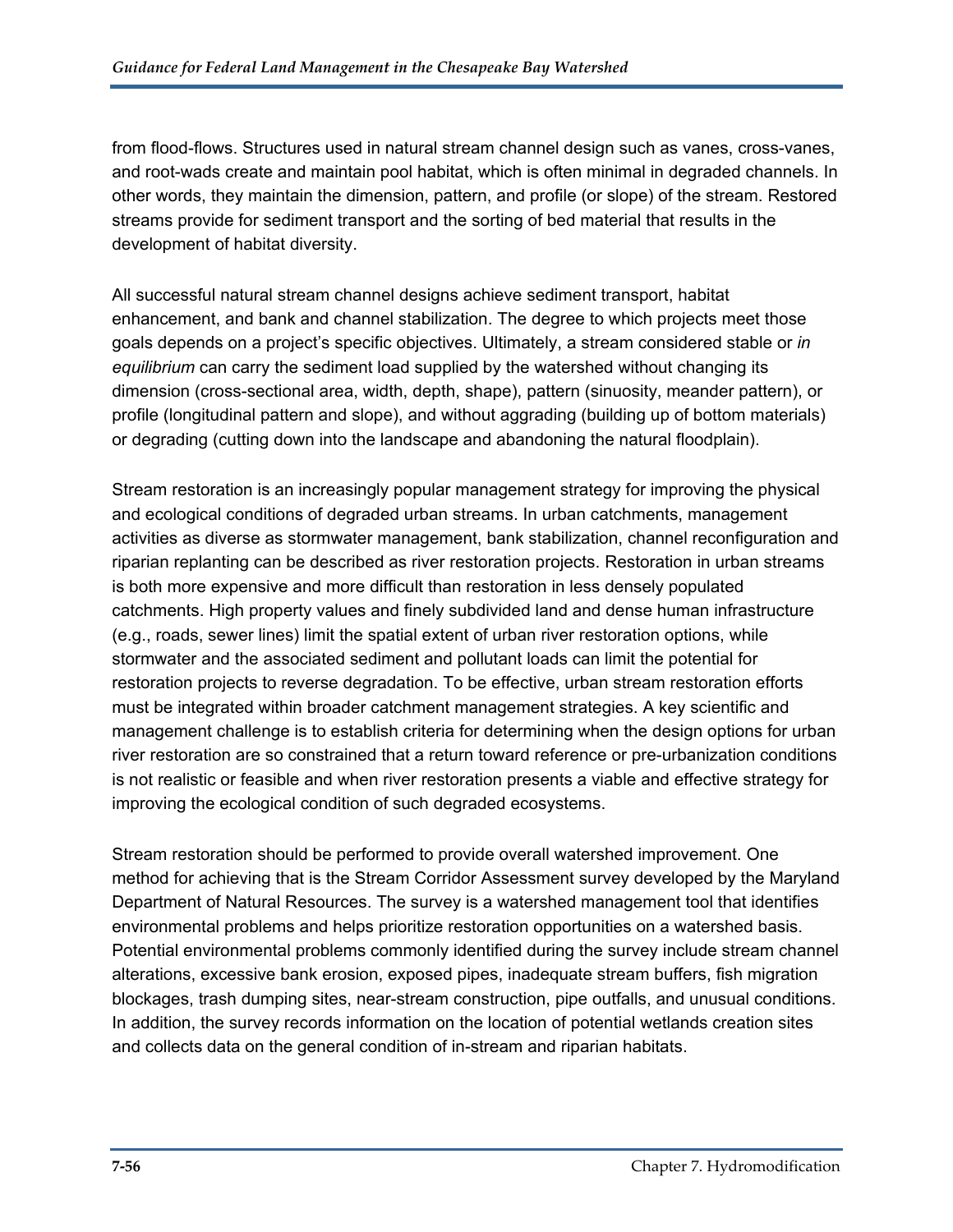# *Efficiency Data*

Restoration activities intended to improve the condition of streams and rivers are widespread throughout the country, but little information exists regarding types of activities and their effectiveness. Alexander and Allan (2006) developed a database of 1,345 stream restoration projects implemented from the years 1970 to 2004 for the states of Michigan, Ohio, and Wisconsin to analyze regional trends in goals, presence of monitoring, spatial distribution, size, and cost of river restoration projects. They found that data on individual projects were fragmented across multiple federal, state, and county agencies, as well as nonprofit groups and consulting firms. The most common restoration goals reported for the region were in-stream habitat improvement, bank stabilization, water-quality management, and dam removal. Hassett et al. (2005 and 2007) analyzed 4,700 stream restoration practices in the Chesapeake Bay watershed and Bernhardt et al. (2005) compiled a database for 37,099 projects in the National River Restoration Science Synthesis (NRRSS) database. Those studies found that the primary reasons for performing stream restoration are the following:

- Bank Stabilization
- Stormwater Management
- Flow Modification
- Channel Reconfiguration
- Fish Passage
- Riparian Management
- In-Stream Species Management
- Dam Removal/Retrofit
- Floodplain Reconnection
- In-Stream Habitat Improvement
- Aesthetics/Recreation/Education
- Water-Quality Management

The effects of upland disturbance and in-stream restoration on hydrodynamics and ammonium uptake in headwater streams was studied by Roberts et al. (2007) who found that the delivery of water, sediments, nutrients, and organic matter to stream ecosystems was strongly influenced by the catchment of the stream and can be altered greatly by upland soil and vegetation disturbance. Upland disturbance did not appear to influence stream hydrodynamics strongly, but it caused significant decreases in in-stream nutrient uptake. In October 2003, coarse woody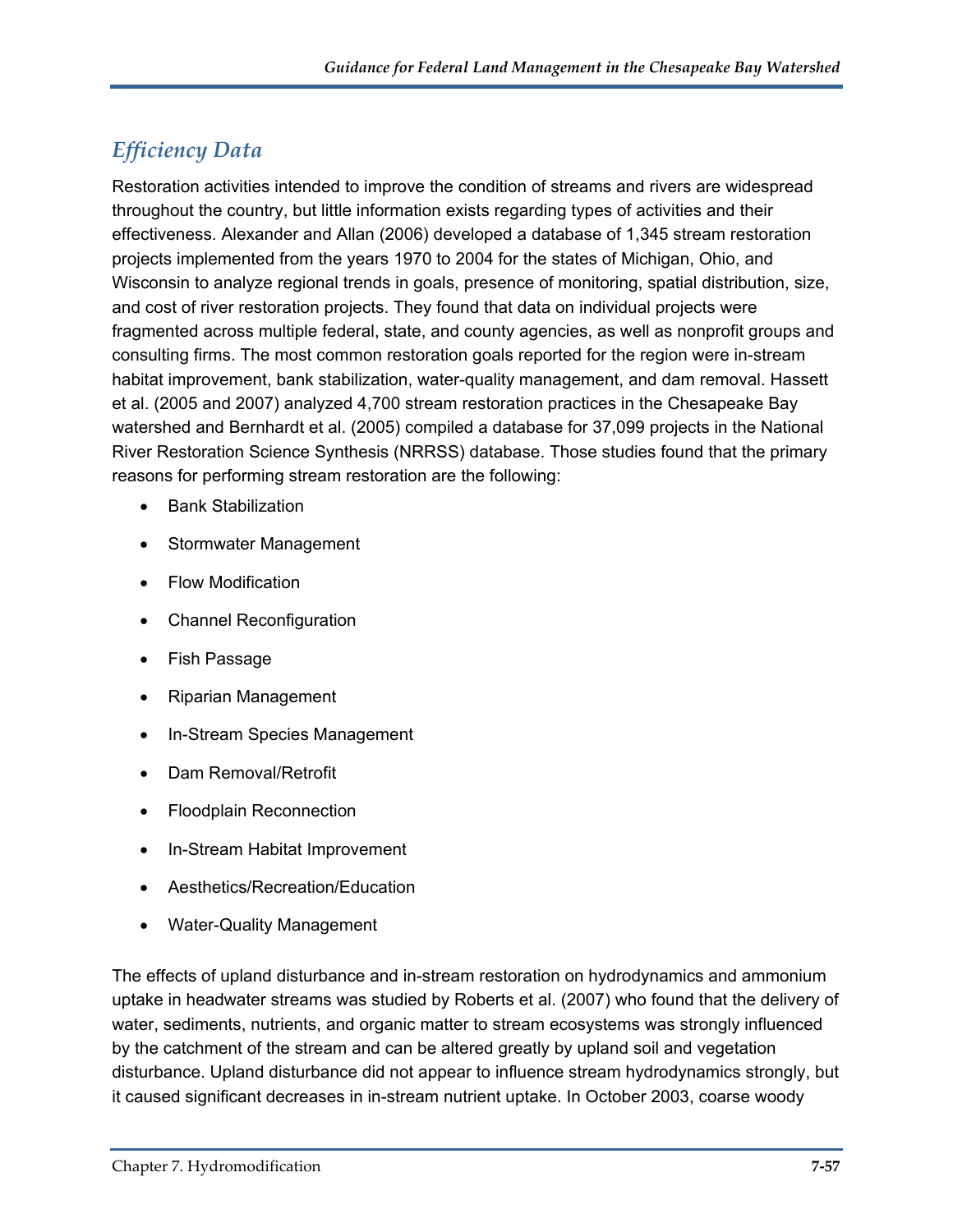debris (CWD) was added to one-half of the study streams (spanning the disturbance gradient) in an attempt to increase hydrodynamic and structural complexity, with the goals of enhancing biotic habitat and increasing nutrient uptake rates. CWD additions had positive short-term (within 1 month) effects on hydrodynamic complexity (water velocity decreased and transient storage zone cross-sectional area, relative size of the transient storage zone, fraction of the median travel time attributable to transient storage over a standardized length of 200 m, and the hydraulic retention factor increased) and nutrient uptake (NH<sub>4</sub><sup>+</sup>  $p$  uptake rates increased). The results of this study suggest that water quality in streams with intense upland disturbances can be improved by enhancing in-stream biotic nutrient uptake capacity through measures such as restoring stream CWD.

Bukaveckas (2007) studied the interplay between hydrogeomorphic features and ecosystem processes within designed channels. Water velocity, transient storage, and nutrient uptake were measured in channelized (prerestoration) and naturalized (postrestoration) reaches of a 1-km segment of Wilson Creek (Kentucky) to assess the effects of restoration on mechanisms of nutrient retention. Stream restoration decreased flow velocity and reduced the downstream transport of nutrients. Median travel time was 50 percent greater in the restored channel because of lower reachscale water velocity and the longer length of the meandering channel. Transient storage and the influence of transient storage on travel time were largely unaffected except in segments where backwater areas were created. First order uptake rate coefficients for N and P were 30- and 3-fold higher (respectively) within the restored channel relative to its channelized state. Changes in uptake velocities were comparatively small, suggesting that restoration had little effect on biochemical demand. Results from this study suggest that channel naturalization enhances nutrient uptake by slowing water velocity.

Increased delivery of N because of urbanization and stream ecosystem degradation is contributing to eutrophication in coastal regions of the eastern United States according to Kaushal et al. (2008) who tested whether geomorphic restoration involving hydrologic *reconnection* of a stream to its floodplain could increase rates of denitrification at the riparianzone–stream interface of an urban stream in Baltimore, Maryland. Rates of denitrification measured using in situ 15N tracer additions were spatially variable across sites and years and ranged from undetectable to 0.200 lg N (kg sediment). Concentrations of nitrate-N in groundwater and stream water in the restored reach were also significantly lower than in the unrestored reach, but that might have also been associated with differences in sources and hydrologic flow paths. Riparian areas with low, hydrologically connected streambanks designed to promote flooding and dissipation of erosive force for stormwater management had substantially higher rates of denitrification than restored high *nonconnected* banks and both unrestored low and high banks. Coupled measurements of hyporheic groundwater flow and in situ denitrification rates indicated that up to 1.16 mg  $NO<sub>3</sub>-N$  could be removed per liter of groundwater flow through one cubic meter of sediment at the riparian-zone–stream interface over a mean residence time of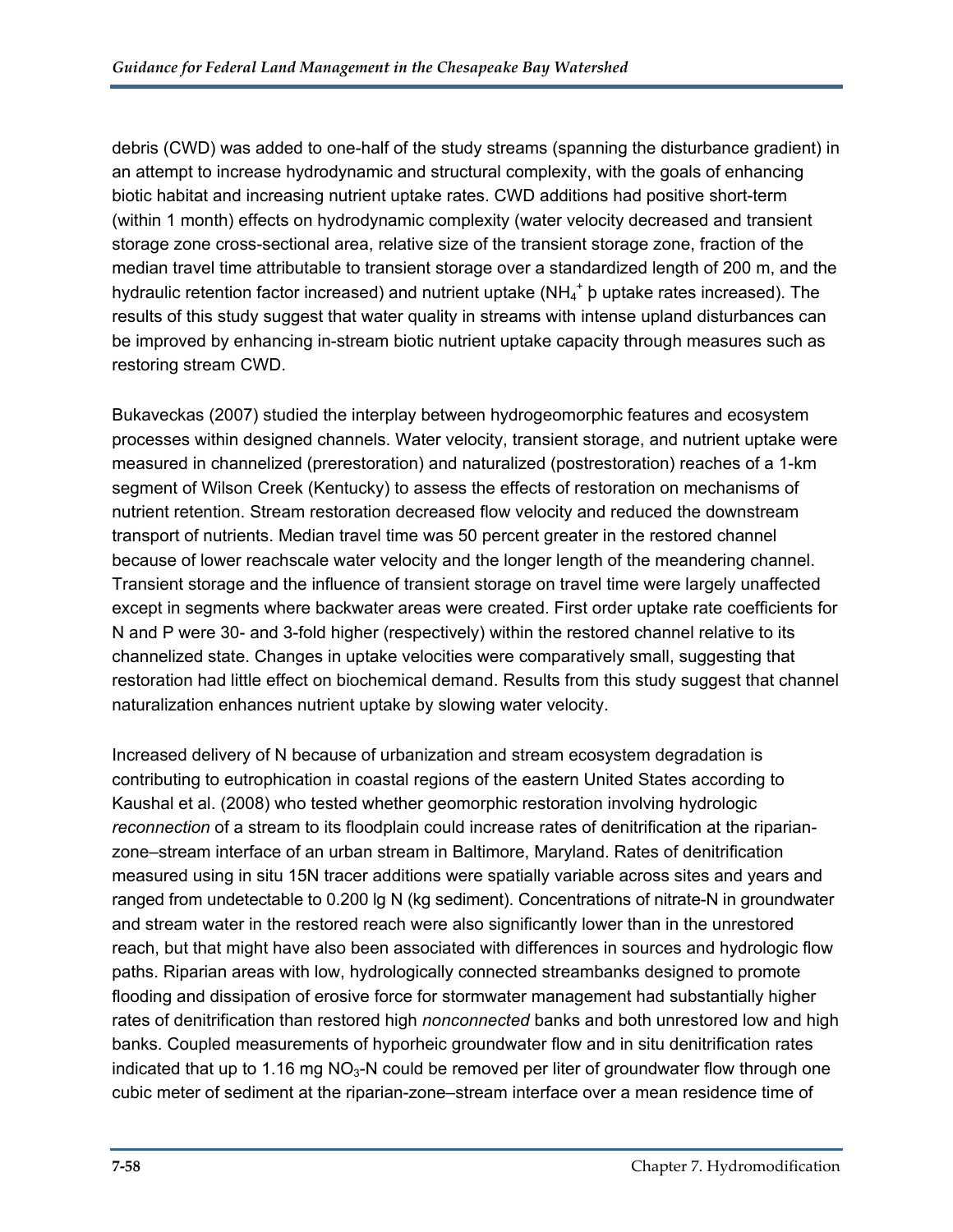4.97 d in the unrestored reach, and estimates of mass removal of nitrate-N in the restored reach were also considerable. Mass removal of nitrate-N appeared to be strongly influenced by hydrologic residence time in unrestored and restored reaches. Results of the study suggest that stream restoration designed to reconnect stream channels with floodplains can increase denitrification rates, that there can be substantial variability in the efficacy of stream restoration designs, and that more work is necessary to elucidate which designs can be effective in conjunction with watershed strategies to reduce nitrate-N sources to streams.

# *Cost Data*

The most common restoration activities found by Alexander and Allan (2006) were the use of sand traps and riprap, and other common activities were related to the improvement of fish habitat. The median cost was \$12,957 for projects with cost data, and total expenditures since 1990 were estimated at \$444 million. Over time, the cost of individual projects has increased, whereas the median size has decreased, suggesting that restoration resources are being spent on smaller, more localized, and more expensive projects. Only 11 percent of data records indicated that monitoring was performed, and more expensive projects were more likely to be monitored. Standardization of monitoring and record keeping and dissemination of findings are urgently needed to ensure that dollars are well spent and restoration effectiveness is maximized.

# *Design Guidance and Additional information*

- Craig, L.S., M.A. Palmer, D. C. Richardson1, S. Filoso, E. S. Bernhardt, B. P. Bledsoe, M.W. Doyle, P. M. Groffman, B. Hassett, S. S. Kaushal, P. M. Mayer, S. M. Smith, and P.R. Wilcock. 2008. Stream restoration strategies for reducing nitrogen loads. *Frontiers in Ecology and the Environment* 6:529–538.
- Doll, B.A., G.L. Grabow, K.R. Hall, J. Halley, W.A. Harman, G.D. Jennings and D.E. Wise, 2003. *Stream Restoration: A Natural Channel Design Handbook*. North Carolina State University, North Carolina Stream Restoration Institute, Raleigh, NC.
- Federal Interagency Stream Restoration Working Group. 1998. *Stream Corridor Restoration: Principles, Processes, and Practices*. National Technical Information Service, U.S. Department of Commerce, Springfield, VA.
- Rosgen, D. 1996. *Applied River Morphology*. Wildland Hydrology, Pagosa Springs, CO.
- Shields, F.D. Jr. 1996. Hydraulic and Hydrologic Stability. In *River Channel Restoration: Guiding Principles for Sustainable Projects*. A. Brookes and F.D. Shields, Jr (eds.) John Wiley and Sons, Ltd.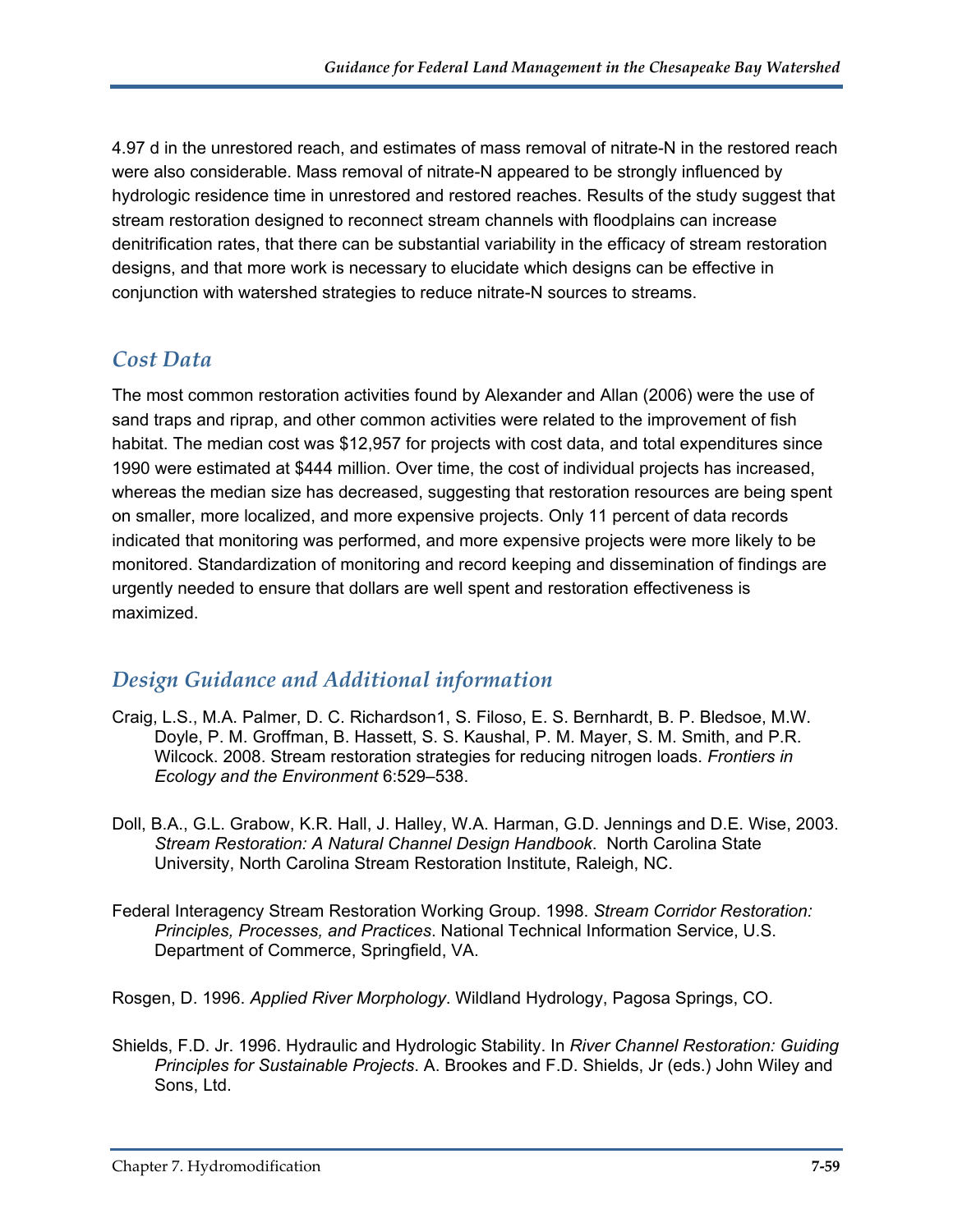# **3.2.16 Non-Eroding Roadways**

### *Description*

Non-eroding roadways refer to practices that reduce  $\Box$  Protect Streambanks and Shorelines from Erosion the sediment load to receiving waterbodies from dirt and gravel roads.

# *Application and Purpose*

The *National Management Measures to Control Nonpoint Sources Pollution from Hydromodification* document (USEPA 2007) has a chapter on the practice of Non-eroding Roadways. For additional information on the appropriate use and application of non-eroding roadways, see the 2007 guide.

- Protect Streambanks and
- □ Control Upland Sources of Sediment and Nutrients at Dams
- $\Box$  Restore In-stream and Riparian Habitat Function
- □ Reduce Pollutant Sources through Operational and Design Management
- $\Box$  Restore Stream and Shoreline Physical Characteristics

In addition to the information contained in the 2007 guide, the following practices are recommended to reduce the sediment load from dirt and gravel roads.

#### **Driving Surface Aggregate (DSA)**

DSA is a specific gradation of crushed stone developed by the Center for Dirt and Gravel Road Studies specifically for use as a surface wearing course for unpaved roads. DSA achieves sediment reductions by decreasing erosion and transport of fine material from the road surface. Sandstone- and limestone-derived aggregates are preferred.

#### **Raising the Road Profile**

Raising the road profile involves importing material to raise the elevation of an unpaved road. It is typically practiced on roads that have become entrenched (lower than surrounding terrain). Raising the elevation of the road is designed to restore natural drainage patterns by eliminating the downslope ditch and providing cover for pipes to drain the upslope ditch. Removing the downslope ditch will eliminate concentrated flow conveyed in the ditch and create sheet flow. Raising the road profile achieves sediment reduction by controlling and reducing the volume of road runoff.

Raising the road profile involves importing fill material to raise the elevation of the roadway up to the elevation of the surrounding terrain. The road is filled to a sufficient depth as to eliminate the ditch on the downslope side of the road and encourage sheet flow. Shale and gravel are the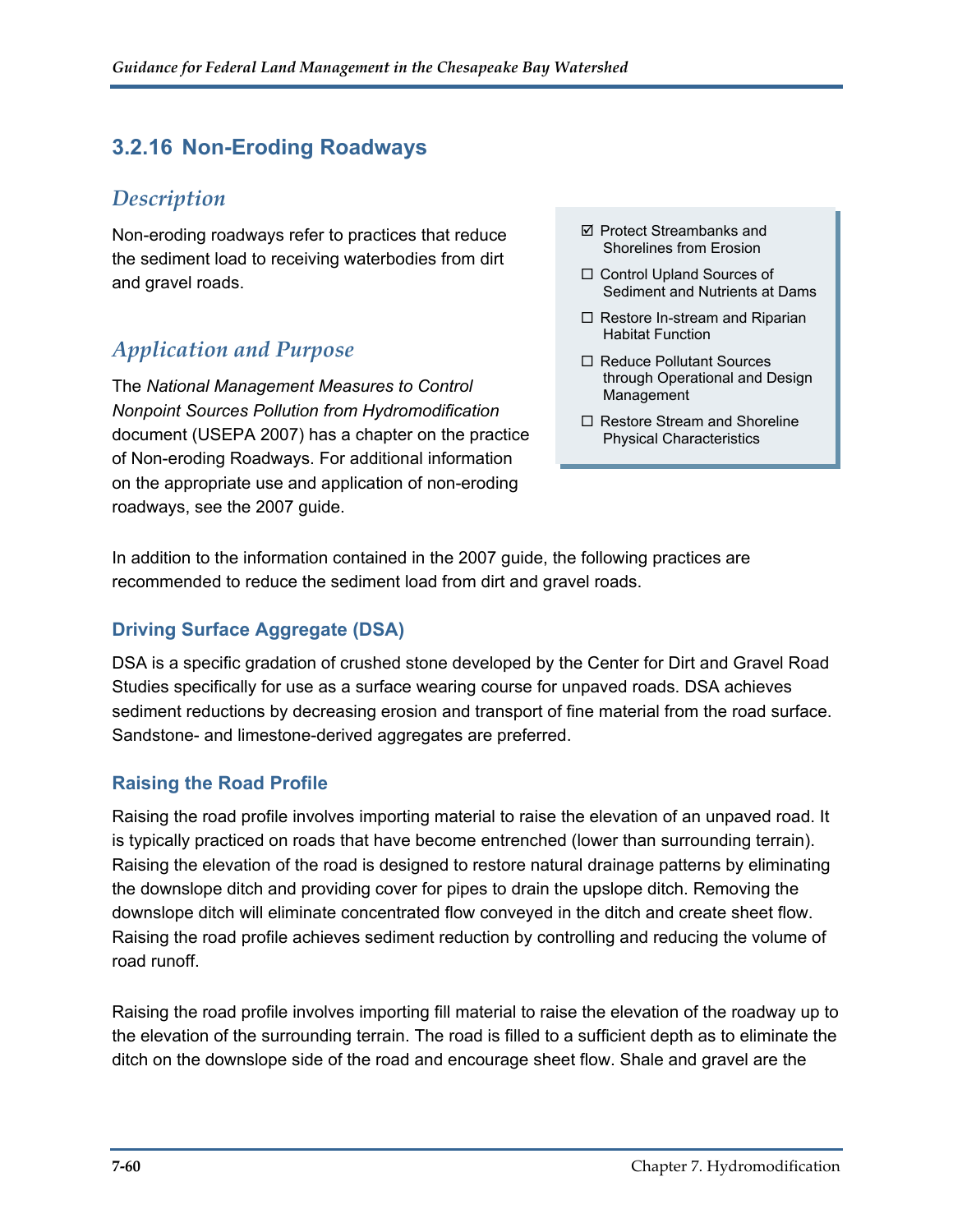most common fill materials for roads. Other potential recycled fill materials include ground glass, waste sand, automobile tires, clean concrete rubble, and the like.

#### **Grade Breaks**

Grade breaks are an intentional increase in road elevation on a downhill grade, which causes water to flow off of the road surface. It is designed to reduce erosion on the road surface by forcing water into the ditches or surrounding terrain. Erosion of the road surface is reduced by forcing runoff laterally off the road. In some cases, grade breaks are used to force water off the road entirely, serving as an additional drainage outlet. Sites where water is not forced off the road entirely convey the water into a roadside ditch.

#### **Drainage Outlets**

Drainage outlets are designed to capture water flowing in the roadside ditch and force it to leave the road area. There are two major types of drainage outlets. Turnouts (also called bleeders) or cutouts outlet water from the downslope road ditch. They usually consist of relatively simple cuts in the downslope road bank to funnel road drainage away from the road. Drainage that is carried by the upslope road ditch is usually outletted under the roadway by the use of a crosspipe (also called culvert, sluice pipe, or tile drain). Installing additional drainage outlets reduces concentrated flow, peak-flow discharges and sediment transport and delivery from unpaved roads and ditches into streams, and can increase infiltration. It does not affect sediment generation from the road surface or deliver in the upslope ditch; thus, all data on sediment reductions in this chapter are for a downslope ditch only, unless otherwise noted. Drainage outlets are to be placed in locations that have the least likelihood of reaching streams. If a newly added outlet conveys sediment to the stream, little, if any, sediment reductions will be obtained.

#### **Berm Removal**

A berm is a mound of earthern material that runs parallel to the road on the downslope side. Berms can be formed by maintenance practices and road erosion that lowers the road elevation over time. In many cases, the berm is unnecessary and creates a ditch on the downslope side of the road. The berm can be removed to encourage sheet flow into surrounding land instead of concentrated flow in an unnecessary ditch. Restoring sheet flow results in decreased runoff and sediment transport along the roadway, increase infiltration, and reduced maintenance associated with the road drainage system.

Effectiveness information for non-eroding roadway practices are summarized in Table 7-10.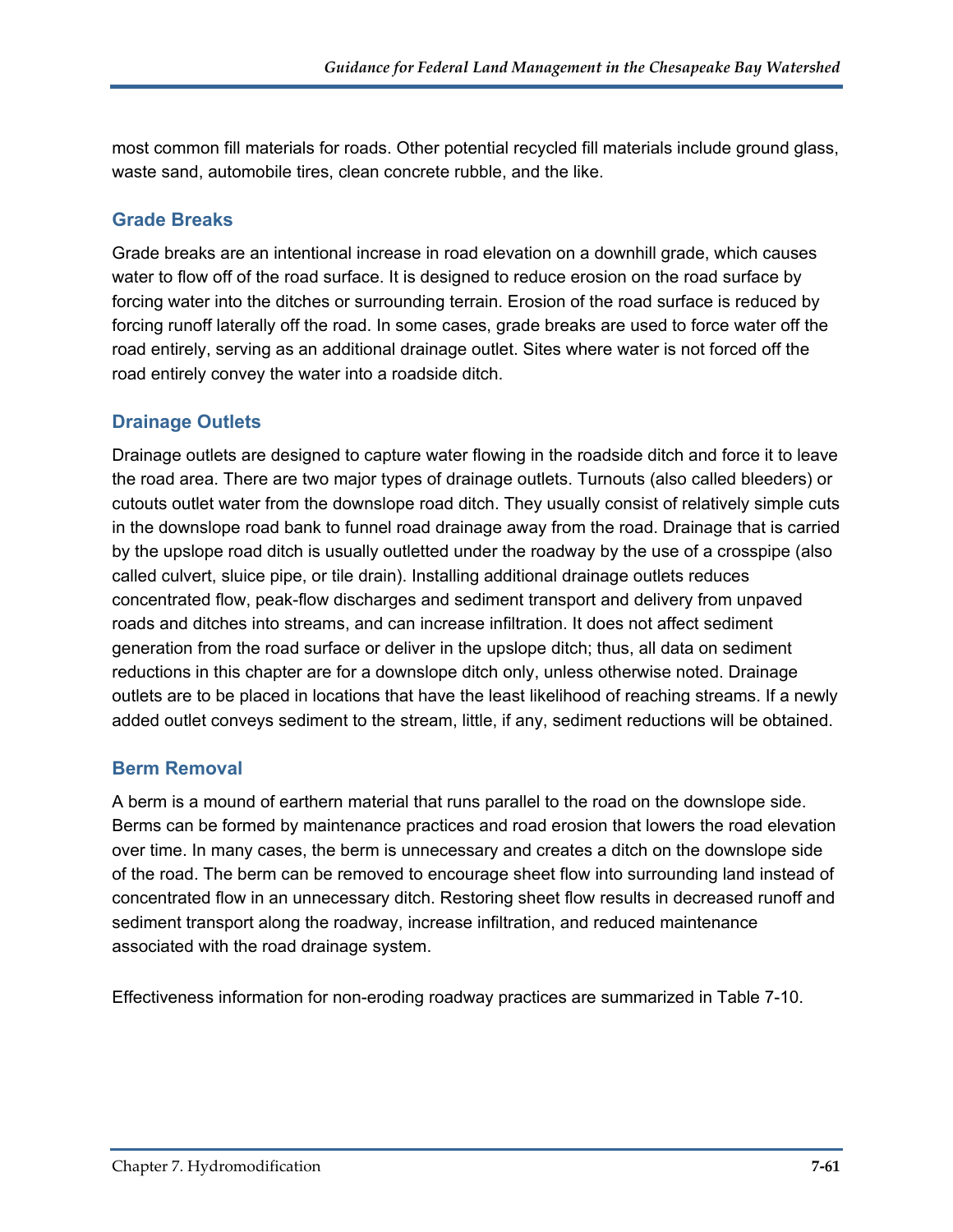# *Efficiency Data*

| <b>Technique</b>                  |            | <b>TSS effectiveness estimate</b> |
|-----------------------------------|------------|-----------------------------------|
| <b>Driving Surface Aggregate</b>  | Limestone* | 50%                               |
|                                   | Sandstone  | 55%                               |
| Raising the Road Profile          |            | 45%                               |
| <b>Grade Breaks</b>               |            | 30%                               |
| <b>Additional Drainage Outlet</b> |            | 15%                               |
| <b>Berm Removal</b>               |            | 35%                               |

Total nitrogen (TN) and total phosphorus (TP) removal is minimal with dirt and gravel road sediment control. One reason is that dirt and gravel roads are not fertilized. The other is that the environmental benefit association with dirt roads is such that N and P reductions are not anticipated, nutrient reductions are not a component of the average function of dirt and gravel roads. If N and P reductions are associated with dirt and gravel roads, sediment reductions should be tracked.

### *Design Guidance and Additional Information*

For additional information on non-eroding roadways, see the following sources:

*Controlling Nonpoint Source Runoff Pollution from Roads, Highways, and Bridges* <http://www.epa.gov/owow/nps/roads.html>

*Erosion, Sediment, and Runoff Control for Roads and Highways* <http://www.epa.gov/owow/nps/education/runoff.html>

*Gravel Roads: Maintenance and Design Manual*—the purpose of the manual is to provide clear and helpful information for doing a better job of maintaining gravel roads. The manual is designed for the benefit of elected officials, mangers, and grader operators who are responsible for designing and maintaining gravel roads. <http://www.epa.gov/owow/nps/gravelroads>

*Low-Volume Roads Engineering Best Management Practices Field Guide* <http://zietlow.com/manual/gk1/web.doc>

*Massachusetts Unpaved Roads BMP Manual* [http://www.berkshireplanning.org/download/dirt\\_roads.pdf](http://www.berkshireplanning.org/download/dirt_roads.pdf)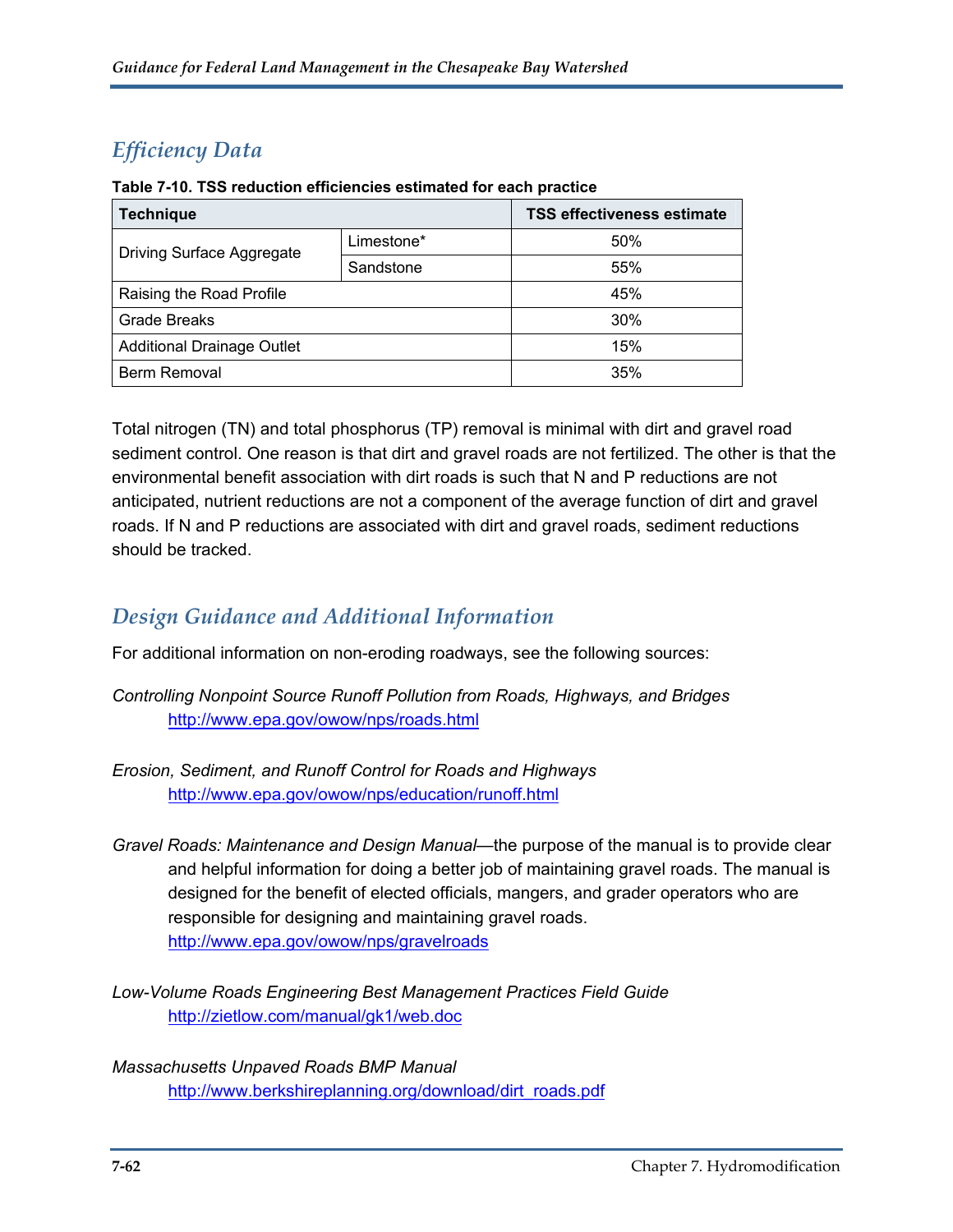*Planning Considerations for Roads, Highways, and Bridges* <http://www.epa.gov/owow/nps/education/planroad.html>

*Pollution Control Programs for Roads, Highways, and Bridges* <http://www.epa.gov/owow/nps/education/control.html>

*Recommended Practices Manual: A Guideline for Maintenance and Service of Unpaved Roads* <http://www.epa.gov/owow/nps/unpavedroads.html>

The *Road Maintenance Video Set* is a five-part video series developed for the USDA-FS equipment operators that focuses on environmentally sensitive ways of maintaining lowvolume roads. [http://www.epa.gov/owow/nps/maint\\_videoset.html](http://www.epa.gov/owow/nps/maint_videoset.html)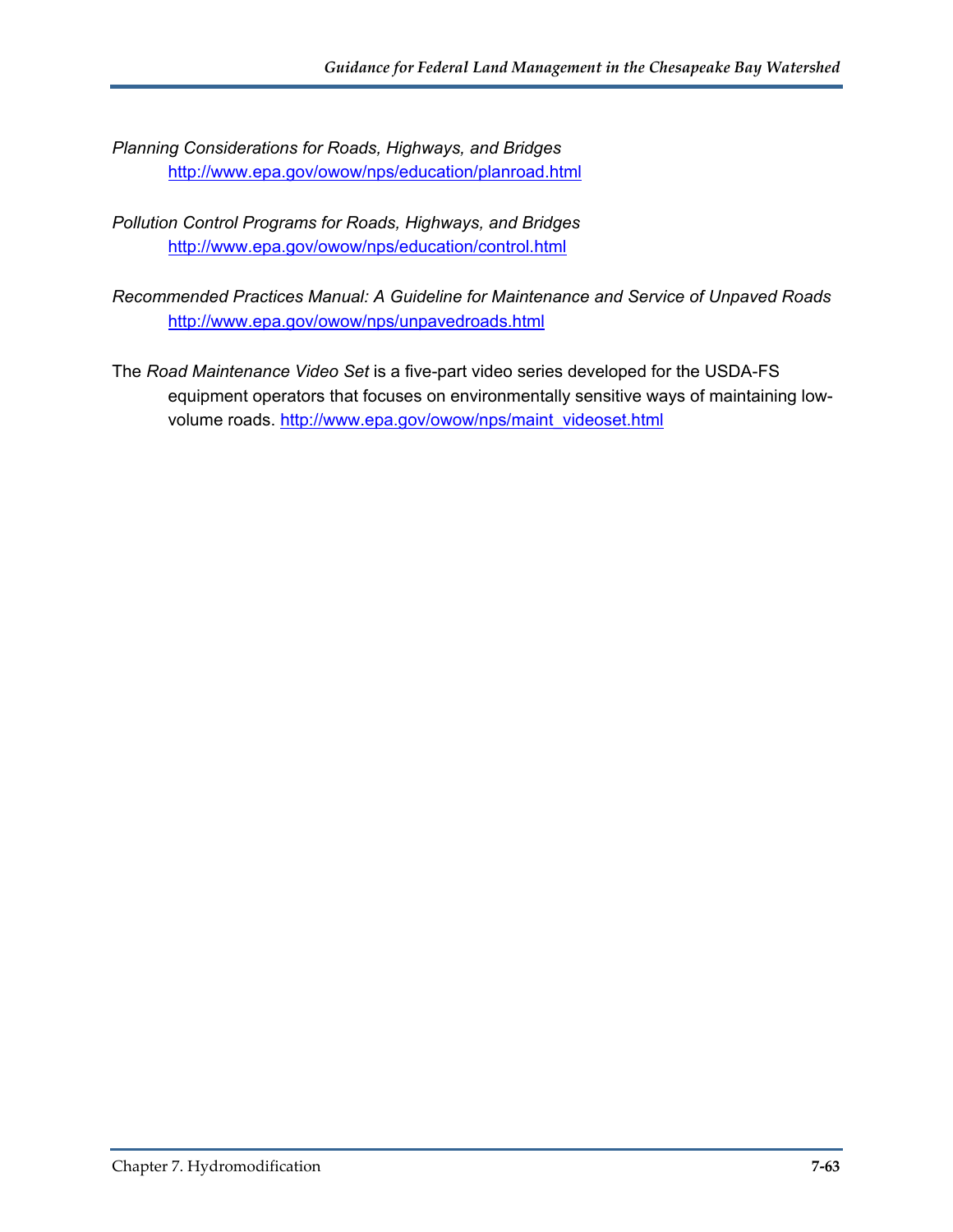# **3.2.17 Revetments**

### *Description*

Revetments are the stabilization of eroding streambanks and for shoreline protection by using designed structural measures, such as rock riprap, gabions, precast concrete wall units, and grid pavers.

# *Application and Purpose*

The purpose of revetments is to protect exposed or eroded streambanks from the erosive forces of flowing water. They are generally applicable where flow velocities exceed 6 feet per second or where

- Protect Streambanks and Shorelines from Erosion
- □ Control Upland Sources of Sediment and Nutrients at Dams
- $\Box$  Restore In-stream and Riparian Habitat Function
- □ Reduce Pollutant Sources through Operational and Design Management
- $\Box$  Restore Stream and Shoreline Physical Characteristics

vegetative streambank protection is inappropriate and necessary where excessive flows have created an erosive condition on a streambank.

Because each channel is unique, measures for structural streambank should be installed according to a design according to specific site conditions. Develop designs according to the following principles:

- Make protective measures compatible with other channel modifications planned or being carried out in the channel reaches.
- Use the design velocity of the peak discharge of the 10-year storm or bankfull discharge, whichever is less. Structural measures should be capable of withstanding greater flows without serious damage.
- Ensure that the channel bottom is stable or stabilized by structural means before installing any permanent bank protection.
- Streambank protection should begin at a stable location and end at a stable point along the bank.
- Changes in alignment should not be done without a complete analysis of effects on the rest of the stream system for both environmental and stability effects.
- Provisions should be made to maintain and improve fish and wildlife habitat. For example, restoring lost vegetation will provide valuable shade, food, and/or cover.
- Ensure that all requirements of state law and all permit requirements of local, state, and federal agencies are met.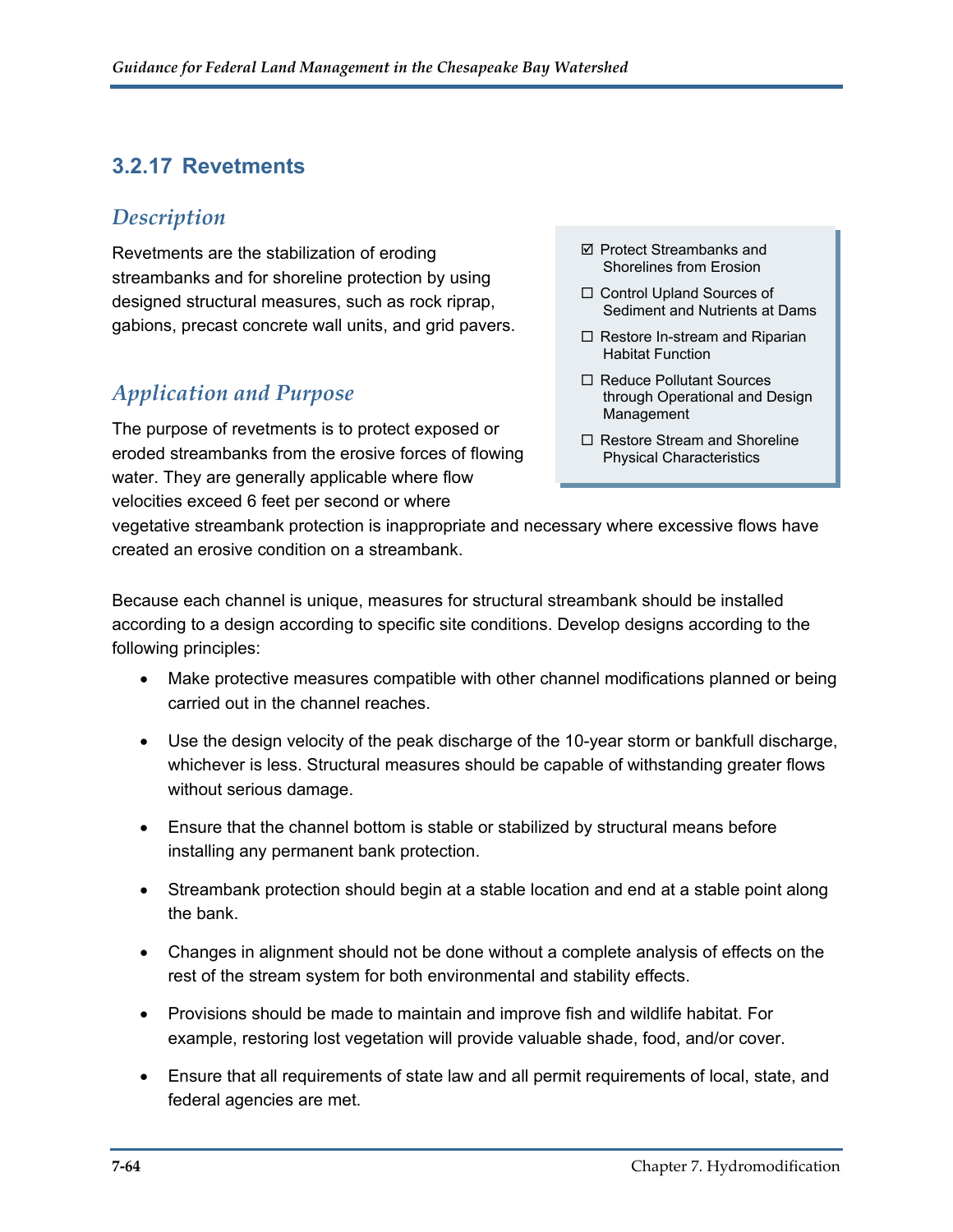Typical materials used for revetments are as follows:

**Riprap.** Riprap is the most commonly used material to structurally stabilize a streambank. While riprap will provide the structural stabilization necessary, the bank can be enhanced with vegetative material to slow the velocity of water, filter debris, and enhance habitat.

**Gabions.** Gabions are rectangular, stone-filled wire baskets. They are somewhat flexible in armoring channel bottoms and banks. They can withstand significantly higher velocities for the size stone they contain because of the basket structure. They also stack vertically to act as a retaining wall for constrained areas.

**Reinforced Concrete.** Reinforced concrete can be used to armor eroding sections of streambank by constructing walls, bulk heads, or bank linings. Provide positive drainage behind such structures to relieve uplift pressures.

**Grid Pavers.** Grid pavers are modular concrete units with or without void areas that can be used to stabilize streambanks. Units with void areas allow vegetation to establish. Such structures can be obtained in a variety of shapes, or they can be formed and poured in place. Maintain design and installation in accordance with manufacturer's instructions.

**Modular Precast Units.** Interlocking modular precast units of different sizes, shapes, heights, and depths have been developed for a wide variety of applications. The units serve in the same manner as gabions. They provide vertical support in tight areas as well as durability. Many types are available with textured surfaces. They also act as gravity retaining walls. They should be designed and installed in accordance with the manufacturers' recommendations. Openings in the units provide drainage and allow vegetation to grow through the blocks. Vegetation roots add strength to the bank.

The *National Management Measures to Control Nonpoint Sources Pollution from Hydromodification* document (USEPA 2007) provides various examples of types of revetments.

### *Design Guidance and Additional Information*

Ohio DNR (Department of Natural Resources). 2007. *Ohio Stream Management Guide: Riprap Revetments*. Ohio Department of Natural Resources. [http://www.ohiodnr.com/pubs/fs\\_st/streamfs/tabid/4178/Default.aspx](http://www.ohiodnr.com/pubs/fs_st/streamfs/tabid/4178/Default.aspx).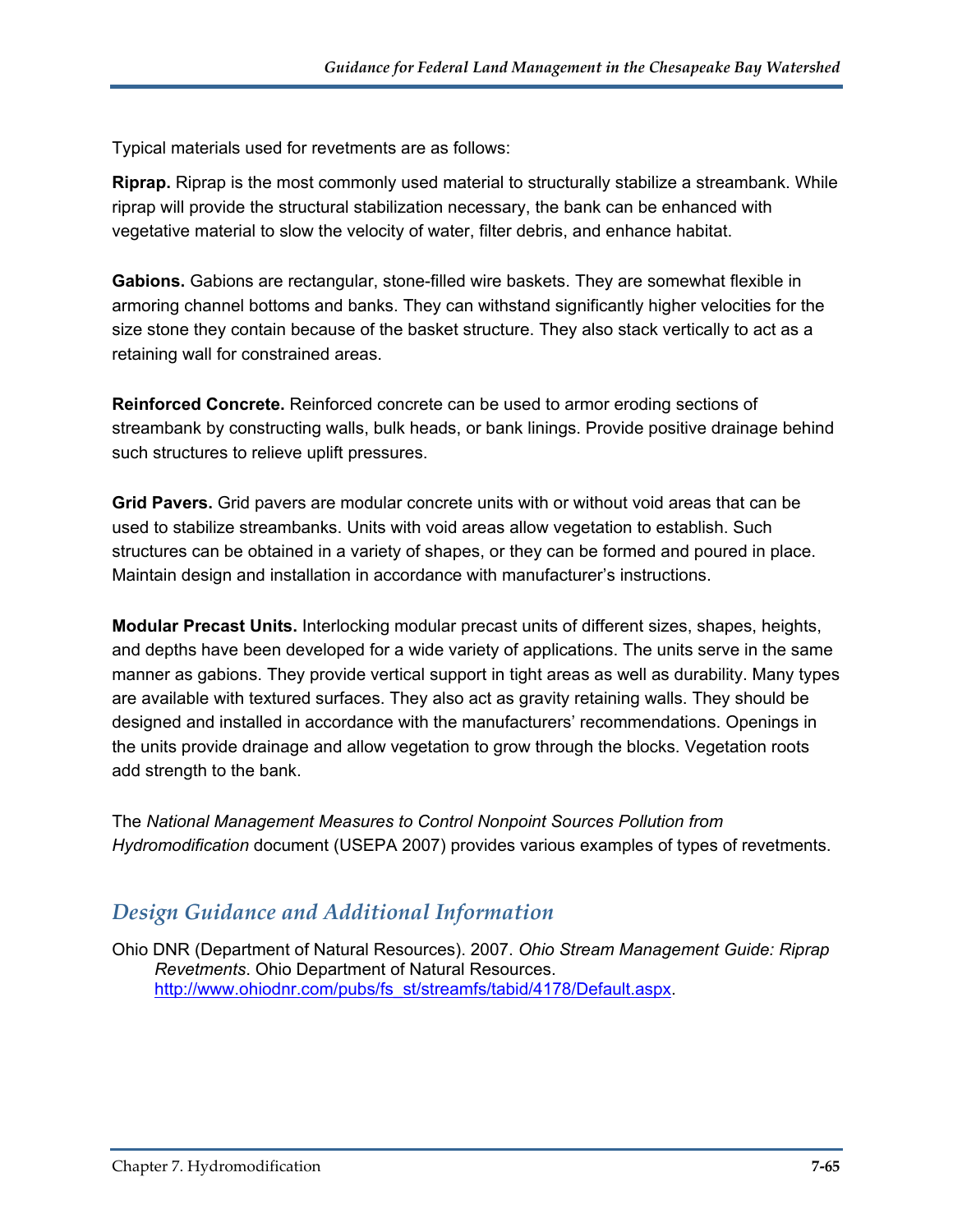# **3.2.18 Riparian Improvements**

### *Description*

Riparian improvements are strategies used to restore  $\square$  Protect Streambanks and  $\square$ or maintain aquatic and riparian habitat around reservoir impoundments or along the waterways both upstream of and downstream from dams and include reducing sediment loading in the downstream watershed, improving riparian vegetation, eliminating barriers to fish migration, providing greater in-stream and riparian habitat diversity, and reducing flow-related effects on dams.

- $\Box$  Protect Streambanks and
- □ Control Upland Sources of Sediment and Nutrients at Dams
- $\boxtimes$  Restore In-stream and Riparian Habitat Function
- **Ø Reduce Pollutant Sources** through Operational and Design Management
- $\Box$  Restore Stream and Shoreline Physical Characteristics

# *Application and Purpose*

Maintaining and improving riparian areas upstream of and downstream from dams is an important consideration. Riparian improvements might be necessary along smaller-order streams if their ability to detain and absorb floodwater and stormwater has been impaired often the result of removing forest cover or increasing watershed imperviousness. Cumulative effects on riparian areas of smaller streams include increased discharge volumes and velocities of water, which then result in more severe downstream flooding and increased storm damage or maintenance to existing structures, including dams. Information on techniques to mitigate effects on smaller streams is also in the [Urban and Suburban](http://www.epa.gov/owow/nps/chesbay502/pdf/chesbay_chap03.pdf) chapter of this guidance (Chapter 3).

# *Design Guidance and Additional Information*

The Iowa Department of Natural Resources (no date) recommends that the property owner or developer estimate the amount of time, materials, equipment, and labor necessary to complete the work as compared to those personally available. This is a subjective decision based on time, knowledge, and resource constraints.

- Construction activities should be conducted during periods of low flow.
- Construction equipment, activities, and materials should be kept out of the water to the maximum extent possible.
- All construction debris should be disposed of on land in such a manner that it cannot enter a waterway or wetland.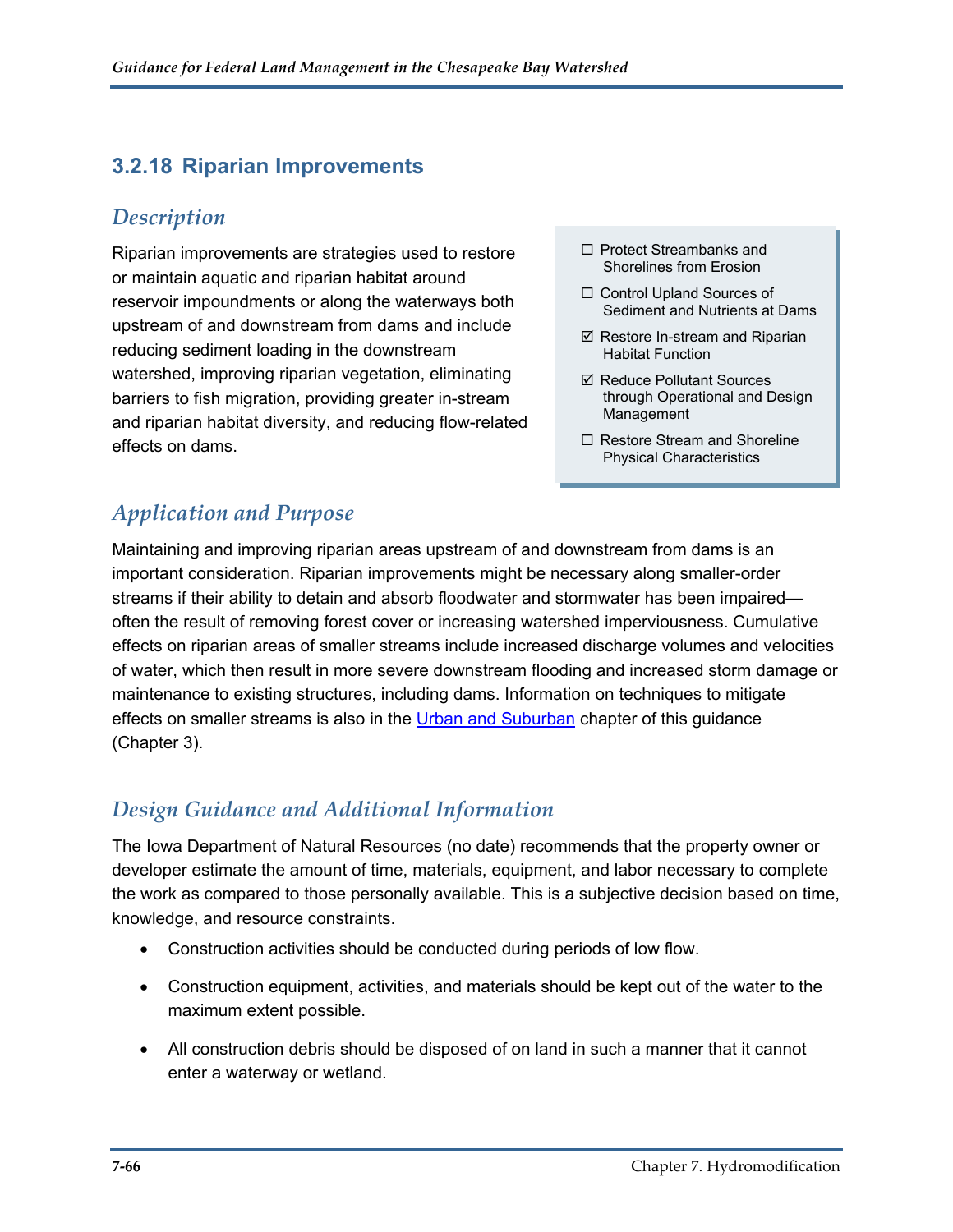- Equipment for handling and conveying materials during construction should be operated to prevent dumping or spilling the material into waterbodies, streams, or wetlands.
- Care should be taken to prevent any petroleum products, chemicals, or other deleterious materials from entering waterbodies, streams, or wetlands.
- Clearing of vegetation, including trees in or immediately adjacent to waters of the state, should be limited to that which is absolutely necessary for construction of the project. All vegetative clearing material should be removed to an upland, non-wetland disposal site.

Each of the methods described in the manual requires observation and maintenance of the streambank erosion control practices over time. Observations should be made regularly before and after major stream flow events. Maintenance activities should include the following:

- Remove any debris that becomes entangled in the erosion control material and could damage the bank materials.
- Replace missing or damaged erosion control materials during times of low stream flow.
- Apply fertilizer to plant materials to enhance their growth each year.
- Apply fertilizer and weed control to buffer strip vegetation.
- Restrict livestock from steep banks and the areas containing the erosion control measures.

#### **Riparian Buffers**

Riparian buffers are described in [Chapter 5](http://www.epa.gov/owow/nps/chesbay502/pdf/chesbay_chap05.pdf) of this document.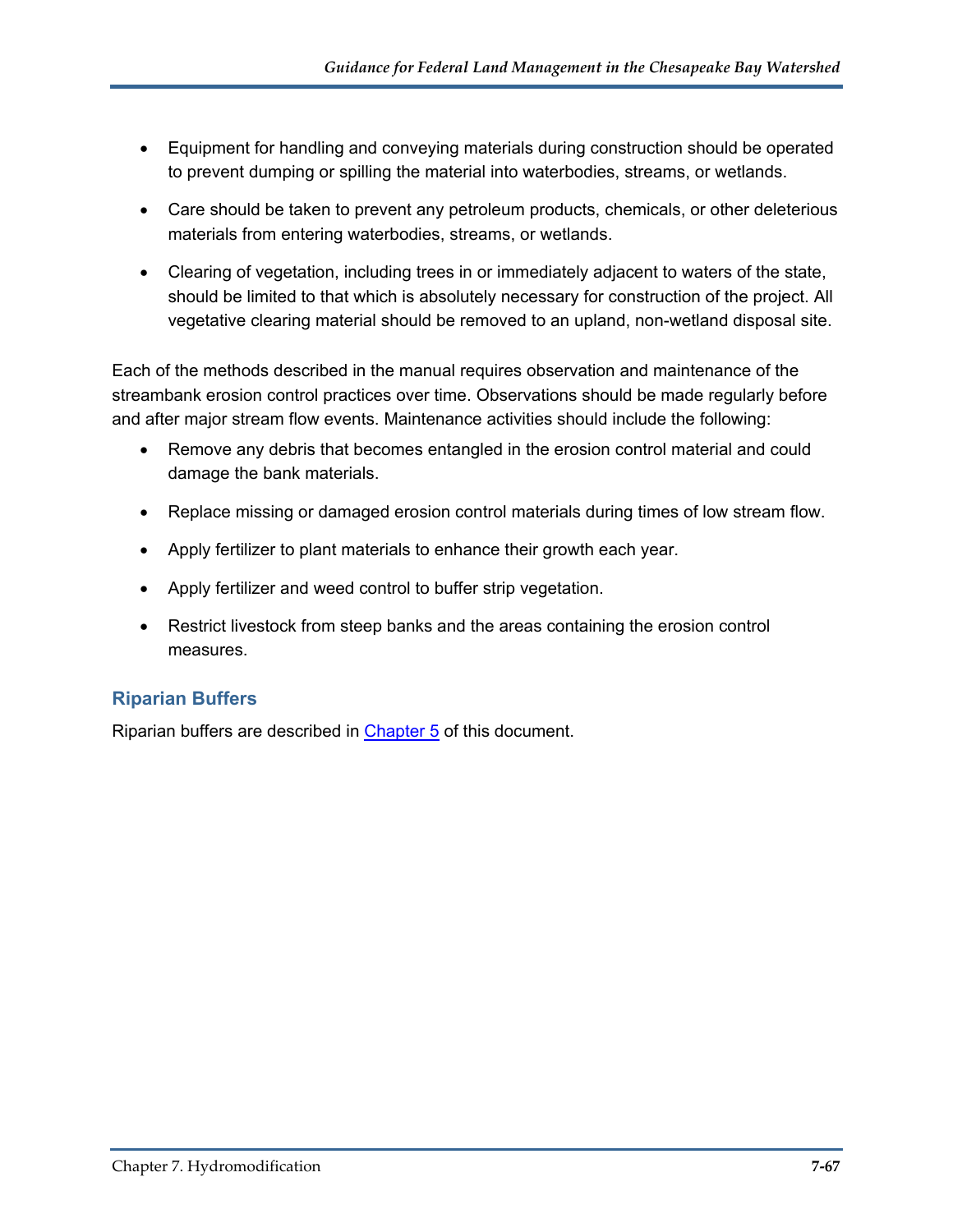# **3.2.19 Riprap**

#### *Description*

Riprap is a layer of appropriately sized stones designed to protect and stabilize areas subject to erosion, slopes subject to seepage, or areas with poor soil structure.

### *Application and Purpose*

The *National Management Measures to Control Nonpoint Sources Pollution from Hydromodification* document (USEPA 2007) has a chapter on the practice of riprap. At the time of this writing, no additional information is provided pertaining to the practice. For

- $\boxtimes$  Protect Streambanks and Shorelines from Erosion
- □ Control Upland Sources of Sediment and Nutrients at Dams
- $\Box$  Restore In-stream and Riparian Habitat Function
- □ Reduce Pollutant Sources through Operational and Design Management
- □ Restore Stream and Shoreline Physical Characteristics

information on the appropriate use and application for riprap, see the 2007 guide.

#### *Cost Data*

Riprap costs vary depending on the class of riprap, the location of the quarry, and installation practices. Prices typically range from \$40 to \$70 per ton.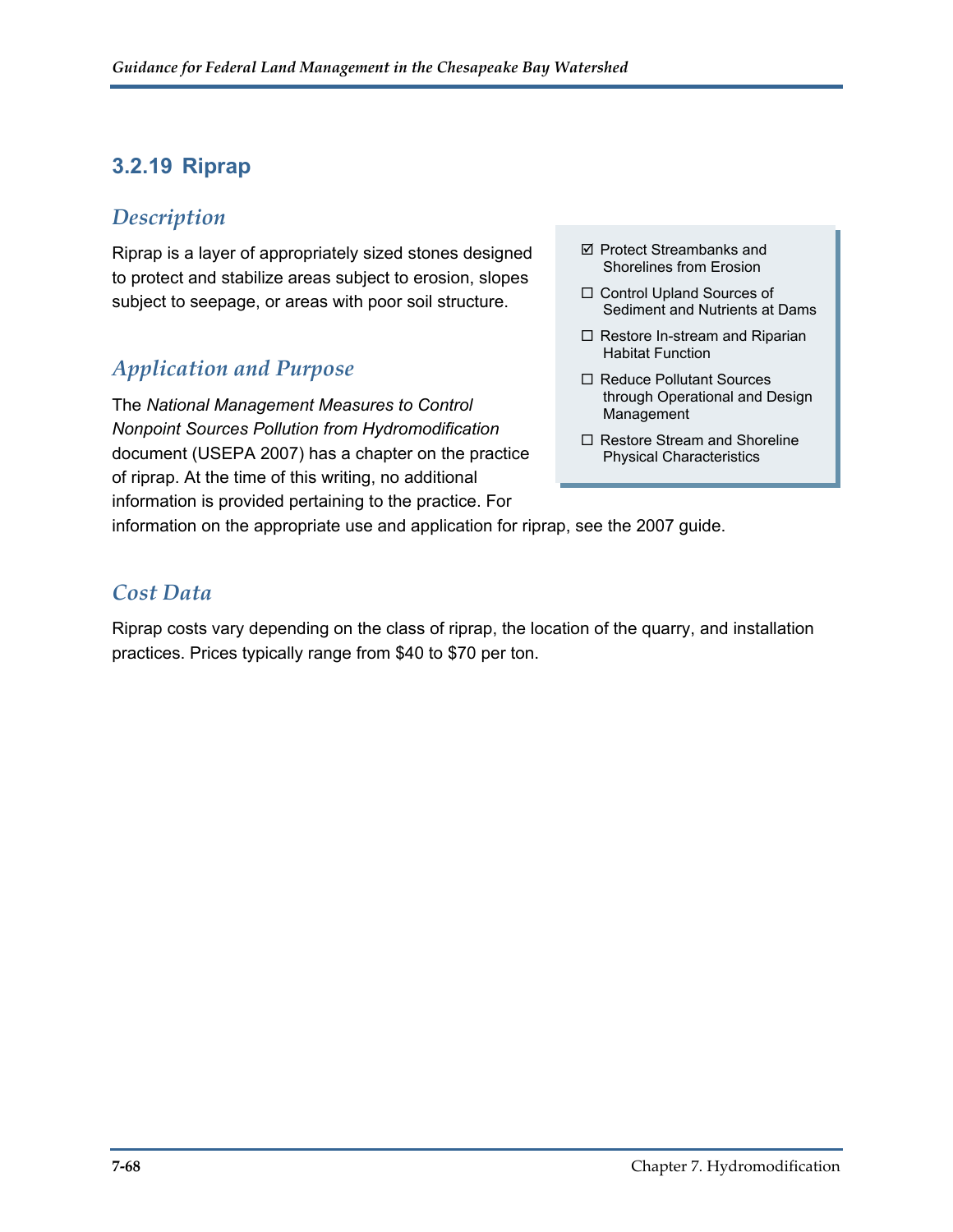# **3.2.20 Rock and Log Vanes**

### *Description*

Rock and log vanes are single-arm structures that are partially embedded in the streambed such that they are submerged even during low flows.

### *Application and Purpose*

Rock and log vanes induce secondary circulation of the flow, thereby promoting the development of scour pools. Vanes can also be paired and positioned in a channel reach to initiate meander development or migration. They essentially mimic the effect of a tree

- $\Box$  Protect Streambanks and Shorelines from Erosion
- □ Control Upland Sources of Sediment and Nutrients at Dams
- $\Box$  Restore In-stream and Riparian Habitat Function
- □ Reduce Pollutant Sources through Operational and Design Management
- $\boxtimes$  Restore Stream and Shoreline Physical Characteristics

partially falling into the stream. They are usually placed along the streambank where erosion is occurring along the toe of the slope. The purpose of vanes is to reduce erosion along the streambank by redirecting the stream flow toward the center of the stream. In addition, they tend to create scour pools on the downstream side.

Vanes can be made of rock or log. They grade down from the bankfull elevation at the streambank to the channel invert at their terminus in the stream. Vanes generally extend out from the streambank one-third of the bankfull width and are angled upstream from the bank at a 20 to 30 degree angle. They should be carefully located and installed so as not to produce additional erosion on the upstream side where they meet the bank (eddy scour) or allow flows to outflank them, exacerbating existing bank erosion problems. The only difference between the log vane and the rock vane is the material used. The J-hook vane is basically the same as a rock vane with the exception that it curls around at the end in the shape of a "J." The curved end portion serves to enhance downstream scour pool formation.

The following limitations apply to vanes:

- Vanes should not be used in unstable streams unless measures have been taken to promote stream stability so that it can retain a constant planform and dimension without signs of migration or incision.
- Vanes are ineffective in bedrock channels because minimal bed scouring occurs. Conversely, streams with fine sand, silt, or otherwise unstable substrate should be avoided because significant undercutting can destroy these measures.
- Vanes should not be used in stream reaches that exceed a 3 percent gradient.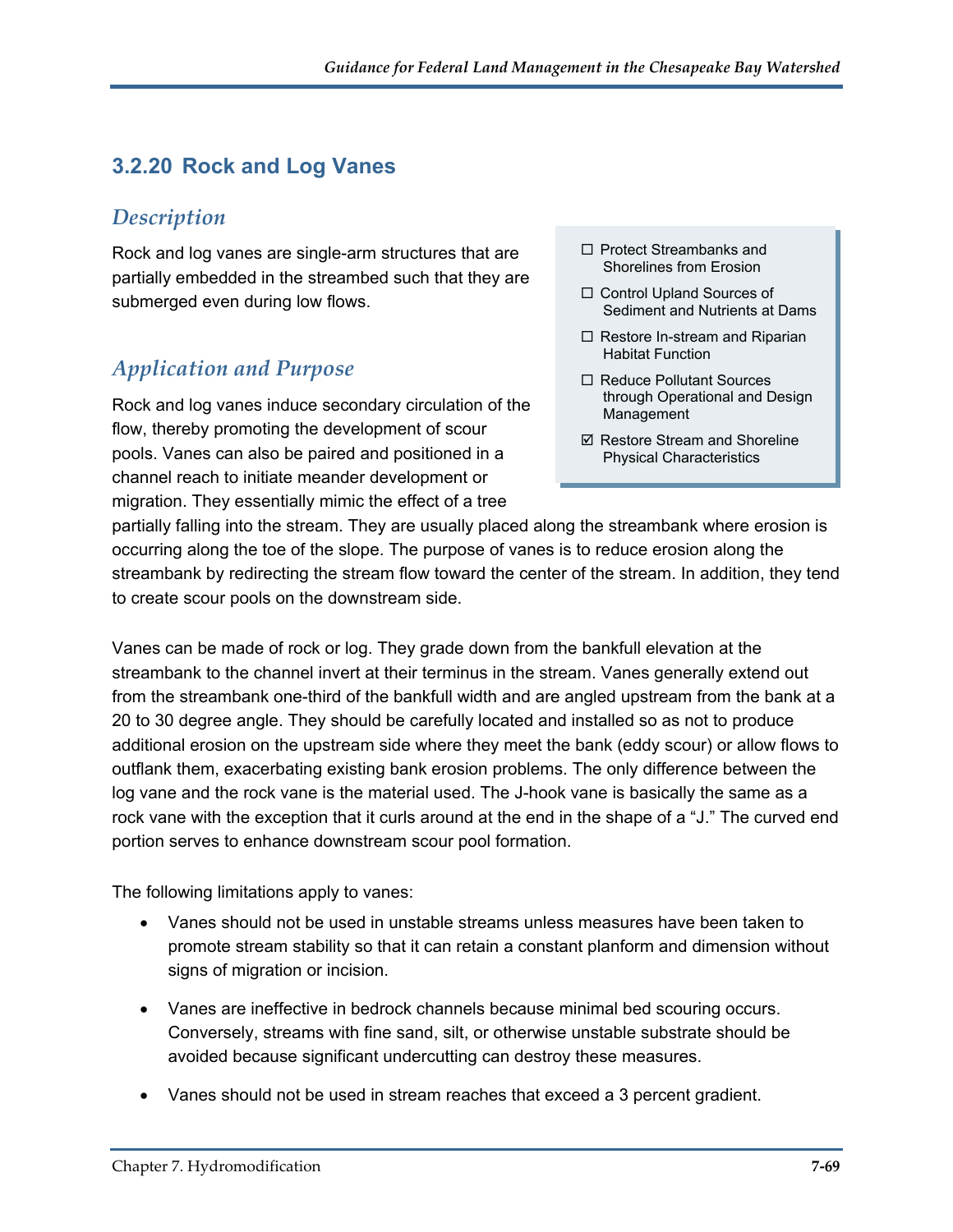- Vanes should not be used in streams with large sediment or debris loads.
- Banks opposite the structures should be monitored for excessive erosion.

### *Cost Data*

Rock and log vanes vary greatly in cost depending on the design, availability and selection of materials, and site conditions.

### *Design Guidance and Additional Information*

The following documents provide design information and guidance for vanes.

- *Stream Restoration: A Natural Channel Design Handbook*, prepared by the North Carolina Stream Restoration Institute and North Carolina Sea Grant. http://www.bae.ncsu.edu/programs/extension/wgg/srp/sr\_guidebook.pdf
- *The Virginia Stream Restoration & Stabilization Best Management Practices Guide*. Department of Conservation and Recreation, Division of Soil and Water Conservation. 2004. [http://www.dcr.virginia.gov/soil\\_and\\_water/documents/streamguide.pdf](http://www.dcr.virginia.gov/soil_and_water/documents/streamguide.pdf)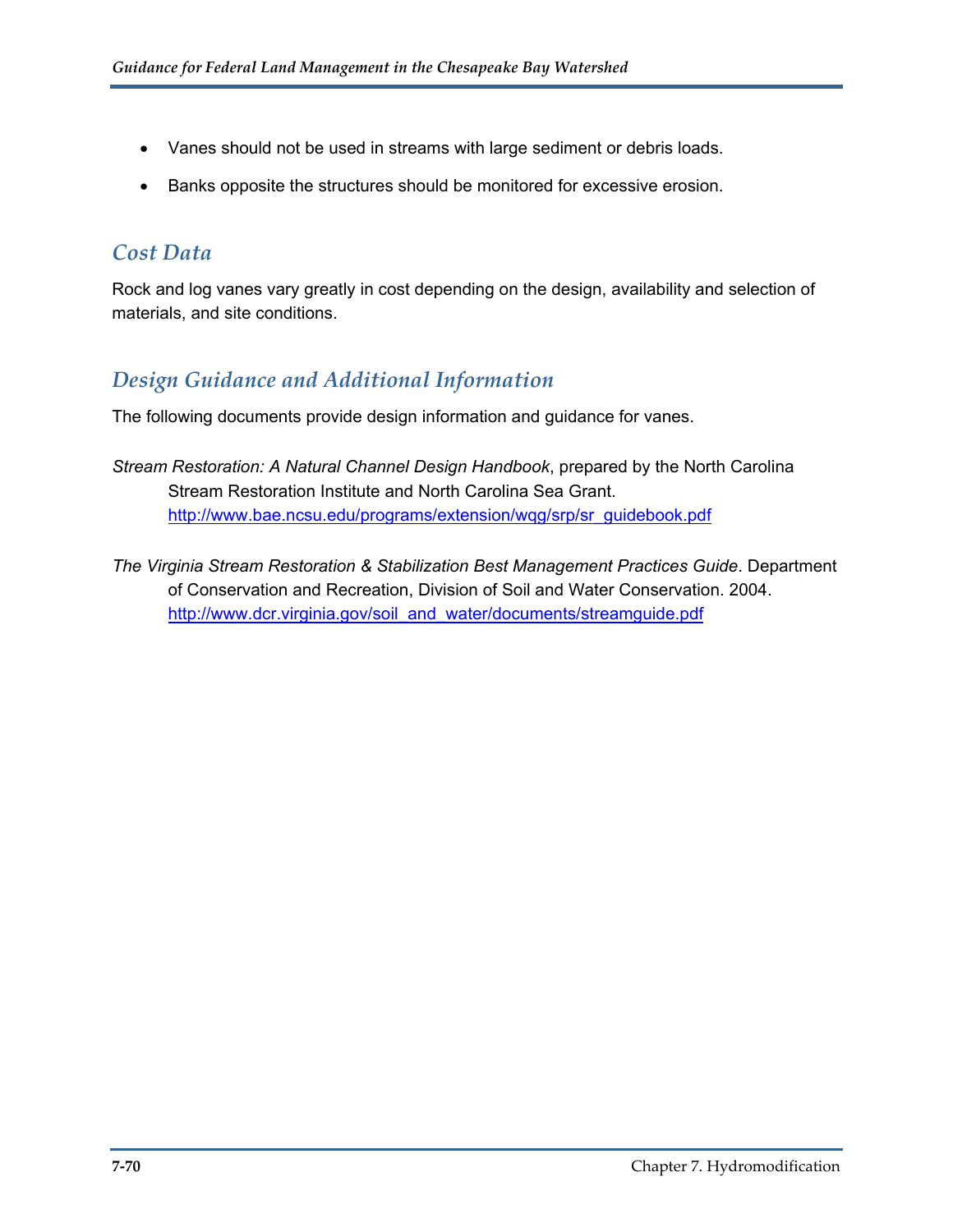# **3.2.21 Selective Withdrawal**

### *Description*

Selective withdrawal describes the use of intake structures on reservoirs that are capable of releasing waters from specific locations within a stratified water column to address downstream water quality objectives.

# *Application and Purpose*

Selective withdrawal in reservoir releases depends on the volume of water storage in the reservoir, the timing of the release relative to storage time, and the level

- $\Box$  Protect Streambanks and Shorelines from Erosion
- □ Control Upland Sources of Sediment and Nutrients at Dams
- $\Box$  Restore In-stream and Riparian Habitat Function
- **Ø Reduce Pollutant Sources** through Operational and Design Management
- $\Box$  Restore Stream and Shoreline Physical Characteristics

from which the water is withdrawn. Selective withdrawal takes advantage of the phenomenon of reservoir stratification, in which the water column exhibits various quality characteristics respective to water depth. Multilevel intake devices in storage reservoirs allow selective withdrawal of water according to temperature, dissolved oxygen levels or other stratified water quality characteristics. They can be particularly useful in stratified reservoirs so that they can be operated to meet downstream water quality objectives such as to maintain downstream temperature conditions or minimize the turbidity of discharge waters. While most selective withdrawal intake structures are built during initial reservoir construction, release structures can be successfully modified to incorporate selective withdrawal as a retrofit, although doing so could be costly.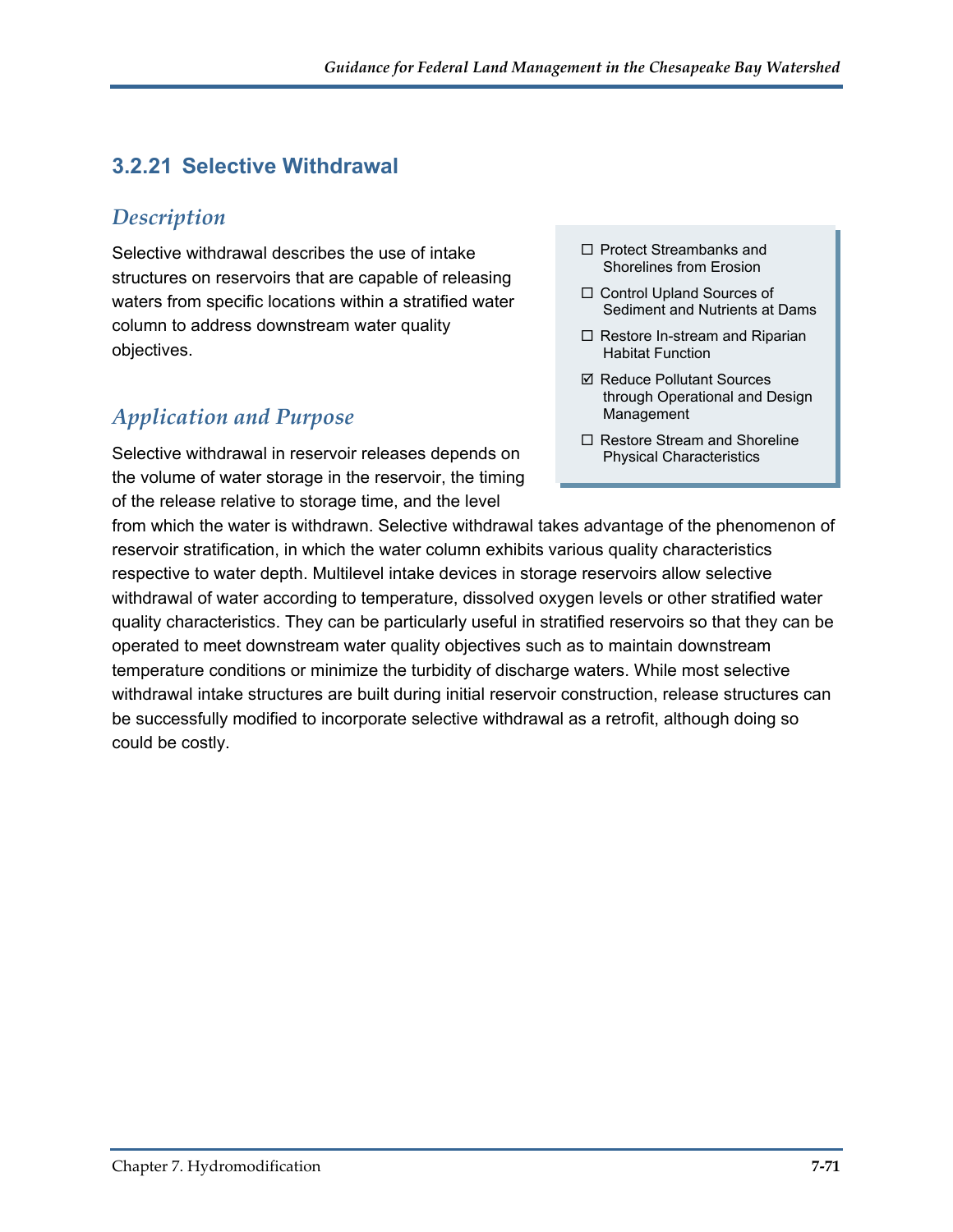#### **3.2.22 Shoreline Sensitivity Assessment**

#### *Description*

Shoreline sensitivity assessments are methodologies that apply to shoreline areas and are used to evaluate, classify, and assess stability and erosion vulnerabilities in various types of lakes, reservoirs, estuaries, and coasts.

### *Application and Purpose*

Langendoen et al. (2009) found that restoration projects could benefit from using proven models of stream and riparian processes to guide restoration

- $\Box$  Protect Streambanks and Shorelines from Erosion
- □ Control Upland Sources of Sediment and Nutrients at Dams
- $\boxtimes$  Restore In-stream and Riparian Habitat Function
- □ Reduce Pollutant Sources through Operational and Design Management
- $\Box$  Restore Stream and Shoreline Physical Characteristics

design and to evaluate indicators of ecological integrity. The USDA has developed two such models: the channel evolution computer model (CONCEPTS) and REMM.

#### *Efficiency Data*

The physical process modules of the channel evolution model CONCEPTS and the riparian ecosystem model REMM have been integrated to create a comprehensive stream-riparian corridor model that can be used to evaluate the effects of riparian buffer systems on in-stream environmental resources (Langendoen et al. 2009). The models have been integrated to evaluate the impact of edge-of-field and riparian conservation measures on stream morphology and water quality. The capability of REMM to dynamically simulate streambank hydrology and plant growth has been used to study the effectiveness of a deciduous tree stand and an eastern gamagrass buffer in controlling the stability of a streambank of an incised stream in northern Mississippi.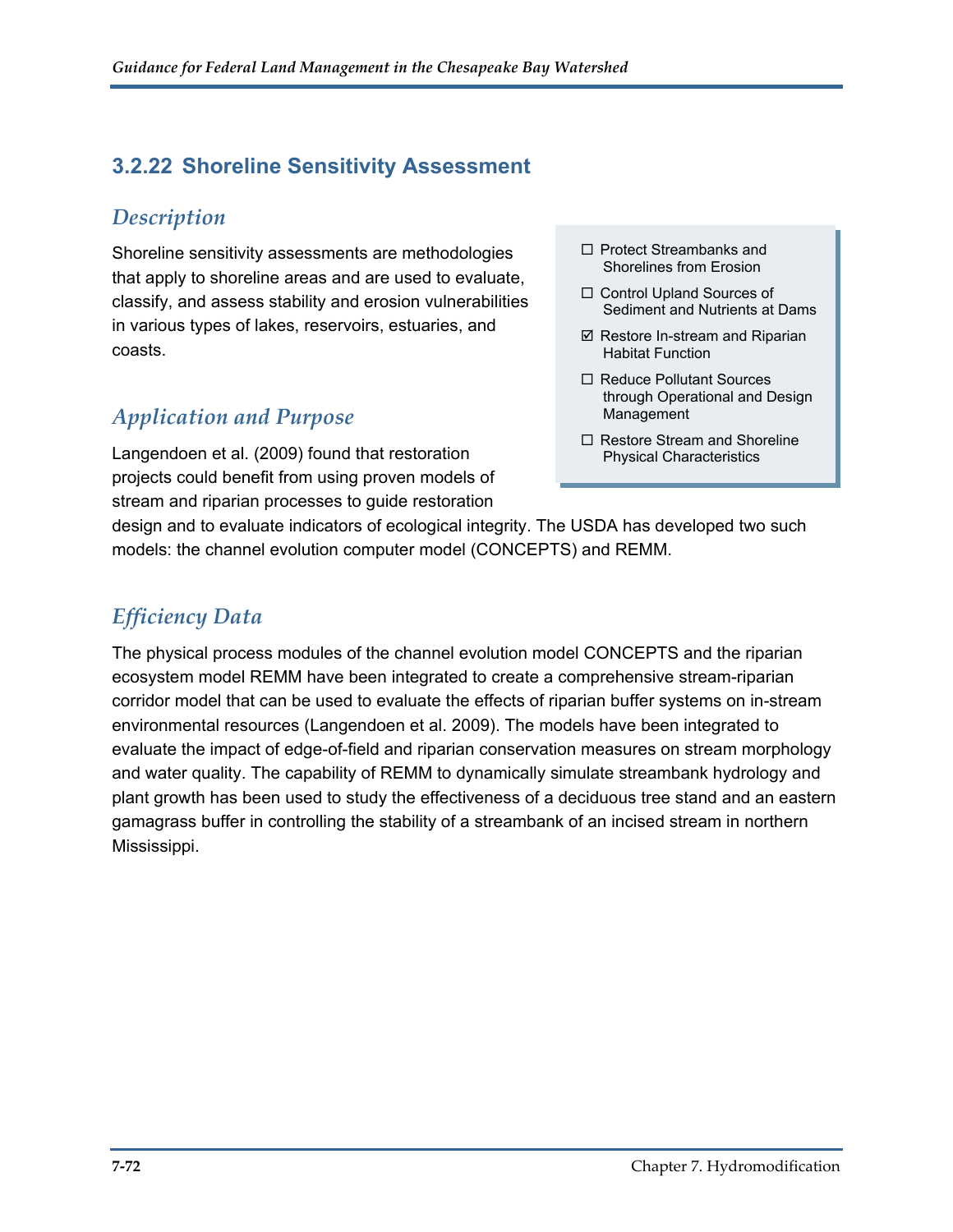### **3.2.23 Step Pools**

#### *Description*

Step pools are rock grade-control structures constructed in the stream channel that recreate natural step-pool channel morphology.

#### *Application and Purpose*

Step-pool channels are characterized by a succession of channel-spanning steps formed by large, grouped boulders called clasts that separate pools containing finer bed sediments. They are constructed in higher gradient channels where a fixed-bed elevation is

- $\Box$  Protect Streambanks and Shorelines from Erosion
- □ Control Upland Sources of Sediment and Nutrients at Dams
- $\Box$  Restore In-stream and Riparian Habitat Function
- □ Reduce Pollutant Sources through Operational and Design Management
- $\boxtimes$  Restore Stream and Shoreline Physical Characteristics

required. Step pools are built in series and allow for *stepping down* the channel over a series of drops. The steps are constructed of large rock with the pools containing smaller rock material. As flow tumbles over the step, energy is dissipated into the plunge pool.

Step-pools can be used to backwater a culvert, providing improved fish passage and can be used to connect two reaches with different elevations.

Step-pool morphologies are typically associated with well-confined, high-gradient channels with slopes greater than 3 percent, having small width-depth ratios and bed material dominated by cobbles and boulders. Step pools generally function as grade-control structures and aquatic habitat features by reducing channel gradients and promoting flow diversity. At slopes greater than roughly 6.5 percent, similar morphologic units termed cascades spanning only a portion of the channel width are formed in these channel conditions.

Step pools are not generally considered a habitat enhancement practice. The enhancement potential is in the form of maintaining fish passage and expanding the total amount of habitat available for fish.

#### *Cost Data*

Construction costs for step pools are highly variable, depending on the design, size of the stone, availability of materials, and site constraints.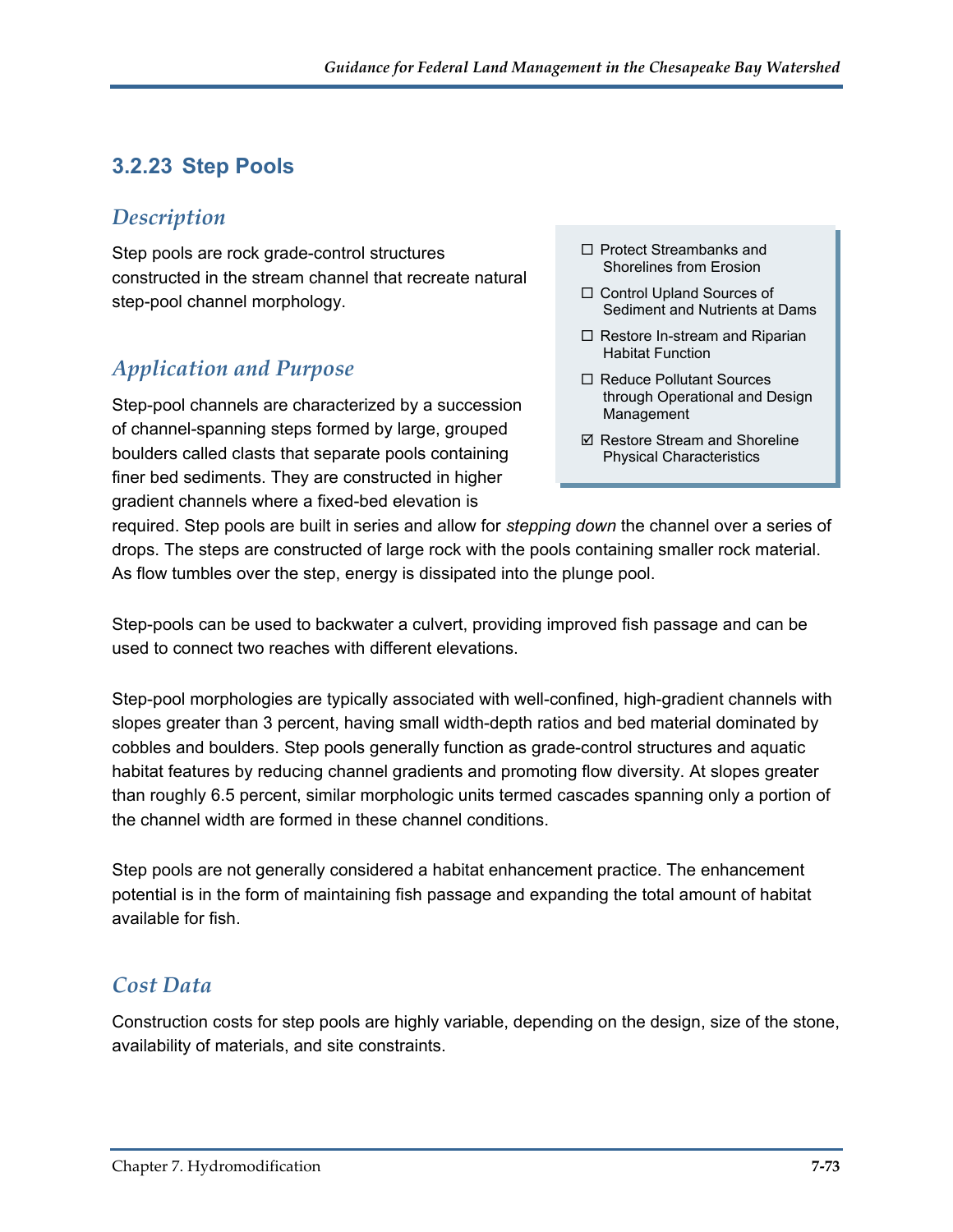#### *Design Guidance and Additional Information*

The following documents provide design information and guidance for vanes.

Stream Restoration: A Natural Channel Design Handbook, prepared by the North Carolina Stream Restoration Institute and North Carolina Sea Grant. [http://www.bae.ncsu.edu/programs/extension/wqg/srp/sr\\_guidebook.pdf](http://www.bae.ncsu.edu/programs/extension/wqg/srp/sr_guidebook.pdf)

The Virginia Stream Restoration & Stabilization Best Management Practices Guide, Department of Conservation and Recreation, Division of Soil and Water Conservation 2004. [http://www.dcr.virginia.gov/soil\\_and\\_water/documents/streamguide.pdf](http://www.dcr.virginia.gov/soil_and_water/documents/streamguide.pdf)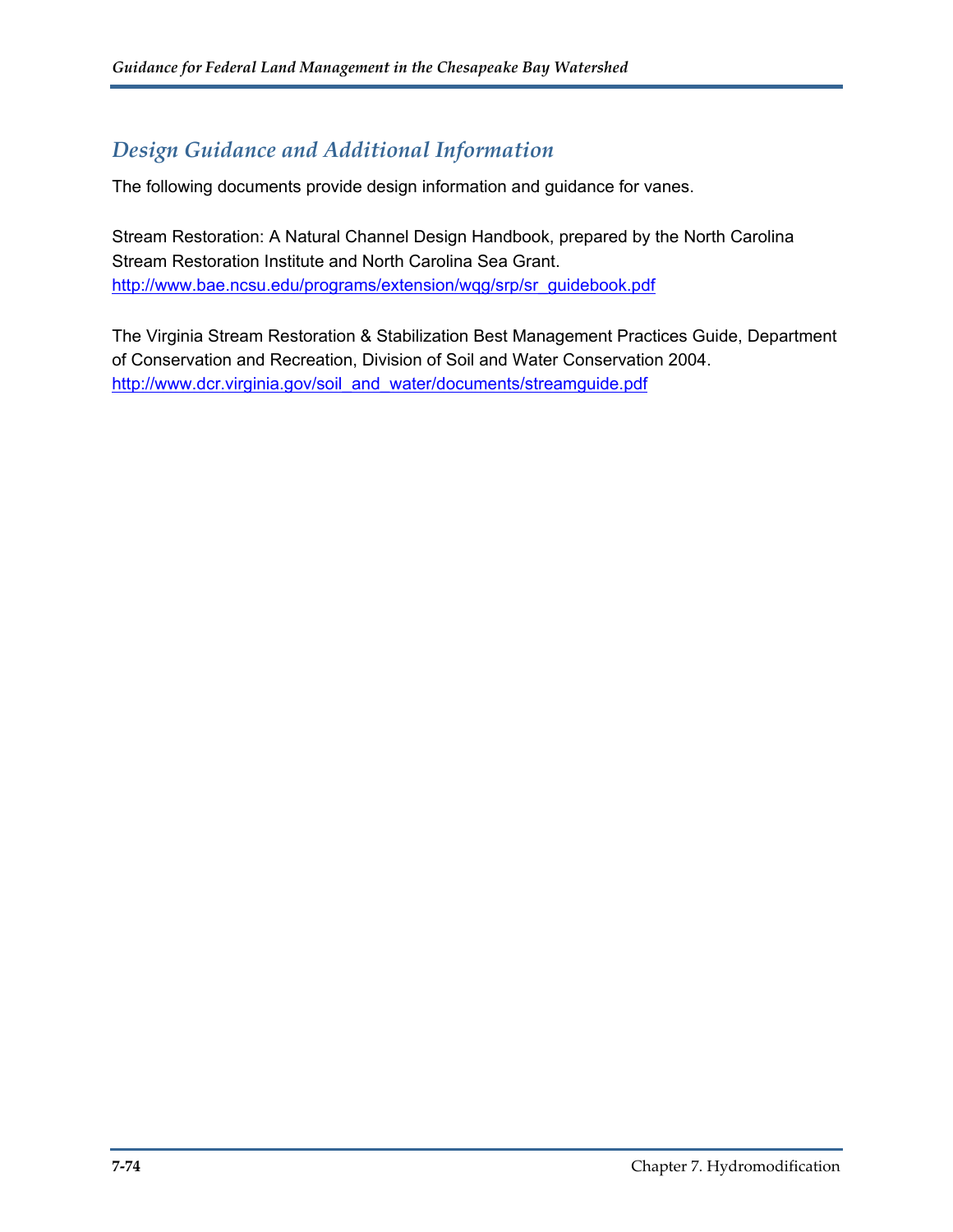### **3.2.24 Streambank Dewatering**

#### *Description*

Streambank dewatering is the practice of using groundwater level management adjacent to an eroding streambank to lower static water pressure on bank and reduce erosion potential.

#### *Application and Purpose*

Streambank dewatering is the practice of actively or passively reducing the static water level immediately adjacent to a streambank with erosion potential for the purposes of reducing pore water pressure within the

- $\boxtimes$  Protect Streambanks and Shorelines from Erosion
- □ Control Upland Sources of Sediment and Nutrients at Dams
- $\Box$  Restore In-stream and Riparian Habitat Function
- □ Reduce Pollutant Sources through Operational and Design Management
- $\boxtimes$  Restore Stream and Shoreline Physical Characteristics

streambank. The reduced pore pressure improves the shear strength of bank soils. Because shear strength is one of several governing factors for bank failure, a reduction in bank failure rates and potential is expected.

Dewatering systems can take several forms. Specific designs that are discussed in the research literature are vertical groundwater wells managed by an active pumping system and installing horizontal tile drains, which provide passive drainage for the riparian zone. While other dewatering system designs might be possible, no published information on additional methods are available. The location, depth, capacity, and configuration of the dewatering systems vary depending on local conditions, and no published guidance on streambank dewatering is available.

Using streambank dewatering is not widespread. A number of alternative practices are available that might be more suitable for a particular application. Dewatering systems that rely on pumping systems have an inherent long-term maintenance and operational cost. For those reasons, streambank dewatering might be most appropriate for short-term use or in areas where grading and practice installation along the bank are not possible (such as because of utility conflicts, access constraints, and the like). In addition, it is important to note that streambank dewatering can affect riparian habitat condition and available groundwater for riparian habitat. Where wetlands are present adjacent to the stream, dewatering could affect the wetland condition.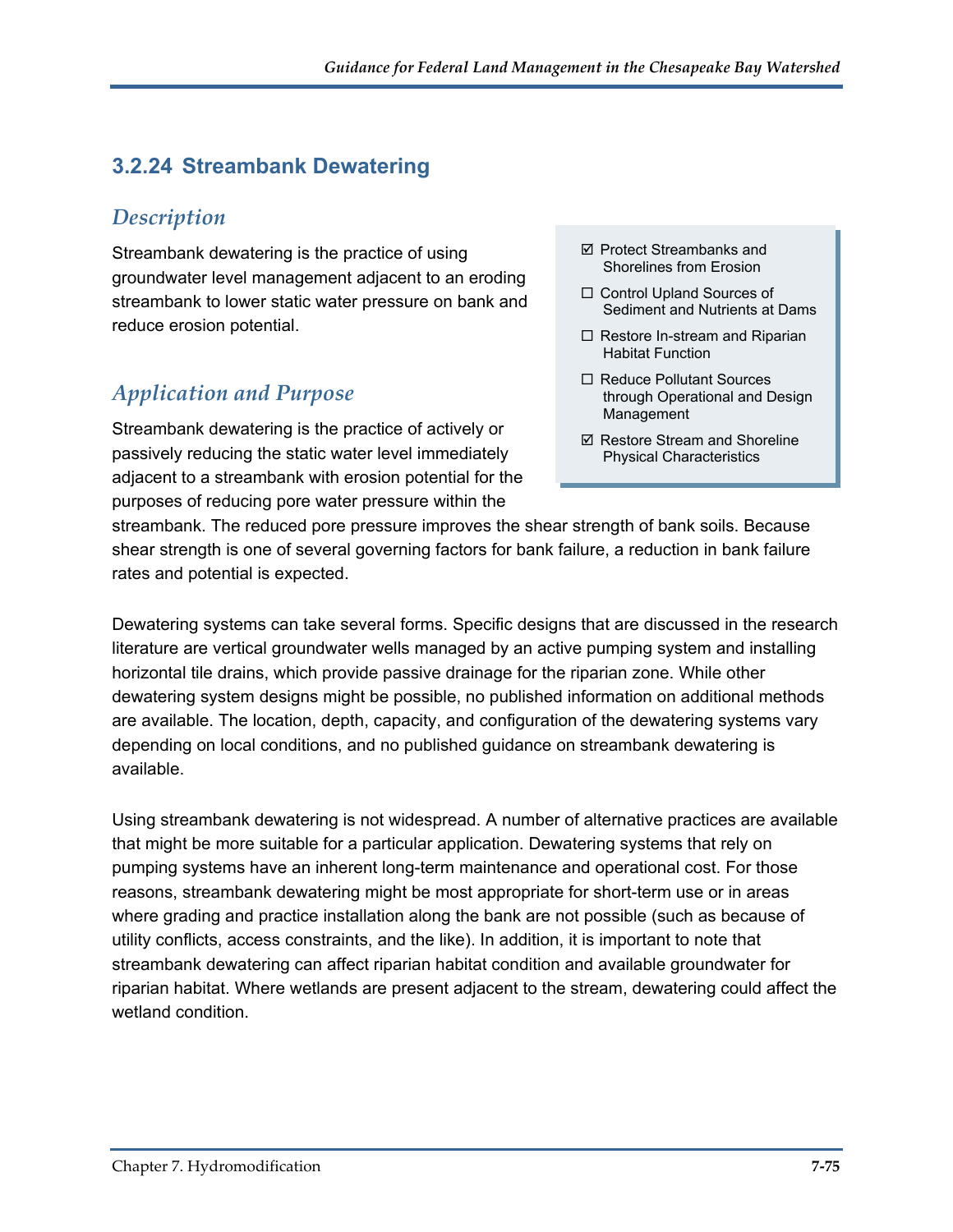#### *Performance*

Shields et al. (2009) reported that streambank dewatering resulted in reduced rates of bank erosion on a deeply incised channel in northern Mississippi. Pumped and passive drain systems exhibited bank erosion of 0.21 m and 0.23 m, respectively, over a 2-year period of two wet seasons, while a streambank without dewatering exhibited erosion of 0.43 m. While reduced bank erosion was observed where streambank dewatering was used, the researchers note that at some individual monitoring stations, bank erosion exceeded control values.

### *Cost Effectiveness*

While no published cost information is available, Shields et al. (2009) report that initial costs of dewatering systems was significantly lower than more orthodox bank stabilization measures, while it was acknowledged that long-term pumping and maintenance costs were neglected.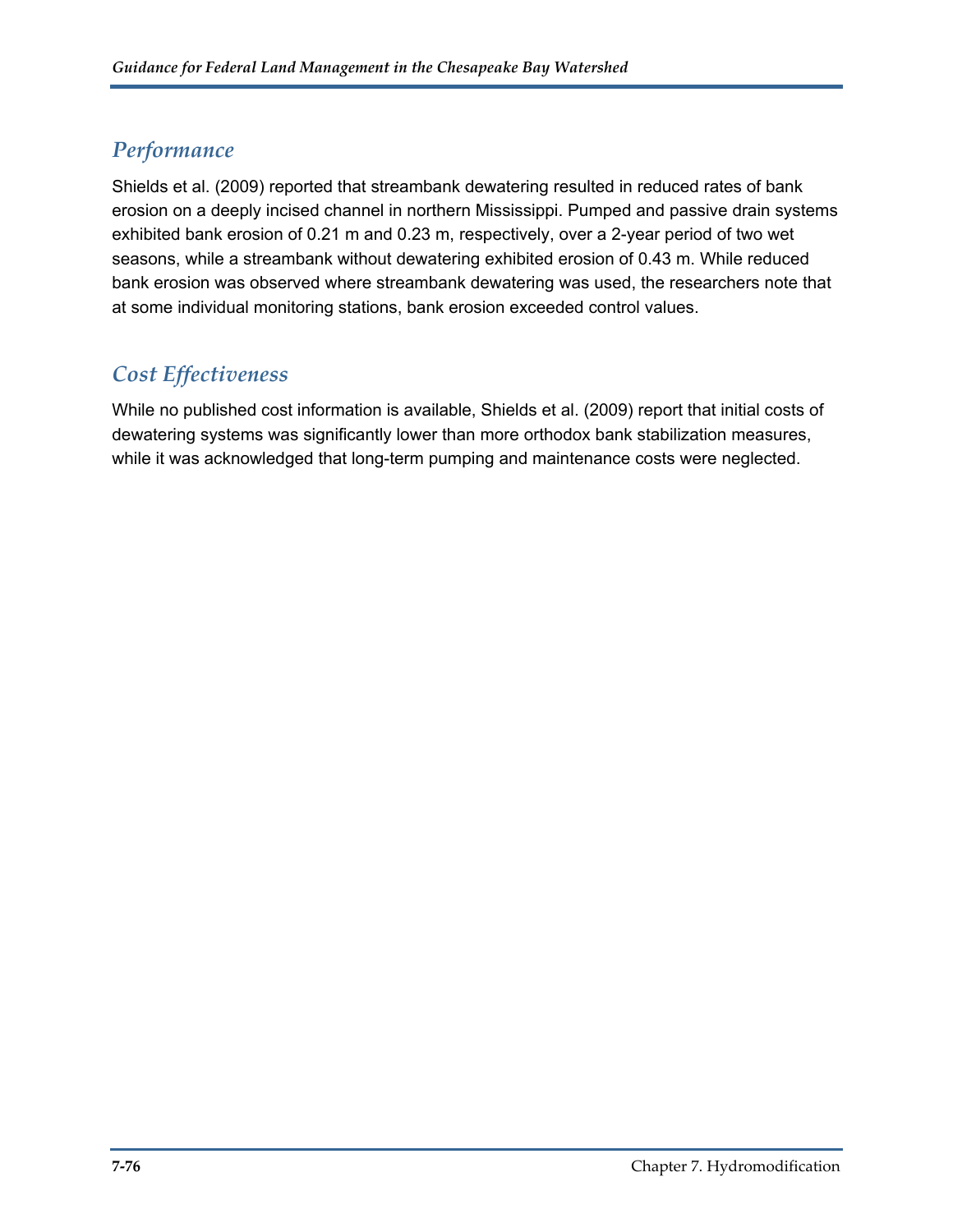### **3.2.25 Toe Protection**

#### *Description*

Toe protection refers to the installation of erosion  $\Box$  Protect Streambanks and Shorelines from Erosion resistant material, typically stone, near and at the water line along shorelines and streams to reduce wave reflection and scour of the land water interface.

### *Application and Purpose*

The purpose of toe protection is to dissipate wave and scour energy at the land water interface and therefore reduce shoreline and streambank erosion.

- $\boxtimes$  Protect Streambanks and
- □ Control Upland Sources of Sediment and Nutrients at Dams
- $\Box$  Restore In-stream and Riparian Habitat Function
- □ Reduce Pollutant Sources through Operational and Design Management
- $\Box$  Restore Stream and Shoreline Physical Characteristics

The *National Management Measures to Control Nonpoint Sources Pollution from Hydromodification* document (USEPA 2007) provides information on the use of toe protection to reduce shoreline erosion. While the installation techniques and methods differ slightly where toe protection is used to reduce streambank erosion, the practice is principally the same.

### *Efficiency Data*

Efficiency data on toe protection in streambanks is limited. However, recent research projects have shown reduced loss of streambank where toe protection is implemented on eroding channels. A modeling study in the Lake Tahoe basin using the Bank-Stability and Toe-Erosion Model (BSTEM) predicted that the application of a 1.0-m-high rock toe protection would reduce bank erosion by 69–100 percent (Simon et al. 2009). It was further noted that only 14 percent of the sediment loss in the streambank of the studied reach was from the toe region, the remaining sediment loss resulted from mass wasting of the overlying streambank indicating the importance of the land water interface in overall stream sediment dynamics.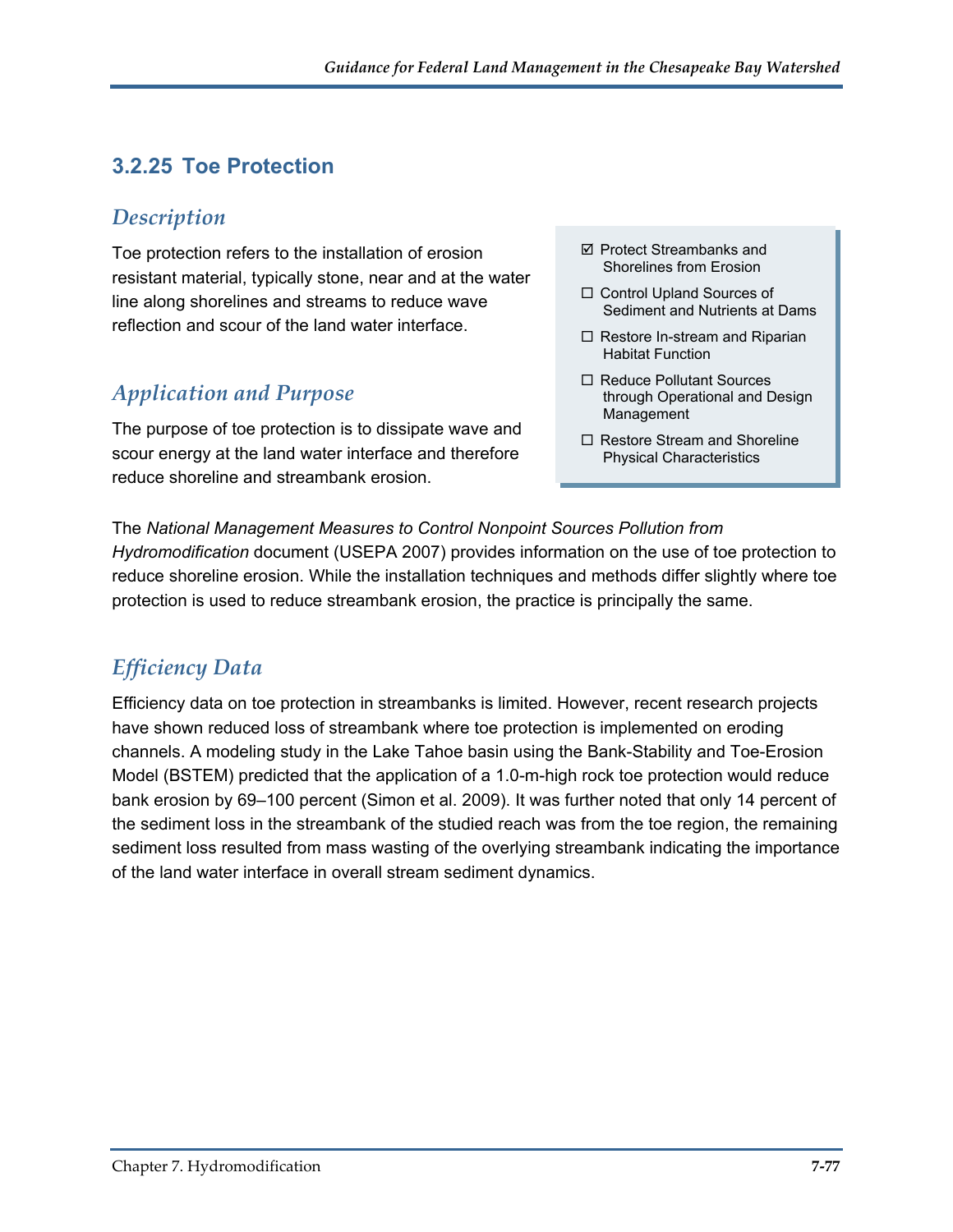### **3.2.26 Turbine Operation**

#### *Description*

Turbine operations include implementing changes in  $\square$  Protect Streambanks and  $\square$ the turbine start-up procedures that can enlarge the zone of withdrawal to include more of the epilimnetic waters in the downstream releases.

### *Application and Purpose*

In an improvement effort that included changes in turbine operation, the TVA made operational changes and installed additional equipment to ensure that minimum water flows through its dams.

#### *Cost Data*

Since the early 1990s, the TVA has spent about \$60 million to address dissolved oxygen problems below dams, including turbine operation.

#### *Reference*

Tennessee Valley Authority. No date. *Tailwater Improvements: Improving Water Quality Below TVA Hydropower Dams*.

- $\Box$  Protect Streambanks and
- □ Control Upland Sources of Sediment and Nutrients at Dams
- $\Box$  Restore In-stream and Riparian Habitat Function
- **Ø Reduce Pollutant Sources** through Operational and Design Management
- $\Box$  Restore Stream and Shoreline Physical Characteristics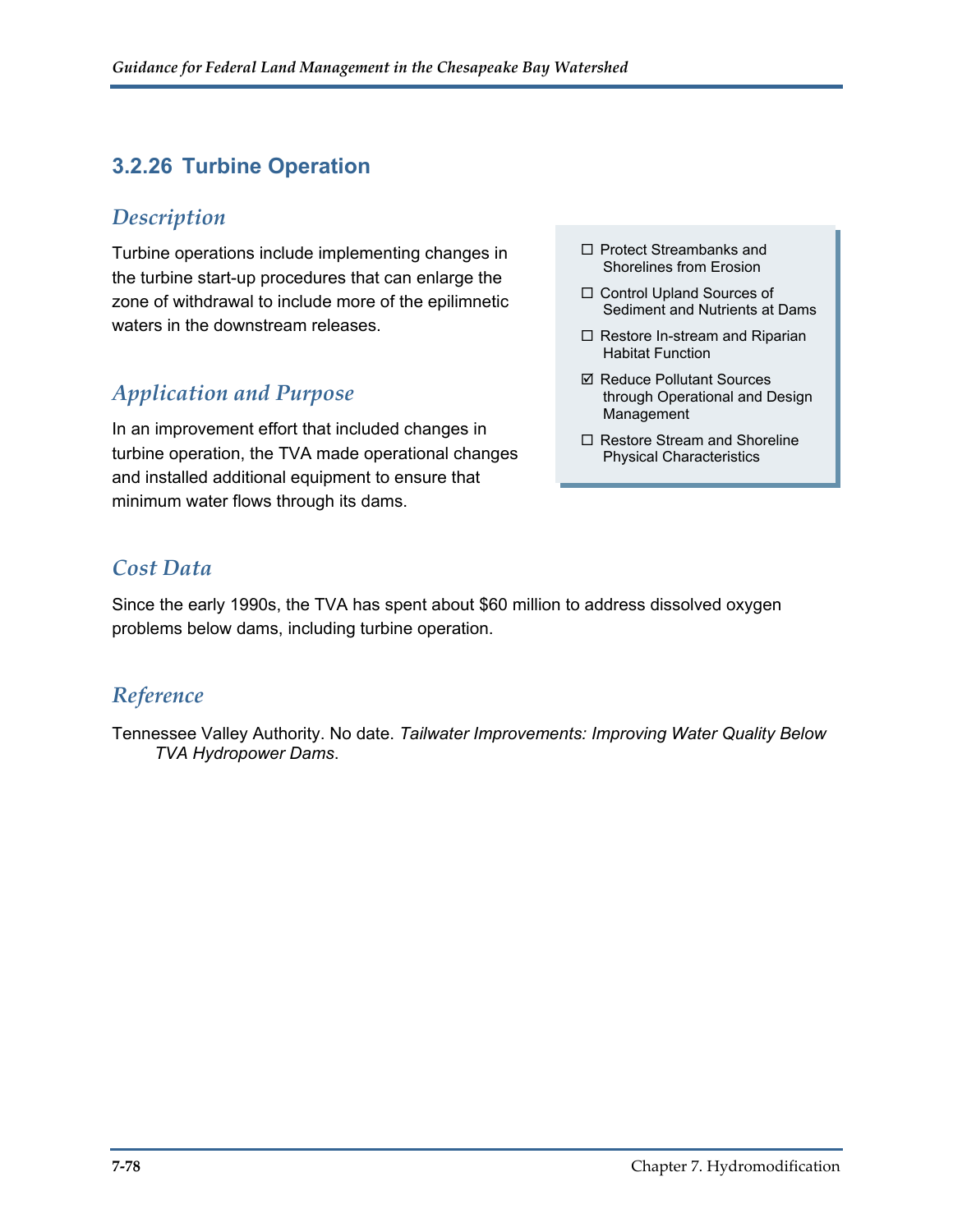### **3.2.27 Turbine Venting**

#### *Description*

Turbine venting is the practice of injecting air into water  $\Box$  Protect Streambanks and as it passes through a turbine. If vents are inside the turbine chamber, the turbine will aspirate air from the atmosphere and mix it with water passing through the turbine as part of its normal operation. Autoventing turbines are constructed with hub baffles or deflector plates placed on the turbine hub upstream of the vent holes to enhance the low-pressure zone in the vicinity of the vent and thereby increase the amount of air aspirated through the venting system.

- $\Box$  Protect Streambanks and
- □ Control Upland Sources of Sediment and Nutrients at Dams
- $\Box$  Restore In-stream and Riparian Habitat Function
- **Ø Reduce Pollutant Sources** through Operational and Design Management
- $\Box$  Restore Stream and Shoreline Physical Characteristics

### *Application and Purpose*

Developments in turbine venting technology show potential for aspirating air with no resulting decrease in turbine efficiency. However, applying turbine venting technologies is site-specific, and outcomes will vary considerably.

### *Efficiency Data*

Turbine efficiency relates to the amount of energy output from a turbine per unit of water passing through the turbine. Efficiency decreases as less power is produced for the same volume of water. In systems where the water is aerated before passing through the turbine, part of the water volume is displaced by the air, thus leading to decreased efficiency.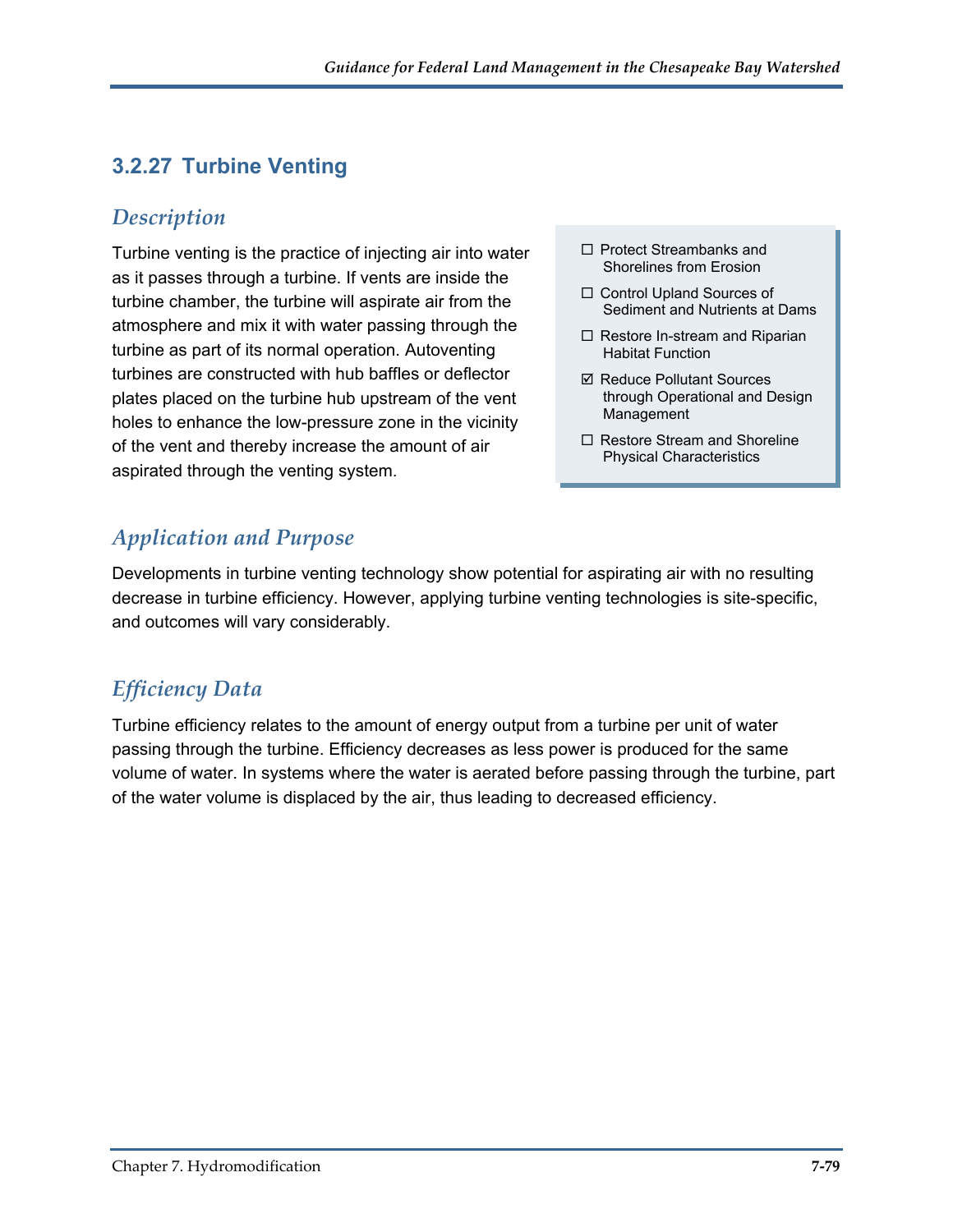### **3.2.28 Vegetated Buffers**

#### *Description*

Vegetated buffers are naturally occurring, composed of  $\Box$  Protect Streambanks and Shorelines from Erosion vegetative areas that provide physical separation between a waterbody and adjacent land uses.

#### *Application and Purpose*

Vegetated buffers remove nutrients and other pollutants from runoff, trap sediments, and shade the waterbody to optimize light and temperature conditions for aquatic plants and animals.

## *Efficiency Data*

Protecting or restoring modest-sized patches of living shoreline can provide adequate prime waterfowl habitat (Blankenship 2009). Hail Creek, a tiny waterway at the tip of a peninsula that is separated by a narrow swath of land from the Chester River, is shorter than a half-mile long. But, despite its diminutive size, the creek and its surrounding marshes, part of the Eastern Neck National Wildlife Refuge, are one of the top five waterfowl habitats in Maryland, with large concentrations of bufflehead and scaup, as well as black ducks, Canada geese, and other species. The creek has about 100 acres of underwater grasses, in contrast with nearby areas where grasses have been declining. Those habitats have faced increasing danger in recent years from rising water levels that have been eating away at a narrow barrier of land that separates the upstream end of the creek from Hail Cove along the Chester River. If breached, the sheltered creek habitats and adjoining wetlands would suddenly be subjected to highly erosive waves.

Besides the living shoreline, curved rock structures were built at both ends of the cove to protect it from waves and to trap sand that serves as beach habitat. The project included constructing an oyster reef, which serves as habitat and buffers the shoreline from waves. Shallow water habitats, which had largely eroded away, were rebuilt and planted with marsh grasses. Reestablishing shallow water habitat, including oyster beds and mussel beds, will serve as foraging grounds for sea ducks, which should keep Hail Creek as one of the top five waterfowl habitats for years to come.

- $\Box$  Protect Streambanks and
- □ Control Upland Sources of Sediment and Nutrients at Dams
- $\boxtimes$  Restore In-stream and Riparian Habitat Function
- □ Reduce Pollutant Sources through Operational and Design Management
- $\Box$  Restore Stream and Shoreline Physical Characteristics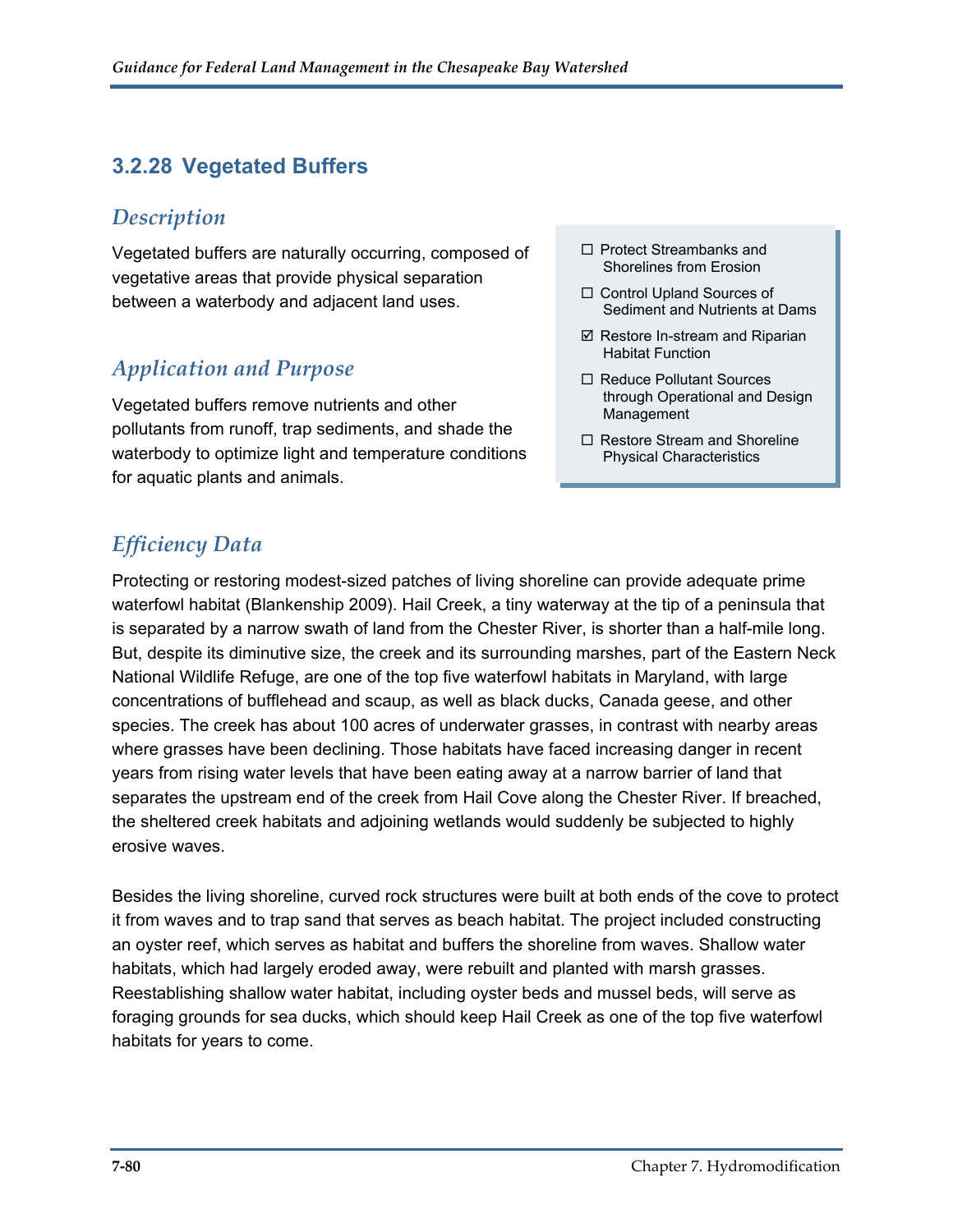### *Cost Data*

A partnership involving more than a dozen organizations, agencies, and businesses joined forces to construct an 800-foot *living shoreline*. They rebuilt the barrier between the creek and the cove with natural materials, which was then planted with native plants to provide more stability. The project relied on volunteers and multiple funders and was the first project in the Chesapeake that involved the Corporate Wetland Restoration Partnership, which brings together government on environmental projects. This type of restoration project was envisioned in the draft habitat report that responded to President Barack Obama's Executive Order of May 2009 that calls for using partnerships to build strategically placed "largescale, multifaceted restoration [projects] targeted at improving living resources."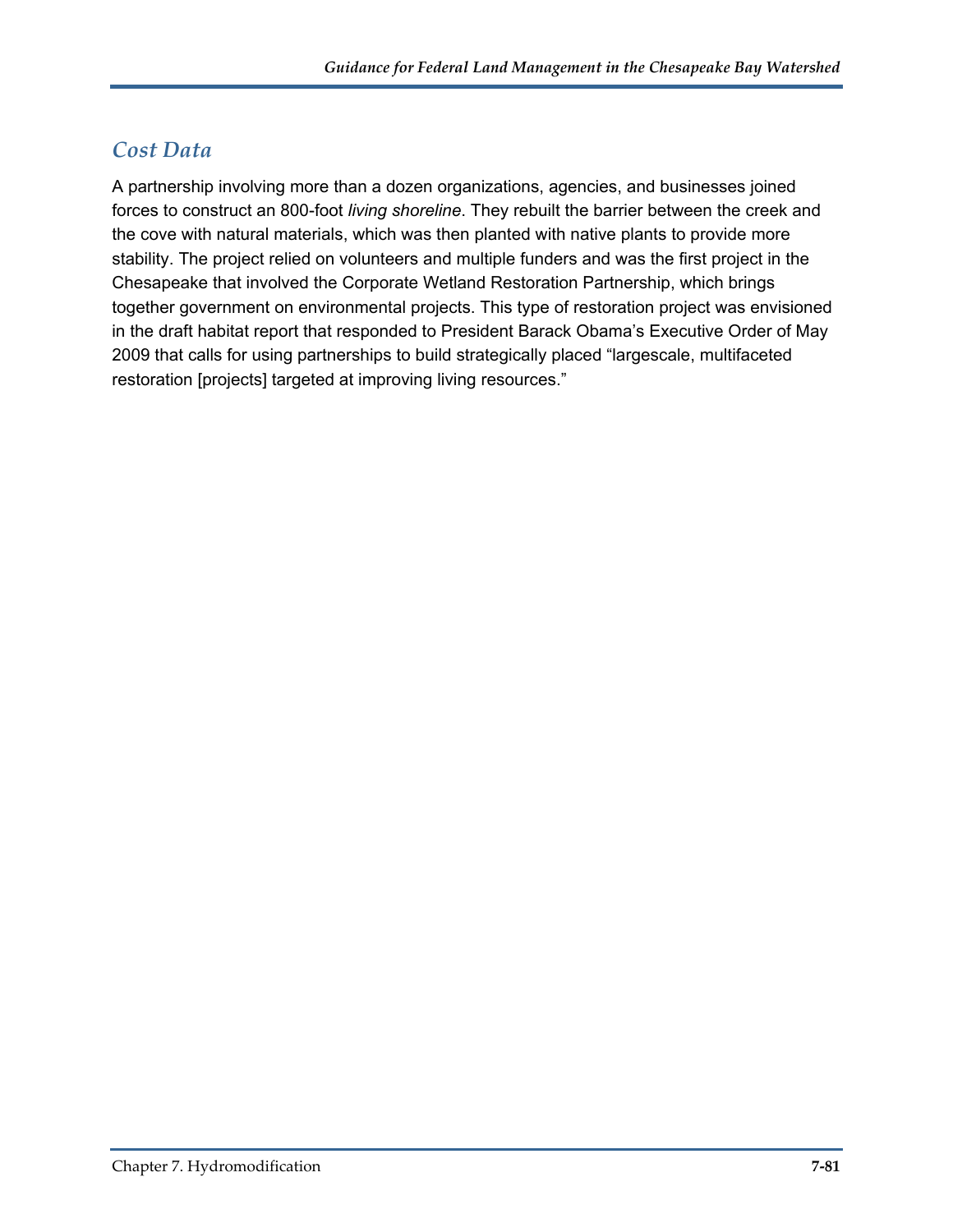### **3.2.29 Vegetated Filter Strips**

#### *Description*

Vegetated filter strips are low-gradient vegetated areas that filter overland sheet flow. Runoff must be evenly distributed across the filter strip, and channelized flows decrease their effectiveness.

#### *Application and Purpose*

Vegetated filter strips should have relatively low slopes and adequate length to provide optimal sediment control and should be planted with erosion-resistant plant species. The main factors that influence the

- $\Box$  Protect Streambanks and Shorelines from Erosion
- □ Control Upland Sources of Sediment and Nutrients at Dams
- $\boxtimes$  Restore In-stream and Riparian Habitat Function
- □ Reduce Pollutant Sources through Operational and Design Management
- $\Box$  Restore Stream and Shoreline Physical Characteristics

removal efficiency are the vegetation type, soil infiltration rate, and flow depth and travel time. Such factors are dependent on the contributing drainage area, slope of strip, degree and type of vegetative cover, and strip length. Maintenance requirements for vegetated filter strips include sediment removal and inspections to ensure that dense, vigorous vegetation is established, and concentrated flows do not occur.

### *Efficiency Data*

A study of cost-effectiveness analysis of vegetative filter strips and in-stream half-logs as tools for recovering scores on a fish IBI in the upper Wabash River in Indiana provided baseline data and a framework for planning and determining the cost of stream restoration (Frimpong et al. 2006). Three assumptions were made about recovery time for IBI scores (5, 15, and 30 years) and social discount rates (1, 3, and 5 percent), which were tested for sensitivity of the estimated cost-effectiveness ratios. The effectiveness of vegetative filter strips was estimated using fish IBIs and riparian forest cover from 49 first-order to fifth-order stream reaches. Half-log structures had been installed for approximately 2 years in the watershed before the study and provided a basis for estimates of cost and maintenance.

#### *Cost Data*

Frimpong et al. (2006) found that costs per unit increase in IBI score with vegetative filter strips as the method of restoring stream health decreases with increasing stream order and decreasing recovery time. Another finding of this study was that vegetative filter strips is likely a useful method, given cost considerations, for recovering lost IBI scores in an agricultural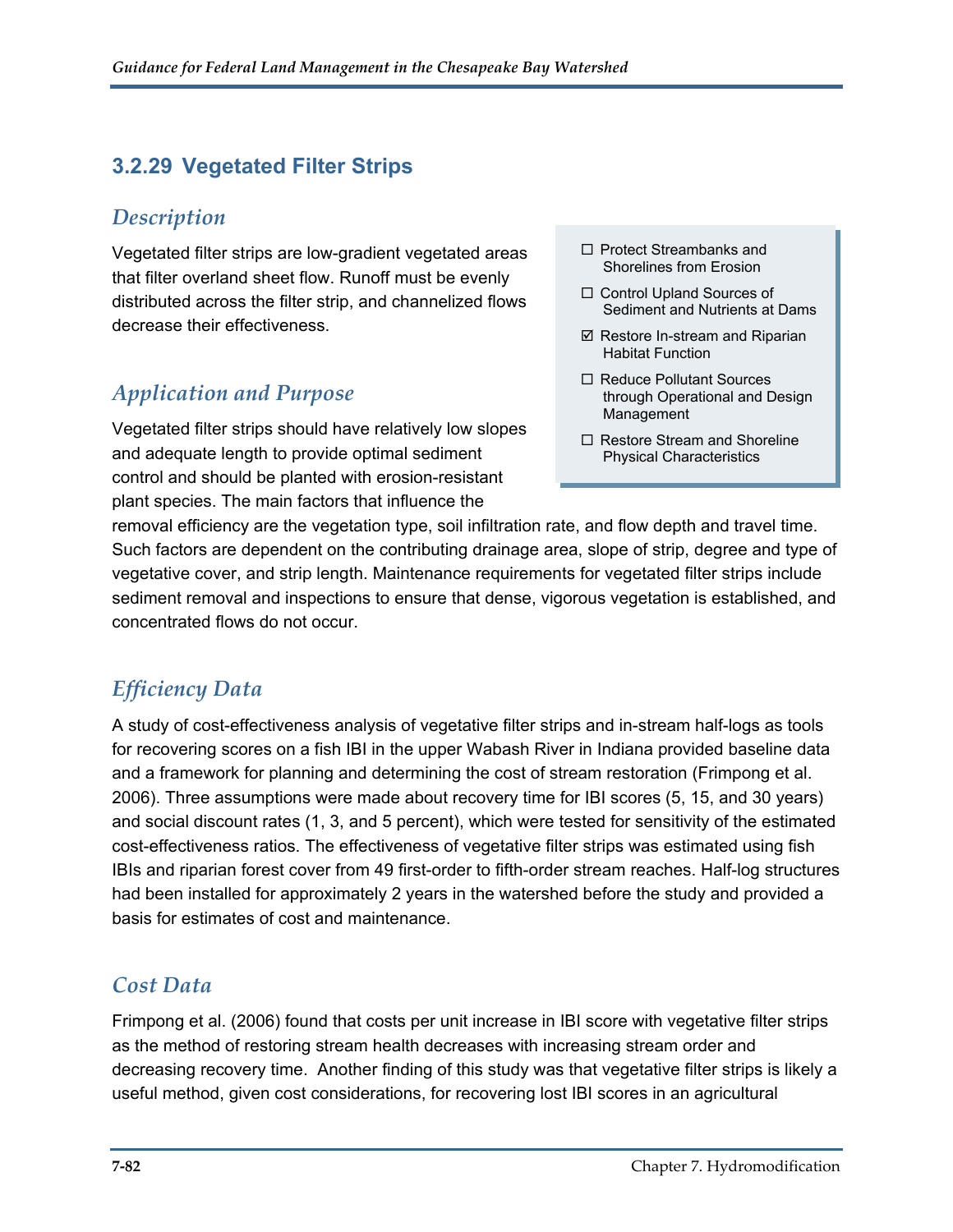watershed. Cost-effectiveness ratios for vegetated filter strips decreased from \$387 to \$277 per 100 meters for a 1 percent increase in IBI scores from first- to fifth-order streams with 3 percent discount and 30-year recovery. That cost, weighted by proportion of stream orders was \$360 per 110 meters. On the basis of installation costs and an assumption of equal recovery rates, half-logs were two-thirds to one-half as cost-effective as vegetative filter strips. Half-logs would be a cost-effective supplement to filter strips in low-order streams if they can be proven to recover IBI scores faster than using filter strips alone.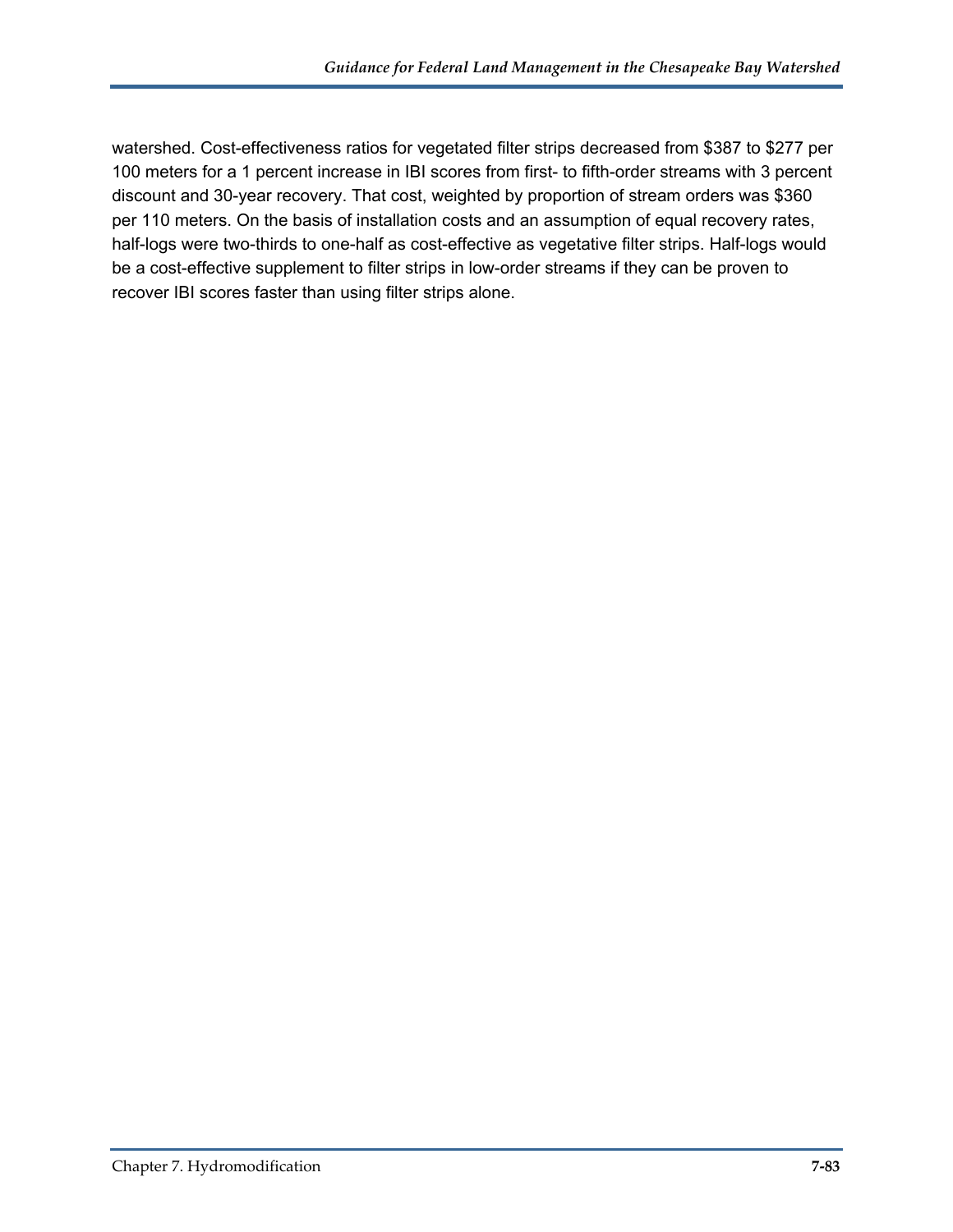### **3.2.30 Vegetated Gabions**

#### *Description*

A gabion is a rectangular basket made of heavily galvanized wire mesh filled with small-to medium-sized rock. The gabions are laced together and installed at the base of a bank to form a structural toe or sidewall. Vegetation can be incorporated by placing live branches between each layer of rock-filled baskets. The branches take root inside the gabions and in the soil behind the structures. Their roots eventually consolidate the structure and bind it to the slope.

- $\boxtimes$  Protect Streambanks and Shorelines from Erosion
- □ Control Upland Sources of Sediment and Nutrients at Dams
- $\Box$  Restore In-stream and Riparian Habitat Function
- □ Reduce Pollutant Sources through Operational and Design Management
- $\boxtimes$  Restore Stream and Shoreline Physical Characteristics

### *Application and Purpose*

The *National Management Measures to Control Nonpoint Sources Pollution from Hydromodification* document (USEPA 2007) contains a chapter on the practice of vegetated gabions. At the time of this writing, no additional information is provided pertaining to this practice. For information on the appropriate use and application for vegetated gabions, see the 2007 guide.

### *Cost Effectiveness*

Vegetated gabions are comparable to vegetated geogrids and vegetated reinforced soil slope, ranging from \$15 to \$40 per square foot. Construction costs vary with the structure's design (materials, depth into the streambed, height and width, and such), site access, time of year, degree and type of associated channel redefinition, and equipment and labor rates.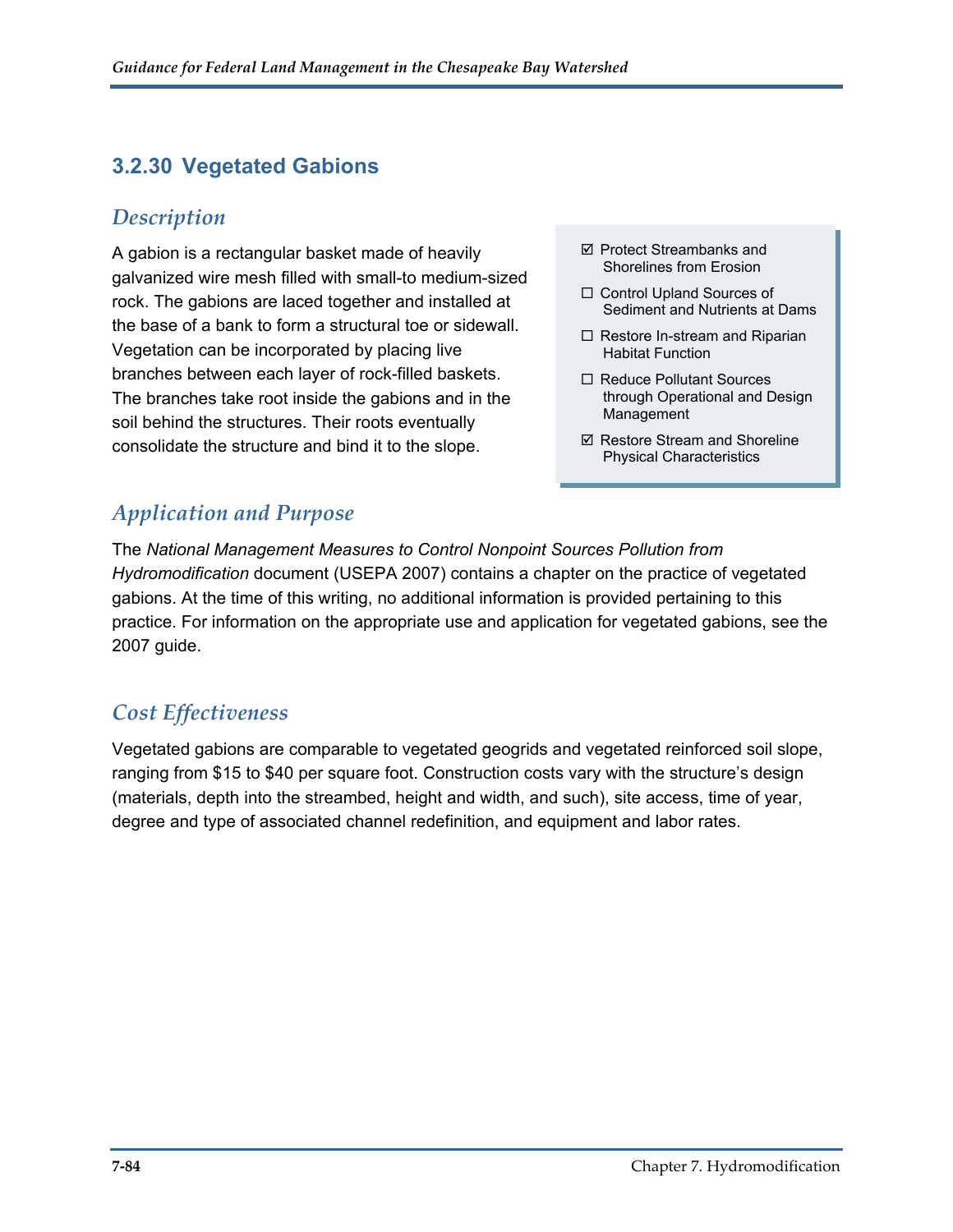### **3.2.31 Vegetated Geogrids**

#### *Description*

Vegetated geogrids are the covering of soil with  $\Box$  Protect Streambanks and Shorelines from Erosion erosion control fabric (geotextile) on the slope of the bank. The erosion control fabric is secured by tucking it into the slope. Live cuttings are placed between the geogrids, and a root structure is established to bind the soil within and behind the geogrids. The toe of the bank is stabilized by layers of rock on top of the same geotextile fabric.

- $\boxtimes$  Protect Streambanks and
- □ Control Upland Sources of Sediment and Nutrients at Dams
- $\Box$  Restore In-stream and Riparian Habitat Function
- □ Reduce Pollutant Sources through Operational and Design Management
- $\boxtimes$  Restore Stream and Shoreline Physical Characteristics

### *Application and Purpose*

The *National Management Measures to Control Nonpoint Sources Pollution from Hydromodification* document (USEPA 2007) has a chapter on the practice of vegetated geogrids. At the time of this writing, no additional information is provided pertaining to this practice. For information on the appropriate use and application for vegetated geogrids, see the 2007 guide.

#### *Cost Data*

Vegetated geogrids range in cost from \$20 to \$40 per square foot depending on the design and construction techniques (Sotir and Fischenich 2003).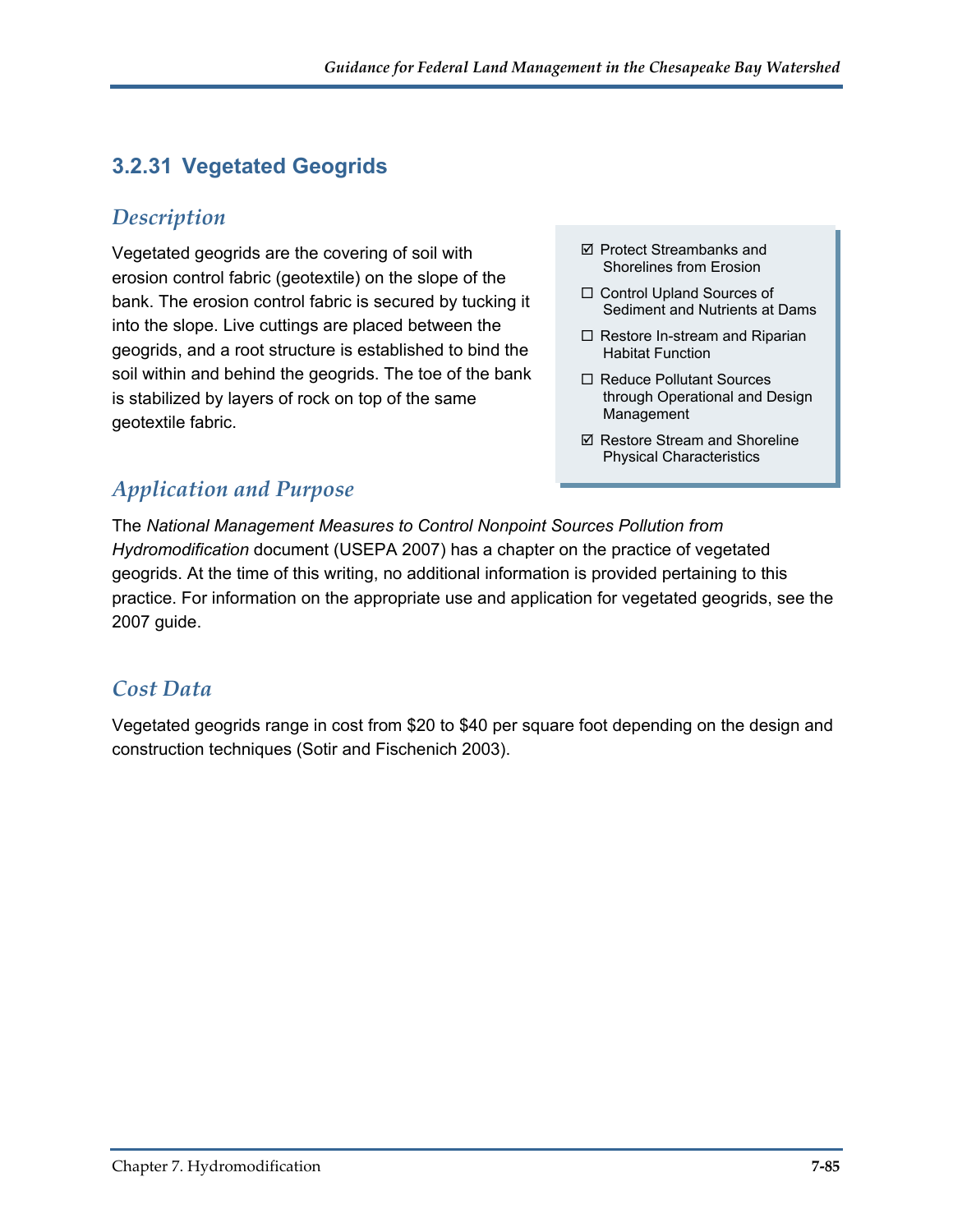### **3.2.32 Vegetated Reinforced Soil Slope (VRSS)**

#### *Description*

The vegetated reinforced soil slope (VRSS) soil system is an earthen structure constructed from living, rootable, live-cut, woody plant material branches, bare root, tubling or container plant stock, along with rock, geosynthetics, geogrids, and/or geocomposites.

### *Application and Purpose*

The *National Management Measures to Control Nonpoint Sources Pollution from Hydromodification* document (USEPA 2007) has a chapter on the practice

- Protect Streambanks and Shorelines from Erosion
- □ Control Upland Sources of Sediment and Nutrients at Dams
- $\Box$  Restore In-stream and Riparian Habitat Function
- □ Reduce Pollutant Sources through Operational and Design Management
- $\boxtimes$  Restore Stream and Shoreline Physical Characteristics

of vegetated reinforced soil slopes. At the time of this writing, no additional information is provided pertaining to this practice. For information on the appropriate use and application for vegetated reinforced soil slopes, see the 2007 guide.

#### *Cost Data*

Vegetated reinforced soil slopes structure costs typically range from \$15 to \$35 per square face foot. These prices do not include design, which can be extensive because of the required geotechnical data collection and analysis. Harvesting, transportation, handling, and storage of the live-cut branch materials or rooted plants can significantly influence cost and are included in the above range.

Construction costs also vary with the structure's design (materials, depth into the streambed, height and width, and such), site access, time of year, degree and type of associated channel redefinition, and equipment and labor rates. Installation is relatively complex because it can require large earth-moving machinery. Installation, excavation, and soil replacement costs are usually high.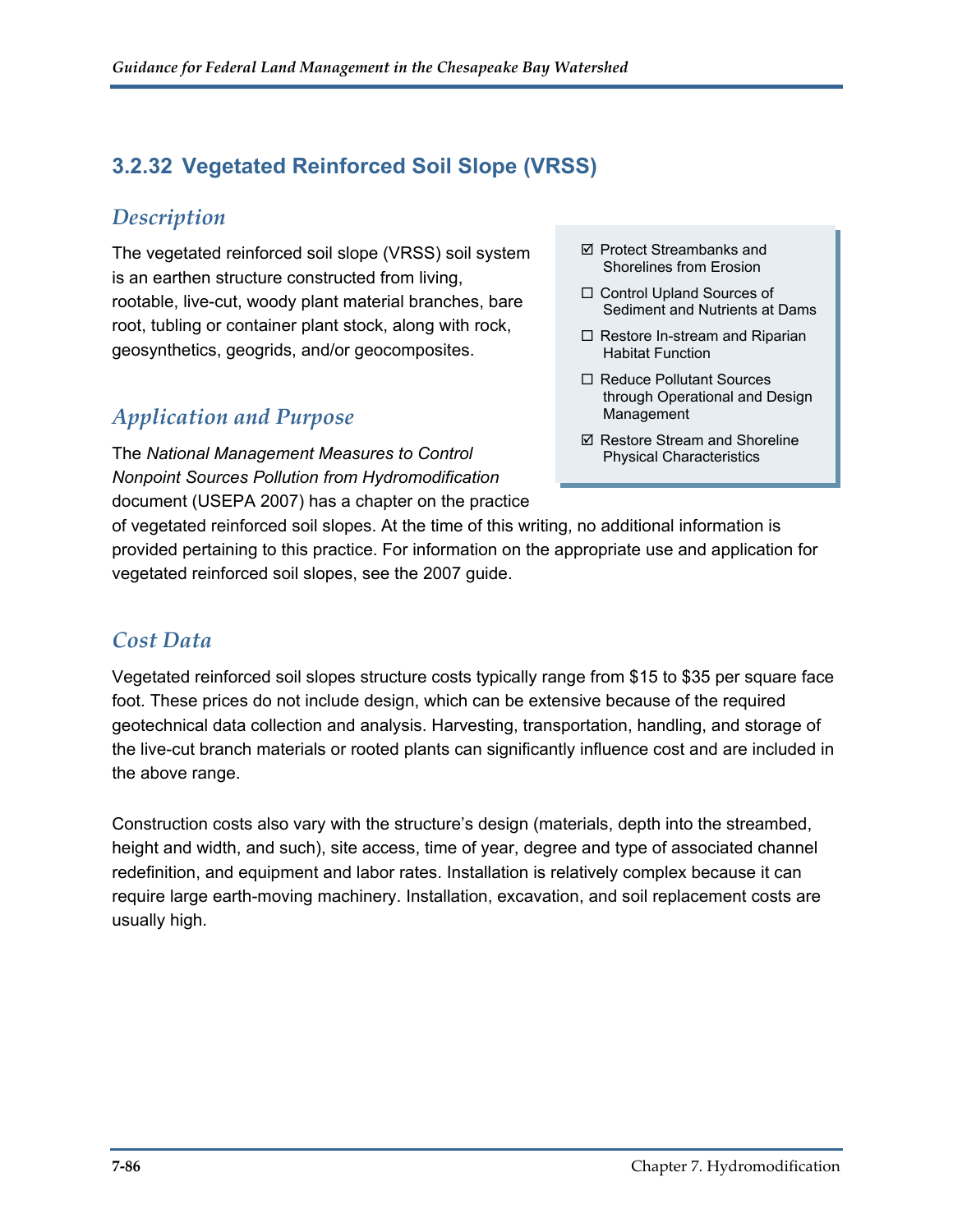#### **3.2.33 Weirs**

#### *Description*

Using weirs is a technique in which boulders or logs are laced across the channel and anchored to the channel bank or bed (or both) to check the water and raise its level for diversion purposes; they are designed to allow overtopping.

### *Application and Purpose*

Low-profile, in-stream structures such as vortex rock weirs and W-weirs are primarily used to create aquatic habitat in the form of scour pools and for grade control

- $\Box$  Protect Streambanks and Shorelines from Erosion
- □ Control Upland Sources of Sediment and Nutrients at Dams
- $\Box$  Restore In-stream and Riparian Habitat Function
- □ Reduce Pollutant Sources through Operational and Design Management
- $\boxtimes$  Restore Stream and Shoreline Physical Characteristics

on incising streams and rivers. Additionally, they are well-suited for channeling flow away from unstable banks. Weirs are used to collect and retain gravel for spawning habitat, to deepen existing resting/jumping pools; to create new pools above or below the structure, to trap sediment, to aerate the water, and to promote deposition of organic debris.

There are several types of weirs, but the two most common types for stream restoration are the W-weir and the rock vortex weir. Both types provide grade control and reduce bank erosion. The weirs accumulate sediment behind the weir arms and create a scour pool downstream of the structure. A rock W-weir is a stone structure composed of footer and vane rocks and consists of four weir arms arranged in a *W* fashion across the channel. A rock vortex weir consists of footer and vane rocks, and the form of the rock vortex weir is parabolic and spans the channel width. The rock vortex weir accumulates sediment behind the weir arms and creates a scour pool downstream of the structure.

Weirs are typically suited for use in moderate to high gradient streams. W-weirs are best used in rivers with bankfull widths greater than 40 feet (12 meters). Weirs should be avoided in channels with bedrock beds or unstable bed substrates, and streams with naturally welldeveloped, pool-riffle sequences.

#### *Cost Data*

Construction costs for weirs are highly variable, depending on width of the channel, size of the stone, availability of materials, and site constraints.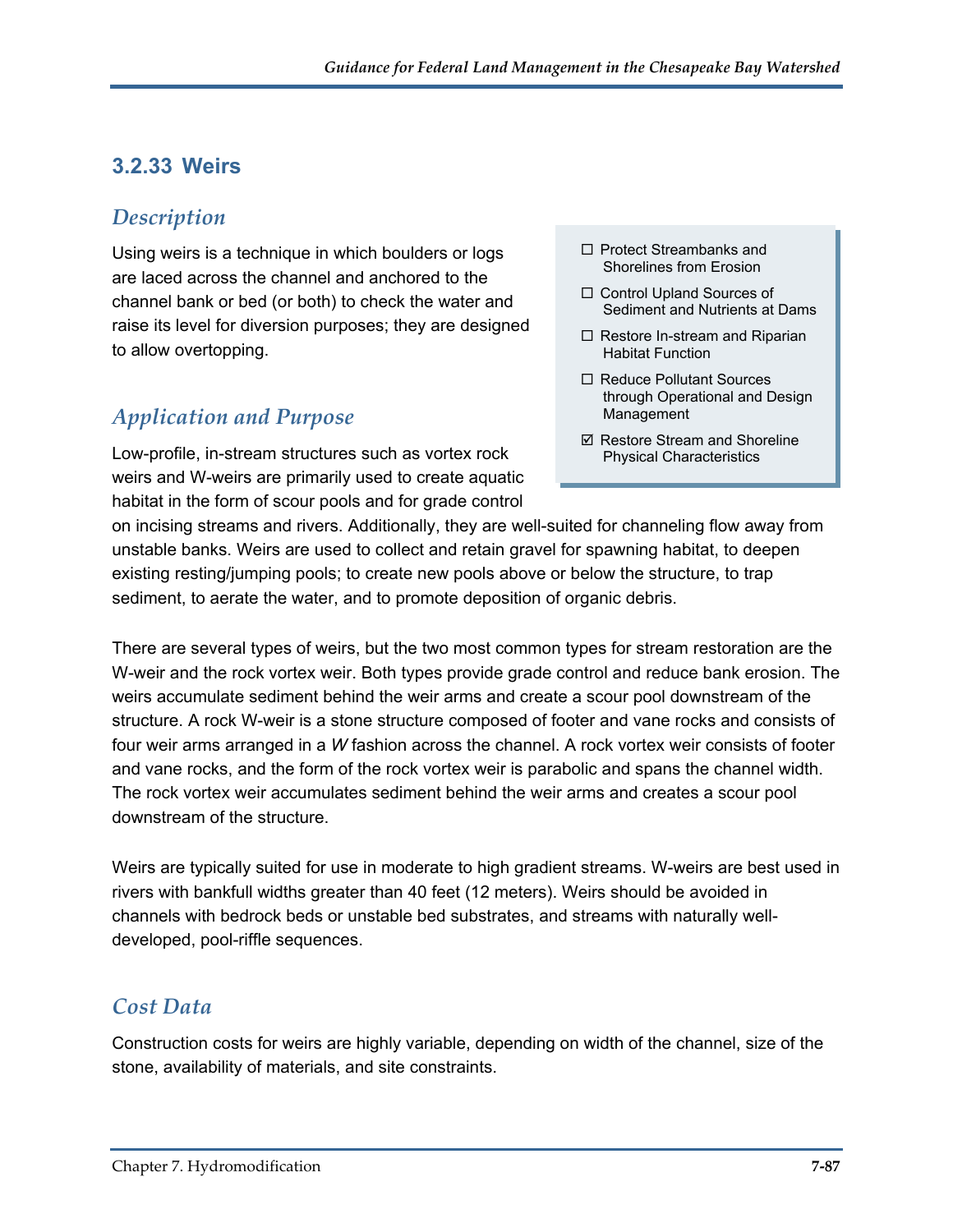#### *Design Guidance and Additional Information*

The following document provides design information and guidance for vanes.

Stream Restoration: A Natural Channel Design Handbook, prepared by the North Carolina Stream Restoration Institute and North Carolina Sea Grant. [http://www.bae.ncsu.edu/programs/extension/wqg/srp/sr\\_guidebook.pdf](http://www.bae.ncsu.edu/programs/extension/wqg/srp/sr_guidebook.pdf)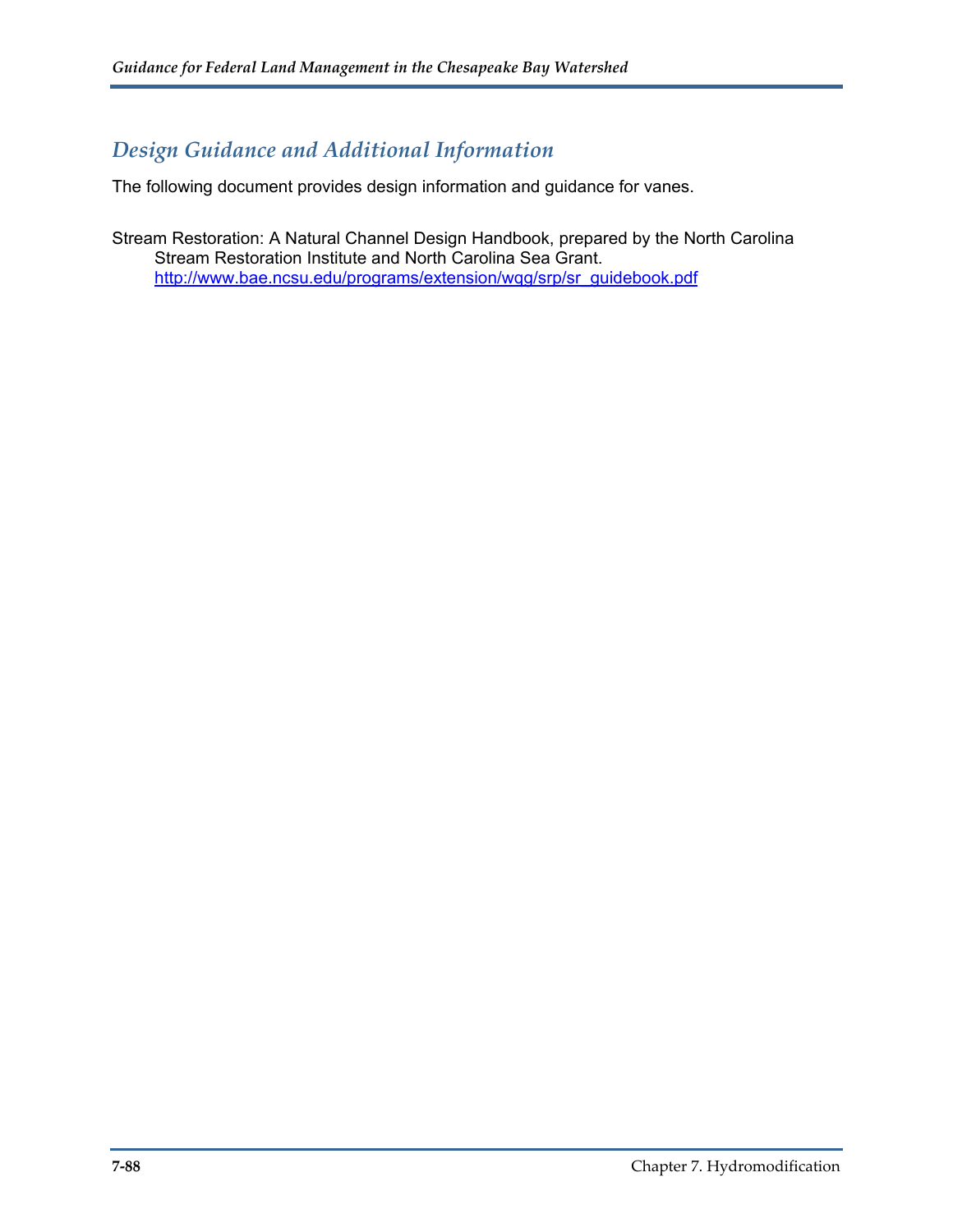### **3.2.34 Wing Deflectors**

#### *Description*

Wing deflectors are devices made of a variety of materials that project outward into the channel from one or both streambanks but do not extend entirely across the channel. Wing deflectors are especially effective in wide, shallow, low-gradient streams to create pools and cover.

### *Application and Purpose*

Wing deflectors are designed to deflect flows away from the bank and create scour pools by constricting

- $\Box$  Protect Streambanks and Shorelines from Erosion
- □ Control Upland Sources of Sediment and Nutrients at Dams
- $\Box$  Restore In-stream and Riparian Habitat Function
- □ Reduce Pollutant Sources through Operational and Design Management
- $\boxtimes$  Restore Stream and Shoreline Physical Characteristics

the channel and accelerating flow. The structures can be installed in series on alternate streambanks to produce a meandering thalweg and stream diversity. The most common design is a rock and rock-filled log crib deflector structure. The design bases the size of the structure on anticipated scour. These structures need to be installed far enough downstream from riffle areas to avoid backwater effects that could drown out or damage the riffle. This design should be employed in streams with low physical habitat diversity, particularly channels that lack pool habitats. Construction on a sand bed stream can be susceptible to failure and should be constructed with the use a filter layer or geotextile fabric beneath the wing deflector structure (FISRWG 1998).

When two wing deflectors are placed opposite each other, they serve to narrow or constrict the flow of water. The double wing deflector is more often used in urban applications because it forces the water toward the center of the channel and deepens the baseflow channel. Double wing deflectors also create an area of increased velocity between them, enhancing riffle habitat between and just upstream of the structure. This increased velocity also creates an area of scour, creating pool habitat downstream of the structure. The construction is the same as a single wing deflector except that in some instances, a rock sill at the stream invert can connect the two structures.

Both single and double wing deflectors have significant habitat enhancement potential. These structures enhance habitat through pool formation, the narrowing and deepening of the baseflow channel, and the enhancement of riffle habitat. Deflectors protect the bank in the immediate area and provide desirable changes to the stream flow patterns. They are relatively easy to construct, inexpensive, easily modified to suit on-site conditions, and are adaptable for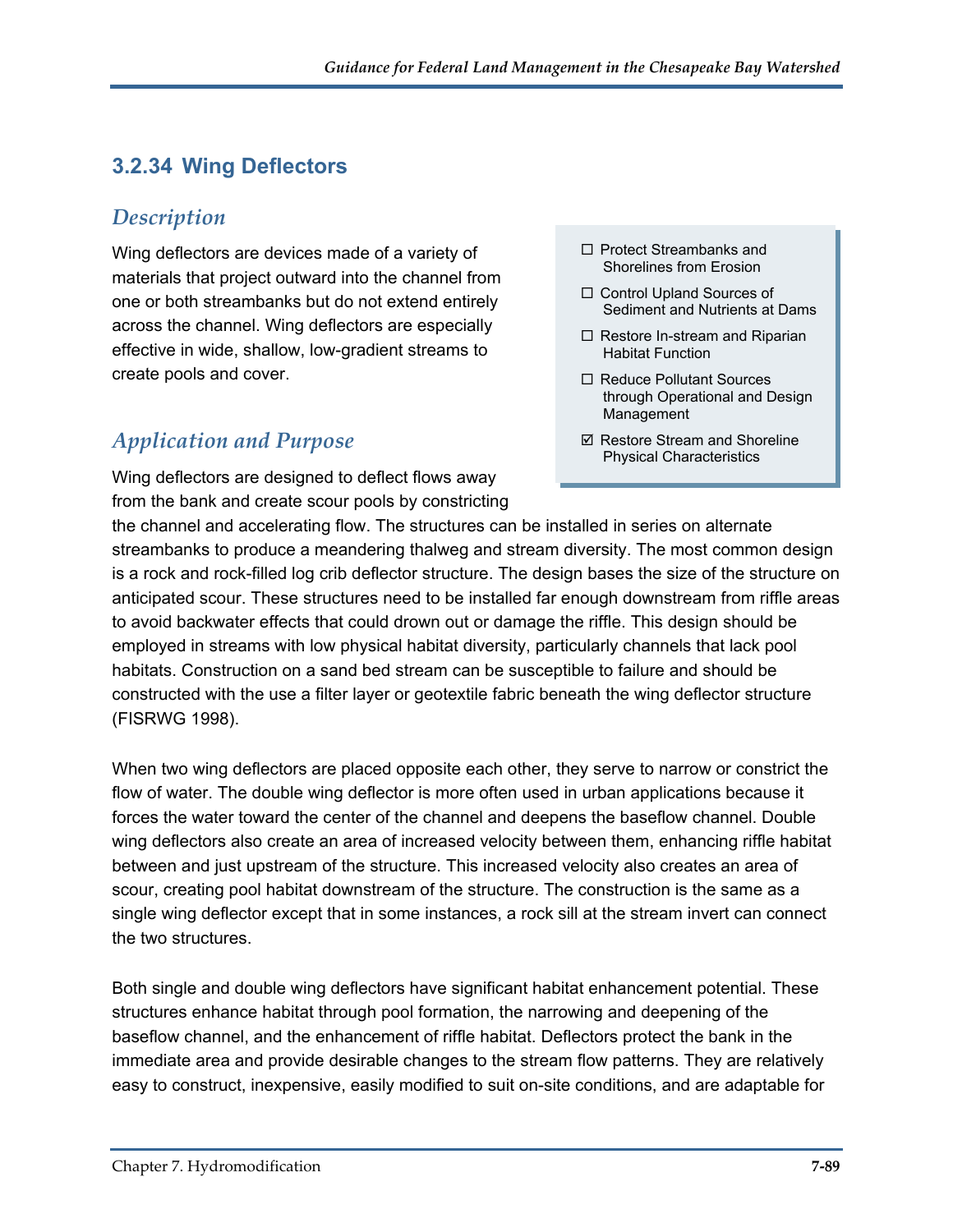use with other treatments. They are significantly cheaper to install than dam-type structures. They are effective in sections of streams where the banks are too low or too wide for dams.

The following limitations apply to stream deflectors:

- Deflectors should not be used in unstable streams that do not retain a constant planform or are actively incising at a moderate to high rate.
- Deflectors are ineffective in bedrock channels because minimal bed scouring occurs. Conversely, streams with fine sand, silt, or otherwise unstable substrate should be avoided because significant undercutting can destroy the measures.
- Deflectors should not be used in stream reaches that exceed a 3 percent gradient.
- Deflectors should not be used in streams with large sediment or debris loads.
- Banks opposite these structures should be monitored for excessive erosion.

#### *Design Guidance and Additional Information*

#### **Additional Resources**

FISRWG (Federal Interagency Stream Restoration Working Group). 1998. Stream Corridor Restoration: Principles, Processes, and Practices. Federal Interagency Stream Restoration Working Group. [http://www.nrcs.usda.gov/technical/stream\\_restoration/PDFFILES/APPENDIX.pdf](http://www.nrcs.usda.gov/technical/stream_restoration/PDFFILES/APPENDIX.pdf).

- Massachusetts DEP. 2006. Massachusetts Nonpoint Source Pollution Management Manual: Wing Deflectors. Massachusetts Department of Environmental Protection, Boston, MA. [http://projects.geosyntec.com/NPSManual/Fact%20Sheets/Wing%20Deflectors.pdf.](http://projects.geosyntec.com/NPSManual/Fact%20Sheets/Wing%20Deflectors.pdf)
- Mississippi State University, Center for Sustainable Design. 1999. Water Related Best Management Practices in the Landscape: Single Wing Deflector. Prepared for the U.S. Department of Agriculture, Natural Resource Conservation Service, Watershed Science Institute.<http://www.abe.msstate.edu/csd/NRCS-BMPs/pdf/streams/bank/singlewing.pdf>.
- Mississippi State University, Center for Sustainable Design. 1999. Water Related Best Management Practices in the Landscape: Double Wing Deflector. Prepared for the U.S. Department of Agriculture, Natural Resource Conservation Service, Watershed Science Institute. [http://abe.msstate.edu/csd/NRCS-BMPs/pdf/streams/bank/doublewing.pdf.](http://abe.msstate.edu/csd/NRCS-BMPs/pdf/streams/bank/doublewing.pdf)
- Ohio DNR (Department of Natural Resources). 2007. *Ohio Stream Management Guide: Deflectors*. Ohio Department of Natural Resources. [http://www.ohiodnr.com/pubs/fs\\_st/streamfs/tabid/4178/Default.aspx](http://www.ohiodnr.com/pubs/fs_st/streamfs/tabid/4178/Default.aspx).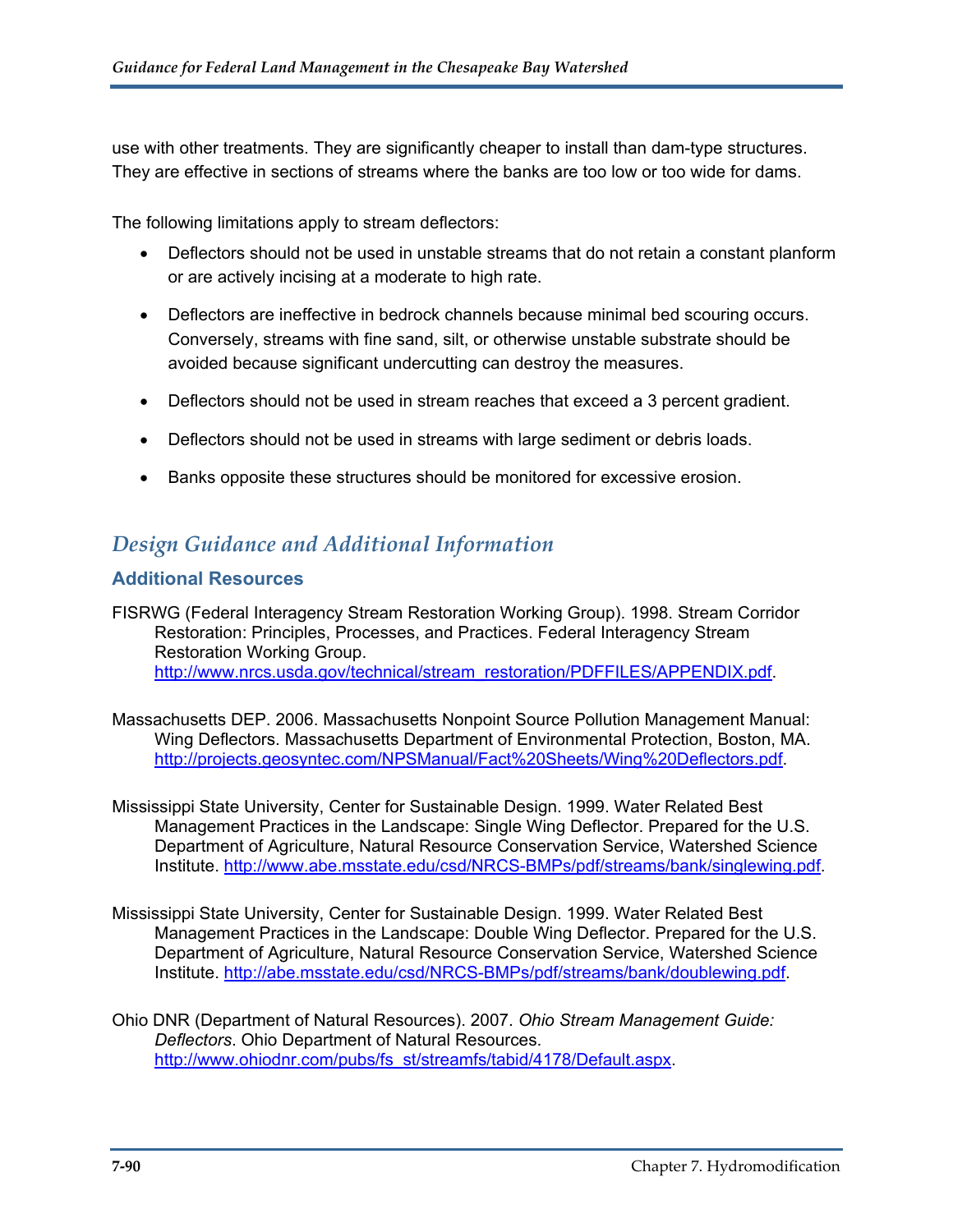SMRC (Stormwater Manager's Resource Center). No date. Stream Restoration: Flow Deflection/Concentration Practices. The Stormwater Manager's Resource Center. [http://www.stormwatercenter.net/Assorted%20Fact%20Sheets/Restoration/flow\\_deflection](http://www.stormwatercenter.net/Assorted%20Fact%20Sheets/Restoration/flow_deflection.htm) [.htm.](http://www.stormwatercenter.net/Assorted%20Fact%20Sheets/Restoration/flow_deflection.htm)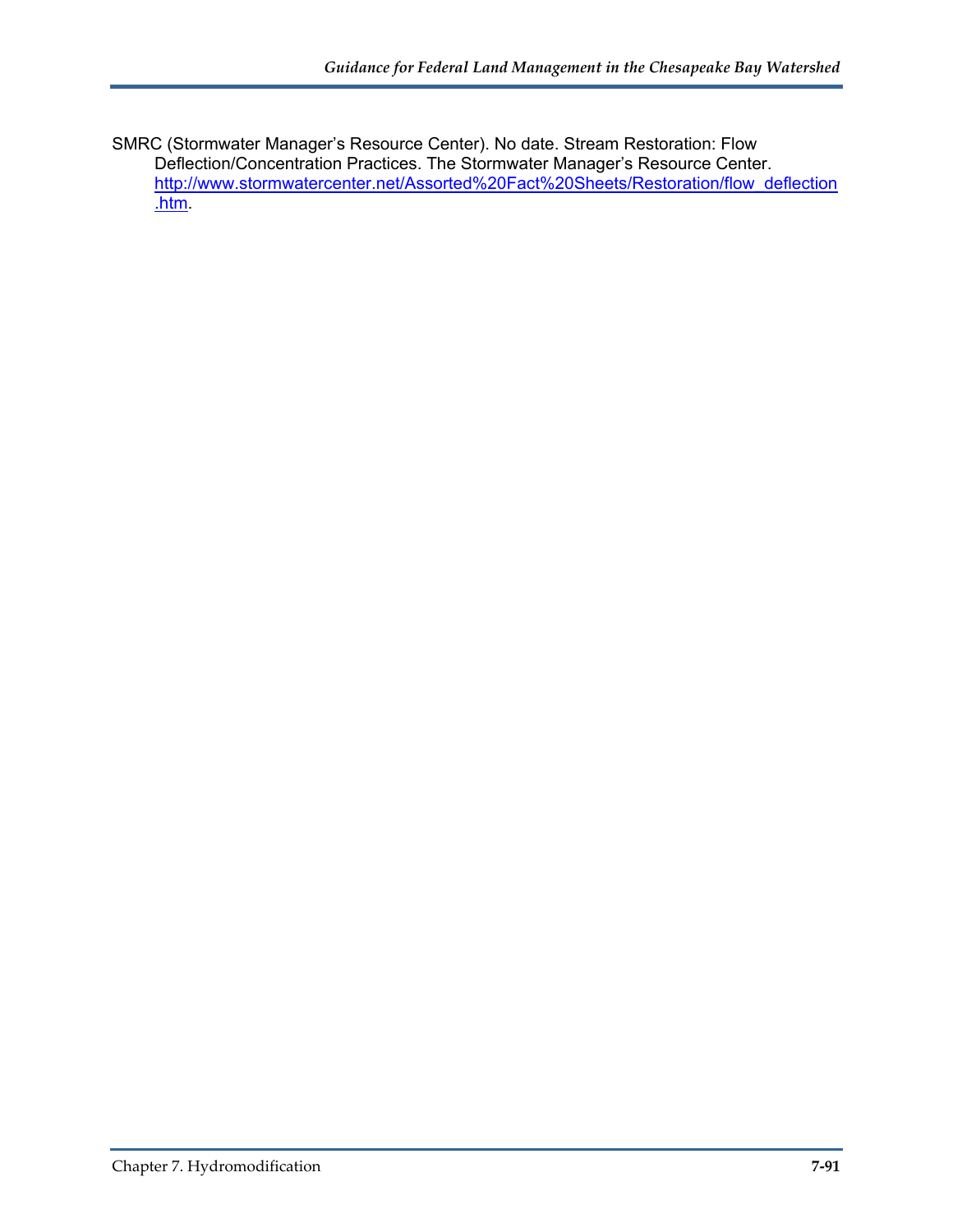# **4 References**

- Ahearn, D.S., R.W. Sheibley, and R. Dalhlgren. 2005. Effects of river regulation on water quality in the lower Mokelumne River, California. *River Research and Applications* 21(6):651–670.
- Alexander, G.G., and J.D. Allan. 2006. Stream restoration in the Upper Midwest, USA. *Restoration Ecology* 14(4):595–604.
- Alexander, G.G., and J.D. Allan. 2007. Ecological success in stream restoration: Case studies from the midwestern United States. *Environmental Management* 40(2):245–255.
- Allen, H., and C. Fischenich. 2000. *Coir Geotextile Roll and Wetland Plants for Streambank Erosion Control*. U.S. Army Corps of Engineers, Ecosystem Management and Restoration Ecosystem Research Program, Vicksburg, MS.
- Beechie, T., G. Pess, and P. Roni. 2008. Setting river restoration priorities: a review of approaches and a general protocol for identifying and prioritizing actions. *North American Journal of Fisheries Management* 28(3):891–905.
- Bernhardt, E.S., M.A. Palmer, J.D. Allan, G. Alexander, K. Barnas, S. Brooks, J. Carr, S. Clayton, C. Dahm, J. Follstad-Shah, D. Galat, S. Gloss, P. Goodwin, D. Hart, B. Hassett, R. Jenkinson, S. Katz, G.M. Kondolf, P.S. Lake, R. Lave, J.L. Meyer, T.K. O'Donnell, L. Pagano, B. Powell, and E. Sudduth. 2005. Ecology - Synthesizing US river restoration efforts. *Science* 308(5722):636–637.
- Blankenship, K. 2009. Living shoreline project protects waterfowl habitat. Alliance for the Chesapeake Bay. Baltimore, MD. *Bay Journal* 19:1.
- Booth, D.B., J.R. Karr, S. Schauman, C.P. Konrad, S.A. Morley, M.G. Larson, and S.J. Burges. 2004. Reviving urban streams: Land use, hydrology, biology, and human behavior. *Journal of the American Water Resources Association* 40(5):1351–1364.
- Born, S.M., K.D. Genskow, T.L. Filbert, N. Hernandez-Mora, M.L. Keefer and K.A. White. 1998. Socioeconomic and institutional dimensions of dam removals: the Wisconsin experience. *Environ Mgt* 22:359–70.
- Brussock, P.P., A.V. Brown, and J.C. Dixon. 1985. Channel form and stream ecosystem models. *Water Resources Bulletin* 21:859–866.
- Bukaveckas, P.A. 2007. Effects of channel restoration on water velocity, transient storage, and nutrient uptake in a channelized stream. *Environmental Science & Technology* 41(5):1570–1576.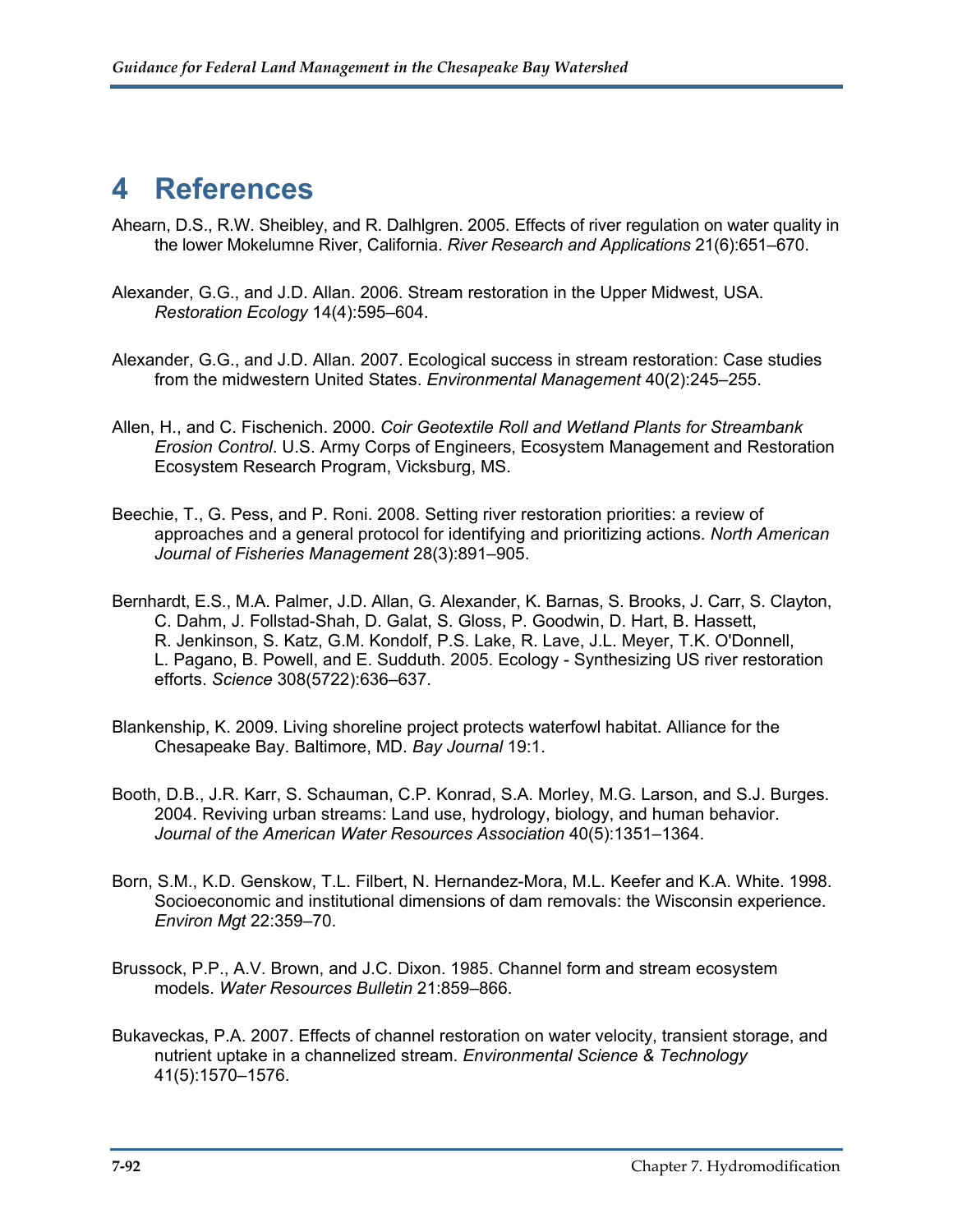- Bushaw-Newton, K.L., D.D. Hart, J.E. Pizzuto, J.R. Thomson, J. Egan, J.T. Ashley, T.E. Johnson, R.J. Horwitz, M. Keeley, J. Lawrence, D. Charles, C. Gatenby, D.A. Kreeger, T. Nightengale, R.L. Thomas, and D.J. Velinsky. 2002. An integrative approach towards understanding ecological responses to dam removal: The Manatawny Creek Study. *Journal of the American Water Resources Association* 38(6):1581–1599.
- Chang, H.H. 2008. Case study of fluvial modeling of river responses to dam removal. *Journal of Hydraulic Engineering-ASCE* 134(3):295–302.
- Charbonneau, R., and V.H. Resh. 1992. Strawberry creek on the University of California, Berkeley campus: A case history of urban stream restoration. *Aquatic Conservation: Marine and Freshwater Ecosystems* 2(4):293–307.
- Chesapeake Bay Program. 2009. *Bay Barometer: A Health and Restoration Assessment of the Chesapeake Bay and Watershed in 2008*. EPA-903-R-09-001. Chesapeake Bay Program, Annapolis, MD.
- D'Angelo, D.J., S.V. Gregory, L.R. Ashkenas, and J.L. Meyer. 1997. Physical and biological linkages within a stream geomorphic hierarchy: a modeling approach. *N. Am. Benthol. Soc.* 16(3):480–502.
- Doyle, M.W., E.H. Stanley, and J.M. Harbor. 2003. Hydrogeomorphic controls on phosphorus retention in streams. *Water Resources Research* 39(6).
- Doyle, M.W., E.H. Stanley, C.H. Orr, A.R. Selle, S.A. Sethi, and J.M. Harbor. 2005. Stream ecosystem response to small dam removal: Lessons from the Heartland. *Geomorphology* 71(1–2):227–244.
- FISRWG (Federal Interagency Stream Restoration Working Group). 1998. *Stream Corridor Restoration: Principles, Processes, and Practices*. GPO Item No. 0120-A; SuDocs No. A 57.6/2:EN 3/PT.653. Federal Interagency Stream Restoration Working Group.
- Frimpong, E.A., J.G. Lee, and T.M. Sutton. 2006. Cost effectiveness of vegetative filter strips and instream half-logs for ecological restoration. *Journal of the American Water Resources Association* 42(5):1349–1361.
- Frissell, C.A., W.J. Liss, C.E. Warren, and M.D. Hurley. 1986. A hierarchical framework for stream habitat classification: viewing streams in a watershed context. *Environmental Management* 10:199– 214.
- Gillilan, S., K. Boyd, T. Hoitsma, and M. Kauffman. 2005. Challenges in developing and implementing ecological standards for geomorphic river restoration projects: a practitioner's response to *Palmer et al.* 2005. *Journal of Applied Ecology* 42(2):223–227.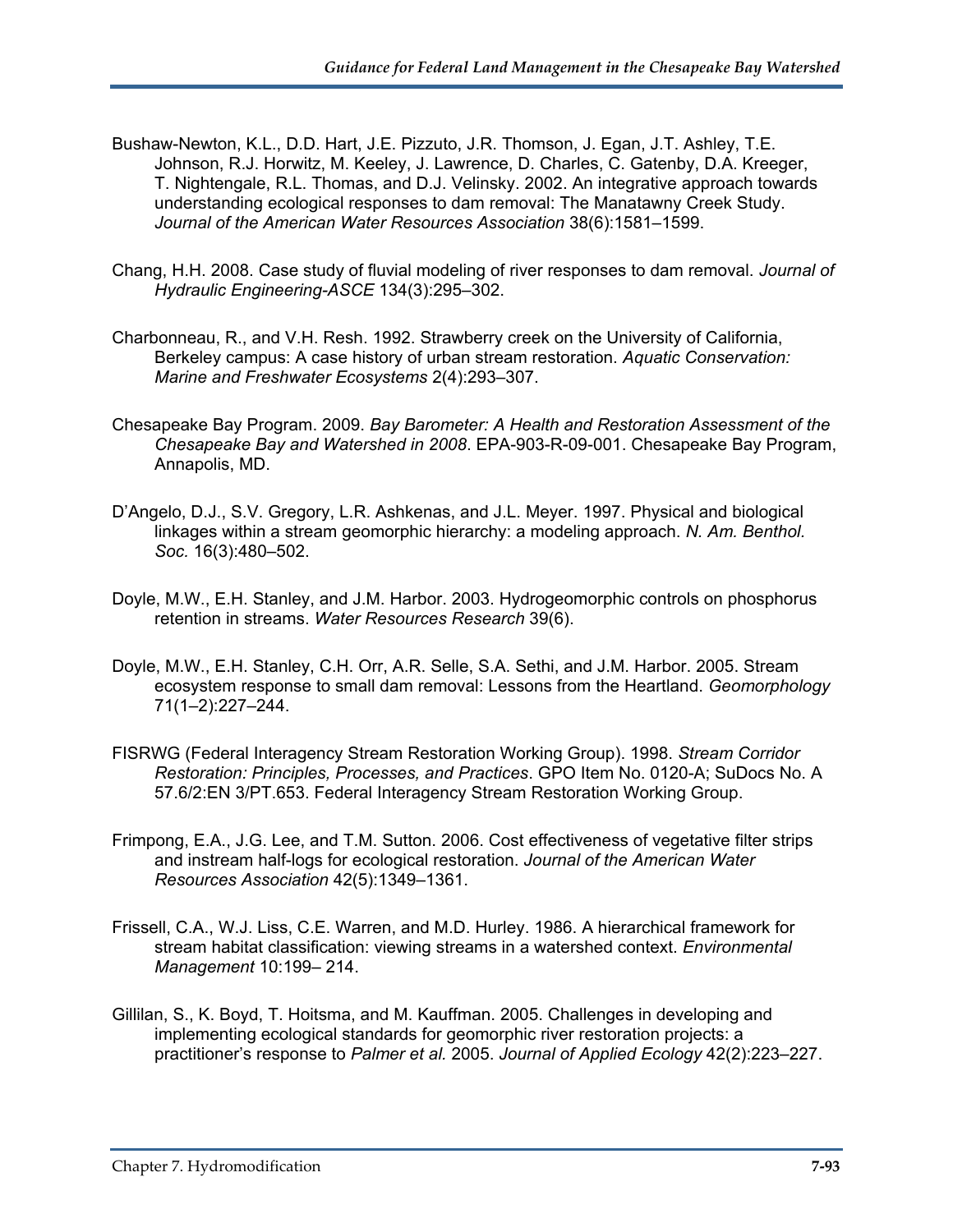- Graf, W.L. 2006. Downstream hydrologic and geomorphic effects of large dams on American rivers. *Geomorphology* 79(3–4):336–360.
- Gray, D.H., and R.B. Sotir. 1996. *Biotechnical Soil Bioengineering Slope Stabilization: A Practical Guide for Erosion Control*. John Wiley and Sons, New York, NY.
- Harrison, J.A., R.J. Maranger, R.B. Alexander, A.E. Giblin, P.A. Jacinthe, E. Mayorga, S.P. Seitzinger, D.J. Sobota, and W.M. Wollheim. 2009. The regional and global significance of nitrogen removal in lakes and reservoirs. *Biogeochemistry* 93(1–2):143–157.
- Hassett, B., M. Palmer, E. Bernhardt, S. Smith, J. Carr, and D. Hart. 2005. Restoring watersheds project by project: trends in Chesapeake Bay tributary restoration. *Frontiers in Ecology and the Environment* 3(5):259–267.
- Hassett, B.A., M.A. Palmer, and E.S. Bernhardt. 2007. Evaluating stream restoration in the Chesapeake Bay watershed through practitioner interviews. *Restoration Ecology* 15(3):563–572.
- He, Z.G., W.M. Wu, F.D. Shields Jr. 2009. Numerical analysis of effects of large wood structures on channel morphology and fish habitat suitability in a Southern U.S. sandy creek. *Ecohydrology* 2(3):370–380.
- Hilgartner, W.B., and G.S. Brush. 2006. Prehistoric habitat stability and post-settlement habitat change in a Chesapeake Bay freshwater tidal wetland, USA. *Holocene* 16(4):479–494.
- Jacobson, R.B., and D.J. Coleman. 1986. Stratigraphy and recent evolution of Maryland Piedmont flood plains. *American Journal of Science* 286:617–637.
- Jannsson, R., H. Backx, A.J. Boulton, M. Dixon, D. Dugeon, F.M.R. Hughes, K. Nakamura, E.H. Stanley, and K. Tockner. 2005. Stating mechanisms and refining criteria for ecologically successful river restoration: a comment on *Palmer et al.* 2005. *Journal of Applied Ecology* 42(2):218–222.
- Johnson, P.A., and E.R. Brown. 2000. Stream assessment for multicell culvert use. *Journal of Hydraulic Engineering*, ASCE, 381–386.
- Kaushal, S.S., P.M. Groffman, P.M. Mayer, E. Striz, and A.J. Gold. 2008. Effects of stream restoration on denitrification in an urbanizing watershed. *Ecological Applications* 18(3):789–804.
- Klocker, C.A., S.S. Kaushal, P.M. Groffman, P.M. Mayer, and R.P. Morgan. 2009. Nitrogen uptake and denitrification in restored and unrestored streams in urban Maryland, USA. *Aquatic Sciences* 71(4):411–424.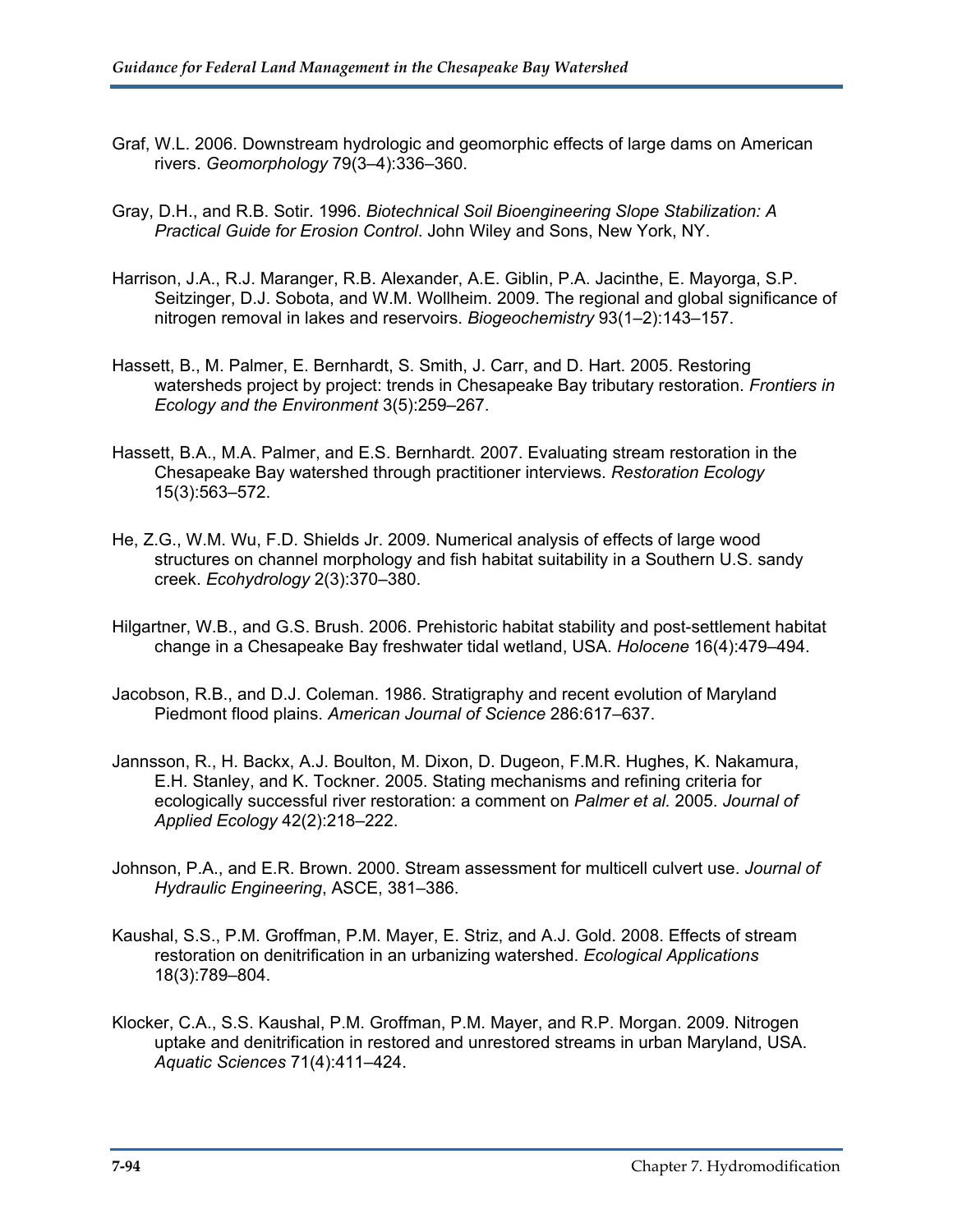- Kondolf, G.M., P.L. Angermeier, K. Cummins, T. Dunne, M. Healey, W. Kimmerer, P.B. Moyle, D. Murphy, D. Patten, S. Railsback, D.J. Reed, R. Spies, and R. Twiss. 2008. Projecting Cumulative Benefits of Multiple River Restoration Projects: An Example from the Sacramento-San Joaquin River System in California. *Environmental Management* 42(6):933–945.
- Kuhnle, R.A., R.L. Bingner, C.V. Alonso, C.G. Wilson, and A. Simon. 2008. Conservation practice effects on sediment load in the Goodwin Creek Experimental Watershed. *Journal of Soil and Water Conservation* 63(6):496–503.
- Langendoen, E.J., R. R. Lowrance, and A. Simon. 2009. Assessing the impact of riparian processes on streambank stability. *Ecohydrology* 2(3):360–369.
- Litvan, M.E., T.W. Stewart, C.L. Pierce and C.J. Larson. 2008. Effects of grade control structures on the macroinvertebrate assemblage of an agriculturally impacted stream. *River Research and Applications* 24(2):218–233.
- Martini, E.C. 1998. Wisconsin's Milldam act: drawing new lessons from an old law. *Wisconsin Law Review* 1998:1306–1336.
- Merritt, D.M., M.L. Scott, N.L. Poff, G.T. Auble, and D.A. Lytle. 2010. Theory, methods and tools for determining environmental flows for riparian vegetation: riparian vegetation-flow response guilds. *Freshwater Biology* 55(1):206–225.
- Mulholland, P.J., A.M. Helton, G.C. Poole, R.O. Hall, S.K. Hamilton, B.J. Peterson, J.L. Tank, L.R. Ashkenas, L.W. Cooper, and S.L. Johnson. 2008. Stream denitrification across biomes and its response to anthropogenic nitrate loading. *Nature* 452(7184):202–205.
- Olden, J.D., and R.J. Naiman. 2010. Incorporating thermal regimes into environmental flows assessments: modifying dam operations to restore freshwater ecosystem integrity. *Freshwater Biology* 55(1):86-107.
- Palmer, M.A., E.S. Bernhardt, J.D. Allan, P.S. Lake, G. Alexander, S. Brooks, J. Carr, S. Clayton, C.N. Dahm, J. Follstand Shah, D.L. Galat, S.G. Loss, P. Goodwin, D.D. Hart, B. Hassett, R. Jenkinson, G.M. Kondolf, R. Lave, J.L. Meyer, T.K. O'Donnell, L. Pagano, and E. Sudduth. 2005. Standards for ecologically successful river restoration. *Journal of Applied Ecology* 42(2):208–217.
- Pezeshki S.R., S. Li, F.D. Shields Jr., and L.T. Martin. 2007. Factors governing survival of black willow (*Salix nigra*) cuttings in a field restoration project. *Ecological Engineering*  29(1):56–65.

Pizzuto, J.E. 2002. Effects of dam removal on river form and process. *BioScience* 52:683–691.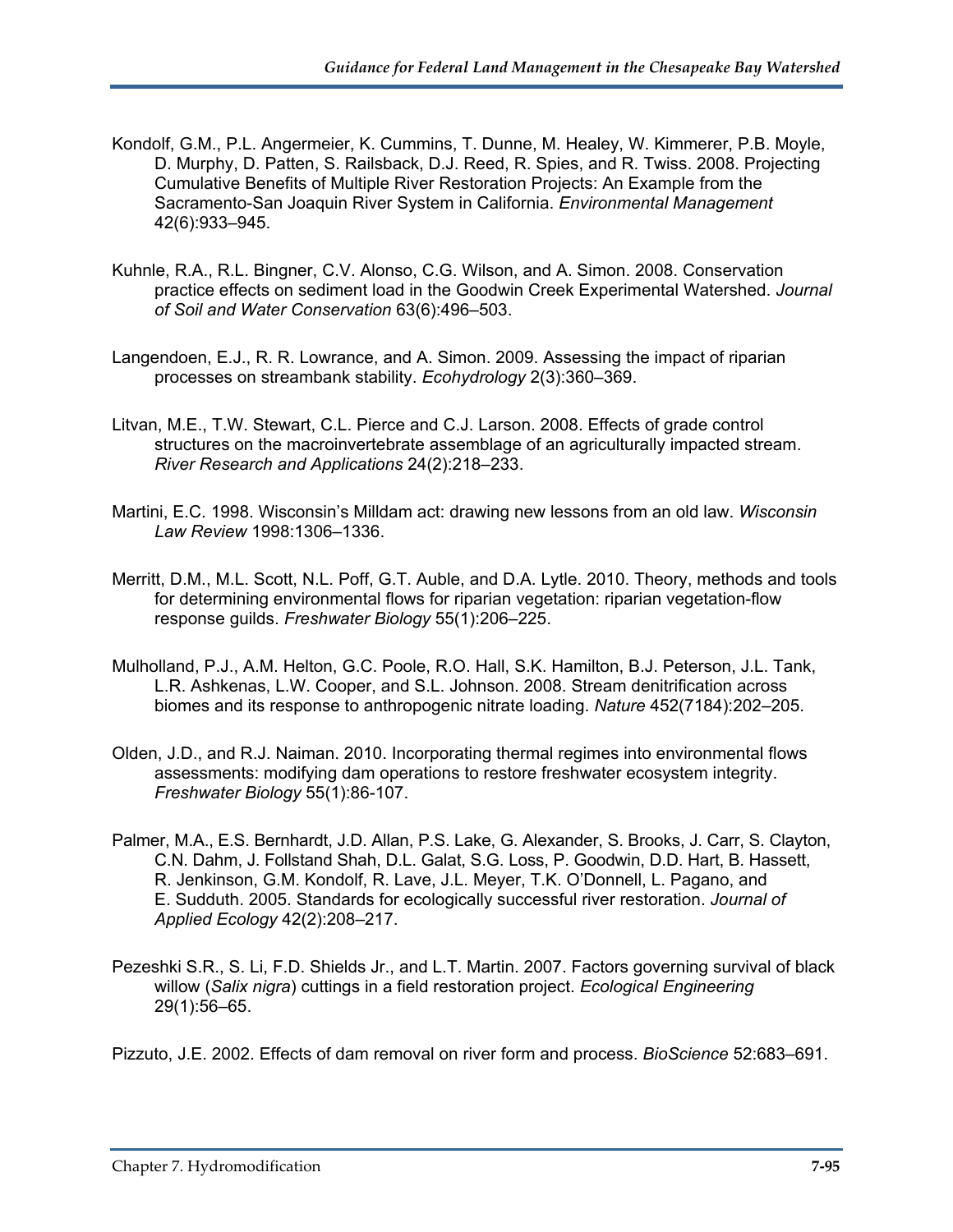- Purcell, A.H., C. Friedrich, and V.H. Resh. 2002. An assessment of a small urban stream restoration project in northern California. *Restoration Ecology* 10:685–694.
- Roberts, B.J., P.J. Mulholland, and J.N. Houser. 2007. Effects of upland disturbance and instream restoration on hydrodynamics and ammonium uptake in headwater streams. *Journal of the North American Benthological Society* 26(1):38–53.
- Roni, P., K. Hanson, and T. Beechie. 2008. Global review of the physical and biological effectiveness of stream habitat rehabilitation techniques. *North American Journal of Fisheries Management* 28(3):856–890.

Rosgen, D. 1996. *Applied River Morphology*. Wildland Hydrology, Pagosa Springs, CO.

- Schenk, E.R., and C.R. Hupp. 2009. Legacy effects of colonial millponds on floodplain sedimentation, bank erosion, and channel morphology, Mid-Atlantic, USA. *Journal of the American Water Resources Association* 45(3):597–606.
- Schueler, T. 1994. The importance of imperviousness. Center for Watershed Protection. Ellicott City, MD. *Watershed Protection Techniques* 1(3):100 –111.
- Schwartz, J.S., and E.E. Herricks. 2007. Evaluation of pool-riffle naturalization structures on habitat complexity and the fish community in an urban Illinois stream. *River Research and Applications* 23(4):451–466.
- Shields, F.D. Jr., A. Simon, and S.M. Dabney. 2009. Streambank dewatering for increased stability. *Hydrological Processes* 23(11):1537–1547.
- Shields, F.D. Jr., N. Morin, C.M. Cooper. 2004. Large woody debris structures for sand-bed channels. *Journal of Hydraulic Engineering* 130(3):208–217.
- Shields, F.D., R.R. Copeland, P.C. Klingeman, M.W. Doyle, and A. Simon. 2003. Design for stream restoration. *Journal of Hydraulic Engineering-ASCE* 129(8):575–584.
- Simon, A., N.L. Bankhead, V. Mahacek, and E.J. Langendoen. 2009. Quantifying reductions of mass-failure frequency and sediment loadings from streambanks using toe protection and other means: Lake Tahoe, USA. *Journal of the American Water Resources Association*. 45(1):1–17.
- Skalak, K., J. Pizzuto, and D.D. Hart. 2009. Influence of small dams on downstream channel characteristics in Pennsylvania and Maryland: Implications for the long-term geomorphic effects of dam removal. *Journal of the American Water Resources Association* 45(1):97–109.
- Sotir and Fischenich. 2003. *Vegetated Reinforced Soil Slope Streambank Erosion Control*. Engineer Research and Development Center, Vicksburg, MS.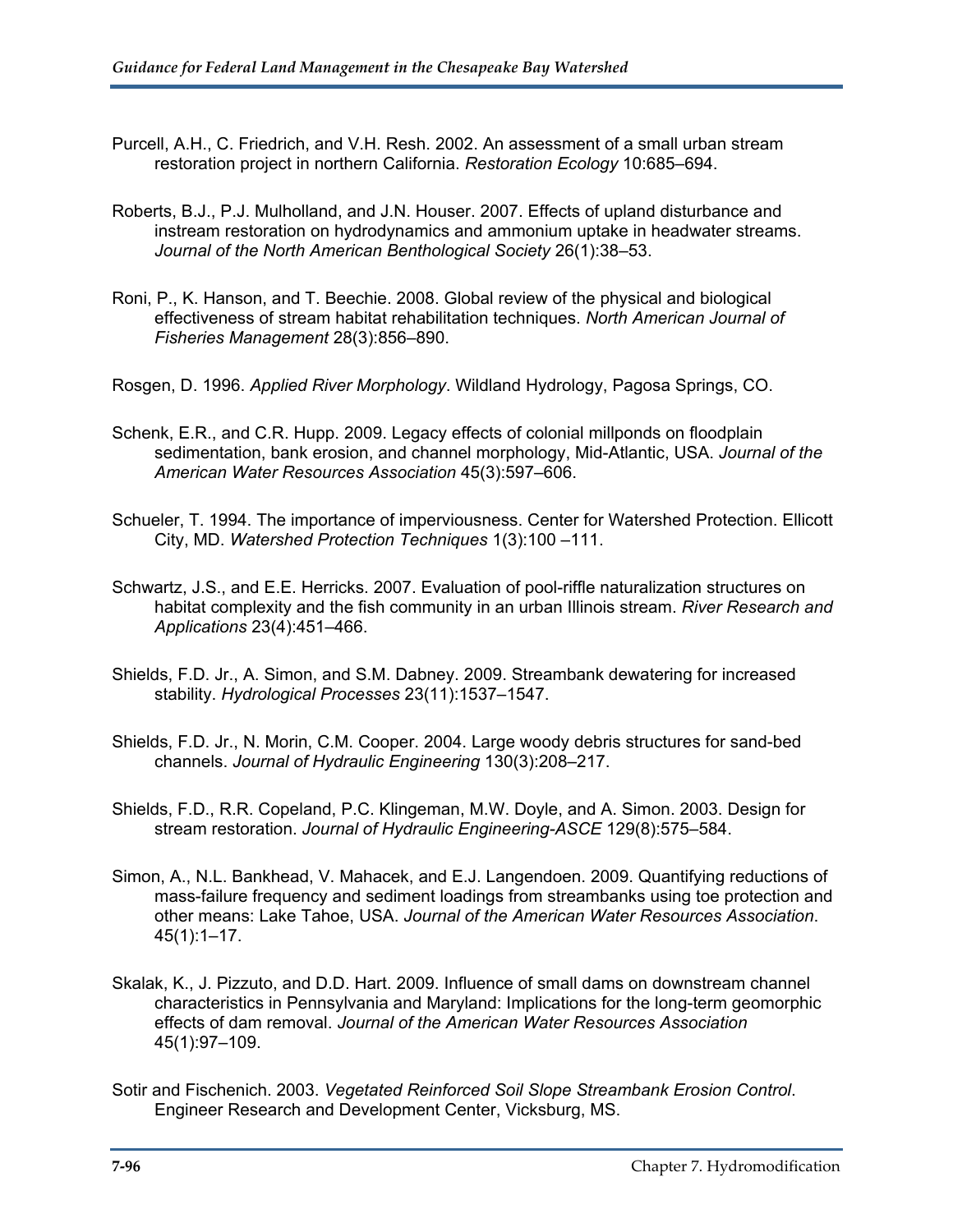- Stanley, E.H., and M.W. Doyle. 2002. A geomorphic perspective on nutrient retention following dam removal. *Bioscience* 52(8):693–701.
- Tennessee Valley Authority. No Date. *Tailwater Improvements: Improving Water Quality Below TVA Hydropower Dams*. Tennessee Valley Authority, Knoxville, TN. Accessed February 19, 2010.
- Urbonas, B.R. 2001. Linking Stormwater BMP Designs and Performance to Receiving Water Impact Mitigation. In *Proceedings of An Engineering Foundation Conference, Environmental and Water Resources Institute of the American Society of Civil Engineers*, Snowmass Village, CO, August 19–24, 2001.
- USDA-FS (U.S. Department of Agriculture–Forest Service). 2002. *A Soil Bioengineering Guide for Streambank and Lakeshore Stabilization*. U.S. Department of Agriculture Forest Service, Technology and Development Program, San Dimas, CA.
- USDA-NRCS (U.S. Department of Agriculture–Natural Resources Conservation Service). 1992. *Engineering Field Handbook*. U.S. Department of Agriculture, Washington, DC.
- USEPA (U.S. Environmental Protection Agency). 2007. *National Management Measures to Control Nonpoint Source Pollution from Hydromodification.* EPA 841-B-07-002. U.S. Environmental Protection Agency, Office of Water, Washington, DC.
- USGS (U.S. Geological Survey). 2003. *A Summary Report of Sediment Processes in Chesapeake Bay and Watershed*. Water-Resources Investigations Report 03-4123, 2003. U.S. Geological Survey, Reston, VA.
- Valett, H.M., C.L. Crenshaw, and P.F. Wagner. 2002. Stream nutrient uptake, forest succession, and biogeochemical theory. *Ecology* 83(10):2888–2901.
- Walter, R.C., and D.J. Merritts. 2008. Natural streams and the legacy of water-powered mills. *Science* 319(5861):299–304.
- Wargo, R.S., and R.N. Weisman. 2006. A comparison of single-cell and multicell culverts for stream crossings. *Journal of the American Water Resources Association* 42(4):989–995.
- WDNR (Wisconsin Department of Natural Resources). 1995. *Wisconsin lakes*. Wisconsin Department of Natural Resources PUBL.-FM-800. Wisconsin Department of Natural Resources, Madison, WI.
- Wildman, L.A.S., and J.G. MacBroom. 2005. The evolution of gravel bed channels after dam removal: Case study of the Anaconda and Union City Dam removals. *Geomorphology* 71(1–2):245–262.